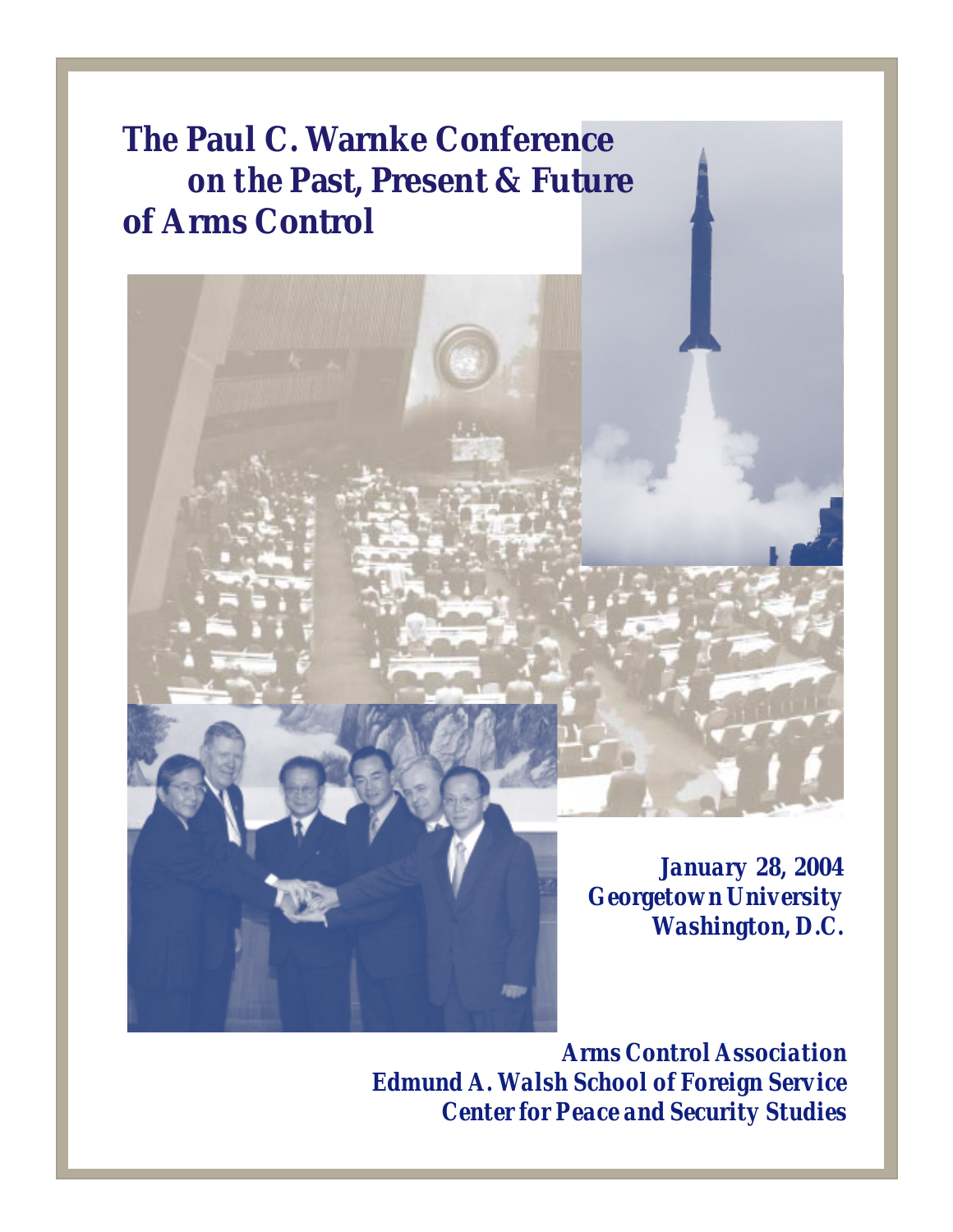### **PROCEEDINGS OF THE PAUL C. WARNKE CONFERENCE ON THE PAST, PRESENT & FUTURE OF ARMS CONTROL AT GEORGETOWN UNIVERSITY, WASHINGTON, DC, J DC, ANUARY 28, 2004**

**Sponsored by the Arms Control Association, Edmund A. Walsh School of Foreign Service, and the Center for Peace and Security Studies Program at Georgetown University**

| TABLE OF CONTENTS                                                                                                                                                                                                                                                                                                                                                                                                                                                                |     |
|----------------------------------------------------------------------------------------------------------------------------------------------------------------------------------------------------------------------------------------------------------------------------------------------------------------------------------------------------------------------------------------------------------------------------------------------------------------------------------|-----|
| ABOUT PAUL C. WARNKE THE COMMIT OF THE CONTRACT OF THE CONTRACT OF THE CONTRACT OF THE CONTRACT OF THE CONTRACT OF THE CONTRACT OF THE CONTRACT OF THE CONTRACT OF THE CONTRACT OF THE CONTRACT OF THE CONTRACT OF THE CONTRAC                                                                                                                                                                                                                                                   | 3   |
| FOREWARD, Daryl Kimball, Executive Director, Arms Control Association - The Control of the United States of the United States of the United States of the United States of the United States of the United States of the Unite                                                                                                                                                                                                                                                   | 4   |
| WELCOMING REMARKS CONTROL AND THE RESERVE AND THE RESERVE AND THE RESERVE AND THE RESERVE AND THE RESERVE AND THE RESERVE AND THE RESERVE AND THE RESERVE AND THE RESERVE AND THE RESERVE AND THE RESERVE AND THE RESERVE AND                                                                                                                                                                                                                                                    | 6   |
| Presentations by John Steinbruner (Chairman), ACA Board of Directors; John Newhouse, Senior Fellow,<br>Center for Defense Information; Nobuyasu Abe, UN Under-Secretary General for Disarmament Affairs;<br>Elisa D. Harris, Senior Research Scholar, Center for International and Security Studies at Maryland<br><b>Questions and Answers</b><br>Panel Biographies                                                                                                             | 8   |
| II. MEETING TODAY'S PROLIFERATION CHALLENGES <b>CONSERVERS</b><br>Presentations by Robert Gallucci (Chairman), Dean, Georgetown University's Edmund A. Walsh School<br>of Foreign Service; Robert Einhorn, Senior Adviser, Center for Strategic and International Studies; Daniel<br>Poneman, Principal, The Scowcroft Group; George Perkovich, Vice President for Studies, Carnegie En-<br>dowment for International Peace<br><b>Questions and Answers</b><br>Panel Biographies | 24  |
| <b>Remarks as Delivered</b><br><b>Questions and Answers</b><br><b>Biography</b>                                                                                                                                                                                                                                                                                                                                                                                                  | 41  |
| IV. ADDRESSING FUTURE ARMS CONTROL AND SECURITY PROBLEMS —<br>Presentations by Catherine Kelleher (Chairman), Editor, Naval War College Review; Matthew Bunn,<br>Senior Research Associate, Project on Managing the Atom; Richard Speier, Nonproliferation Consultant;<br>Eugene Habiger, former commander in Chief of the U.S. Strategic Command<br><b>Questions and Answers</b><br>Panel Biographies                                                                           | 50  |
| V. CLOSING ADDRESS, Senator Jack Reed on "Arms Control and U.S. National Security" 66<br><b>Remarks as Delivered</b><br><b>Questions and Answers</b><br>Biography                                                                                                                                                                                                                                                                                                                |     |
| ABOUT THE EDMUND A. WALSH SCHOOL AND THE CENTER FOR PEACE <b>STATE</b><br><b>AND SECURITY STUDIES</b>                                                                                                                                                                                                                                                                                                                                                                            | 73  |
| ABOUT THE ARMS CONTROL ASSOCIATION <b>CONTROL ASSOCIATION</b>                                                                                                                                                                                                                                                                                                                                                                                                                    | -74 |
|                                                                                                                                                                                                                                                                                                                                                                                                                                                                                  | 75  |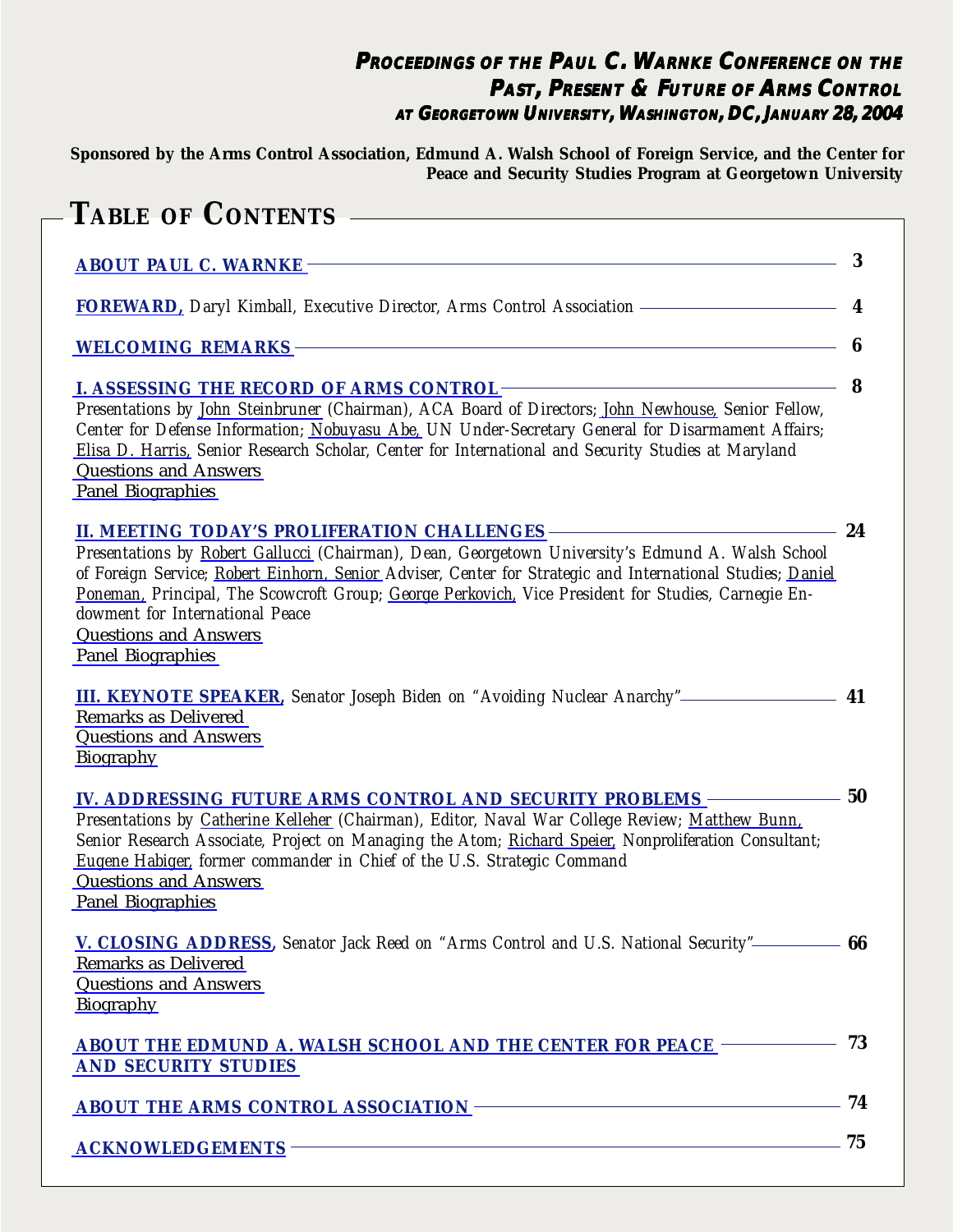### **PAUL C. WARNKE**

<span id="page-2-0"></span> mbassador Paul C. Warnke was a leading and tireless proponent of arms control. A member of the Arms Control Association Board of Directors mbassador Paul C. Warnke was a leading and<br>tireless proponent of arms control. A member of<br>for nearly two decades, Warnke had a distinguished career of promoting arms control from within and outside government. Most notably, he served as the director of the Arms Control and Disarmament Agency (ACDA) under President Jimmy Carter. During this period, he also led the effort to negotiate binding limits on U.S. and Soviet nuclear forces at the Strategic Arms Limitation Talks (SALT). Although Warnke resigned from the government in 1978 under pressure from those who thought he was not taking a tough enough stance with Moscow, the U.S.- Soviet arms talks eventually produced SALT II in 1979. However, SALT II never entered into force because President Carter asked the Senate to halt its consideration of the treaty following the Soviet invasion of Afghanistan.



Before President Carter's 1976 nomination of Warnke to lead ACDA, he had already riled defense conservatives for criticizing their view that the United States needed to match or surpass the Soviet Union weapon-for-weapon. He set out his ideas in a renowned and controversial 1975 *Foreign Policy* article, "Apes on a Treadmill." Warnke wrote, "The contention that, whatever the practical military utility, we will incur political disadvantages unless we maintain a lead across the spectrum of strategic and conventional forces, is both a recipe for endless escalation of defense costs and a self-fulfilling prophesy." Instead, he recommended that the United States show restraint in its weapons developments on the premise that the Soviet Union would follow suit. "The Soviets are far more apt to emulate than to capitulate," Warnke argued.

Warnke never shied away from saying what he felt was right. As Assistant Secretary of Defense for International Affairs during the Lyndon Johnson administration, Warnke spoke out against U.S. involvement in Vietnam. He was one of the highest-level government officials to give public voice to his criticisms of the war.

After leaving the Carter administration, Warnke returned to the private sector to practice law. Yet he remained a fervent advocate of arms control measures to ease tensions with the Soviet Union and to protect U.S. security. In his later years, he served on President Bill Clinton's Presidential Advisory Board on Arms Proliferation Policy and strongly promoted a comprehensive nuclear test ban.

Paul Warnke died on October 31, 2001. In June 2003 the Warnke family generously donated his papers to Georgetown University's Lauinger Library, where they will be housed in the Library's Special Collections. In a ceremony marking the gift, Ambassador Robert Gallucci, Dean of Georgetown University's Edmund A. Walsh School of Foreign Service, said, "We are so fortunate to have Paul Warnke's papers at Georgetown University. His negotiation of the SALT II Treaty and his intellectual contributions in the field of arms control made a very dangerous period of the Cold War safer for all of us."

*—Arms Control Association*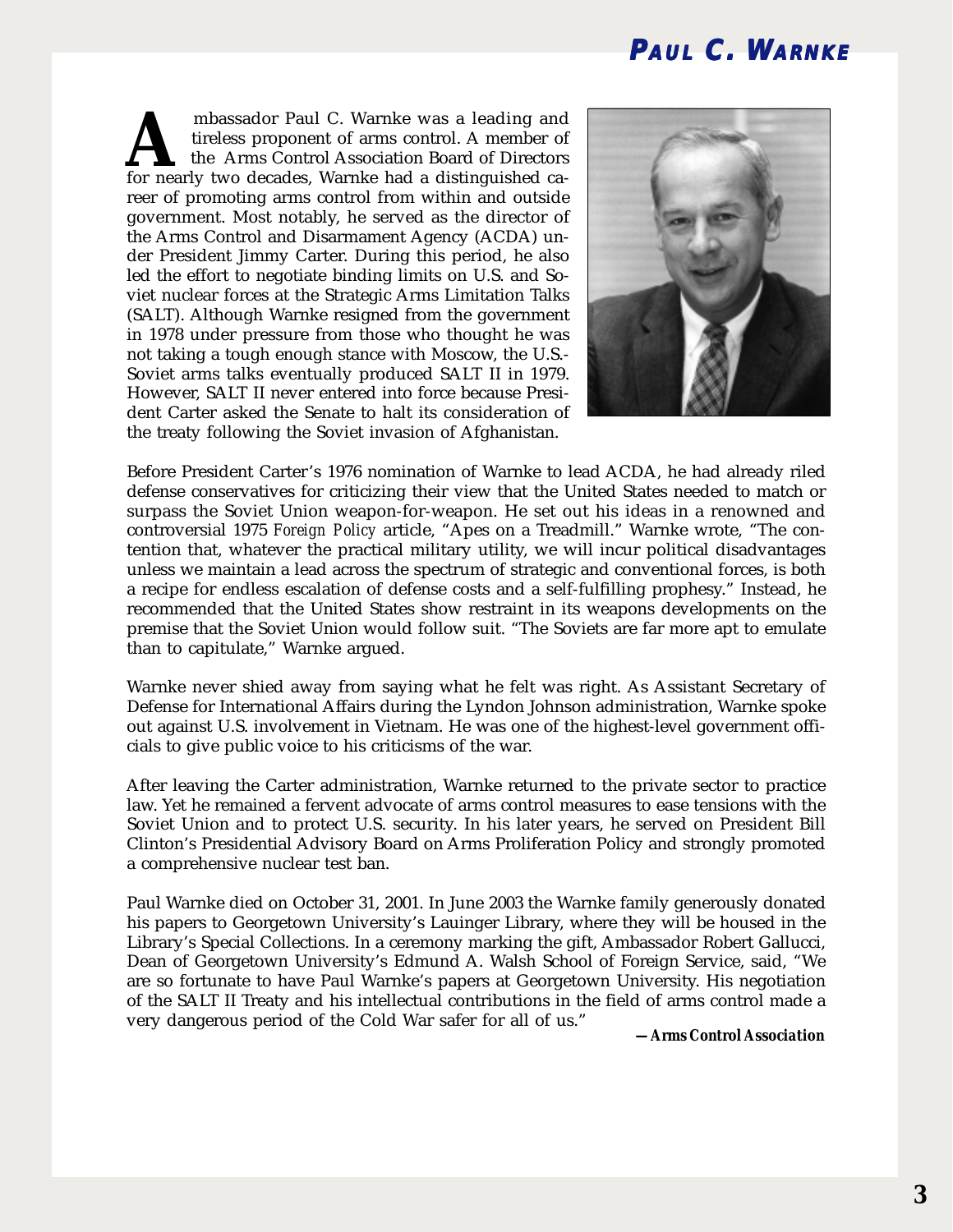## <span id="page-3-0"></span>*Foreward*

For over five decades, the United States has sought to make the acquisition and development of nuclear, chemical, and biological weapons more technically challenging and less acceptable. During and after the Cold War, Republicans and Democrats, scientists, doctors, concerned citizens, and highly-dedicated public servants like Paul C. Warnke worked to restrain unbridled weapons competition and prevent the use of these terrible weapons.

The *Paul C. Warnke Conference on the Past, Present, and Future of Arms Control* held on January 28, 2004 was organized by the Arms Control Association, the Edmund A. Walsh School of Foreign Service of Georgetown University, and Georgetown University's Center for Peace and Security Studies. A diverse audience of over 200 people attended the sessions. The purpose of the meeting was to explore vital issues that Warnke devoted his career to addressing and the solutions he championed. In addition to highlighting the impact of previous arms control efforts, the conference also aimed to present new ideas and concepts about how best to tackle the evolving threats to international peace and security posed by these terrible weapons.

The record shows that nuclear arms control and nonproliferation efforts have led several states to abandon their weapons programs and headed off the development of even more deadly weapons by others. The nuclear Nonproliferation Treaty (NPT) is so broadly supported that, in addition to the original five nuclear-weapon states, only three other states clearly have nuclear arsenals and they are outside the NPT. The use of nuclear weapons remains taboo. Cooperation with international inspections and safeguards against weapons proliferation are now a standard expectation of all states. Since the 1962 Cuban Missile Crisis almost led to catastrophe, U.S.-Soviet agreements corralled Cold War nuclear arms competition, reduced arsenals, and increased transparency and opportunities for diplomacy, thereby reducing instability and the risk of nuclear war. The Comprehensive Test Ban Treaty restricts the ability of states to improve their nuclear arsenals.

But even as the nonproliferation system has become more sophisticated, the challenges it confronts have become more complex. Over the last decade, the NPT has endured successive crises involving Iraqi and North Korean nuclear weapons programs. Iran now appears to be on the verge of a nuclear weapons capability. Non-NPT member states India, Pakistan, and Israel have advanced their nuclear weapons programs with relative impunity, while the recognized nuclear-weapon states have failed to seize the opportunity to more rapidly reduce and verifiably dismantle their stockpiles of strategic and tactical weapons.

Despite the 1997 entry into force of the Chemical Weapons Convention, not all states of concern have joined and the pace of destruction of existing chemical stockpiles is still lagging. Advances in the biological sciences have created the possibility that new strains of deadly agents can be produced more easily in the future. But, necessary efforts to reinforce the Biological Weapons Convention prohibitions on germ weapons have faltered because of a lack of political will and public awareness. With the fall of the Soviet Union, its network of nuclear, chemical, and biological weapons production and storage sites require accelerated, cooperative efforts to protect against theft, sale, or diversion. The specter of terrorism and the proliferation of nuclear weapons-related technology from Pakistan through black market networks have added a new layer of risk.

In the face of these problems, it has become fashionable for some U.S. policymakers to dismiss arms control and nonproliferation as ineffective. They favor military pre-emption or the threat of pre-emption combined with interdiction of dangerous weapons shipments and unproven missile defenses.

Nuclear proliferation must be met with firm resolve but not in a way that creates an even more uncertain and dangerous future. Rather, as the presentations at the Warnke Conference suggest, the United States must strengthen and adapt—not abandon—preventive diplomacy and arms control, which is the world's first line of defense.

As the recent U.S. experience in Iraq shows, wars cost lives and money and lead to unintended consequences; nonmilitary solutions should not be undervalued. Iraq's nuclear program was actually dismantled through special international weapons inspections, which likely could have contained the Iraqi weapons threat if they had been allowed to continue. Proliferation problems in North Korea and Iran also defy easy military solutions. In both cases, multilateral diplomacy aimed at the verifiable halt of dangerous nuclear weapons and missile activities is the preferred course.

As Senator Jack Reed said in the closing presentation of the conference, future arms control and nonproliferation efforts "should draw from existing programs and activities, reinforce and expand bilateral and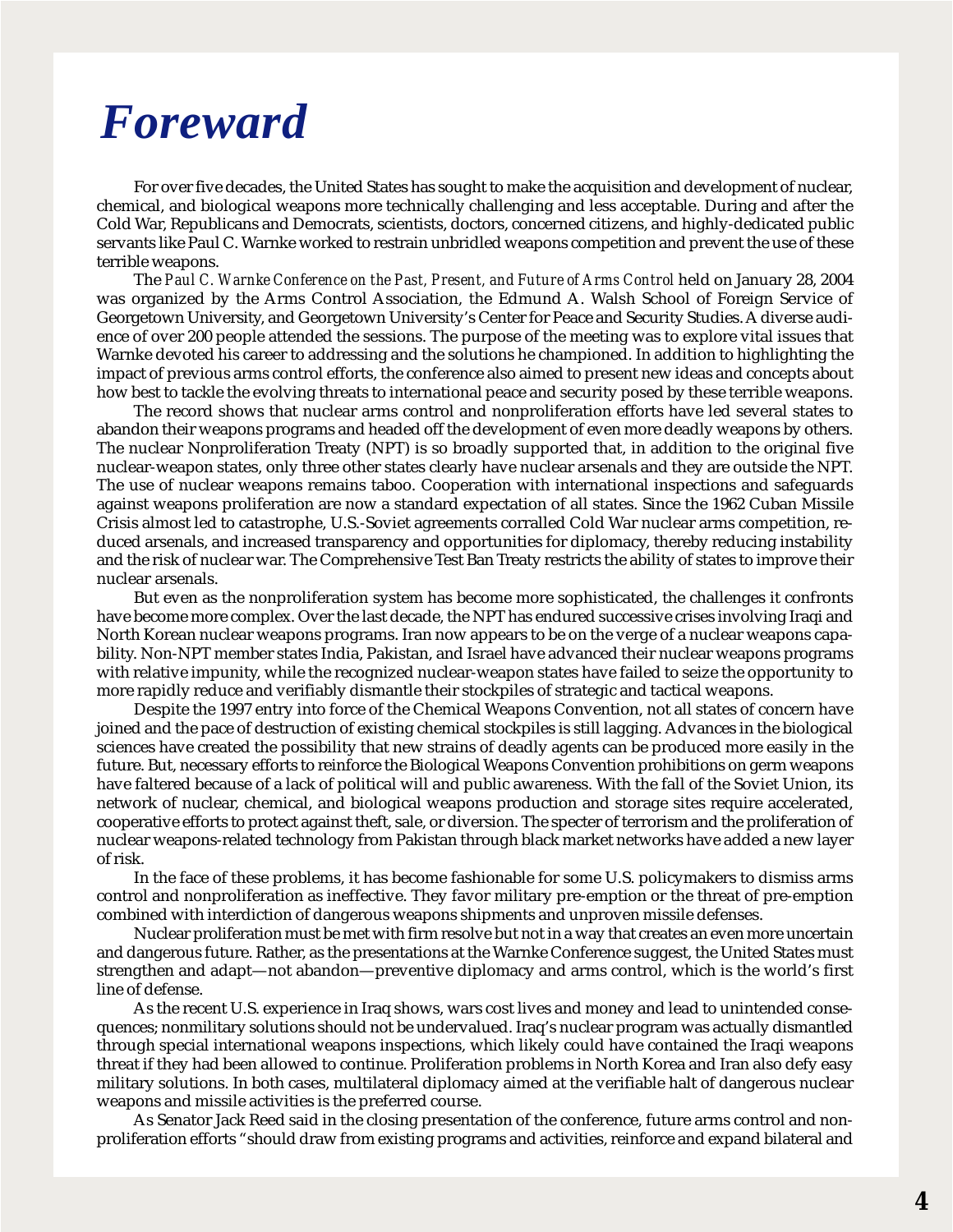global arms control measures, and be pursued in collaboration with U.S. allies and friends through the UN and other bilateral and multilateral fora." Priorities include:

- **·** improving international weapons monitoring and inspection capabilities to better detect and deter cheaters, encourage compliance, and galvanize support for collective action to deal with violators;
- **·** expanding and accelerating Nunn-Lugar threat reduction programs in Russia and elsewhere, halting the production of weapons-usable fissile materials and pursuing new restrictions on access to nuclear weapon applicable fuel-cycle technologies;
- **·** revising export controls and cooperative law enforcement efforts to help reduce the flow of illicit weapons, weapons materials, and weapons technologies; and
- **·** practical engagement with states of proliferation concern such as North Korea and Iran to look for ways to bring such states into the community of responsible nations and set limits on missile and unconventional weapons competition in troubled regions.

Arms control and disarmament efforts cannot simply be limited to "rogue" states and terrorists that seek nuclear, chemical, and biological weapons. Key states that are not part of existing arms control arrangements, like India, Israel, and Pakistan, must also be involved.

The historical record also shows that nonproliferation efforts have succeeded when U.S. leadership has been consistent and steadfast. As Senators Biden and Reed and other speakers stressed at the conference, the United States and other nuclear-weapon states have a responsibility to lead by example and do far more to reduce the role of nuclear weapons in their own security policies to diminish the importance and lure of such weapons to others by supporting the nuclear test ban, engaging in further talks to reduce and dismantle strategic and tactical nuclear weapons, and refraining from the development of new or modified types of nuclear weapons designed for possible pre-emptive use. As Warnke once wrote, "Our preoccupation with military power as a political tool needs to be faced and overcome."

I hope that readers will find this collection of expert presentations and discussion to be informative and thought-provoking. We also encourage you to be involved and engaged in these urgent matters through the Arms Control Association, our journal *Arms Control Today*, and with your friends, peers, and elected representatives.

*— Daryl G. Kimball*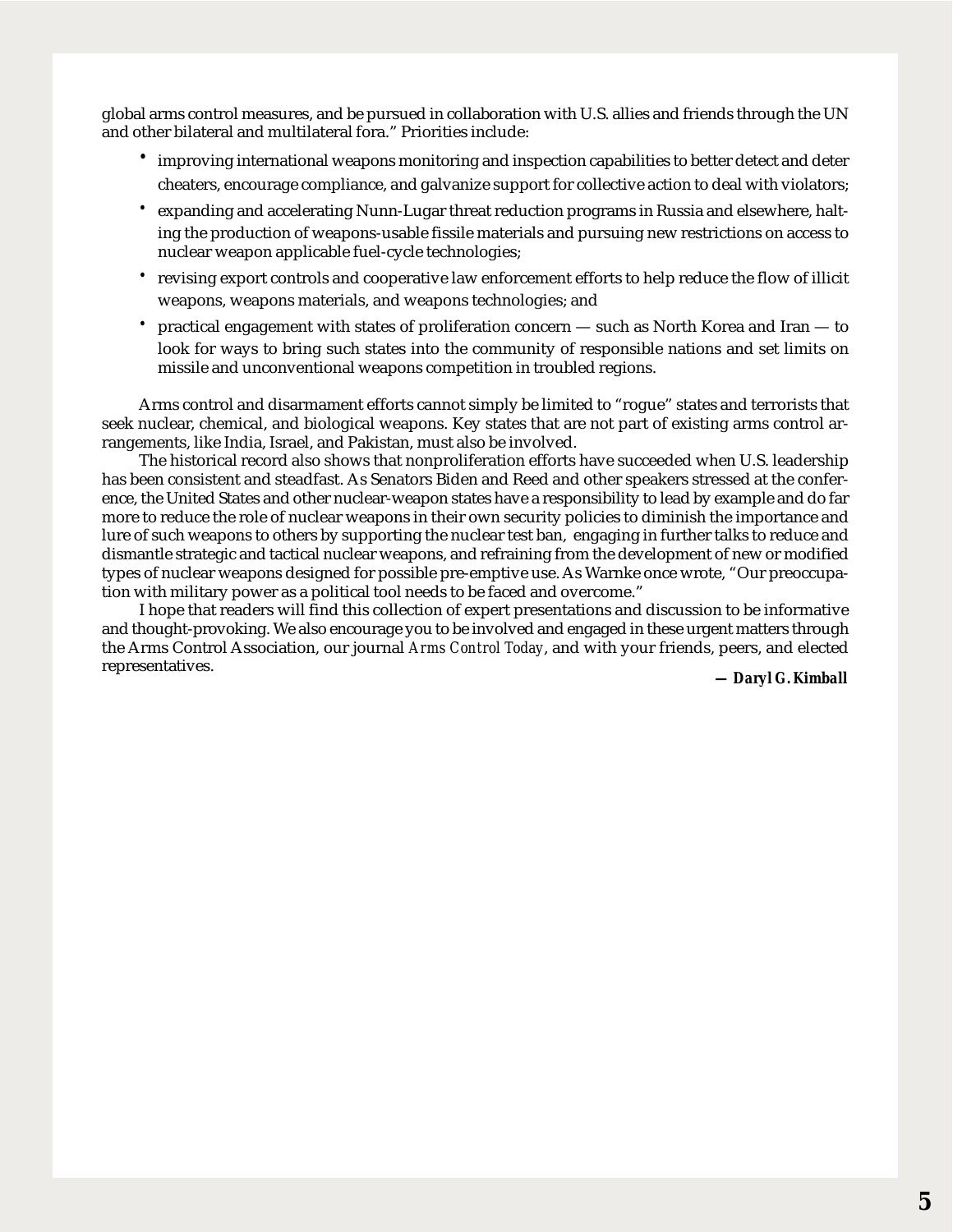## <span id="page-5-0"></span>*Welcoming Remarks*

**DARYL KIMBALL:** Congratulations on arriving this morning. If you could please take your seats and we'll have those outside the auditorium come in. Welcome, everyone. My name is Daryl Kimball. I'm the executive director of the Arms Control Association. We're very happy to have you all here, especially under these bad weather conditions.

The Arms Control Association is one of the co-hosts and co-sponsors of today's event. The Arms Control Association is a nonpartisan, nonprofit resource center and advocacy organization that deals with the risks of nuclear, chemical, biological and conventional arms and the strategies of diplomatic arms control to deal with those problems. For those of you who are not especially familiar with us—I know many of you are members and many of you are readers of *Arms Control Today*—there is more information in the program book, which all of you should have, about the Association and how you can support us and how you can be involved in our work.

As I said, we're one of the co-sponsors of this event, the Paul C. Warnke Conference on the Past, Present and Future of Arms Control, along with the Edmund A. Walsh School of Foreign Service and the Peace and Security Studies Program here at Georgetown. This conference is a very special event in a number of ways, and before we get into the proceedings, I'm going to offer some introductory remarks about the origins and purposes of today's conference and a bit about the inspiration for the conference, Paul Warnke, before we move to our first panel.

Paul Warnke was quite simply a giant in the field of global security and arms control, who worked with passion, principle, and with persistence in the face of long odds and difficult political circumstances. In government, he was a key architect of the agreements and approaches that led us away from the unbridled military competition with the Soviets that was—and in many ways still is—such a great danger to the United States and to the world, and also on approaches that led us away from military competition in other areas in other dangerous ways around the world involving arms.

Once out of government, Paul Warnke, as many of you know, remained a fervent and tireless supporter of arms control and diplomacy, providing generous advice to the government from the outside and also to the many nongovernmental organizations that work in this field. And he was for many years a member of the board of directors of the Arms Control Association. And so with his passing in October of 2001, the ACA Board of Directors felt it would not only be appropriate to acknowledge in some way his legacy and his contributions, but to do so in a way that served to remind and to educate the public about how the tool of arms control has helped make the world a safer place, and also, to advance the discussion, raise awareness, and advance thinking about today's arm control and arms-related issues.

And so that is what this conference is intended to do. We hope that you'll agree at the end of the day that we've accomplished those objectives or at least some of them. And I would also just like to note that in bringing this effort forward, Dean Bob Gallucci, one of our board of directors members, was absolutely pivotal in bringing the concept forward and bringing it to fruition.

So we have a very packed schedule today, which is why we are trying to stay on schedule, despite the fact that Georgetown University is, I think, on an hour delay. We have three panel sessions, each of which include time for your comments and questions. And we've assembled some of the most experienced and thoughtful experts in various areas of arms control, including our luncheon speaker today, Senator Joseph Biden. And also, later this afternoon, at four o'clock, we have Senator Jack Reed, who will be addressing us on the role of arms control and U.S. security.

Let me just make a couple final notes before I turn over the microphone. We have with us here today in the audience many contemporaries of Paul Warnke. I think more of them would have been with us if timing and weather conditions had permitted. I know that Ambassador Ralph Earl is stuck somewhere in Ohio on his way from Indiana and regretted that he could not be here. And I must say that I was fortunate to have met Paul Warnke several times since I arrived in Washington in 1989 to work on these issues and received his generous advice throughout the 1990s, especially on the topic of how to advance the cause of the Comprehensive Nuclear Test Ban, an issue that he very much believed in and worked very hard for.

We also have several members of the Warnke family here. I think all of them will be at the luncheon. We have several here this morning, among them Thomas Warnke, son of Paul Warnke. Benjamin, Stephen, and Georgia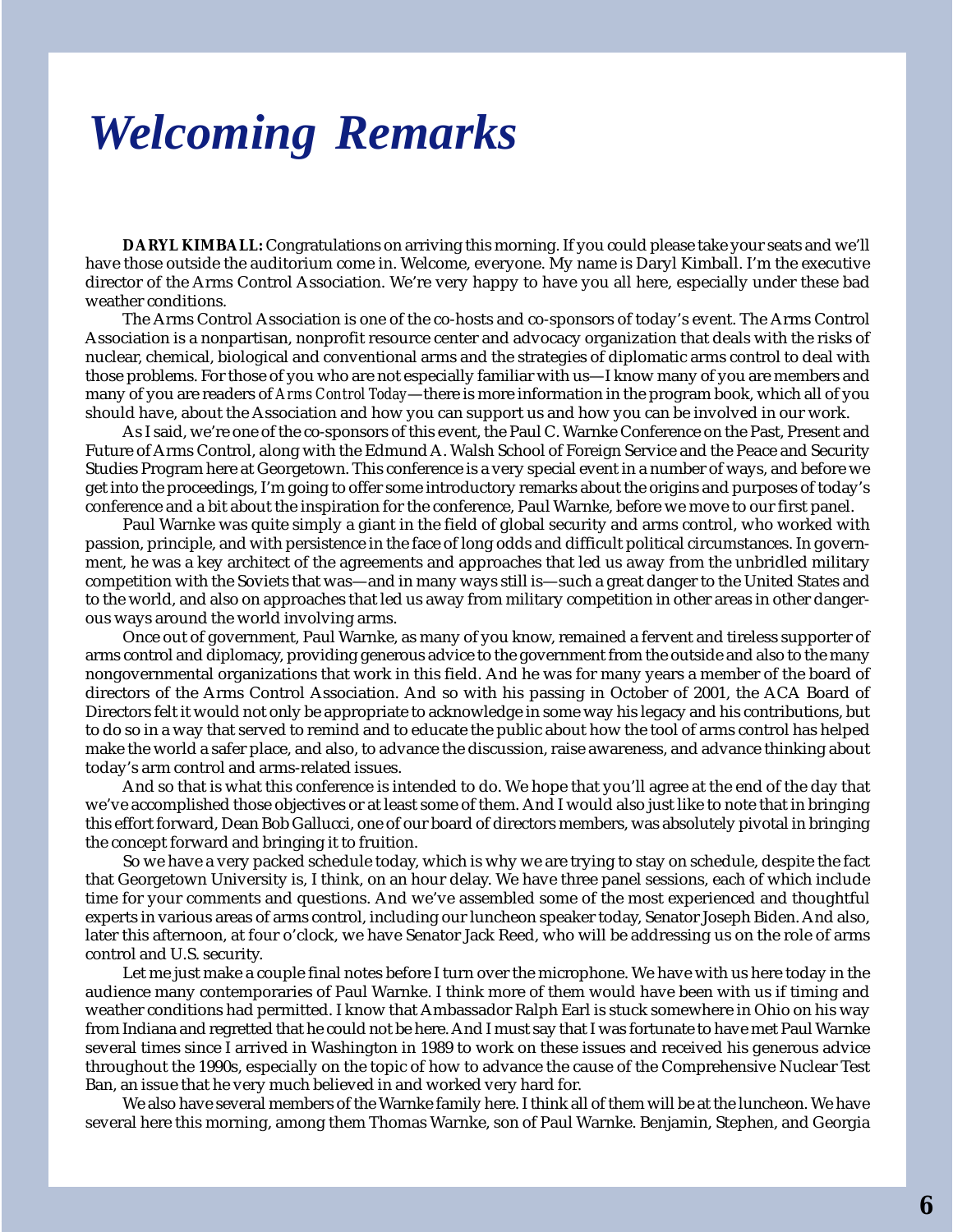will be here. And we also have Paul Warnke's sister, Margaret McDonald. So I hope that you'll find an opportunity to say hi to them in the breaks and have a chat with them about your impressions of Paul Warnke and how he may have affected your career and your thinking.

So thank you very much for your attendance and your persistence in getting through the conditions. With that, I'm going to turn over the microphone to Ms. Artemis Kirk, who is the Georgetown librarian, where Paul Warnke's papers are housed, and we'll hear a few opening comments from Dean Bob Gallucci. Ms. Kirk?

**ARTEMIS KIRK:** Thank you very much. Good morning, everyone. It's my great pleasure to be another person to welcome you on behalf of the University Library and the Georgetown University Library Associates, some of whom are here today joining this wonderful conference.

Georgetown is privileged to be the home of the Paul Warnke papers. We are grateful and honored that the Warnke family, in selecting Georgetown, recognized our outstanding special collections in political science, history, and diplomacy. The Warnke papers are an important resource for students and faculty alike and provide scholars a great deal of insight into some of the most important events in arms control history.

There is an exhibit of a portion of Mr. Warnke's papers in the Lauinger Library Gunlocke Exhibit Room today, and we hope that you might find a few moments to go to the Lauinger Library's fifth floor to view some of the documents that you have read about, that you've seen, that you know about, as well.

These papers contain considerable evidence of the development of Mr. Warnke's thought related to SALT, ACDA, and many other topics. In the text of his speeches and articles found in both draft and final forms in this collection, the essential issues are presented in a manner to inform and convince both the layperson and the specialist.

Mr. Warnke's recollections of the Vietnam era were often sought, and he was generous in reviewing and commenting on historical and theoretical discussions by advanced students, professional writers, and fellow participants organizing their memoirs. Much evidence of his contributions as both source and editor are contained in these papers. We hope that you will a chance to view them, and we are very grateful to the Warnke family for permitting Georgetown to house this excellent and wonderful collection.

It's now my privilege to introduce the Dean of the Edmund A. Walsh School of Foreign Service, Ambassador Robert Gallucci.

**ROBERT GALLUCCI:** Welcome, everybody, and thank you so much for coming under somewhat difficult circumstances. I want to be the third person this morning to welcome you, and I also want to be yet another person to thank the Warnke family. Now, where are they sitting right now? There they are, in the back. Okay, I see Tom and Maggie and Georgia. Is Stephen there? How about Benjamin? (Laughter.) Okay. All right. We're very, very, very pleased you're here and very pleased you could join us for this and very grateful to the family.

I imagine that Paul Warnke would have liked this conference. I think he would have liked the concept of it. I think he would have thought this was the right time to have a conference on arms control, its past, what it has contributed, what's going on now, and what's ahead of us in the arms control world. I think he would have been somewhat disturbed by some elements of this atmosphere. I think he would have been concerned about the feeling that negotiation with defective regimes, evil regimes, was somehow inappropriate, wrong, or even immoral. I think he would have had trouble with calling those who negotiate with such regimes appeasers. I think he would have had trouble with the idea that this was submitting to blackmail. I think he was passionate about the national security, but truly believed that negotiation was one way of achieving our national security objectives.

The panel is here. I don't want to take more time. I will say that the chair of this first panel, John Steinbruner, is the chair of the board of directors of the Arms Control Association, as well as being a professor at the University of Maryland and director of the Center for International Security Studies at Maryland. John, I'm glad you could run down and make it. So ladies and gentlemen, I hope you enjoy the day, and I know it'll be a productive one.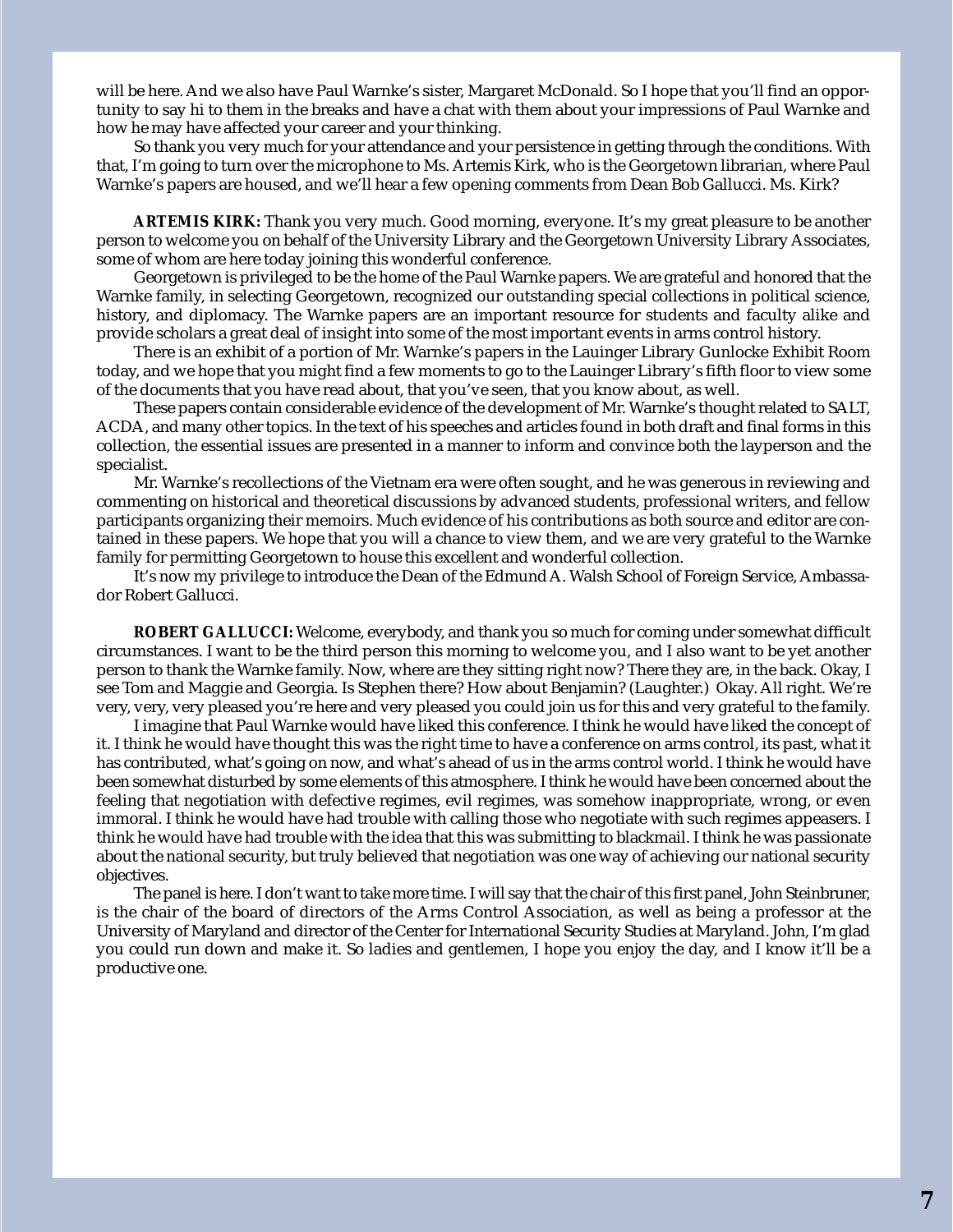### <span id="page-7-0"></span>*Assessing the Record of Arms Control*

t a time of widespread fears that a terrorist group or rogue state could carry out a horrific attack using weapons of mass destruction, it is easy to forget that the United States and the international community have worke horrific attack using weapons of mass destruction, it is easy to forget that the United  $\blacktriangle$ States and the international community have worked quite successfully since the devasuse and spread of nuclear, chemical, and biological weapons. The exceptions chill us: the near catastrophe of the Cuban missile crisis and the deadly use of chemical weapons in the bloody Iraq-Iran war. Yet, dire predictions that some 20 countries or more would be armed with nuclear weapons have not come true. And most countries have forsworn chemical and biological arms as legitimate weapons of war. These are not minor accomplishments.

When arms control is mentioned, most people think of the Cold War—and for good reason. The latter years of that era were dominated by superpower negotiations and summits at which grimfaced U.S. and Soviet diplomats and leaders tried to limit each other's burgeoning nuclear arsenals. What brought them together was the ever more costly, risky, and politically unpopular nuclear arms race; the stark reality of which became undeniable during the harrowing 13 days of the October 1962 Cuban missile crisis. Shortly thereafter, the two superpowers negotiated the Limited Test Ban Treaty. The treaty did not slow the nuclear arms race, but it did offer tangible health and environmental benefits by outlawing harmful nuclear testing in the atmosphere, at sea, and in outer space. It also showed the two rivals that regulating their competition did not have to be a zero-sum game and that it could, in fact, produce mutual gains. After determining that the introduction of missile defenses would only spur a buildup in offensive forces to overwhelm them, the two sides agreed to ban nationwide missile defenses in the 1972 Anti-Ballistic Missile Treaty. Treaties limiting offensive nuclear forces—SALT I, SALT II, the Intermediate-Range Nuclear Forces Treaty, and START I—soon followed. While these Cold War agreements did not end the U.S.-Soviet nuclear showdown, they helped manage it (and its aftermath), enabling the two sides and the world to avoid nuclear catastrophe.

Yet arms control in the Cold War entailed more than merely restraining the superpower arms race. It was the chief tool in limiting the size of the nuclear club. To this end, Washington, Moscow, and other like-minded capitals concluded in 1968 the nuclear Nonproliferation Treaty (NPT), which established a legal, moral, and political norm against nuclear weapons. A handful of countries have defied the treaty, but more have given up nuclear weapons programs and actual weapons than acquired them since the treaty's entry into force. Argentina, Belarus, Brazil, Kazakhstan, South Africa, South Korea, Taiwan, and Ukraine are some of the successes. Iraq has been forced to join their ranks, Libya has announced its intent to do so, and Iran and North Korea are under intense pressure to follow suit.

Before nuclear weapons, chemical and biological weapons ranked as the most terrifying arms in mankind's arsenals. Countries outlawed their use in the 1925 Geneva Protocol following the horrors of gas warfare in World War I. But the production and possession of germ and chemical weapons was not prohibited until the international community concluded the Biological Weapons Convention (BWC) in 1972 and the Chemical Weapons Convention (CWC) in 1993. CWC states-parties, including the United States and Russia (which together have more than 70,000 tons of chemical weapons) are now working to destroy their banned arms. Still, several countries are suspected of harboring secret stockpiles of these two loathsome types of weapons and fears abound that more lethal concoctions could be cooked up in laboratories around the world. Facing these challenges, the BWC, which lacks verification and enforcement provisions, and the CWC must be strengthened to permit the international community greater authority to uncover and halt unlawful chemical and biological weapons work.

*—Arms Control Association*

**OVERVIEW**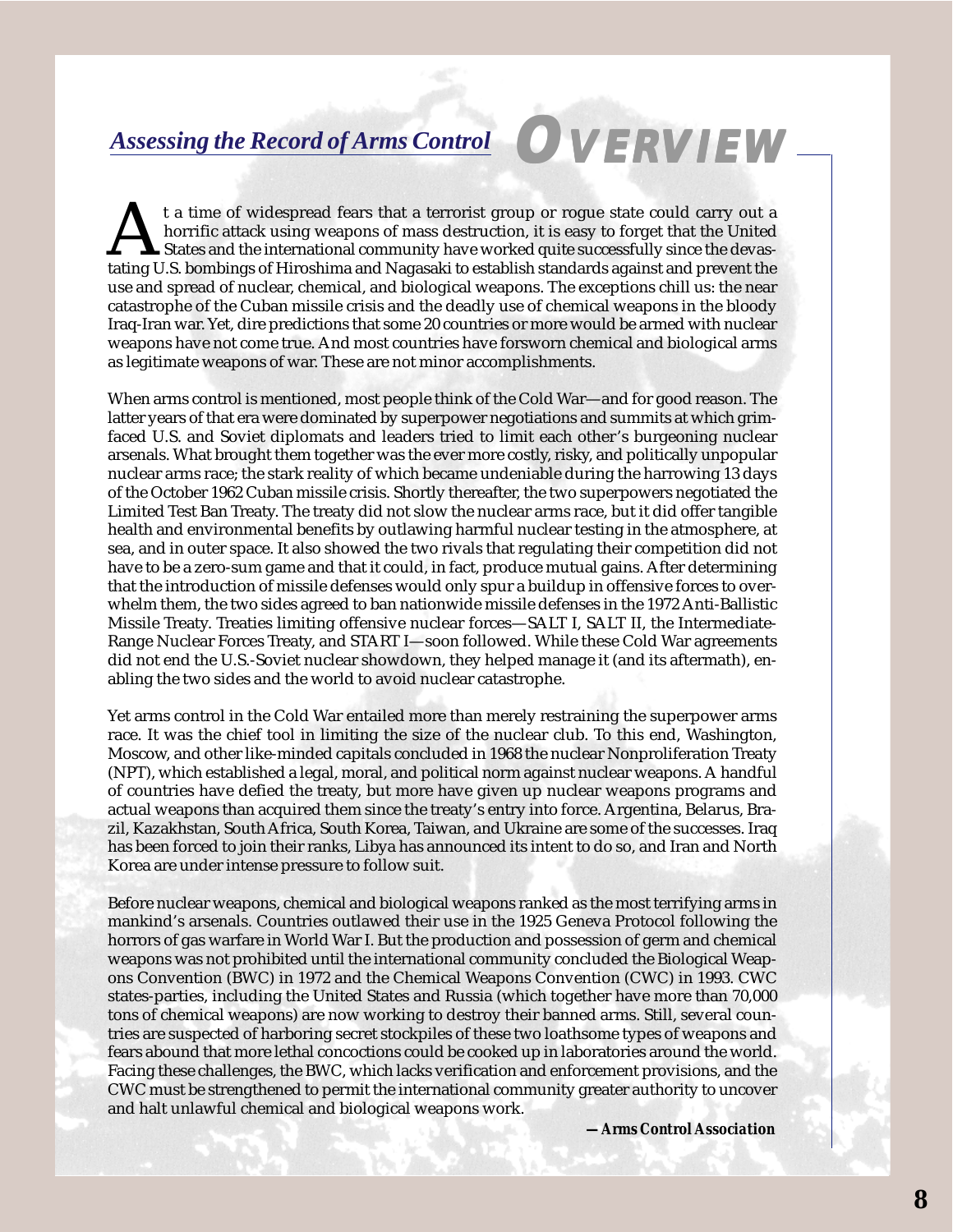# <span id="page-8-0"></span>**PANEL ONE** *Assessing the Record of Arms Control*

**JOHN STEINBRUNER:** We have three very distinguished people. The overall point of this panel is assessing the record of arms control to this point.

The first speaker, John Newhouse, will talk about managing the U.S.- Soviet arms race. John Newhouse, as I suppose most of you know, is one of the principal scholars of the subject, as well as a practitioner. He is currently senior fellow at the Center for Defense Information. He was a principal European advisor to Strobe Talbott, when Strobe Talbott was deputy secretary of State. He was an assistant director of the Arms Control and Disarmament Agency in the early days, when the SALT treaty was emerging, and he wrote the definitive, historical account of that process. He spent a long time as guest scholar at the Brookings Institution and writer for *The New Yorker*, and his latest book is called *Imperial America: The Bush Assault on the World Order* and we're very pleased to have his comments this morning.

**JOHN NEWHOUSE:** Well, I'm deeply gratified and honored to be taking part in this ceremony honoring the contributions and the memory of Paul Warnke. And like Bob, I'm also very glad that Maggie, Georgia, Tommy, Benjamin, and Stephen and Margaret are also here. Paul would have obviously liked that a lot.

Paul always knew exactly where he wanted to go; that is to say, where he wanted to take a particular negotiation or the path to an agreement. He fought harder against those who tried to block or impede progress in this direction, probably harder than any of his like-minded peers in that era. But in doing so, he never lost his robust sense of humor. At the peak of a Republican outcry against arms control in all of its forms, he wrote a piece in *Foreign Policy* under the title "Apes on a Treadmill." This got him into no end of trouble on Capitol Hill, but he had no regrets. All that to say he took things as they came, worked awfully hard, and never minced words. I mentioned his humor. Twice I saw him reduce an entire Soviet arms control team, including its chief, to helpless laughter. And he didn't do this in any kind of an edgy or mean-spirited way. He just took their negotiating position and spoofed it a little bit, and they loved it.

During much or most of the Cold War, national security policy was dominated by contesting pressures to build ever more strategic arms and to impose some controls on these weapons. Advocates of arms control argued plausibly that setting limits would stabilize the competition for increasingly large arsenals of progressively more destructive weapons. Given the politics surrounding arms control, it was never possible to envisage or work toward a comprehensive agreement that would remove the threat and set eternal limits on the weapons or produce a fully verifiable arms control regime. The idea was partly, insofar as verification is concerned, to get tight limits, to get a verification regime so tight that it would reduce—even though there would be margins left for cheating—the incentive to cheat because it wouldn't make any sense to do so on a scale worth risking the collapse of the process.

Put differently, Paul and those on his side of the argument envisaged a process of one agreement leading to another agreement. These were envisaged I think as links in a chain, and with each link, giving the parties greater confidence in the process and also engaging their larger interests

**CHAIR:** John Steinbruner, *Chairman, ACA Board of Directors*

**MANAGING THE U.S.- SOVIET ARMS RACE:** John Newhouse, *Senior Fellow, Center for Defense Information*

**CONTROLLING THE SPREAD OF NUCLEAR WEAPONS:** Nobuyasu Abe, *UN Under-Secretary General for Disarmament Affairs*

**OUTLAWING CHEMICAL AND BIOLOGICAL WEAPONS:** Elisa D. Harris, *Senior Research Scholar, Center for International and Security Studies at Maryland*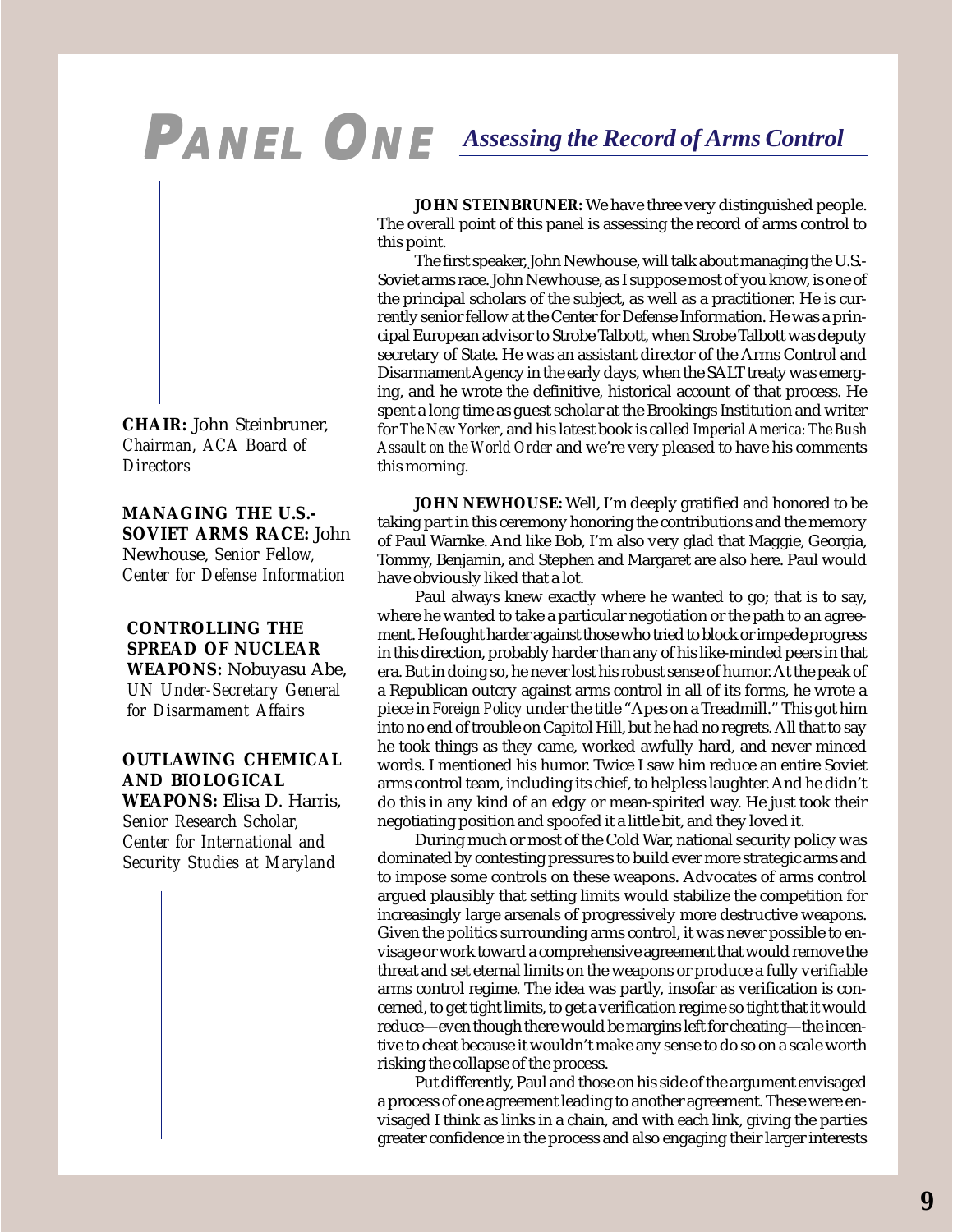in the process, and also creating a kind of path toward further agreements down the road, including agreements that could be reached in the post-Cold War era. All of that was looked ahead toward.

Relations between adversaries in this period—adversaries such as the United States and the Soviet Union, the Soviet Union and China—were really defined by the presence of nuclear weapons. The same could be said of relations between allies—the United States and its major allies in NATO, for example. Nuclear weapons really set the entire history of this extended era on its course with the fundamental purpose of avoiding any situation that might lead to crossing the nuclear threshold. National security policy became a growth industry in this period with the special aura of the nuclear issue promoting the larger part of the growth. The work always attracted strong and gifted people, and the intensity of the struggle led to bare-knuckled tactics, and the victim increasingly was public policy.

Reality in the Cold War, particularly in terms of nuclear issues, became what people whose voices carried said it was. There were always competent technicians to shore up any side of any argument. However, decisions in this period often involved too few people, and too many of them were narrowly focused specialists. You could think of them as brothers of a nuclear priesthood, and the inspiration—they were the inspiration for screwball notions of limited nuclear war and systematic and workable civil defenses against a bolt-from-the-blue sort of attack.

These were examples of the brothers' tendency to reify; a term the dictionary defines as "treating an abstraction as if it had concrete or material existence." In creating nuclear war scenarios over the years, many of the brothers reified that which was unknown and could not be known about nuclear war unless there was one. And the net effect, instead of sober and balanced discussion of nuclear issues, society during the Cold War and since was confused hence, victimized—by shrill and polarized debate, the terms of which were often as arbitrary as they were absurd.

Some members of the priesthood are still around, still imposing on the rest of us their latest version of how to defend against the bolt-from-the-blue. This current notion is called national missile defense. It's been labeled, not unjustly, by one skeptic as a "defense that won't work against a threat that doesn't exist." Paul, I think, would have liked that comment. In fact, he could have invented it if he were here.

But it's just as well he didn't see the Treaty of Moscow. In May 2002, Bush and Putin signed something called the Strategic Offensive Reductions Treaty. It was advertised as having set actual limits on deployed warheads, but it was toothless. It did nothing of the sort, although all parties appeared to get something.

Putin and Powell had pressed for a written agreement, and they got one after a lot of wrangling in Washington. But the Bush team was determined that whatever was agreed to would not inhibit any part of the Pentagon's strategic planning. Hence, the text was in a sense meaningless. Not a single missile launcher or warhead would have to be destroyed. Each side was allowed to carry out reductions in warheads at its own pace or even halt reductions and rebuild its arsenal.

Our internal politics may have driven us to the point where serious progress in arms control is best accomplished, if at all, with a moderate Republican president and a Democratic Congress. Democrats tend to support arms control, but a Democrat in the White House has great difficulty in maneuvering an arms control proposal past Congress. Right-wing Republicans can be relied on to attack it as unverifiable or favoring the other side or otherwise damaging national security. A moderate Republican president can try moving the arms control process along at little risk that Democrats in Congress will oppose him. And right-wing Republicans, however hostile to arms control, are reluctant to take on one of their own.

President George Bush senior did the most to control nuclear weapons. He and his team negotiated the START treaties. In fact, I made a little list of what they did. They negotiated the START treaties. They also withdrew most of the tactical nuclear weapons deployed abroad. In 1991, Bush ordered the armed forces to eliminate the entire inventory of ground-launched nuclear weapons and tactical nuclear weapons from surface ships, attack submarines, and land-based naval bases. America's strategic bombers would stand down from their alert postures and their nuclear weapons would be removed and stored in secure areas. The short-range attack missile program was cancelled, and a moratorium of testing of nuclear weapons was announced. Funding for the Nunn-Lugar program was announced.

When the Cold War era wound down, I was groping for a few words to use in something I was writing that would kind of capsulize what we'd lived through. I was looking for I guess a kind of epigraph, and I couldn't find any words of my own, so I fell back on T.S. Eliot and *The Four Quartets*. He wrote the following passage, "We had the experience but missed the meaning."

Thanks.

**MR. STEINBRUNER:** Our second speaker is I'm sure well known to you all and we are greatly honored that he could come and be with us. This is Ambassador Nobuyasu Abe, who is the UN Undersecretary General for Disarmament Affairs. Prior to that, he was Japan's director general for arms control and science affairs, and he organized the Tokyo Forum for Nuclear Non-Proliferation and Disarmament. In that capacity, he was involved in the landmine convention and many other issues having to do with arms control. We greatly appreciate his willingness to address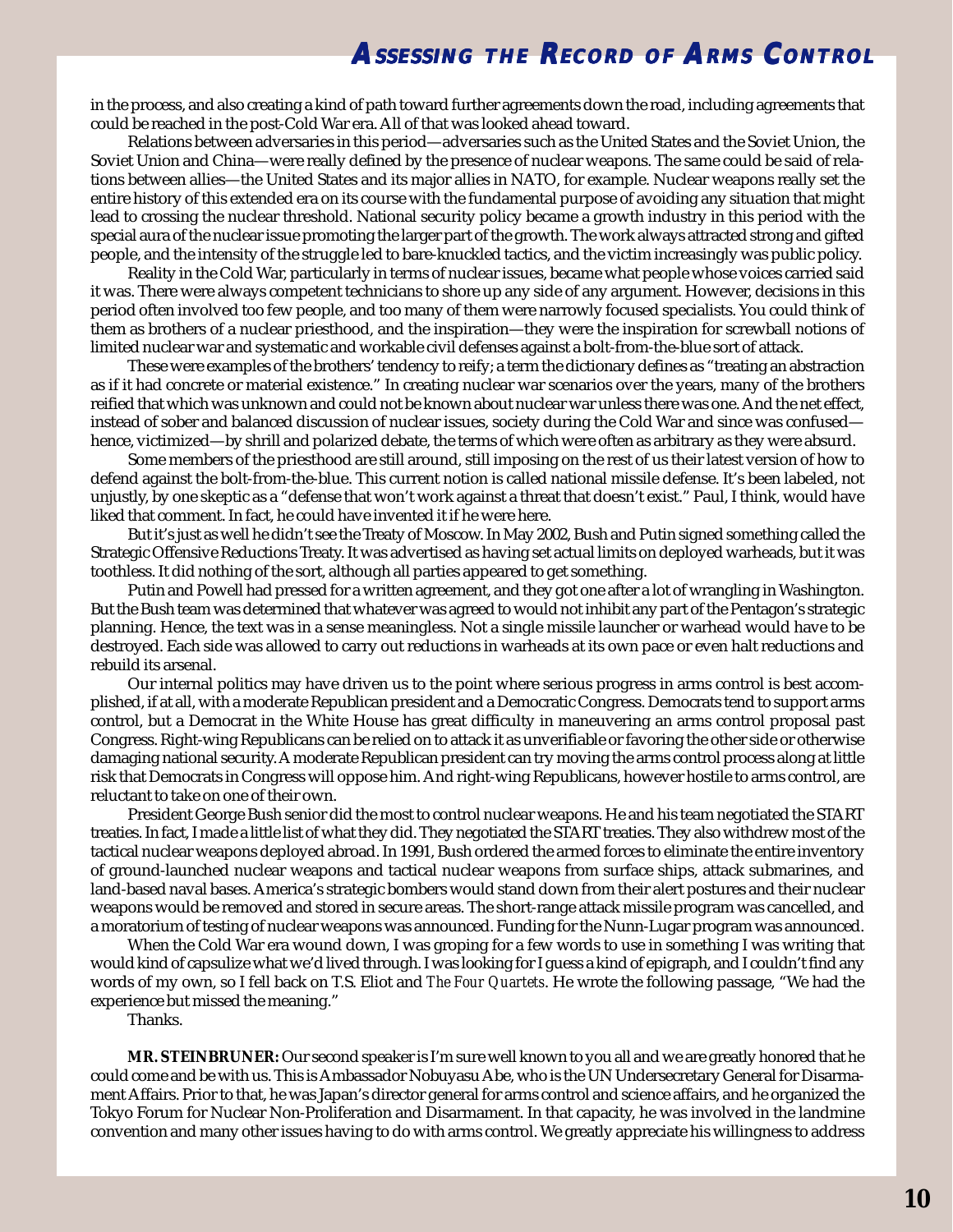<span id="page-10-0"></span>us this morning on controlling the spread of nuclear weapons.

#### **NOBUYASU ABE:** Thank you, Professor Steinbruner.

I'm pleased to be here participating in the Paul Warnke Conference. I traveled from New York yesterday to snowy Washington, D.C. These days it's always challenging to travel by air because you're constantly reminded of the terrorist threats. You have to remove everything—almost everything metallic from your body. You even have to remove your shoes. I think sooner or later, you may have to come to the airport in pajamas and get on the plane. (Laughter.)

But I'm all in favor of security measures against terrorist threats. I took advantage of my stay in Washington yesterday to measure the temperature in the capital of the United States for arms control and disarmament. I'm afraid the temperature's not so high in Washington. But today I think we can help raise the temperature.

Since Mr. Newhouse just addressed the U.S.-Soviet and U.S.-Russia relationship and other speakers will be addressing the problem of chemical and biological weapons, I will focus upon the past international efforts in the field of nuclear disarmament and nonproliferation and their successes and failures. I think the ultimate test of the success in these fields can be summarized by one word: results. By results, I do not mean simply signatures of this or that document or pleasant words uttered at ceremonial diplomatic occasions. When it comes to nuclear arms control and disarmament, results consist of real achievements in reducing and eliminating the risk of the willful or accidental use of nuclear weapons. The assumption is that the greater the number of nuclear weapons and the wider they are spread, the greater is the risk they [might be] used willfully or accidentally.

The international community has worked for many decades to achieve results using a variety of means—in particular, national and multilateral measures against the global proliferation of nuclear weapons and to promote nuclear disarmament, as well as more recent efforts to combat nuclear terrorism. Though nuclear arms control has experienced its ups and downs over the years, it is to the progress that I would first like to turn.

Over a half century after the nuclear attacks at Hiroshima and Nagasaki, we are fortunate indeed to observe that there has not been even a single use of nuclear weapons and that there are only five recognized nuclear-weapon states, and only four states with the non-recognized nuclear weapons capability outside the NPT [nuclear Nonproliferation Treaty]. George Bunn recently estimated that without the NPT, there could have been at least 28 additional states with nuclear weapons. This alone is a significant achievement. Several states, including South Africa, Brazil, and Argentina have voluntarily given up their nuclear weapons programs. There are now four regional nuclearweapon-free zones, which cover virtually the entire southern hemisphere; not to mention treaty regimes that prohibit the stationing of nuclear weapons on the seabed, in Antarctica, in orbit, on the moon and other celestial bodies, or the testing of such weapons at sea, in the atmosphere, or in space.

Commitments on paper like these can be quite meaningful, but commitments backed by credible verification measures bring us closer to what I would call real progress in nuclear arms control. The IAEA [International Atomic Energy Agency] safeguards system is one such measure to the extent that it has served as an intrusive, agreed, multilateral means to verify the peaceful uses of nuclear material. While these safeguards have by no means eliminated all threats from the misuse of peaceful nuclear technology or material, the world is undoubtedly better off with these binding, intrusive safeguards than without them. The new authorities contained in the Additional Protocol will further enhance the ability of safeguards to verify the peaceful use of commitments.

More generally, I must note, on the positive side of the ledger, the enormous, virtually universal support that exists in the world today for the fundamental norms of nonproliferation and disarmament and against nuclear terrorism. This support is demonstrated not just in declaratory resolutions adopted each year in the UN General Assembly but in the form of legally binding commitments made by states to regional and global nuclear arms control treaties, commitments that are increasingly being reinforced by concrete national actions.

The indefinite extension of the NPT in 1995 and the adoption a year later of the Comprehensive Nuclear Test Ban Treaty [CTBT] were two specific landmark events in the evolution of nuclear arms control norms. Though the latter has not yet entered into force, the world has witnessed for many years now a *de facto* moratorium on nuclear tests, and the steady buildup of the international monitoring system under the provisional CTBT Secretariat, adding a significant deterrence against any clandestine testing.

I have to recall, however, that negotiation of this treaty was a major part of the package deal that led to the NPT's indefinite extension in 1995. After all, the NPT succeeded in preventing a significant number of industrial nations that had significant technological capability at that time from acquiring nuclear weapons. With the passing of time, that non-nuclear-weapon status has settled down very well in those countries' body politics.

Preventing such nations as Japan, Germany, Sweden, Switzerland, Canada, and Australia [from pursuing nuclear weapons] is no means a small accomplishment. If it is about conventional weapon, I think the NPT would have very well earned a passing grade. But the nature of such WMD [weapons of mass destruction] as nuclear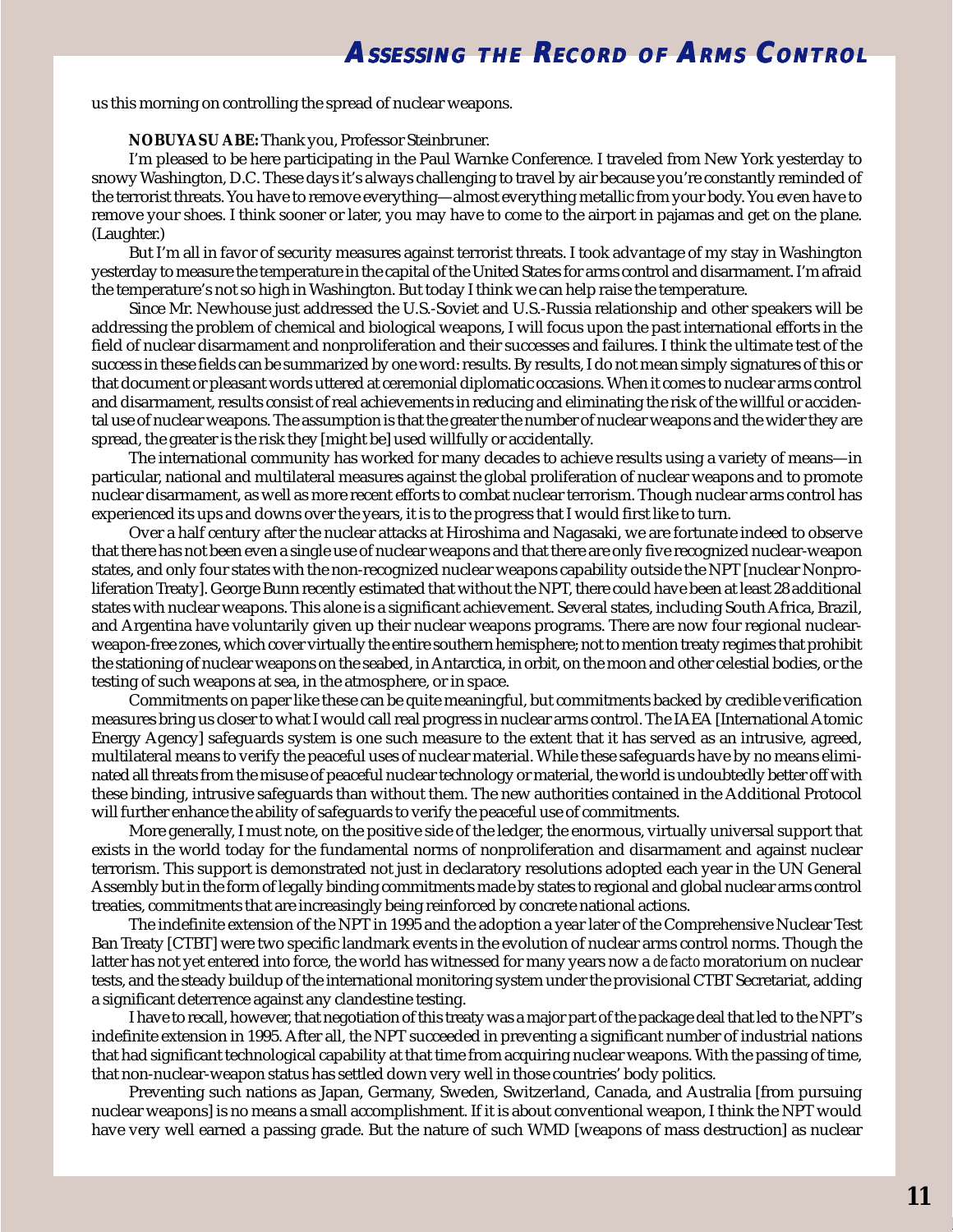weapons is such that the bar for a passing grade is very high. A few nuclear bombs in new hands can greatly change the strategic equation. I have recently seen a Japanese magazine describing with graphic illustrations the devastating damages that can be caused by a single nuclear bomb dropped on Tokyo or Osaka. A terrorist explosion of a nuclear bomb in New York or Washington has also been a realistic threat since September 11<sup>th</sup>.

Consequently, in spite of these successes, there's a growing criticism that the NPT and the IAEA are failing in the task of stopping nuclear proliferation. We have been dismayed by the uncovering of the clandestine nuclear activities that had taken place in such NPT states-parties as Iraq, [North Korea], Iran, and Libya. And for as long as 18 years, they were left without either detection or significant national or international responses. The NPT was designed more than 30 years ago when the production of fissile material for nuclear bombs required highly advanced, large industrial facilities. Today, the technology has become a lot more easily available under dual-use guise.

The NPT, IAEA, and national preventive measures have not caught up to the changing world. The IAEA safeguard system has undergone a number of major reforms but only after catastrophic events. We have witnessed, for example, improvements in these systems only after the [1991] Gulf War exposed the Iraqi nuclear capability, just as other safeguard reforms followed China's first nuclear test in 1964 and India's so-called peaceful nuclear explosion in 1974.

The events of September  $11<sup>th</sup>$  have inspired new efforts to improve the physical security of nuclear materials, even though the problem of nuclear terrorism had been widely discussed in the media and in the scholarly circles decades before. Considering the stakes involved with just one nuclear detonation, I believe that those safeguards and physical security functions should evolve more responsively and proactively to perceived threats without requiring external shocks to deliver such progress. The reality is that even the controls contained in the Additional Protocol are only enforced in 38 states.

I note that the IAEA's Director-General, Mohamed ElBaradei, has also commented in recent months about the great challenges facing safeguard systems. The greatest challenges concern sensitive fuel cycle activities, in particular enrichment and reprocessing. His recent proposal to allow such activities only in facilities under international control deserves serious consideration by all who seek to reduce nuclear threats. His proposal seems to reflect his frustration about blame being put on the IAEA for the latest outbreaks of proliferation. The existing treaty and the IAEA's statues allow states-parties to build uranium enrichment and plutonium processing plants legitimately, and then the states can jump to weapons production almost with impunity. Because of this concern, he thinks the world one day has to go a step further to consider comprehensive global control, if not prohibition, of the production of fissile material.

Beside the concern about the past illicit nuclear activities in NPT states-parties, other challenges arise from various activities of the four states outside the NPT. Specifically, Pakistan, which has reportedly provided, directly or indirectly, nuclear assistance to other proliferators; India, which continues to expand its nuclear weapons programs; Israel, which has shown little interest in abandoning its nuclear weapons; and [North Korea], that alternates from boasting about its nuclear weapons capability to denying it. Diplomatic efforts are underway to address each of these cases, but some are very limited in scope, and virtually all of them are uncertain of their outcome. Most important of all, the world community must ensure that proliferation does not pay dividends in whatever form.

Of all the problems facing the NPT regime, I believe the most serious one today relates to the issue of enforcement. Many questions remain unanswered concerning what the world is supposed to do once non-compliance is reliably detected. The NPT offers no guidance in addressing the issue. If the Security Council is unable to reach a consensus on enforcement actions, the available alternatives become unilateral action or collective efforts by ad hoc groups or so-called coalitions of the willing.

Secretary General Kofi Annan addressed this issue in his opening address last September to the General Assembly, saying that, "It is not enough to denounce unilateralism unless we also face up squarely to the concerns that make some states feel uniquely vulnerable, especially to those concerns that drive them to take unilateral action. We must assure that those concerns can and will be addressed effectively through collective action."

I believe the great challenge ahead is not simply to oppose individual action by states but to strengthen the effectiveness and credibility of multilateral efforts on behalf of nuclear nonproliferation and disarmament while simultaneously enhancing the capabilities and willingness of individual states to ensure that their laws, regulations, and policies are serving the vital interests of international peace and security.

In 2004, nuclear weapons still remain very much of a concern in the world. There is no denying that the number of nuclear warheads has drastically come down from the peak during the Cold War, but still there are reportedly over 30,000 nuclear weapons still in existence. And the fact that we do not know the exact number testifies to the lack of transparency. Qualitative improvements in those weapons and doctrinal changes are under-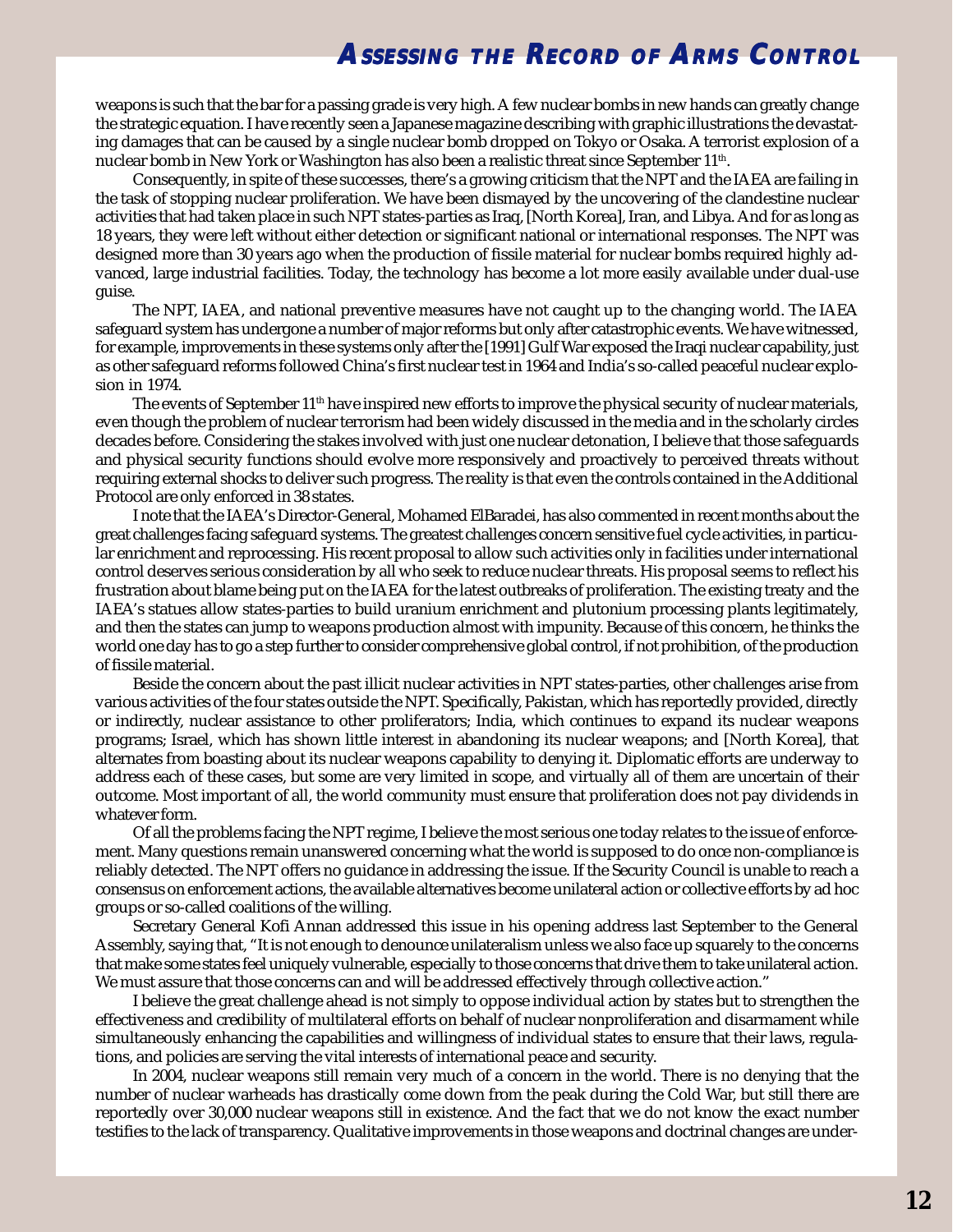<span id="page-12-0"></span>way in many countries. There are no rules against acquiring a nuclear fuel capability, no bans on nuclear weapons research, and no legal provision of nuclear-related cooperation between non-nuclear-weapon states. The CTBT is not in force, nor is there a fissile material cutoff treaty.

Finally, most of the 13 steps agreed to at the 2000 NPT Review Conference for progress in nuclear disarmament have not been implemented. This mixed record has led some observers to declare confidently that the NPT regime is moribund and obsolete. I do not believe it is so bad or too late. But the world urgently needs to work to strengthen its nuclear disarmament, nonproliferation, and anti-terror mechanisms. Efforts by organizations in civil society, such as the Arms Control Association, can do much to promote responsible actions to address the many unresolved problems of the nuclear arms control agenda.

At the outset, I said it is the results that count, so let us revitalize the arms control process, expand our common search for the practical means to achieve disarmament and nonproliferation goals, and to strengthen the ability to verify and secure the compliance with nonproliferation and disarmament commitments. For this reason, I salute the Arms Control Association, not just for its persistence, but for its keen vision of the goals ahead and for its many efforts to identify and to promote practical measures that are so vitally needed to achieve them.

Let me send my best wishes for your efforts over the years to come. Thank you very much.

**MR. STEINBRUNER:** Thank you. We do appreciate the encouragement and your presence here.

The final presentation from the panel before we begin discussion will be on the questions of outlawing chemical and biological weapons. It will be made by Elisa Harris, who is a colleague of mine at the University of Maryland, well known to all of you as the director of Nonproliferation and Export Controls for the National Security Council during the Clinton administration, and prior to that a well known scholar of this subject.

Elisa.

**ELISA HARRIS:** Thank you, John. Good morning, everyone. I'm delighted to participate in this important conference and to be on this panel with such distinguished colleagues. It's also terrific to be back at Georgetown, which is my alma mater. I didn't know Paul Warnke personally but have been a great admirer of not only his scholarly work but also of the many things he achieved when he was in public service.

I've been asked to assess the record of arms control efforts involving chemical and biological weapons, and so I'm going to assume, since I've been given two weapons systems to discuss, I can take a little bit more time than my distinguished colleagues.

Efforts to prevent the use of chemical and biological weapons of course go back more than 100 years. There was the 1899 Hague gas declaration, which outlawed the use of projectiles containing asphyxiating gases, and the 1907 Hague convention, which outlawed poison weapons. It was, though, the 1925 Geneva Protocol which ushered in the era of modern arms control efforts with respect to CW [chemical weapons] and BW [biological weapons]; it prohibited the wartime use of poison gas, as well as bacteriological methods of warfare. As many of you know, many countries, upon ratifying the Geneva Protocol, reserved the right to retaliate in kind should others use chemical or biological weapons against them, or to use such weapons against nonparties. As a consequence, the Geneva Protocal over the years came to be seen as a sort of no-first-use agreement.

Half a century later, in 1972, the Biological and Toxin Weapons Convention [BWC] was concluded and it banned biological and toxin weapons. It was the first arms control agreement to eliminate an entire class of weapons of mass destruction, but it contained no verification provisions—no means of ensuring that countries were complying with their obligations. Twenty years later, when the CWC [Chemical Weapons Convention] was concluded, the situation was very different. It was a milestone for exactly the opposite reason, because it contains the most intrusive verification provisions ever negotiated in a multilateral agreement.

When Daryl first called me and asked me to speak on this panel about the record of arms control efforts to outlaw chemical and biological weapons, I realized that there were a number of ways one could approach this subject. What I would like to do in the time that I have this morning is to focus on three questions: first, whether these treaties have helped reinforce the norm against the use of chemical and biological weapons; secondly, whether they've helped de-legitimize possession of such weapons; and finally, whether they've helped stem the proliferation of chemical and biological weapons.

Let me begin first with preventing use. I think assessing the record of these treaties in terms of preventing the use of chemical and biological weapons is probably the most difficult question given the unique circumstances of every conflict over the past century.

So let's look at the facts. By any measure, chemical and biological weapons have been used very rarely in armed conflict since chlorine was used at Ypres in April 1915. There have been only about half a dozen significant uses of chemical weapons over the past nearly 100 years. There was of course the use of gas by Britain against the Bolsheviks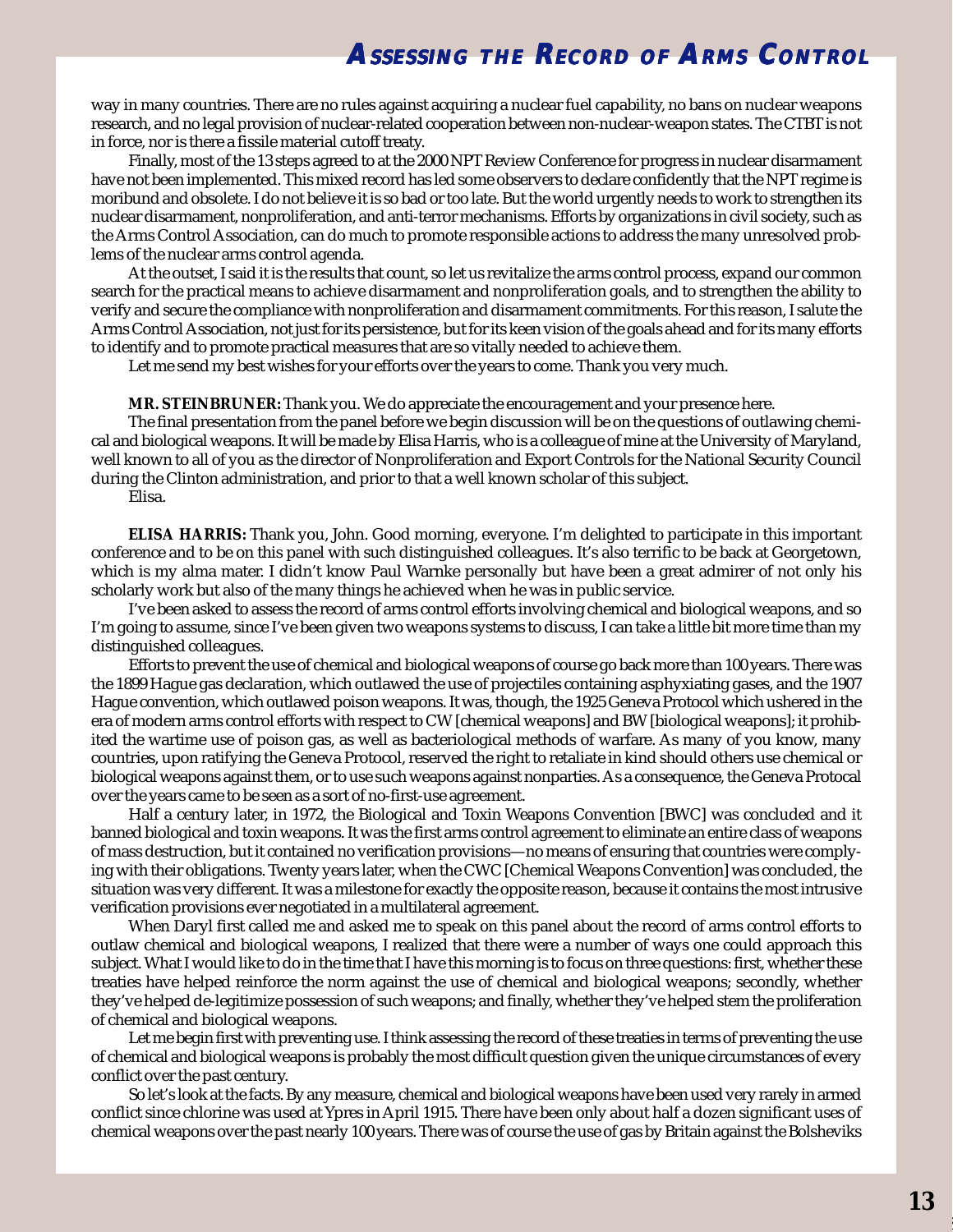during the Russian civil war in 1919; Spain used chemical weapons in Morocco in 1922; the Italians in Ethiopia in the 1930s. The U.S. used riot control agents and chemical herbicides in Vietnam, which was considered by most of the international community at the time to be the use of chemical weapons. The Egyptians used gas in Yemen in the 1960s, and of course both Iran and Iraq used chemical weapons during the first Gulf War in the 1980s.

The record on biological weapons is even more striking. Only one military power has used biological weapons in armed conflict, and that is Japan, which used biological weapons against the Chinese and others in the late 1930s and early 1940s. So the record of the use of these weapons is really very limited. Moreover, every significant use of chemical or biological weapons has been followed by the development of stronger international restrictions on these types of military power. The Geneva Protocol was, of course, in many ways, a product of the use of gas in the First World War. The BWC, if you look at the history, was very much linked, at least in part, to the controversy surrounding the use of riot control agents and herbicides in Vietnam, and the CWC, in my judgment, was given an impetus by the Iran-Iraq war and the near-miss in the [1991] Gulf War.

The Geneva Protocol was, of course, a codification of the norm against chemical and biological warfare. As measured by the number of states-parties, I think it can be argued that the norm has gotten stronger over the last 75 years. When it entered into force in 1928, France was the only state-party. On the eve of World War II, there were about 40 state-parties, including every major power but the United States and Japan. And today there are some 133 state-parties to the Geneva Protocol. Its' prohibitions are generally viewed by most international lawyers and governments as having entered into customary international law, and that means they're binding upon all countries, whether or not they are parties to the protocol. The BWC and the CWC have helped reinforce the norm against the use of these weapons.

Let me turn to my second question now: how effective have these treaties, in particular the BWC and the CWC, been in de-legitimizing the possession of biological and chemical weapons? Let's start with the BWC.

I think it can be argued that the prohibitions in the BWC have been widely accepted within the international community, at least as measured by the number of states-parties. When the BWC entered into force in March 1975 there were about 45 states-parties. At the present time there are about 151 countries that have undertaken a binding legal obligation not to develop or produce or possess biological agents and toxins, in the words of the treaty, "of types and in quantities that have no justification for prophylactic, protective, or other peaceful purposes." And those words, the three Ps as we call them, are important. I'll come back to that.

Of course, from the outset the provisions of the BWC pretty much guaranteed that there would be questions and concerns about whether countries were abiding by their obligations. There were three reasons why that was the case.

First, the treaty did not ban research on biological agents or toxins. It's often said that the treaty did not ban defensive research. In actuality, it did not ban any research, and offensive research on biological agents and toxins is permitted under the BWC. Secondly, it allowed, as I just mentioned, the retention of biological agents and toxins for certain permitted purposes—prophylactic, protective, or other peaceful purposes—as long, again, as they were of types and in quantities that were consistent with those three purposes. So you could do research on the agents. You could retain them, develop them, produce them for prophylactic or protective or other peaceful purposes. And finally, as I mentioned at the beginning, there were no verification provisions—no declaration, no inspection provisions—that would provide reassurance that both the disarmament and the non-armament provisions of the BWC were being adhered to.

In the 20 years since the BWC came into force, states-parties have tried to compensate for these limitations of the treaty in a number of ways. First, as many of you know, in the 1980s, they agreed to voluntarily exchange information about facilities and activities that were relevant to the convention, the so-called BWC confidencebuilding measures (CBMs). But participation in those measures has been relatively limited. Many countries have not done so, or have not done so with regularity, or with the detail that has been expected.

In the 1990s, the CBMs were followed by an effort to negotiate real compliance measures, legally binding declaration and inspection requirements that would form a protocol, as it was called, to the BWC. This was motivated to a very significant extent not only by the lack of participation in the CBMs but also the revelations about the enormous biological weapons program that the Soviet Union had maintained throughout the period in which the BWC had been in force, as well as the revelations in the early 1990s about Iraq's pursuit of a biological weapons program. As is well known, this BWC protocol effort collapsed in 2001 when the Bush administration decided that it could not support the text that was under negotiation or the very idea of a compliance and transparency protocol to the BWC.

Now we have a new process, as it is called, underway. It began in 2002 and this new process among BWC states-parties is much more limited in its focus. It is designed primarily to encourage individual countries to take various steps on a national basis, voluntarily, to reduce the likelihood that biological agents or toxins are misused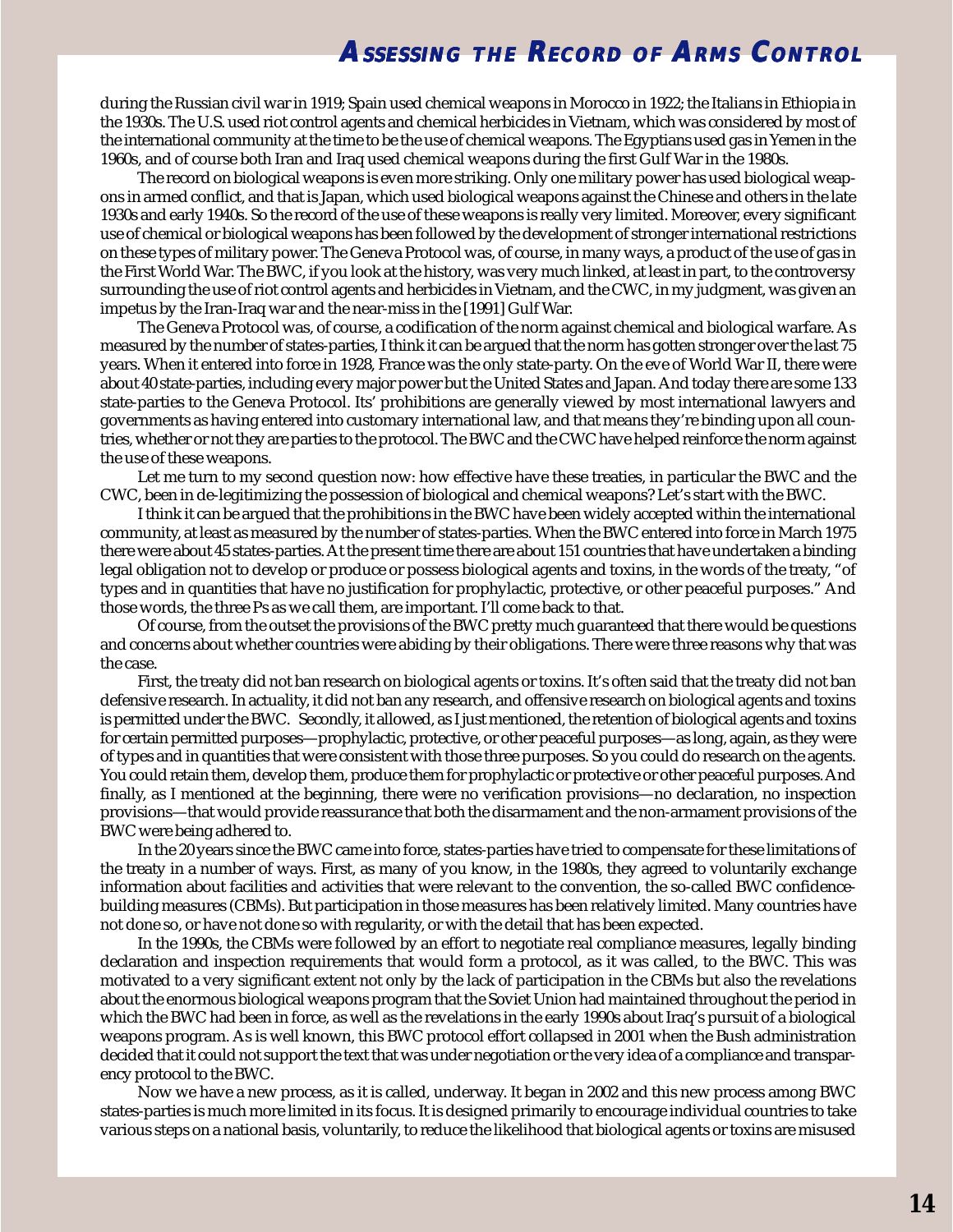for hostile purposes. And the focus of this new process is on things like strengthening controls over pathogens and encouraging countries to pass national implementing legislation.

Expectations are relatively low, at least based on the first meetings of countries participating in this new BWC process, that much of significance will come out of this. But the real problem is that whatever does materialize will not fundamentally address the key issue confronting the BWC, and that is the continuing concern that a number of countries are pursuing biological weapons programs. In recent years, as is known, the U.S. government has said that more than a dozen countries are believed to either have or be pursuing biological weapons.

Outside of the treaty, the key holdouts, if you will, about which there are concerns, are Egypt, Israel, and Syria. Within the treaty, the U.S. government has identified Iran, Iraq, Libya, North Korea, Russia, and China as being BW proliferators, as having illicit BW programs contrary to the terms of the BWC. And several other countries have also been mentioned: India, Pakistan, Sudan, and Taiwan, which of course has a special status, a complicated status with respect to international treaties.

As everyone knows, and has been much in the news in recent weeks, both UNMOVIC [the UN Monitoring, Verification and Inspection Commission] and U.S. inspections—under David Kay in Iraq—appear to have resolved the concerns that Iraq possesses biological weapons. But those inspections did show—and I think this is important to bear in mind—clear evidence of not only a laboratory network but also procurement efforts aimed at reconstituting Iraq's biological weapons program in the future.

The other significant development with respect to BW proliferation in recent months of course has been the Libyan announcement that it will comply with the BWC. That is also a very welcome development. Ultimately of course we need to ensure that both the Iraqi program is not reconstituted in the future and that any required Libyan disarmament efforts are carried out. And of course we need to address the concerns that have been expressed by the U.S. and others about continuing BW programs in the other countries that I mentioned.

What about the CWC? I think the track record of participation in this treaty is even more impressive than with respect to the Biological Weapons Convention. At entry into force in April of 1997—that's less than seven years ago—there were 87 states-parties. With the recent accession of Libya and Tuvalu, we are now at 160 states-parties to the CWC; 160 countries have agreed now not to develop or produce or possess or use chemical weapons. As I mentioned, unlike the BWC, the CWC does contain detailed declaration and inspection provisions that are designed to ensure that its parties are meeting both their disarmament and their non-armament obligations. So you can look at how countries have met these declaration and inspection requirements to get a more tangible feel for the impact of the CWC.

So what has happened since entry into force of the CWC? Let me just run through a few data points that I think are important.

First, five states-parties, including three who had not previously acknowledged possessing chemical weapons, have declared CW stocks. These countries are the U.S., Russia, India, South Korea, and most recently Albania, which apparently has some bulk agent that may or may not be militarily usable.

Since entry into force of the CWC, some 8,000 metric tons of chemical agent and approximately 2 million munitions have been destroyed under international supervision. This represents approximately 11 percent of the 70,000 tons of chemical agents that have been declared under the treaty, and close to 25 percent of the 8.6 million munitions or containers that have been declared.

Since entry into force, 11 states-parties have declared 61 current or past CW production facilities. These countries are the U.S., Russia, India, South Korea, China, Iran, France, Japan, the U.K., Bosnia and Herzegovina, and Serbia and Montenegro. All 61 facilities have been inactivated. Two-thirds of them have either been destroyed or converted to permitted purposes under international supervision.

Finally, over 1,600 inspections have been carried out at close to 700 sites in 58 countries. Two-thirds of these inspections have been at chemical weapons-related facilities, (chemical weapons stockpile sites, chemical weapons destruction facilities), and roughly a third of these inspections have been at industry facilities that handle chemicals that could be used to make CW agents, the so-called scheduled chemicals.

Pretty impressive record, at least in terms of the numbers. But as is well known, the CWC, like the BWC, faces some important challenges, and let me just quickly mention a few of them.

First, we have the continued existence of chemical weapons programs. Prior to the ratification of the CWC here in the United States, U.S. officials said that there were some two-dozen countries that either had or were seeking chemical weapons. In recent years, the number used is roughly a dozen. So we've seen a significant reduction in the number of countries of CW proliferation concern, but still, a dozen countries is a dozen too many. Among the countries that are outside the treaty, there are concerns about Iraq, Libya (until recently), Syria, North Korean, Egypt, and Israel. Myanmar and Taiwan have also been mentioned as countries with probable chemical weapons programs.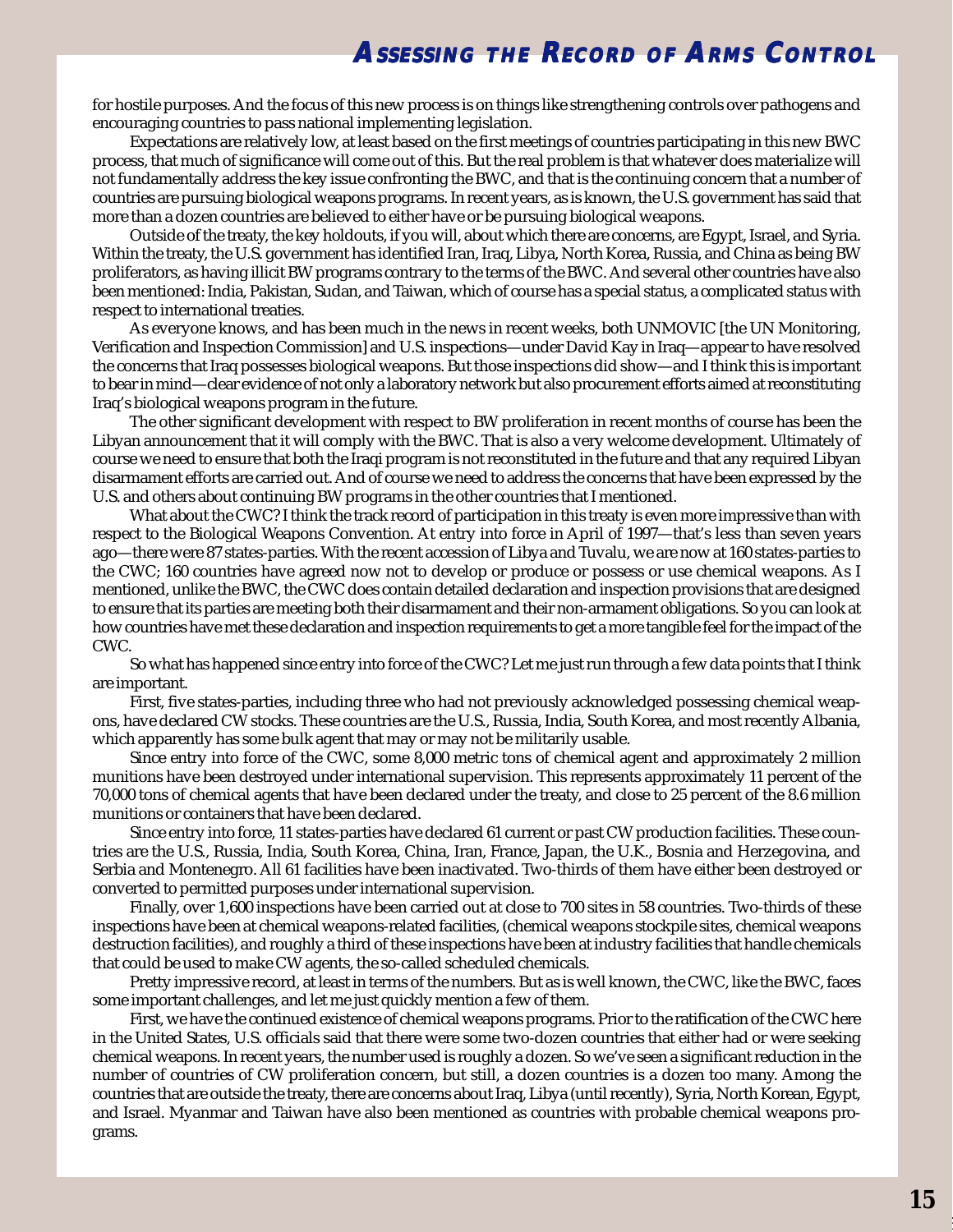Within the treaty there are also concerns about the compliance of particular countries. Iran, Russia, China, India, Pakistan, all of them have been identified as countries that, at least in the judgment of the U.S., are either not meeting their declaration obligations or are maintaining illicit chemical weapons programs. Two other countries that are CWC states-parties, Ethiopia and Vietnam, have been mentioned previously as having possible CW prgrams. Now, Libya's announcement that it has a chemical weapons program and its decision to accede to the treaty has created the opportunity to remove it from the list of countries of CW concern. Iraq clearly needs to join the CWC as well. The CWC's declaration and inspection provisions will be of critical importance to ensuring that questions about Iraq's past CW capabilities are sorted out and more importantly, that Iraq does not reconstitute its chemical weapons program in the future.

Beyond the problem of continued chemical weapons programs we also have problems within the CWC in terms of countries meeting their destruction obligations. Both Russia and the United States, which are of course the two largest possessors of chemical weapons, have requested the five-year extension that is provided for in the treaty for meeting their destruction obligations. The treaty requires that all stockpiles be destroyed by April 2007. Both the U.S. and Russia have now gone to the other CWC states-parties and said, we can't do it by 2007; we need an extension. There are serious doubts about whether Russia can even meet an extended deadline of 2012 unless there is substantially more international assistance provided to the Russian CW destruction program.

One final point that I want to make on the CWC that's not talked about but that I think is important is what some scholars have called the verification imbalance in the treaty. And by this they mean the fact that most of the verification resources of the treaty are being focused on verifying declared stockpiles and monitoring the destruction of those declared stocks. And much less of the verification capability is being directed at preventing dual-use and industry facilities from being used to produce new chemical weapons. I am among those that are concerned about this imbalance in the way the verification capabilities of the treaty are being used. I think it needs to be adjusted in the coming years.

Let me just make a comment about one final issue that I think is corrosive of both the biological arms control regime and the chemical arms control regime. That is the growing interest in what are called non-lethal chemical and biological weapons in a number of developed countries in particular, such as the United States and Russia.

Proponents of these so-called non-lethal weapons believe that they would be particularly useful as an alternative to the use of lethal force in various scenarios—in hostage rescue operations, counter-terrorism operations, humanitarian relief operations, peacekeeping operations—the so-called military operations other than warfare.

There are very real risks associated with non-lethal weapons that all of us, and the parties to these treaties, need to think about. And let me just tick off three.

First, they aren't non-lethal. Their effects clearly depend very much on the health of the target population and the specific circumstances in which they're used. This was demonstrated most vividly by the Moscow theater siege in October 2002 in which a fentanyl-based compound was used to subdue the hostage takers. One in seven of the actual hostages were killed by that so-called non-lethal gas that was used.

A second risk is of course the risk of escalation. Because there is no clear dividing line between non-lethal and lethal weapons, if non-lethal weapons are used in military operations, their use could be misinterpreted as the use of lethal weapons and invite retaliation. And in fact, if you look at the history of chemical warfare over the last 100 years, every use of lethal chemical weapons began with riot control agents or other non-lethal agents.

Finally, these non-lethal weapons certainly complicate, if not undermine, verification. Ensuring that biological and chemical agents are only being developed for permitted purposes is already a huge challenge under both the BWC and the CWC. If we allow military establishments to develop and stockpile non-lethal agents, to test munitions for delivering those agents, to train in the use of those non-lethal agents, I think we could make verification even more difficult.

From a legal perspective, the development of non-lethal biological and toxin weapons would appear to be prohibited by the BWC. But the status of these weapons under the CWC is less clear. The CWC allows the development and production and possession of toxic chemicals for a limited number of permitted purposes, one of which is law enforcement—to quote the treaty, "law enforcement including domestic riot control." But there's no definition in the treaty and little in the negotiating record that enlightens us about what exactly "law enforcement" means. Indeed, the only law enforcement purpose discussed in the negotiations was capital punishment. So this is a potential loophole in the CWC. I think it needs to be addressed if we are to preserve and protect the norm against CW possession and use that is embodied in the treaty.

Let me turn to my third question, and that relates to proliferation. What has been the impact of these treaties on efforts to try and prevent chemical and biological weapons from proliferating around the globe? It's difficult to draw a direct link between treaties and nonproliferation successes. But I'd like to make three quick points.

First, there is the issue of reassurance. Many of the countries that are parties to these treaties clearly are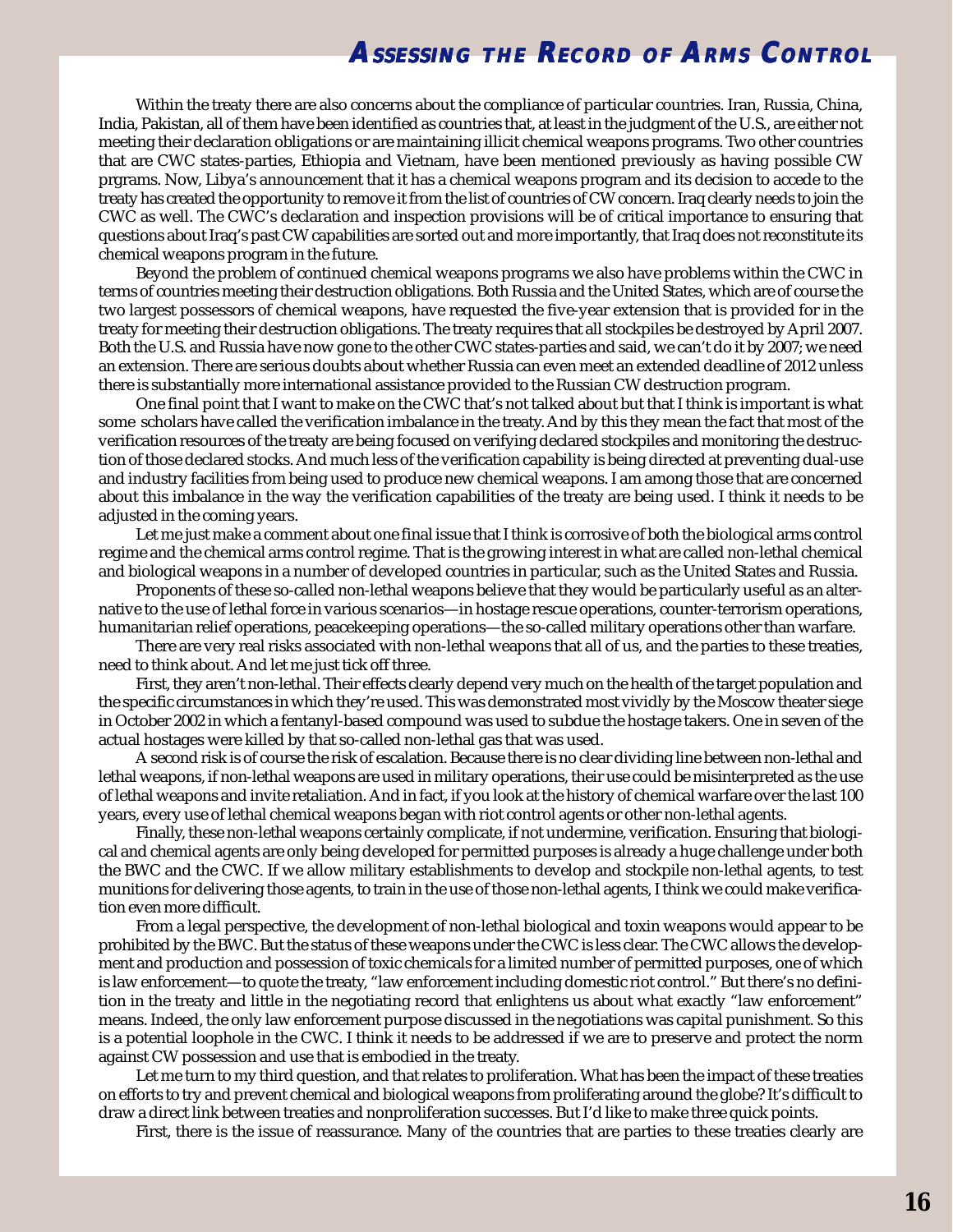<span id="page-16-0"></span>capable of producing biological and chemical weapons, but they've decided not to do so. Most of the countries are abiding by their obligations. The treaties have provided these countries, the vast majority of abiding parties, with a legally binding way of reassuring others that biological and chemical weapons are not going to be a part of their military arsenals.

Second, there's the issue of export controls. Both treaties include legally binding obligations not to assist others in acquiring the weapons concerned. I think as a consequence, the treaties have helped legitimize the various export control efforts with respect to chemical and biological materials, equipment, and technology that have emerged over the last 20 years, both national export controls but also efforts like the Australia Group and the more recent Proliferation Security Initiative. In the case of the CWC in particular, there are also restrictions on the transfer of controlled chemicals to non-parties, and this too reinforces nonproliferation export controls.

Finally, there's the issue of enforcement. I believe that the codification of the norm against possession embodied in these treaties provides us with a much stronger political as well as legal basis for acting against those countries that seek to acquire biological or chemical weapons. Of course, that enforcement is only going to be as good as the states-parties decide it will be.

Let me just conclude with a few quick observations.

Any assessment of the impact of the Geneva Protocol, the Biological Weapons Convention, and the Chemical Weapons Convention has to take account of the different times in which these particular treaties were concluded as well as the different nature of their provisions. In many ways the Geneva Protocol was a further step in the codification of the laws of war we saw reflected in the Hague Gas Declaration and the Hague Convention of 1907.

The BWC was one of the first Cold War arms control treaties. Its limitations and weaknesses—the absence of a prohibition on research, the reliance on national technical means for verification—were very much a reflection of what the superpowers would accept in arms control. And the CWC was concluded at the very end of the Cold War when attitudes toward verification were fundamentally different.

That said, any assessment of the impact of these treaties has to focus not only on their provisions but also on how those provisions have been implemented by the international community. I think there's little doubt that these treaties have helped prevent the use of chemical and biological weapons, that they've helped delegitimize the possession of these weapons, and indeed stemmed proliferation. Where there have been failures, and in particular, where illicit chemical and biological weapons programs have been maintained, those failures have not been the result of any treaty but rather of conscious decisions by individual governments. These treaties all have a critical role to play in helping bolster the norm against chemical and biological warfare, both against use and possession, but ultimately their success will depend on the actions of national governments.

**MR. STEINBRUNER:** Okay, thank you. Fortunately we have time for questions and comment. We have an unusually knowledgeable audience and an interested one too. And let me ask those who do wish to ask questions or make comment to line up behind one or the other of these microphones. As you're moving yourself to do that I'm going to allow myself just one brief comment about all the presentations.

They were describing a history of the business whereby I think it's fair to say the main concern has been to impose limitation or prohibition on the capacity for destruction. And the context for that has largely been historically a concern for large-scale forms of warfare. Obviously, and for obvious reasons, recently we've become more concerned about smaller-scale events. I would argue that as you think about a world in which we do become concerned about smaller-scale events, one of the big things that happens is we become more interested in imposing restrictions on behavior and documenting compliance with that rather than on capacity simply because there is a lot of capacity for destruction out there. So the future of [arms control] might well feature, more than it has in the past, the organized exchange of information to document compliance with standards of behavior. In fact, if you look into the history you can see a lot of that has been happening under these previous agreements.

With that said, we now have people ready to make comments.

Please, Jonathan. Please identify yourself too.

**Q:** Jonathan Tucker, the Monterey Institute. I have a question for Elisa Harris. You did an excellent job of looking back at what the treaties have accomplished and I wondered if you could look forward. You said, I think, with reason that the current new process, the intercessional process, has very low expectations, but what are the prospects for strengthening the BWC, particularly if there is a Democratic administration in 2005. Would it be possible to revive the BWC protocol, or is that really a dead letter and we have to think about alternative approaches to strengthening the convention to deal with the problem of compliance? Thank you.

**MS. HARRIS:** I don't know whether the sort of comprehensive approach reflected in the BWC protocol, involv-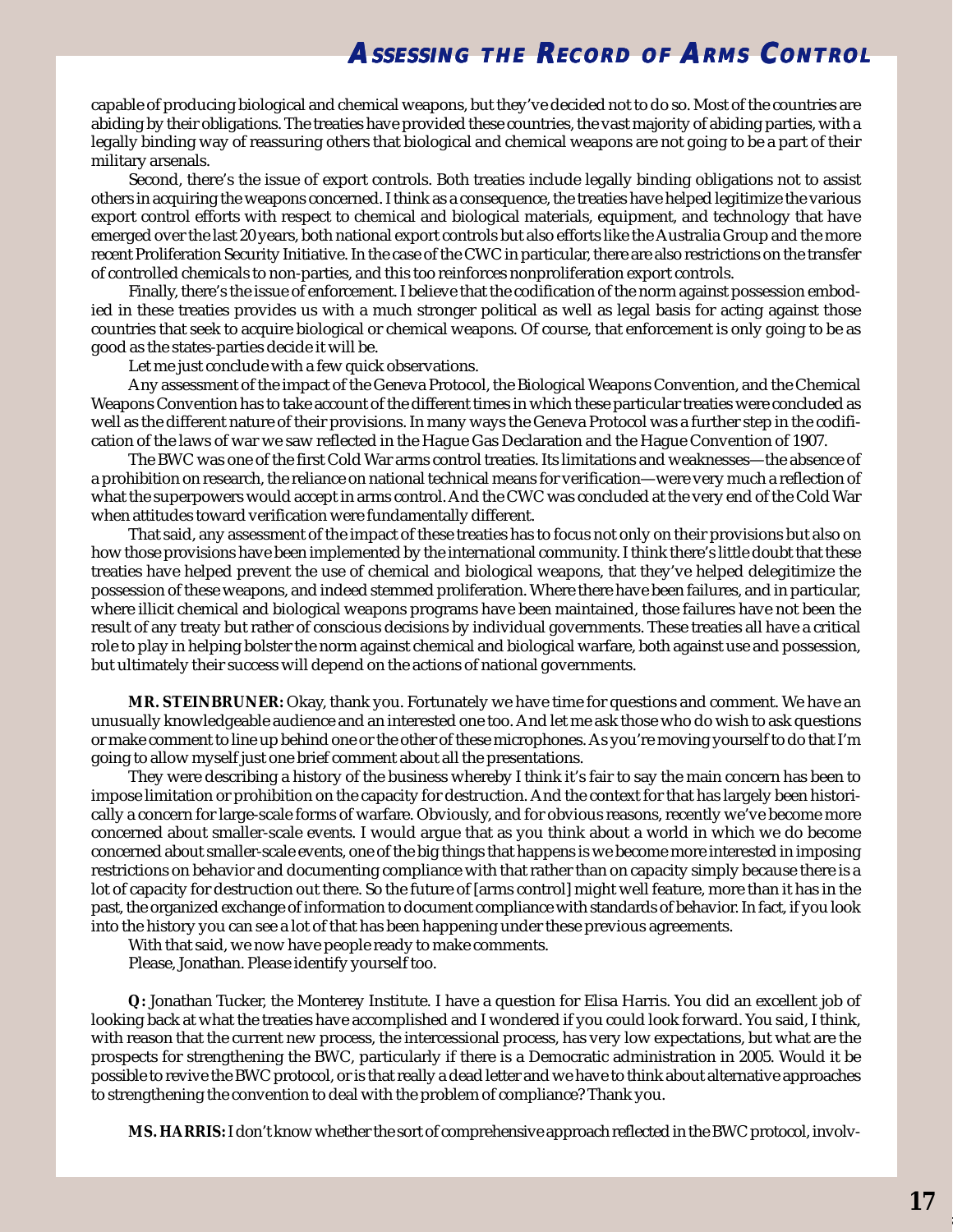ing declaration and on-site inspections, is feasible politically, at least for the near term, even under a Democratic administration. So I think all of us need to think harder about disaggregating the problem and trying to put in place a series of mechanisms that could address the concerns that all of us have, especially about the compliance issue. Let me be more concrete.

The secretary general has the authority under UN resolutions to dispatch inspectors to investigate allegations of the use of chemical or biological weapons. That authority has existed since the 1980s. In the context of this new process, that authority may be extended to include suspicious outbreaks of disease, but I don't think it's enough to just have a response mechanism for after chemical or biological weapons are used or there's a suspicion of their use. Serious thought needs to be given by states-parties to the BWC to creating a mechanism whereby concerns about the development and production of these capabilities, about suspect facilities, can be addressed by the international community. That's one very concrete but defined way in which the international community could begin to address the compliance problem in a more robust way.

### **MR. STEINBRUNER:** Thank you. Please.

**Q:** My question is for Ms. Harris as well. Chris Fasano, SAIC. You did a nice job talking about the traditional arms control approach at the state level. If you step aside and look at other nonproliferation measures or threatreduction measures to prevent the spread of these weapons to non-state actors, such as terrorist groups—I'd like to hear your thoughts on those, please. Thank you.

**MS. HARRIS:** Well, my task was to look at arms control efforts, but I am an enthusiastic proponent of threatreduction measures. I am among those who believe that it would be very difficult for a sub-national group to mount a large-scale, effective chemical or biological attack absent assistance from a national program. And therefore, I think our focus does continue to need to be on those national programs.

In the case of the former Soviet Union, our primary concern today is that expertise and materials and technology from that program will proliferate to Iran and others. And so I think it's critically important that we develop more resources to help the Russians, for example, accelerate their chemical weapons destruction program so that the thousands of tons of highly lethal nerve agent they possess are eliminated. We need to devote more resources toward working with former Soviet chemical and biological scientists to give them meaningful opportunities to conduct relevant research and therefore to be able to fend off the approaches that we've seen by countries like Iran that are quite interested in getting access to the expertise from the former Soviet programs.

We need to do more in terms of dismantling former production facilities. So I think there's a very substantial threat reduction agenda in the chemical and biological area. It has to be approached carefully because obviously we don't want to be providing assistance that could ultimately facilitate illicit activities in Russia. There are of course still concerns about Russian compliance with the CWC and BWC.

But I think it was shown during the 1990s that these programs can be pursued successfully, and I hope that whatever administration is in power a year from now would devote far more resources to this than has been the case over the last three years.

**Q:** I'm Greg Thielmann, retired State Department. I have a question for any of the participants about the terminology that we use to describe some of these weapons. We use the term "weapons of mass destruction" to talk about all of the three categories of the weapons of concern here, and, historically speaking, in World War I it was machine guns and artillery that killed far more people than chemical weapons. In World War II, had chemical weapons been used, it's hard to imagine they would have killed more people than the incendiary bombings of the American and British forces.

Why don't we use terms like "illicit weapons" or "unconventional weapons" instead of lumping nuclear weapons, which are truly weapons of mass destruction, in with chemical and biological weapons?

#### **MR. STEINBRUNER:** Ambassador Abe do you have thoughts on that?

**AMB. ABE:** Yes. These days there is sort of a spread of the terminology "WMD," and some call it misuse of the terminology "WMD" because we now have these small arms and light weapons. Some people call it *de facto* weapons of mass destruction because they are killing a lot of people, for example, in civil conflicts in African countries.

But I think the [issue] here is that three kinds of weapons of mass destruction can kill and destroy such an enormous volume of life and facilities with just a single shot. That is, I think, the [issue]. Indeed, machine guns and small weapons kill as a total, but you have to carry those weapons with soldiers, and you have to go there, and that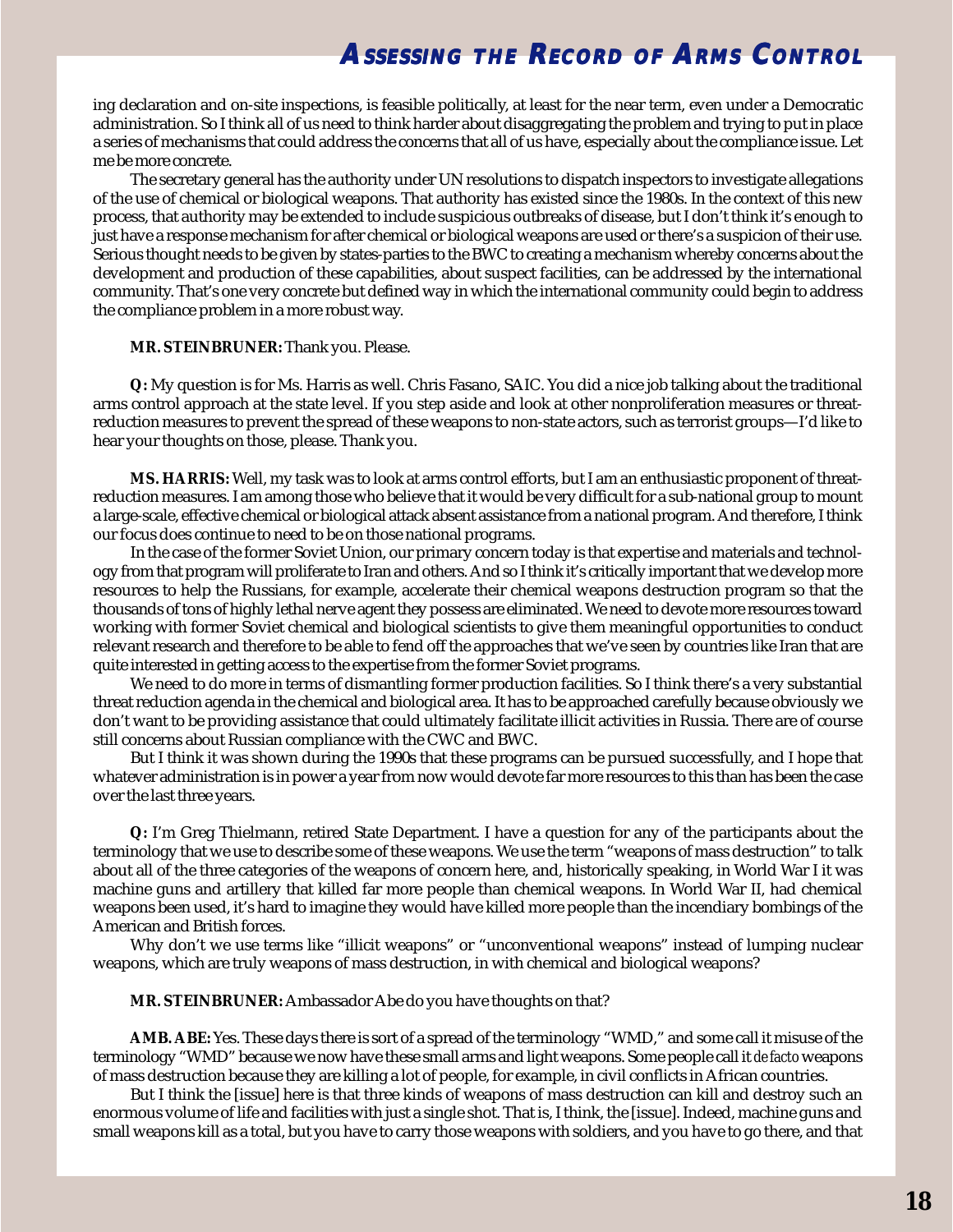takes individual soldier's decisions, individual platoon commanders, and those things.

That may not be a very good expression. The magnitude is so different and therefore people came to call them weapons of mass destruction.

Indeed, there is also debate about the differences among the three categories, because nuclear, for instance, once it's used there is virtually no way to protect. There is enormous force of destruction. There is no way you can protect yourself. But chemical or biological, with appropriate protective gear, you can still protect yourself even if the enemy has used them. So some people argue that there is even first-class WMD and second-class WMD. They're not weapons of mass destruction. Analysis done by OTA [Office of Technology Assessments] in the early 1990s showed that even under the most optimistic scenarios, an aircraft delivering nerve agent would only produce, in the best circumstances, thousands of casualties, whereas the same aircraft delivering a payload of anthrax, for example, could produce casualties up to 2 million people. So I think biological, clearly as I would define it, falls into the category of weapons of mass destruction. Nuclear weapons of course, as well. But we should be careful about sort of using that expression as a sort of shorthand way of describing chemical weapons.

**MR. NEWHOUSE:** I'd agree with the inference in Greg Thielmann's question that the term unconventional weapons is far preferable to weapons of mass destruction.

**Q:** Avis Bohlen, retired State Department, former assistant secretary for arms control. I have just a couple of comments. First of all, it seems to me that if we are to define a useful role for arms control in today's world, we need to recognize the limits of what arms control now and historically has been able to accomplish. Arms control does not exist in a vacuum, its successes or failures are conditioned by the political context in which it lives. During the Cold War, arms control never succeeded in controlling any weapons until the Cold War began to be over, at which point we had all the Bush administration treaties, and I think that was the dominant fact—not the fact that we had a Republican president and a Democratic Congress.

And similarly, I think the success of the NPT…has relied on the fact that most countries, even though many of them would have the capacity to develop nuclear weapons, do not choose to do so because they do not feel compelled for reasons of their own security, or other political reasons, or whatever. And what arms control does, both in the case of the Cold War and the NPT, is to reinforce this political fact. But it cannot create the political fact by itself of countries deciding they don't need nuclear weapons. [Chemical and Biological weapons], the same thing. It seems to me the BWC both reflects and reinforces the general consensus against BW, its use and/or its possession.

So what we're left with are a handful of problem countries—you can call them rogue states, you can call them other things because they're not solely limited to the number of rogue states—but you have to start with an analysis of the political reasons that have led these countries to try to develop these capabilities. And I think that's absolutely the essential point of departure, and I'm sure that none of the panelists would disagree with this, but I think all too often we tend to behave as though arms control were an independent actor.

Second point, we've only talked about the treaties this morning but it seems to me in today's world that treaties are only one part of the picture, in particular the Nunn-Lugar cooperative threat reduction are absolutely essential instruments, both for the reduction of nuclear weapons—the Russians never would have been able to implement the START treaties without this—the importance to the Russian destruction of chemical weapons, the tightening of nuclear controls, et cetera, et cetera. You all know that.

Just two final points. Elisa, it seems to me that there is room for a challenge inspection provision in the BWC. I totally agree with you about not reviving the protocol —it was not going to fly anyway—but something that countries could agree on, that would be a multilateral instrument would be a stronger challenge inspection provision. And finally, let me associate myself wholeheartedly with Greg Thielmann about the use of the weapons of mass destruction—I think the smushing together of all these things have permitted, as we have seen over the past year, a very irresponsible use of the term WMD threat by the Bush administration and also by Tony Blair in England, and it is essential to be clear that the threat is nuclear and maybe some categories of BW, but it is not most BW or CW. Thank you.

**MR. STEINBRUNER:** Thank you, let me take that as a comment rather than a question and have the other people at the microphone make their comments and questions before the panel begins to reply. So you'll have to keep in mind the things you want to respond to. You will have the last word.

**Q:** Nancy Gallagher, University of Maryland. My question is for Under-Secretary General Abe. You talked about the very important historical relationship between the NPT and the CTBT, and I'm wondering whether you see that relationship continuing to be equally strong, and in particular, if in the coming year, the administration—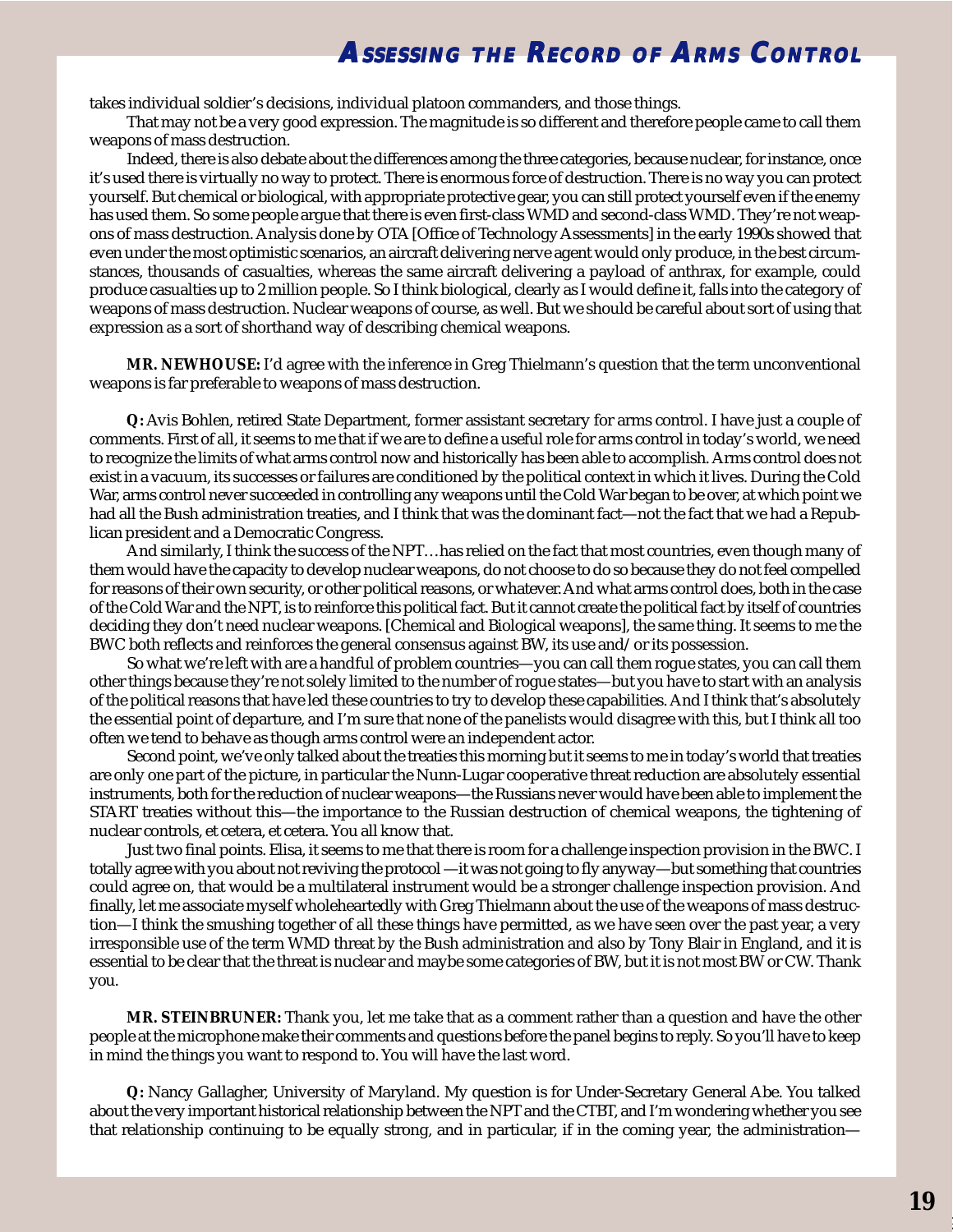whether it's the existing administration or a different administration—were to step back from its current policy of continuing the U.S. nuclear testing moratorium, do you think that the international reaction would be comparable to what happened with the ABM treaty withdrawal—a lot of disapproval but nothing that seriously hurt American national security interest—or do you think the reaction would be something much stronger than that?

**AMB. ABE:** I'm not sure I got your question correctly but I think CTBT is still a useful arms control disarmament and nonproliferation tool and international treaty. It has a value to greatly reduce the efforts to upgrade existing weapons of a nuclear-weapon state, and also it has a great value in preventing proliferation, but this is almost a cat and mouse game as you have been observing. When countries these days cannot test themselves it seems some of them are sending their equipment to another country to test there. Or it gets all the results from that country so in future time, those proliferators may get satisfaction with the reliability of their nuclear devices without even testing them in their own territory. So in that case we may have to come up with other, additional tools to prevent proliferation.

So as someone said, those treaties are not for everything—they're not a panacea—they are only part of the network of preventative measures.

**Q:** Vaughn Johnson from Wright-Patterson Air Force Base in the treaty office at Air Force Materiel Command. Question for Ms. Harris. On CWC, as you know, we have spent a lot of time and money in the Air Force in preparation for challenge inspections, but have not had any in close to seven years. What do you think is the likelihood that we would ever see one in the near future? Secondly, would you amplify a little bit more on the verification imbalance that you covered on earlier?

**MS. HARRIS:** Okay. First, challenge inspections. If we have good, solid intelligence information about a violation underway at a specific site in a specific country, I would certainly hope that the treaty parties would use the challenge inspection provisions that are available. There are of course other ways of pursuing compliance concerns. There are consultation and cooperation provisions in the CWC which have been used extensively by the United States since entry into force to resolve questions about the declarations of certain states-parties. I think it's quite possible that the challenge inspection provisions will be used. In the meantime, we need to do what we can to make sure that the OPCW [Organization for the Prohibition of Chemical Weapons] is ready to carry out that type of inspection, and that means continuing to do mock challenge inspections, including, as others have suggested, in parts of the world where they haven't been carried out up to this point in time.

On the issue of the verification imbalance, what I was trying to get at is the fact that the bulk of the verification resources of the convention have been directed at dealing with munitions and the destruction of those munitions. Over two-thirds of the inspections that have been done have been to confirm that the declarations on stockpiles are accurate and then to monitor those stockpiles pending destruction, and then to monitor the destruction process. As the chemical weapon stocks continue to decline—and we've already seen a reduction in 25 percent of the munitions—the greater risk to the non-possession norm is that countries will use the capacity that exists in the chemical industry to launch new armament programs. We need to see a shift over time in verification resources toward the industry side and in particular toward the—I hate to get into this—discreet organic chemical producers that can very quickly shift from production of one type of chemical to another. The breakout capability for the CWC is there in the chemical industry, and I think we need to face it more squarely than has been the case up until now.

**Q:** Jonathan Dean, Union of Concerned Scientists. My question is for Ambassador Abe. You mentioned, Ambassador, the proposals of Dr. ElBaradei to place enrichment plants under international control, and it does seem to me that that is an extraordinary admission on the part of Dr. ElBaradei, of the inability of the IAEA to actually do its safeguards job, even with the additional protocol, and I point out that even international control as he proposed it, would not prevent the illegal centrifuges that have turned up in Iran, Libya. So it seems to me that we need an array of new measures to control these transfers. Would you comment both on the capacity of IAEA and on that point? Thank you.

**AMB. ABE:** Thank you. You touched on a very important point, and I have a couple of points I wanted to make. First of all, Mr. ElBaradei, in proposing international control of fuel cycle, did not admit the failure of the IAEA. It was the problem of allowing countries close to weapons production by allowing them to have enrichment and reprocessing plants. That is the question. Some people these days call those suspected proliferators, smart proliferators. You can go to being legitimately under the NPT and IAEA to owning a huge enrichment facility, saying it is to produce low-enriched uranium for power generation. But one day you can use a cascading effect to produce highly enriched uranium.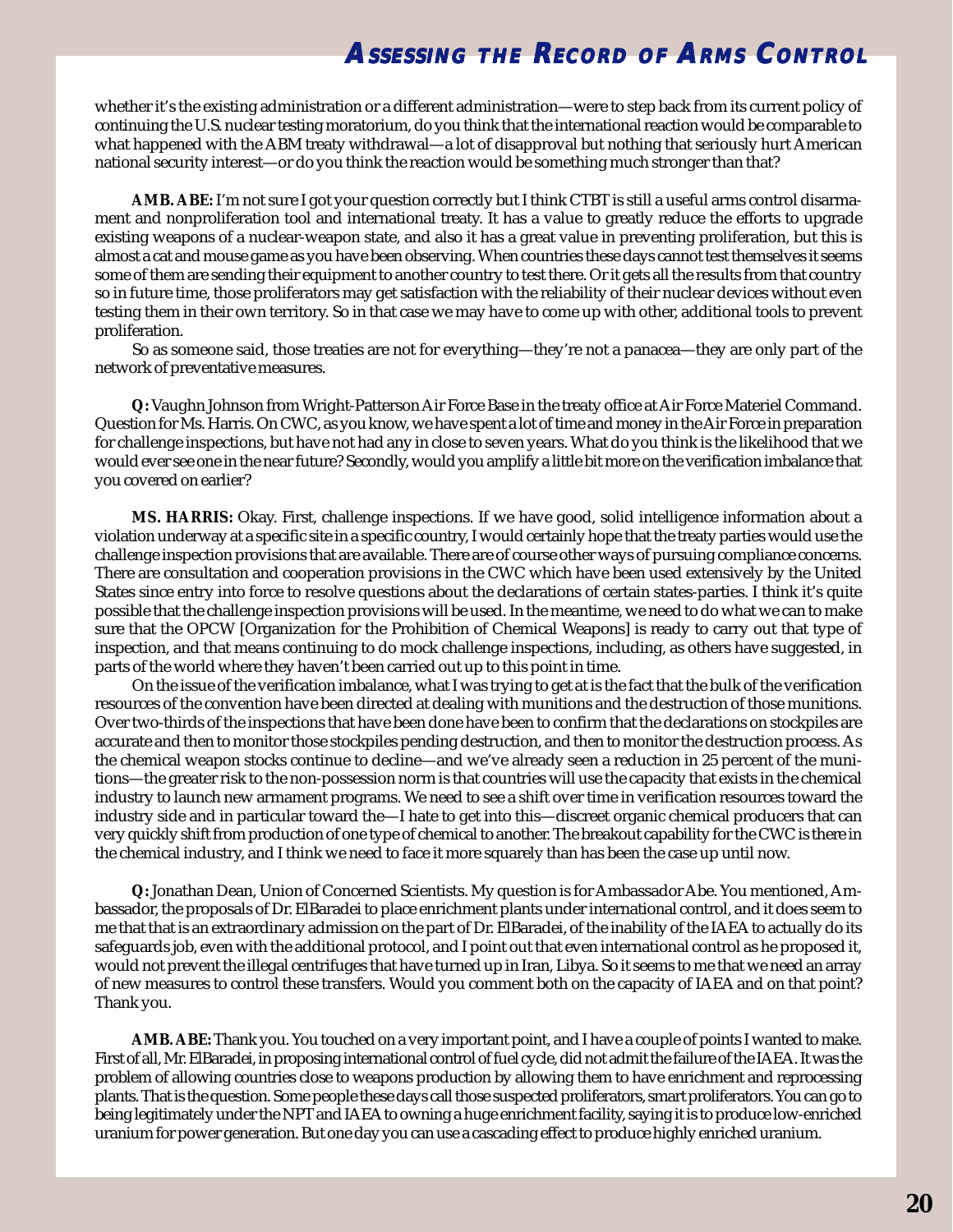There's a separate question about this concerning arms control. All the selling and the complacency being involved in arms control business, it is sort of bureaucratic inertia of each agency or the keeper of the treaties. To sell, this is a very powerful tool. We can't do everything to prevent proliferation. That's almost human nature to do so. By doing so, in a way, you give, implant a sort of, a sense of complacency among the people and make people come to think, okay, the biological weapons are taken care of, chemical weapons are taken care of, but it's not true, as Avis said. They can be only useful as a part of the set of measures, national means of verification, plus those international obligations. One day I asked Richard Butler, the last chairman of UNSCOM [UN Special Commission]. He told me, no, don't put all the responsibility on verification. You can't do everything with it. It's only useful as a set of, first, political commitments of the countries not to have those weapons, and second, international legal obligations not to have them. Verification regimes can do a useful work to verify non-possession or nonproliferation. So I think that's the problem.

Then this question of internationalization—I think it's one very interesting proposal by Mr. ElBaradei. There are two big questions to implement it. One question is there are already countries with vast fuel cycle industries like Japan, Germany, Belgium, and Canada—it would be very difficult to persuade those countries to submit the existing facilities. It's a billion-dollar industry for those countries. How do you do it? But if you allow them to keep them and if you say we just want to prevent the new ones to do so, countries like Iran will immediately say, this is discrimination, and how can you multilaterally agree on such a measure. That's a big challenge but I think we need to explore this possibility.

**MR. STEINBRUNER:** This will be the last question, and the panel can respond to what he is about to say and to the others, but we have just a few minutes left.

**Q:** Thank you, it's a great honor to be among the last. Vladimir Rybachenkov, Russian Embassy, senior counselor for political and military affairs. I have a question to Ms. Harris. I've heard you mentioning Russia among your proliferation concerns inside Chemical Weapons Convention. Well, it's rather strange for me to hear it, taking into account that Russia as well as the United States, is a founding member of the convention and there we do have a rather developed partnership in this field together with the United States. But nevertheless I would like to ask you, do you have some specific concerns that could be presented to the organization of the Chemical Weapons Convention? We did have a lot of inspections and no concerns registered, and do you have any specific concerns that could be presented at that organization or are they just some theoretical concerns that, well, for example, Russia also has about chemical weapons and the United States? I do understand that we have a free conference and it's proper forum to discuss these issues, it's not a formal talks among government so we must discuss these concerns here. Thank you.

**MS. HARRIS:** I don't think it's a secret that there have been concerns since even before entry into force of the CWC about Russian declarations under the Wyoming MOU, the bilateral data exchange that the U.S. and Russia had. And those concerns have revolved around three issues. The first is the size of the stockpile that has been declared. Russia has declared a stockpile of 40,000 metric tons of chemical agents. There are questions, at least within the U.S. government, as to whether that is in fact the total size of the stockpile that Russia inherited from the former Soviet Union. Secondly, there have been questions about the composition of the stockpile and in particular about the work on "novichoks" under the former Soviet Union—agents that are based on chemicals not on the CWC schedules. Russia has acknowledged that such weapons were researched under the former Soviet Union but has not acknowledged that those "novichoks" form part of the existing stockpile. This is a question about which there are concerns in the U.S. Finally, there have been concerns about whether or not all of the facilities that were part of the Soviet chemical weapons program have been declared as required under the treaty. It has been a while since I saw the details on all of this but I think Russia declared only a very limited number of development facilities for a stockpile of tens of thousands of tons of a variety of agents and munitions types. So there are outstanding concerns about whether the facility declarations have also been fully accurate.

I just want to react to two things that Avis said. First, just to keep the record straight, on the issue of the protocol, I think a comprehensive approach is preferable, would have been preferable, and did not share the view of the Bush administration with respect to the protocol under negotiation. Declaration and inspection provisions are mutually reinforcing, and if we could get both, I think that that would be very valuable to the BWC. What I was trying to say in my comments on the protocol is that, at least for the foreseeable future, I don't think this sort of comprehensive approach is politically feasible and therefore I think we need to break apart the problem and focus on the most urgent pieces, I would start with creating a capacity to pursue concerns about suspect facilities.

Secondly, on the issue of context, I was trying to make a similar point and in fact, looking for a quote from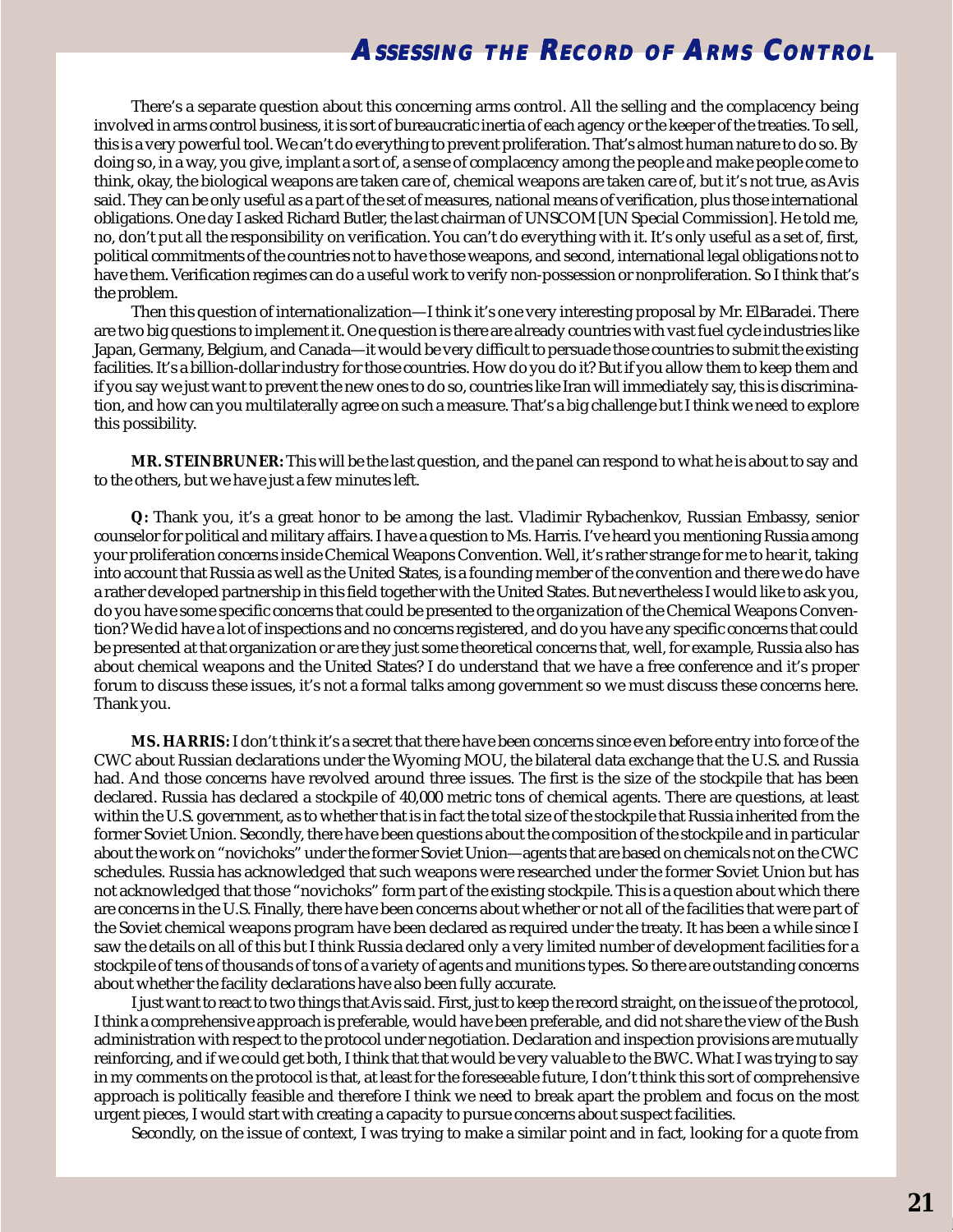Richard Butler, which I think makes part of this point as well. He said in an article last fall, "The effectiveness of these nonproliferation treaties relies not only on their substance and their means of verification but ultimately on the political attitude expressed by the international community toward them." I think that's absolutely right.

Finally as Under-Secretary Abe has said, arms control treaties are but one tool to deal with weapons proliferation threats. We have intelligence, we have export controls, we have sanctions. None of these are perfect. When export controls fail to stop the transfer of a chemical or biological item, we don't say that export controls are useless. When the intelligence community fails to provide policymakers with an accurate assessment of a threat, we don't say intelligence is useless. We accept that these are not perfect instruments but recognize that they still are of real utility in addressing proliferation problems. We should hold arms control treaties to the same standard we hold intelligence, export controls, sanctions, and all the other measures. We shouldn't expect perfection and we shouldn't assess their value in terms of whether they are always 100 percent effective.

### **MR. STEINBRUNER:** Thank you. Briefly please, John.

**MR. NEWHOUSE:** With regard to Avis' comments I certainly agree with a great deal of what she said but I'd like to add a point going back to the Cold War period. I think there was a tendency here in both the executive and legislative branches to misread the stakes of the various parties, including ourselves. I don't think we fully understood the intensely political nature of this process and how important it was at the time to sustaining and, in a sense, legitimizing our unique role in the world. It was unique then just as, of course, it is now.

It's even more interesting in the case of the Soviet Union. This process was deeply important to the Soviet leadership. The process of setting limits on strategic weapons was the only vehicle by which the Soviet Union could equate itself with the United States. Otherwise the Soviet Union was anything but a superpower. It was a third-rate power throughout that period. But it was the only other power that obviously could deploy strategic nuclear weapons.

Often in the negotiations—both the SALT I and SALT II negotiations—our internal politics would drive the leadership and the negotiators to demand stuff from the Soviet Union—concessions if you will—that they seemed most unlikely to grant. But almost invariably we took this hardened U.S. position to the table and they would accept because the process was just that important to them. We understood, I think better at the time, how our allies looked upon the process, which was deeply ambiguous. If the process wasn't going anywhere, if we seemed to be giving the Soviets the back of our hand the tendency in allied capitals would be these Americans don't realize how much power they deploy and how they're capable of blowing up the world when they've got to get into some sort of a process with the Soviet Union—a workable political process. And then when the process seemed about to bear fruit and we were going to have an agreement, the reaction in allied capitals would be one of great nervousness, and they'd say, oh, the Americans are negotiating over our head, they're creating a condominium with the Soviet Union. So you could never be confident of getting it right vis-à-vis the allies. Everybody had different sets of stakes and we understood the allied capitals, I think, a great deal better than we understood our own stake and certainly the Soviet stake.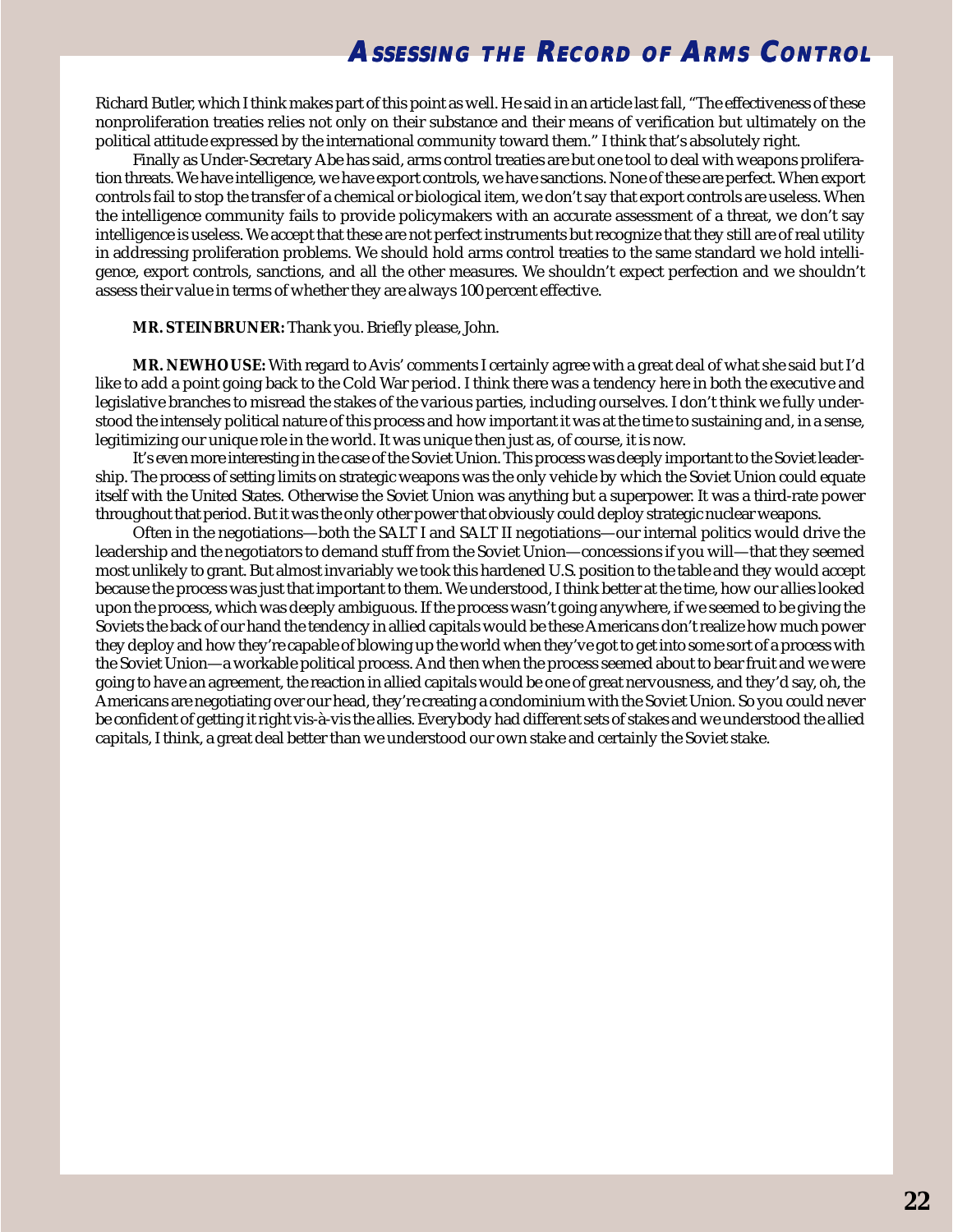# <span id="page-22-0"></span>**PANEL BIOGRAPHIES IOGRAPHIES**

### *CHAIR • John Steinbruner*

Chairman of the ACA Board of Directors, John Steinbruner is Professor of Public Policy at the School of Public Affairs at the University of Maryland and Director of the Center for International and Security Studies at Maryland. He is also currently Vice-Chair of the Committee on International Security and Arms Control of the National Academy of Sciences. Dr. Steinbruner previously served as Director of the Foreign Policy Studies Program at the Brookings Institution and has taught at Yale and Harvard. He has written extensively on national security issues and authored several books, including *Principles of Global Security*.

### *MANAGING THE U.S.-SOVIET ARMS RACE • John Newhouse*

John Newhouse is currently a Senior Fellow at the Center for Defense Information (CDI). Prior to joining CDI, Mr. Newhouse served for several years as a senior policy adviser on European affairs to then-Deputy Secretary of State Strobe Talbott. Two decades earlier, he was involved in the Strategic Arms Limitation Talks with the Soviet Union as the Assistant Director of the Arms Control and Disarmament Agency. Between these two stints of government service, Mr. Newhouse was a guest scholar at the Brookings Institution and a staff writer for *The New Yorker*. In addition to his latest book, *Imperial America: The Bush Assault on the World Order*, Mr. Newhouse has published other books on arms control, including *Cold Dawn: The Story of SALT* and *War and Peace in the Nuclear Age*.

### *CONTROLLING THE SPREAD OF NUCLEAR WEAPONS • Nobuyasu Abe*

Ambassador Nobuyasu Abe, who joined the Japanese Foreign Service in 1967, is the UN Under-Secretary General for Disarmament Affairs. Prior to being appointed as the international community's point person on arms control issues, Ambassador Abe helped organize the Tokyo Forum for Nuclear Non-Proliferation and Disarmament as Japan's Director-General for Arms Control and Science Affairs. During his decades of experience in the Japanese Foreign Service, Ambassador Abe played an important role in Japan's ratification of the Ottawa Convention banning anti-personnel landmines, pressed for the entry into force of the Comprehensive Test Ban Treaty, and helped negotiate an international instrument on the illicit firearms trade.

### *OUTLAWING CHEMICAL AND BIOLOGICAL WEAPONS • Elisa D. Harris*

The former Director for Nonproliferation and Export Controls on the National Security Council (NSC) from 1993-2001, Elisa D. Harris is currently a Senior Research Scholar at the Center for International and Security Studies at Maryland. At the NSC, Ms. Harris coordinated U.S. policy on chemical, biological, and missile proliferation issues. In addition to serving on the staff of the House of Representative's Committee on Foreign Affairs, she has held research positions at the Brookings Institution, the Royal United Services Institute for Defence Studies, and the Center for Science and International Affairs. She has testified before Congress and published numerous articles on chemical and biological weapons issues.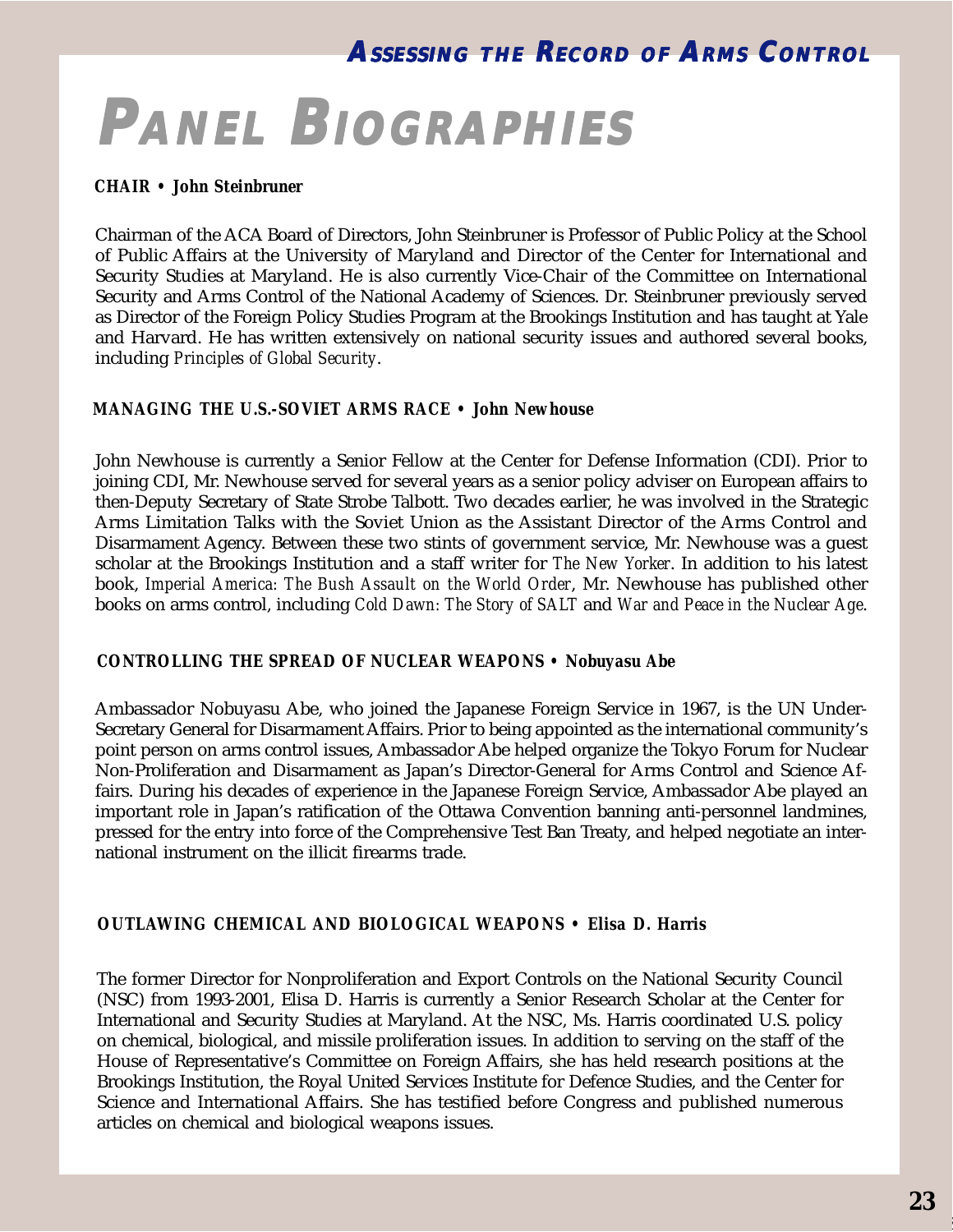## <span id="page-23-0"></span>*Meeting Today's Proliferation Challenges* **OVERVIEW**

More than a decade after the end of the Cold War, deliberate attacks by hundreds or thousands<br>of the world. The Middle East, the Korean Peninsula, and South Asia are all regions home to nuclear<br>and South Asia are all regio of nuclear warheads from Washington or Moscow seem impossibly remote. While this danger has receded, nuclear rivalries and risks of nuclear war have grown more severe in other parts powers or countries with nuclear ambitions. Many of these countries share a seemingly implacable distrust and hostility toward one or more of their neighbors or fear U.S. intervention into their regional and internal affairs. Many also bear a deep-seated resentment that they are not seen as rightful possessors of nuclear weapons, in contrast to other states whose stockpiles have been permitted by international law or tacit acquiescence.

Over the past several months, the strategic situation in the Middle East has been shifting as fast as desert sands. Saddam Hussein's brutal reign and his unrealized weapons ambitions are no more, Libya unexpectedly announced it will abandon all efforts to acquire weapons of mass destruction, and Iran has pledged to open itself up to more intrusive international arms inspections to verify that it is not seeking nuclear weapons—even though evidence suggests otherwise. However, one constant remains: the arms race between Israel and its Islamic neighbors. On the conventional side, Israel appears unassailable except to individuals willing to blow themselves and other people up. But weapons of mass destruction (WMD) are perceived as an arena in which Islamic nations can match Israel's decades-old arsenal. To be sure, countries in the region have other motivations for pursuing WMD programs than simply balancing or countering Israel's mix of armaments, such as poor relations with each other, acquiring symbols of status and power, and warding off interference from larger powers. Nevertheless, as long as one country in the region possesses nuclear weapons, others will be tempted to follow suit. A permanent solution to the proliferation of WMD in the Middle East will require addressing all the reasons why governments seek these weapons.

North Korea may not have nuclear weapons, but it has all the fissile material that it needs to make several soon—along with the capacity to build an entire arsenal. Pyongyang also is one of the world's top proliferators of ballistic missiles and reportedly threatened in a private April 2003 meeting with U.S. officials that it would export nuclear weapons. North Korea's weapons capability is only exceeded by its bellicose rhetoric. Despite its tough talk and provocative actions, North Korea has so far refrained from unambiguously joining the nuclear club, preserving hope that it might still shelve its nuclear weapons effort as it agreed to do once before in the 1994 Agreed Framework. Whether the United States and the international community are able and willing to repeat a similar deal remains to be seen.

There is nothing ambiguous about Indian and Pakistani nuclear capabilities. In a series of tit-for-tat nuclear tests in May 1998, the two bitter rivals publicly disclosed their status as nuclear powers and successive crises have brought them to the nuclear brink. They treaded so near that Secretary of State Colin Powell once publicly fretted, "It would be horrific, in the year 2002, to see a second use of nuclear weapons in history…And we do not want to even contemplate the use of nuclear weapons, and that is my message to both of them." The beginning of peace talks next month between the two countries herald hopes. It should be increasingly evident to the two countries that nuclear weapons have not improved their security, brought stability, or resolved persistent domestic ills. Helping ease tensions between India and Pakistan to prevent them from charging or stumbling into a nuclear war against each other must be one of the international community's top priorities. Another needs to be guarding against the leakage of nuclear arms, secrets, or technologies from the subcontinent. *—Arms Control Association*

b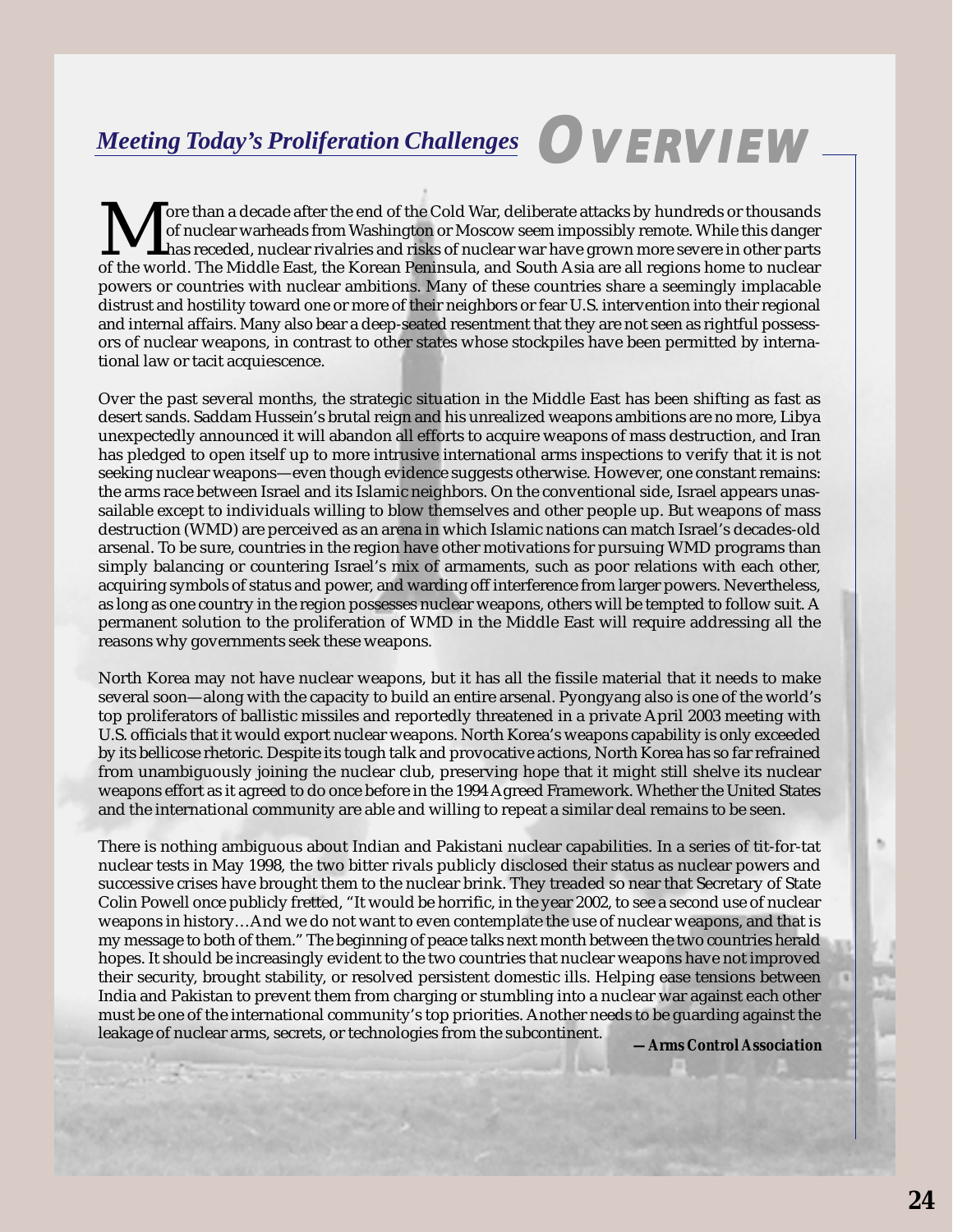# <span id="page-24-0"></span>**PANEL TWO** *Meeting Today's Proliferation Challenges*

**CHAIR:** Robert Gallucci, Dean, *Georgetown University's Edmund A. Walsh School of Foreign Service*

**THE MIDDLE EAST:** Robert Einhorn, *Senior Adviser, Center for Strategic and International Studies*

**NORTH KOREA:** Daniel Poneman, *Principal, The Scowcroft Group*

**SOUTH ASIA:** George Perkovich, *Vice President for Studies, Carnegie Endowment for International Peace*

**ROBERT GALLUCCI:** As we wait for people to find seats I thought I'd tell you a Paul Warnke story here that bears somewhat on North Korea. This is actually a true story.

Right after we had negotiated the Agreed Framework with North Korea in 1994, some of us—particularly Dan [Poneman] and myself were out in a sense selling the framework as best we could. And I went on one of these TV shows that USAID runs, and they had two —because they insist on balance; it was not my idea (laughter)—they had two rather hostile critics there and they also had Paul Warnke. And I figured, well, this is pretty good: two guys against the framework. And Warnke and I will be for the framework, and given Paul Warnke's skills I won't have to say much, and this will be pretty good.

And so I gave my pitch about why the agreed framework was, of course, the best agreement that God could have conceived (laughter) and then the critics lit into me. And I'll spare you their names, but you would recognize them. And one went after the technical side of the deal on about how much plutonium is produced in light water reactors, and you've got to be crazy to make a deal which gives them the light water reactors. And then when Henry finished (laughter) then the other one went into the political side and the enormous naïveté it would take to do a deal with North Koreans. And I was waiting for, of course, Paul Warnke to come and smite these two attackers. And he said—I can't do a Paul Warnke impression, but with his gravelly voice he said, "Well, actually, I could have written a much, much better agreement than the agreed framework." (Laughter.) And I was devastated. Then he said, "But of course, I could not have negotiated such an agreement; I could have written it. (Laughter.) This was the best one that could have been negotiated." Now, I thought, that was Warnke. It was very pleasing to me.

We will, of course, I suspect, have some words today about the framework and about North Korea. Speaking on North Korea will be Dan Poneman. He comes to us now from his position as a principal with the Scowcroft Group. He has been at the NSC, first as director of Defense Policy and Arms Control and then as special assistant to the president and senior director for Nonproliferation and Export Controls.

I have known Dan, it seems to me, close to 30 years since he was an undergraduate at Harvard, and I imagine when he talks about this he will talk about a breathtaking and groundbreaking book that's coming out called "Going Critical: The First North Korean Nuclear Crisis." And I just think it's going to be extraordinary, Dan, and I certainly hope you'll say something about it, because your other two co-authors, Joe Witt and I, will appreciate that. (Laughter.)

Speaking on the Middle East will be Bob Einhorn. When I got to the Arms Control and Disarmament Agency in 1974, Bob was already there. He is now senior adviser at the Center for Strategic International Studies and he has been assistant secretary of state for nonproliferation and has had a long and distinguished career in government service.

Speaking on South Asia is George Perkovich, who is currently vice president for Studies at the Carnegie Endowment. He had been at W. Alton Jones, and we all depended on him when he was in that mode as he was director for programs and the director of the Secure World Program. As I think all of you know, George has written an extremely important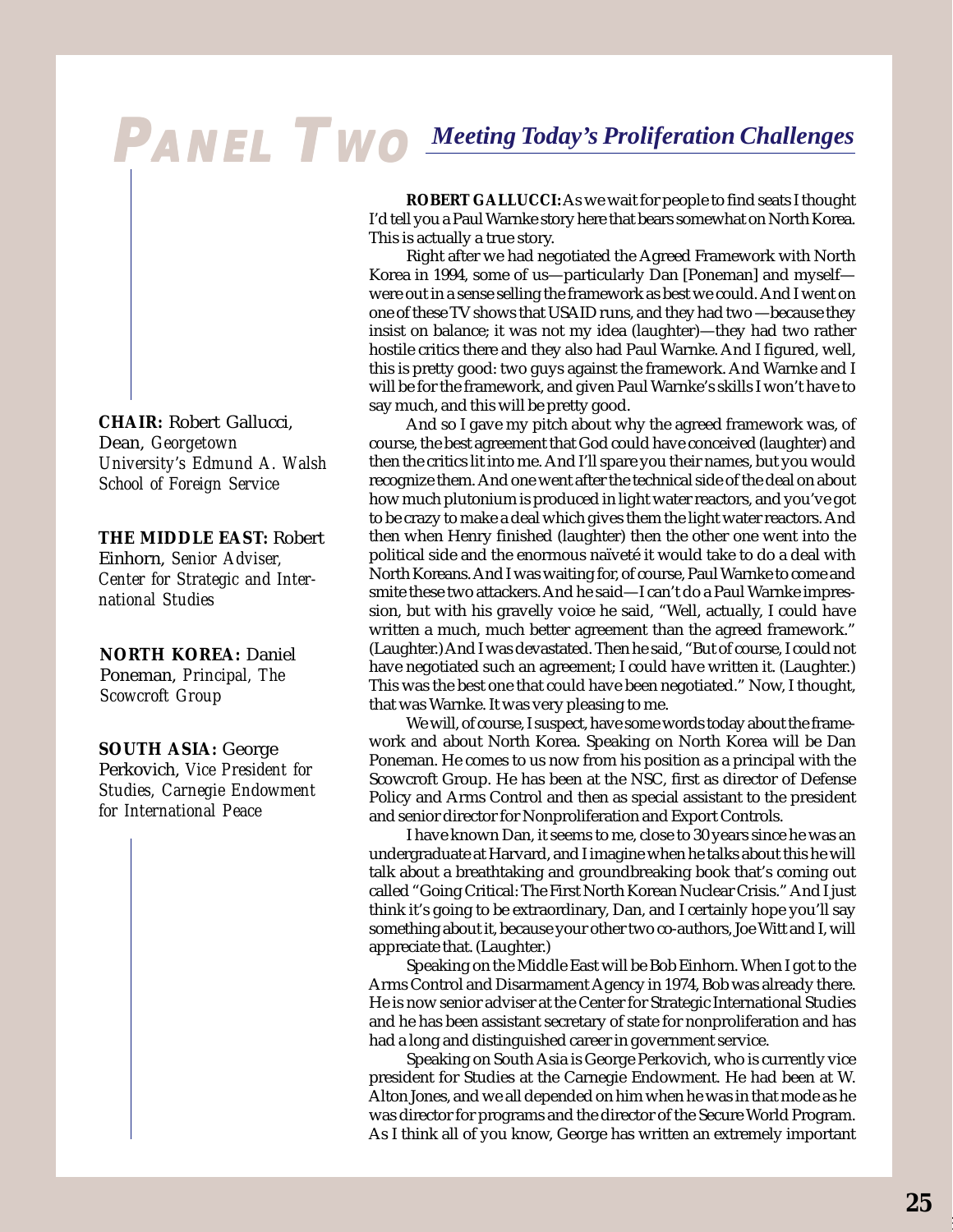<span id="page-25-0"></span>book for generalists in the nonproliferation area and for specialists in South Asia: *India's Nuclear Bomb*.

This is an extraordinary panel. Bob Einhorn is, I think, the most talented person I know in the field we're now talking about in multilateral diplomacy. Dan is definitely among the most effective policymakers in the field I ever saw, and George, without question, has added an intellectual approach to this topic that we were deeply in need of. So I'm really looking forward to the presentations.

And I think we're supposed to start, Bob, with you, if you would.

**ROBERT EINHORN:** Thank you very much. It's a great honor to be at a conference dedicated to Paul Warnke. I was, as Bob mentioned, an official at the Arms Control and Disarmament Agency when Paul was director. During that period, from 1977 to 1979 or so, Paul was head of the American delegation to the trilateral negotiations on the Comprehensive Nuclear Test Ban, and I was one of the junior members of his delegation. It was really a wonderful time, and due to Paul's extraordinary efforts, we almost succeeded then. It's too bad we didn't. If we had succeeded then, some of the subsequent developments in the nuclear field would not have occurred, and I think some of the instabilities that developed with accurate MIRVs could have been avoided. In any event, it was a great honor for me to have worked with Paul.

The organizers and Bob have asked me to talk about the Middle East and prospects for weapons of mass destruction [WMD] proliferation there. In terms of WMD threats in the Middle East, 2003 was a pretty good year. Just think back to the beginning of last year. Things were looking pretty ominous. Intelligence agencies in the United States and elsewhere were convinced that Iraq possessed chemical and biological weapons and was reconstituting its nuclear weapons program. And at the very minimum, Iraq's neighbors in the Middle East were uncertain about Saddam's WMD intentions and capabilities, and this uncertainty was a factor motivating some of them, especially Iran, to pursue weapons of mass destruction programs of their own.

On Iran, disclosures by dissidents about two sensitive fuel-cycle facilities and investigations by the International Atomic Energy Agency [IAEA] had revealed that Iran was making an alarming amount of progress in its uranium enrichment program, and therefore in its nuclear weapons program.

On Libya, the U.S. and other countries were growing concerned that Gaddafi's longstanding nuclear and missile programs were finally getting some traction and could no longer be considered a joke. And these situations in Iraq, Iran, Libya, when added to Israel's already advanced but undeclared nuclear capability and Syria's relatively sophisticated chemical and missile capabilities, suggested that the Middle East region was destined to become a region saturated with weapons of mass destruction.

A year later, at present, things have changed quite significantly. Both the fears and the uncertainties about Iraq's WMD capabilities and programs have largely been eliminated. Faced with the prospect of an IAEA Board finding of non-compliance and the possibility of UN Security Council sanctions, Iran has agreed to suspend enrichment and reprocessing activities, to adhere to the IAEA additional protocol, and to make a full disclosure of its nuclear program. And of course Gaddafi has now decided to come clean about Libya's WMD programs and to permit their elimination under verification. And just as importantly, Libya is providing information to U.S., British, and IAEA officials about its sources of supply, and hopefully this is going to permit strong action to be taken against the black market networks that constitute one of the greatest threats to the nonproliferation regime today.

Now, the Bush administration and its critics are debating why these positive developments are occurring. Administration officials claim that it's the Bush administration's tough national security strategy and the socalled "demonstration effect" from the Iraq military operation that is responsible, and that this has caused Iran and Libya to have second thought about their weapons of mass destruction programs. The critics, however, argue that the Libyans and Iranians are motivated at least as much by positive inducements as by fear. They say that recent progress is a confirmation that multilateral institutions and carrot-and-stick diplomacy can be successful. Now, whoever is right—and I would say that both sides of this argument are right to some extent—but whoever is right, the outlook today for curbing WMD proliferation in the Middle East, I think, is much better than it was just a year ago.

So what should we be doing to try to keep this pointed in the right direction? On Iraq, I think the priority should be preventing any residues from Saddam's WMD programs from becoming the seeds of WMD programs in Iraq or elsewhere. And so the Iraq Survey Group should keep pressing to try to find out whatever happened to the weapons, the precursors, the materials, the blueprints, and so on. And coalition authorities should do whatever they can to keep track of key Iraqi former weapon scientists, to provide them with professional opportunities in the civilian sector, and to make sure that these former scientists aren't peddling their know-how outside of Iraq or even to insurgents inside Iraq.

In our dealings with future Iraqi authorities, I think U.S. officials will need to make clear the importance they attach to avoiding any WMD recidivism in Iraq, and I think they're also going to have to work closely with Iraqi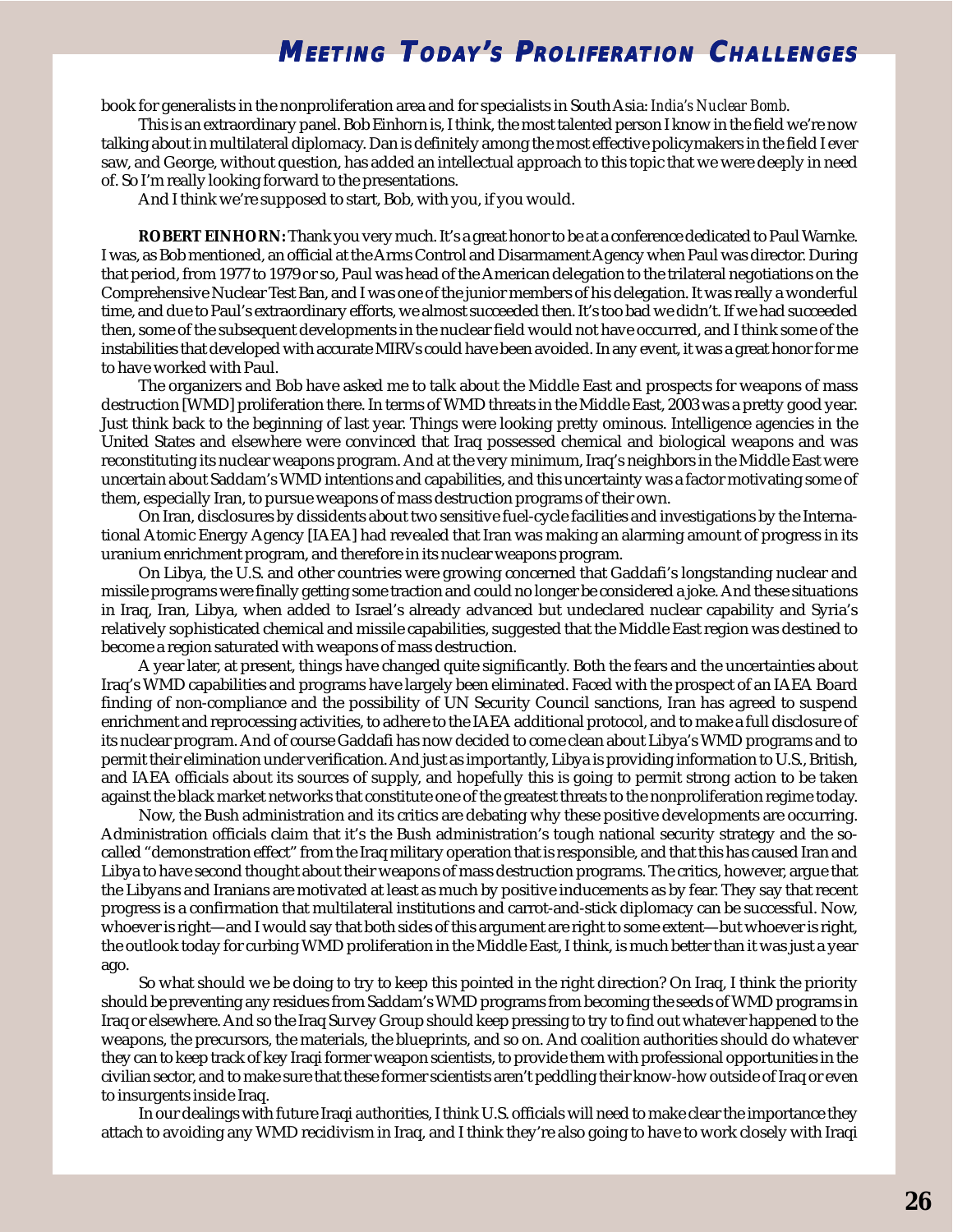defense institutions to make sure that Iraq develops the kind of army and the kind of conventional defense capability that reduces Iraq's incentives for developing weapons of mass destruction in the future.

On Iran, I think the challenge is much more difficult than it is in Iraq or elsewhere in the region. Iran's agreement this past fall to adhere to the [IAEA] Additional Protocol and suspend enrichment activities was hardly an indication that Iran's leaders have made the fundamental decision to abandon their quest for nuclear weapons. Indeed, Iran has already begun to arouse suspicions by insisting that its suspension of enrichment be defined in a very narrow way.

Still, I think it may be possible over time to bring Iran's leaders to the conclusion that nuclear weapons are simply not in Iran's national interests. The key to bringing them to this conclusion, I think, is for the United States, Europe, and Russia to stick together and to confront Iran with a very stark choice. It can be a pariah with nuclear weapons or it can abandon its ambitions to get nuclear weapons and become a well integrated member of the international community—politically and economically. It has to be made very clear to Iran that giving up the nuclear option convincingly means giving up the capability to enrich uranium. The suspension of enrichment and reprocessing activities must sooner or later be replaced with a permanent prohibition on those capabilities, and that will mean eventually the dismantlement of existing facilities. And in exchange for giving up the right to produce enriched uranium fuel, Iran should receive a multilateral guarantee that as long as it lives up to its nonproliferation obligations, it would be able to buy reactor fuel for any nuclear power reactors that it decides to build. And the Europeans, Russians, and Americans should get together to offer such a guarantee.

Such a fuel assurance might well address possible Iranian concerns about arbitrary future cutoffs of fuel supply, but it won't address what I believe is Iran's principal motivation for seeking the nuclear option, and that is security. With the Iraq threat gone, as far as Iran is concerned, Iran's main security preoccupation today, I think, is the United States, and specifically a concern that the Bush administration may be interested in putting pressure on Iran, even toppling its regime. And that's why I believe that a permanent solution to the Iran nuclear issue will probably require a fundamental improvement in bilateral relations between the U.S. and Iran. And the sooner these two countries begin to engage one another and explore the possibility of a *modus vivendi* that can address the concerns that each side has, then I think the sooner it may be possible to reach a durable solution to the Iran nuclear problem.

On Libya, things seem to be moving in the right direction. The U.S., U.K., and the IAEA are working to document and dismantle Libya's WMD programs. I wish I could say that they were working collegially to do this, but that's clearly not the case. The U.S. and the U.K. have a legitimate interest to be fully involved in this process. They have a great security stake in being involved in the process. But the IAEA's role is also legitimate and central. And I think the Bush administration would be well advised to recognize that its longer-term nonproliferation objectives would be served by not trying to marginalize the IAEA on Libya.

Syria has come under strong pressure from the United States since the invasion of Iraq. In some areas, such as preventing the movement of foreign fighters through Syria to Iraq, Syria seems to be trying, at least, to accommodate American demands. But on the question of abandoning its weapons of mass destruction capabilities, especially chemical and missile programs, Syria has so far given no indication that it is prepared to follow Gaddafi's lead.

Syria very much sees its non-conventional weapons capabilities as a counter to Israel. If it's prepared to put those programs on the negotiating table at all, it will probably be in the context of a peace settlement with Israel, and even then, it might argue that it needs to hold on to those capabilities as long as Israel retains nuclear weapons.

Now, in the period ahead, Israel clearly can expect to become the focus of increased attention. Already Libya, Syria, and Egypt have raised the question of a double standard in the Middle East, and they have urged Israel to relinquish its nuclear weapons capability. And reportedly, Israel is giving consideration internally to how it can respond.

In my view, it's unrealistic to expect Israel to do very much at the present time, and especially on the nuclear issue. It's certainly true that the fall of Saddam, the apparent end of Libya's WMD programs, and positive steps in Iran have diminished the WMD threat faced by Israel. But the Israelis correctly point out that the Iran issue has not been resolved, and, more fundamentally, the Israelis believe that the Arab world today is less prepared to accept the existence of the state of Israel than it was during the 1990s when the peace process was moving forward in a very purposeful and promising way. And as long as the Israelis face what they regard as an existential threat, they're going to be reluctant to surrender what they see as an ultimate guarantor of their security.

Still, in order to keep the positive momentum going within the region, Israel needs to consider what it can do now. George Perkovich and Avner Cohen have recently suggested that one step Israel could take is to ratify the Chemical Weapon Convention [CWC] and adhere to the Biological Weapon Convention [BWC]. I think this would be a very good idea.

But on the nuclear issue, I wouldn't expect very much. One thing Israel certainly can do and should do is to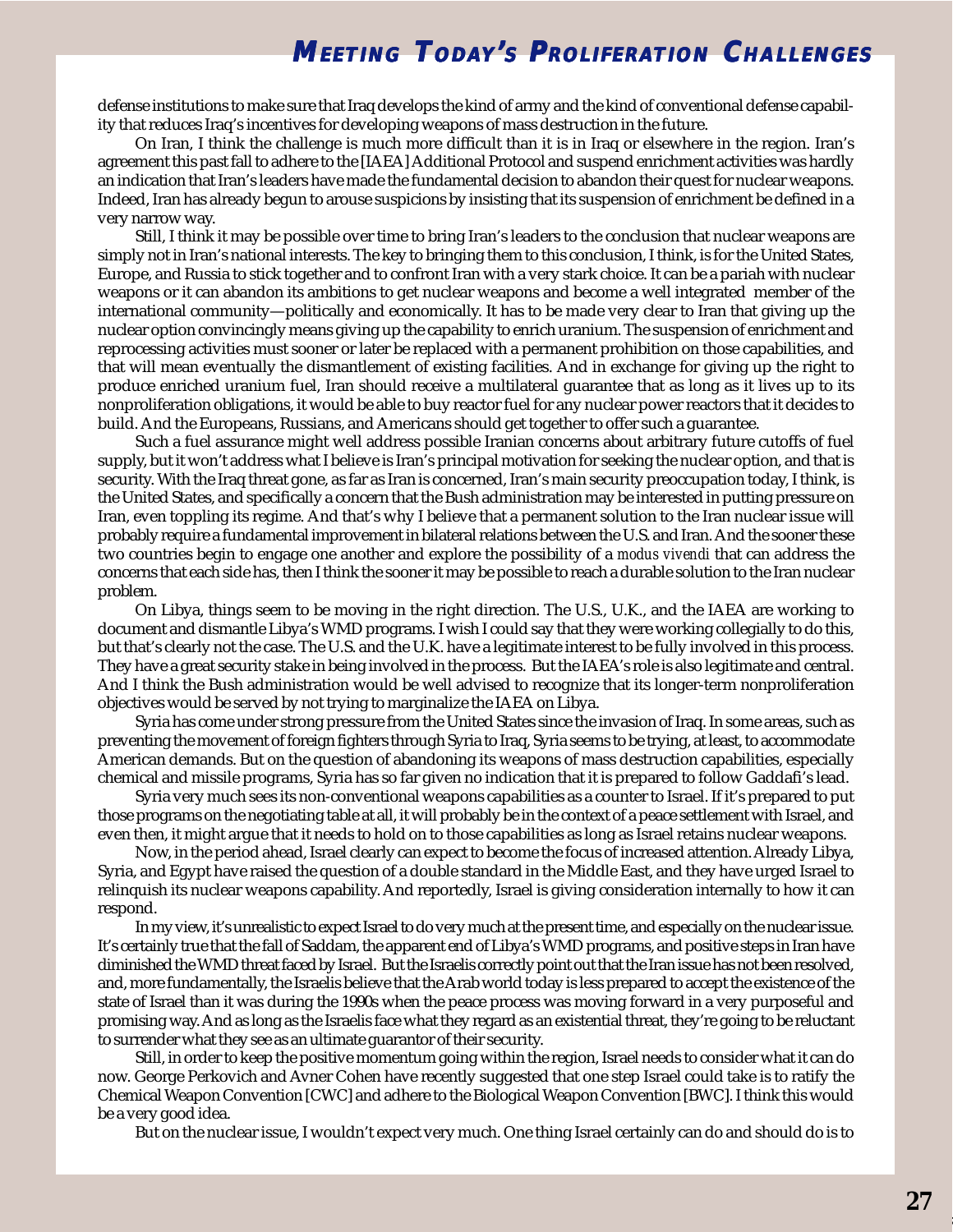<span id="page-27-0"></span>state that, in the context of a comprehensive and durable peace in the Middle East, it's prepared to give up its nuclear option as long as others in the region, including Iran, do the same. Now this was a position that Israel had adopted in the early 1990s. It apparently remains Israel's position, but we don't hear much about it today. I think in the current context, it would be very valuable for Israel to state that it is not committed to keeping the nuclear option forever, that it's prepared to renounce a nuclear weapons capability under certain conditions.

Finally, an important way of addressing the Middle East WMD threat in the longer term is to try to reestablish a region-wide multilateral forum on arms control and regional security. Such a forum existed from 1992 to 1995 and made some impressive progress, including on confidence-building measures. I see two key participants in that process in the audience —Ambassador Nabil Fahmy from Egypt and Bob Gallucci, one of the early chairs of the Arms Control and Regional Security Working Group. It made some impressive progress during that period, but it had a number of flaws. Syria wasn't involved, Iraq wasn't involved, and Iran wasn't involved. In the future, perhaps that could be corrected. And of course, it eventually broke down, in large part over disagreement between Egypt and Israel about how to deal with the nuclear issue. Given the raw nerves that exist in the region today over the Israeli-Palestinian problem, it's hard to imagine resurrecting this forum—or ACRS, as it was called—in the immediate future. But we should look for opportunities to do so, to resurrect this body as soon as conditions permit.

So my bottom line is that the Middle East is not going to become a zone free of weapons of mass destruction any time soon. Indeed, one would have to be quite an optimistic to think that the Middle East will ever become a region free of all weapons of mass destruction. But I think that developments over the last year provide some grounds for believing that a Middle East with several nuclear powers is not inevitable, whereas a year ago a Middle East with at least several nuclear powers seemed a foregone conclusion.

Thank you.

**MR. GALLUCCI:** Thanks, Bob. Dan?

**DANIEL PONEMAN:** Thank you, Bob, and I, too, am honored to be here in this distinguished group. I look around the room and I see people who have been seminal in various nonproliferation efforts going back literally to the birth of the NPT [nuclear Nonproliferation Treaty].

It's hard to talk in this distinguished audience about North Korea, which has been a hardy perennial of these discussions. I'm reminded of a remark that Morris Udall once said, which is everything that can be said has been said, but not everyone has said it. (Laughter.) So I will think of that.

I'm torn between the admonition from Daryl Kimball not to talk about the past, and Bob's request for a plug, so I'll go with my dean (laughter) and say, yes, *Going Critical* is a story of the 1993-94 North Korean nuclear crisis in which Bob led his hardy troops to an Agreed Framework. And I will refer to it only *au passant* from now on so it will not offend our other sponsor here.

I thought I would break my remarks into three sections: One, diagnosis—where are we with this particular nonproliferation crisis; secondly, prognosis—where are we headed essentially if we straight-line what we're doing; and third, since this is Washington, prescription—what should we be doing, perhaps, beyond what we are doing.

Diagnosis. This is a story that can be briefly, although sadly told. We have a North Korean nuclear program that is now unshackled. The inspectors are gone. The seals are broken. The cameras are shut off. The spent fuel pond that up until at least last December held 8,000 spent fuel rods containing five to six bombs' worth of plutonium apparently are gone. Sig Hecker and others have seen a grayish substance which has asserted to be, and may well be in fact, separated plutonium. They already potentially had enough plutonium in North Korea for one to two nuclear weapons. This additional separation, if in fact complete, as may well be the case, would bring them the possible acquisition of five to six more weapons.

If they were to restart the 50-megawatt reactor, which was shut under the terms of the agreed framework, that could bring them an additional five to 10 bombs' worth of plutonium a year once that is up and running. And in addition to that we have, or don't have, or think we have, but there might be, but we're not sure (laughter) an HEU [highly enriched uranium] program, which, if it does exist—and I don't mean to be too flip about it—seems to exist, could bring them about three bombs' worth of plutonium a year.

So, left unchecked, what we're heading toward is a North Korea that could be turning out enough weaponsgrade material for on the order of a dozen nuclear weapons per year. It is important to note that the weaponization of this material remains unclear, according to Dr. Hecker. It is clearly true that they have a ballistic missile capability which has been demonstrated, and they have a large forward deployed military, probably not as well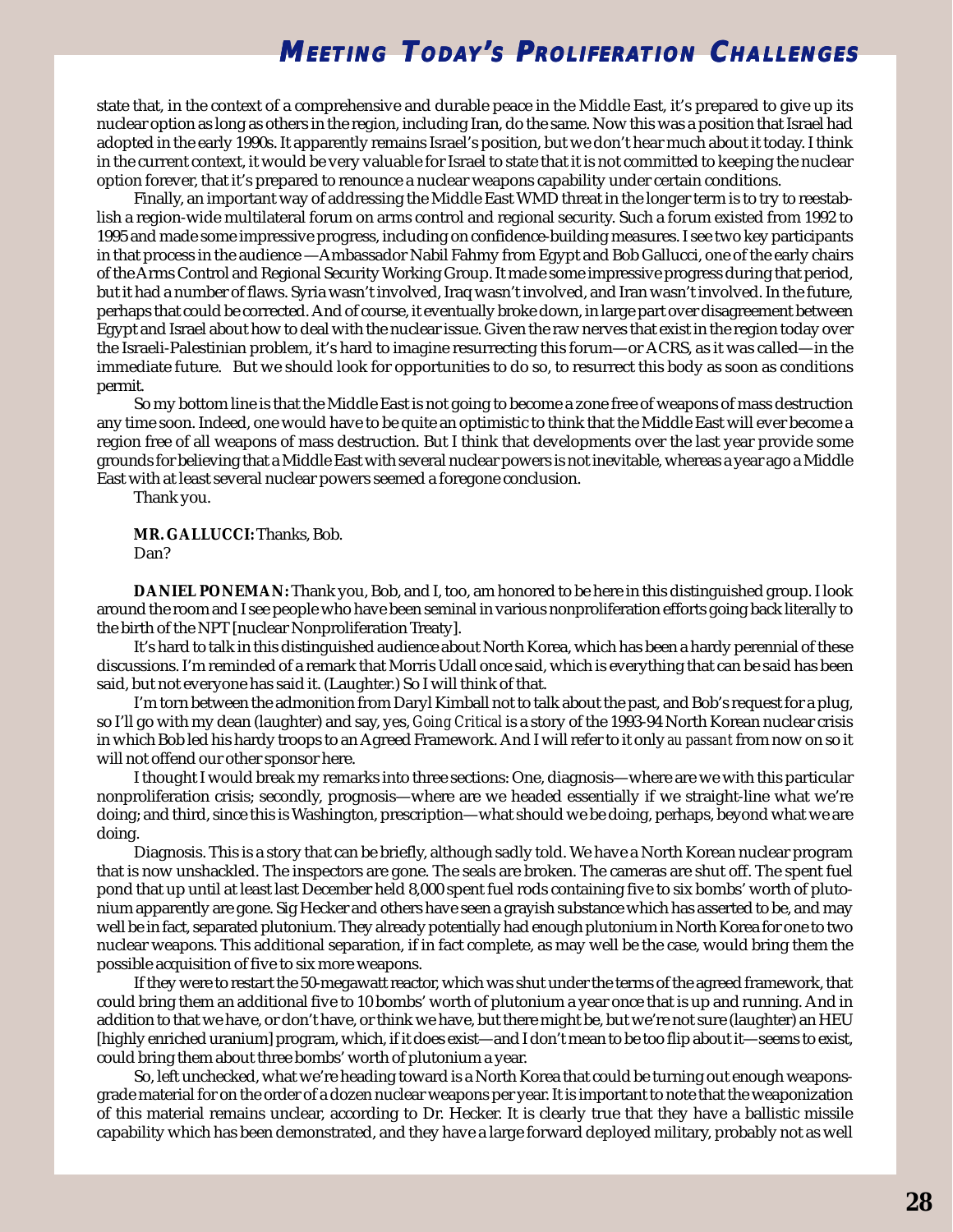fed or well trained or well equipped as they would like. But, in short, you have a large and dangerous country on the verge of a significant nuclear weapon arsenal.

They do have a failed system. Their economy is in tatters. Their political system has no legitimacy, does not satisfy or begin to satisfy the hopes or aspirations of their people. Their alliances are in tatters. The close relationship that they had in past regimes with both China and Russia, which still persist in some way, are not at all the kind of guarantor of their ultimate security as they once had.

What do the North Koreans want? We don't know. It's hard to say. It's not clear how many North Koreans know, or which of those that know count. What we do know— and what Bob always told us to do when we were working this problem last time is we don't know what they want but we do know what they have and what they can do. And therefore, it seems that the proper policy perspective would be one that monitored their capabilities rather than relied exclusively upon an interpretation of their intentions to guide our policy.

We do know that if they stick to their current glide path they're going to either end up with more nuclear weapons or more bargaining leverage, or both, because as time moves on, that's what's happening. They're getting more capable, and the more capable they become, the more they will seek to exact, by way of concessions, to give up what they've got. That's just logic.

The only way for us to truly find out what they are about is to force them to choose. We do know that they cherish their regime. We do know that they want regime survival. If we really want to test the proposition whether North Korea will or will not accept serious constraints upon its nuclear weapons capabilities, we need to force a choice between security of their regime and security of their weapons program. This we have not done.

Our objectives—and when I say "our objectives" I think it's fair to say those involved in the six-party talks all around—are clear. We want to see an elimination of the North Korean nuclear weapons program. From a U.S. perspective, there are certain parameters that have been levied on how that is achieved. One, there should be no blackmail; two, the process must be multilateral; and three, it must be irreversible.

Now, at a very broad level, two of these parameters I think are quite unexceptionable. I don't think we'd find anyone in this audience or elsewhere who would advocate subjecting themselves to blackmail or arguing for a unilateral solution, but I think we need to dig down at least one further level. I think in some measure the parameters as described reflect a misreading of history, which would be corrected if they read our book (laughter) but I think more importantly—and I will return to the question of prescription and get around the blackmail and multilateral issues—but irreversibility I think is a different kettle of fish.

Irreversibility I think is a really a will-o'-the-wisp. On the one hand, it's nice to have. On the other hand, by the time you get it you probably don't need it. When you are talking about proliferation, as Joe and I argued years and years ago, you're really playing for time. And the only way you truly get irreversibility is with profound political change that affects what I would consider the demand side of the proliferation equation. So you have irreversibility, I would submit to you, in Germany, in Japan, in South Africa, in Argentina. And I'll take it. It's the best nonproliferation that you can get. But in these harder cases—North Korea, Iraq, Iran—it's not available really, and in any meaningful way, because any pledge that you get you're going to have to monitor, and the political change that you seek is far too long in coming to help you on your nonproliferation problem.

So if you take that as your status quo and where we are headed, we are left with a pretty clear and wellrehearsed set of options on how to address the problem. One is regime change. This was not one that was seriously considered in the way it's now thought about a decade ago. The problem with a regime change is it's the flip side of the irreversibility issue. It's great. It is the most effective nonproliferation policy you can get. But it's too slow and it's too subject to elements outside of the control of diplomats. And in the case of North Korea, we have had a history of people predicting its imminent demise for years and years and years, many of whom have themselves passed from the world stage, even as the admittedly intolerant and totalitarian North Korean system has survived.

Now, the only think I can think of that is worse than a North Korea with nuclear weapons is a collapsing North Korea with nuclear weapons because under those circumstances you not only have all the dangers you already have with proliferation but the further danger of a country that thinks it's extremis and may be more inclined either to use [nuclear weapons] or to sell them to third parties. So regime change is not a very attractive option.

Secondly, the military option. This was seriously considered a decade ago when we knew where the 8,000 spent fuel rods were and when we believed that a red line against the separation of that plutonium was something the president should clearly consider and that it should be an option available to the president to take military actions in bombing or taking out the Yongbyon facility in order to eliminate the proliferation threat that the plutonium posed. We don't have to talk much about that today because I think the option is gone. It would have been hard enough then to muster international support, beginning with our regional allies in Seoul and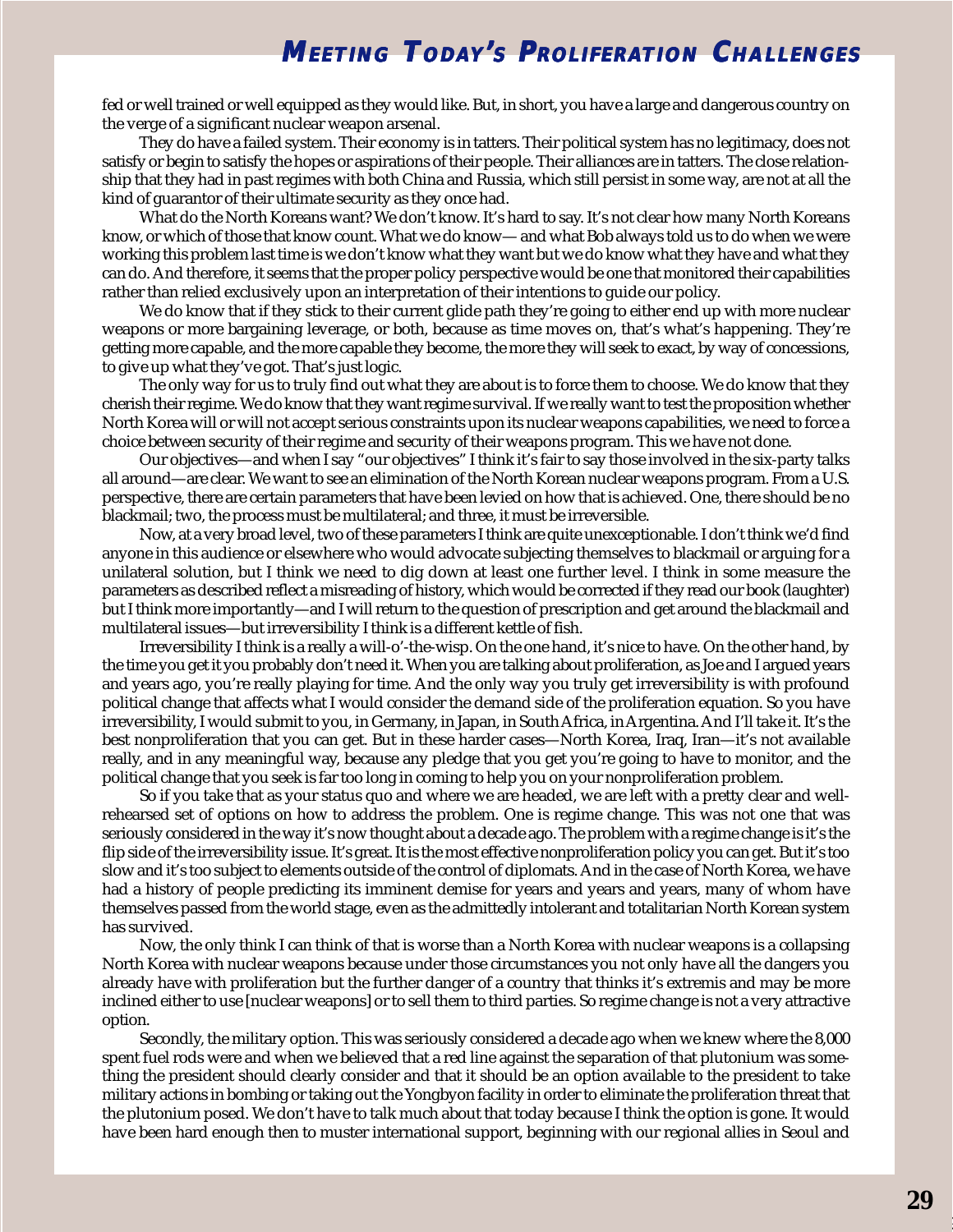Tokyo. But now if we don't even know where the spent fuel has been taken and separated into, it's not something we need to detain ourselves further on here.

The third option is containment. Basically, take a page out of the deterrence book and say this is an untrustworthy regime. We can't cut a deal that sticks with them, and therefore we're just going to contain them. And it worked. We'll deter them; we've got a powerful military; we'll make sure they understand that. And that will be our approach. The problem with that is it's too defeatist. The North Koreans have been at least saying over and over to a variety of audiences that their program is negotiable, that they are willing to give it up, and it seems to me under the containment strategy you have to stipulate the presence of the hostile arsenal. There was nothing we could do—nothing we were going to do—to take out the Soviet nuclear arsenal. It was a fact of life. We had to learn to live with it. We had to contain it. We deterred it. And there was mutual deterrence at that time. I'm not willing to let North Korea build up to that point where its got an indisputable, demonstrated potential. I would like to take the option that may be available today—the North Koreans are saying that they will give up their program—and test that proposition.

And that brings me to the next section: Where are we headed? The six-party talks I think are fine. I think it's important to have all the critical players and they're represented. But I think we have to recognize that six-party talks are sort of like a three-legged race, if you remember from your childhood where you have two people and you put one leg in a burlap sack and so does the other guy and you see how fast you can race other people. Now, imagine a larger burlap sack and you've got six people with one leg in the bag and see how fast you run forward. Most analogies don't work; I'm not sure about this one. (Laughter.)

I would say, however, the pace of the negotiation so far does not demonstrate that I'm wrong, and it seems to me that if you have six-party talks, inevitably you have a factor of dilution of priorities. Inevitably things get stuck. Indeed, we found that over and over again a decade ago and we only finally broke through when we untethered ourselves to some degree from this lockstep approach. Now, there is nothing against six-party talks. It only seems to me that we should look at it not as some kind of talismanic mechanism for a solution, but it's one forum. I think we need all available forums to finally get to a solution.

The second thing that I think we need is a roadmap. Again, it's fairly easy to deduce the end state here because people have been talking about them for years. Indeed, even in the context of the six-party talks you've heard all of them described. From the North Koreans, we were looking for the elimination of and transparency into their program. We need to make sure we pick up the HEU as well as the plutonium. We need to get our arms back around the plutonium that's there. At that level of broad generality, it's reasonably straightforward. That would be what we expect from them.

What they would expect from the international community would be some form of security assurance and other forms of assistance to help them move away from their current glide path to one of integration into the international community, also not too hard to describe. Obviously the devil is in the details. But as important as the details are, some form of sequencing that will enable governments that do not have mutual confidence to take a step-by-step approach and get to that end state.

If we do not devise that kind of mechanism—and I don't think the next round, hopefully which will occur in February, is any too soon—then we're going to end up with the worse situation than I described at the outset: an untethered North Korean nuclear program heading towards larger and larger quantities of nuclear weapons material, no monitors, and all the risks that that entails; both for the Korean Peninsula, for the region, and for the Japanese. It's very easy to spin out a very worrisome set of events cascading through Asia, the Middle East, and beyond.

My net assessment is our current situation *vis-à-vis* North Korea is one in which there is no penalty for defiance, but no reward for compliance. And in all the years I've [dealt with] North Korea I've not seen irrational or self-abnegating behavior as one of its salient features. So their rational response to this situation is one of continued defiance, and in this I would say that time plays to their favor. Now, I don't mean to be too draconian about describing this. I do think we have more time and I think the next round is a critical opportunity, but because of the glide path, if it is not taken, I would urge that we take a somewhat more robust approach.

And here I come to the third section. Prescription: what should we do? I said at the outset that we don't know what North Korea wants. The only answer to that is for us to know what we want and to be insistent upon that. We need to have a policy that is sufficiently robust that it will be effective. I think we need to go at least one step beyond the bromide of we need the verifiable and complete elimination of their program. Fine. That is what we want, but we need to, I think, have a clearer sense of priorities. And to just take one example, I would attach a higher priority to stopping the plutonium than to maintaining multilateral talks at all times at all costs. I would like to find out what's happened to the plutonium in those 8,000 rods.

And the final point I would make about this is I would do this with a keen sense of urgency. I will conclude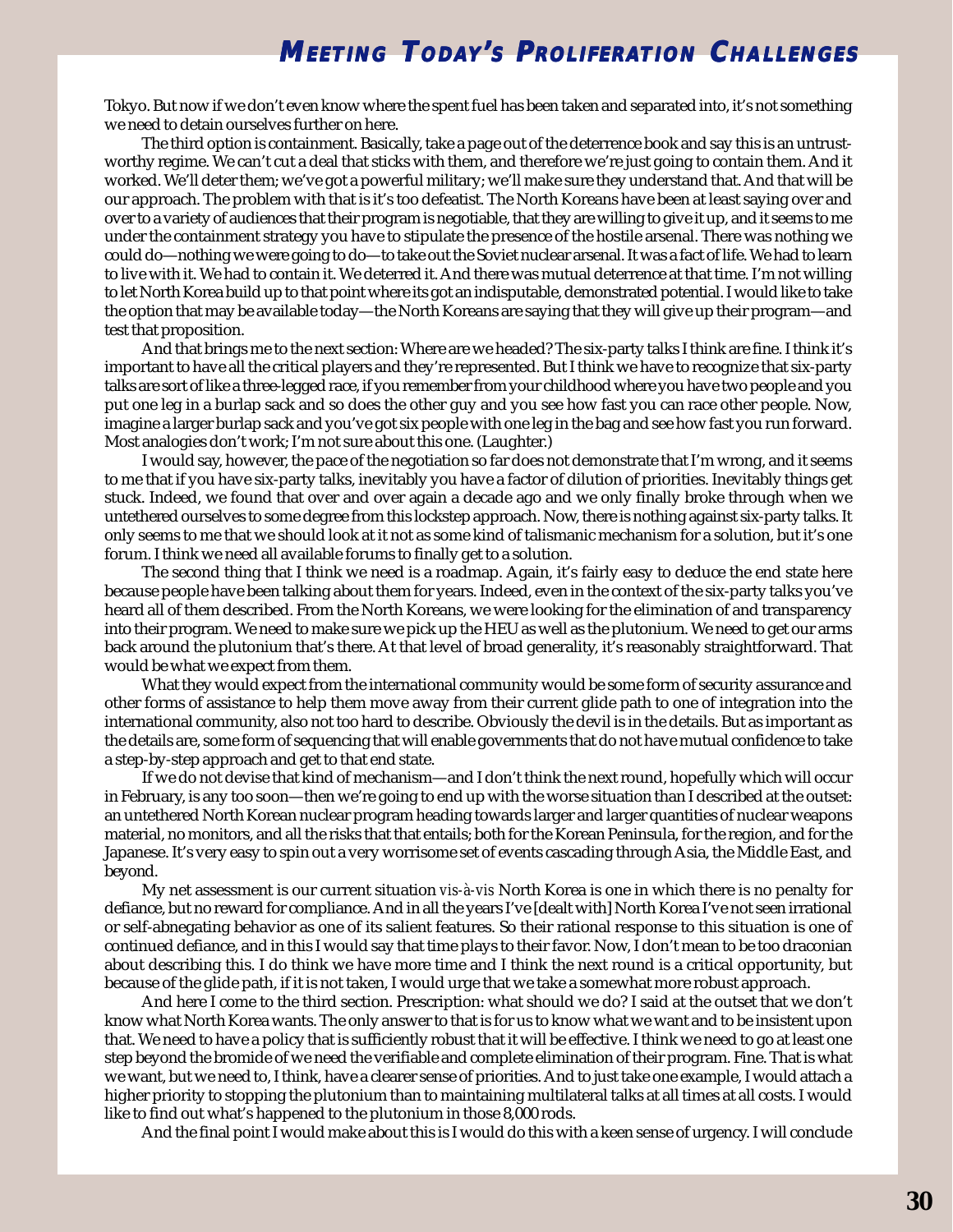<span id="page-30-0"></span>with another, I hope, not too dangerous analogy. In March, 1861, Abraham Lincoln confronted a rebellious South. Now, for Jefferson Davis, the president of the Confederate States of America, all he needed was to be left alone. He could carry on his own government, collect taxes, cherish their sacred institutions. Lincoln needed the war. Lincoln needed Fort Sumter—the *casus belli*—because he had to interfere with the confederate plans.

Similarly, we need to interfere with North Korea's plans. It's not enough for us to keep talking. We need to force North Korea to make a choice now between continuing a program that threatens all of our security, in which case they would face harsh measures that would put pressure on the very continuation of their regime, or to take the other path of returning to compliance with global norms and one in which their future could be safe, secure, and perhaps even prosperous.

Thank you.

**MR. GALLUCCI:** Thanks, Dan. George?

**MR. PERKOVICH:** I live in a town where it's referred to still as the War of Northern Aggression, so I'm not sure about the analogy, Dan. I want to thank Daryl Kimball and Spurgeon Keeny, Jack Mendelsohn, who I see here, for making ACA such a formidable organization that on a snowy, yucky, traveling day in Washington that you had a turnout like this. I'd like to congratulate you and thank you for including me.

I'm going to talk about South Asia, meaning India and Pakistan. I'm going to look forward and talk about policy approaches. I'm not going to look back. And I'll probably be a little unorthodox, but it's just because I think the situation there is not going to be addressed through the orthodox ways that we think about arms control and nonproliferation.

Let me start by saying that the operational objective in dealing with India and Pakistan today—and I would argue in other nonproliferation cases, too—is to prevent the use of nuclear weapons. That's the bottom line, and from the standpoint of potential nuclear weapons use in South Asia, there are two threats that stand out right now. The first and more important is the potential military conflict between India and Pakistan that could escalate to the use of nuclear weapons, and that escalation, indeed the conflict itself, could come from inadvertence or it could be purposeful. But it's escalation that is the primary risk.

The second risk, I would argue, and it's a formidable one, has to do with Pakistan's stewardship over nuclear weapons, nuclear materials, and the know-how that its scientists and engineers possess, and how that ties to the problem of use is in part whether that know-how and those materials could pass into the house of less deterrable actors. And those actors could be a successor government in Pakistan, they could be terrorists, or other states.

In terms of policy prescription, the most likely cause of deterrence failure would be an effort by one of the two antagonists to try to change the territorial status quo of the other. In this case we're talking about Pakistan as the most likely instance or location where that effort to change sovereignty or territorial status quo would occur. And here there is some cause of optimism, or at least we can specify what we think the problem is; namely, India appears to recognize that it cannot change the territory that Pakistan controls. In other words, India has given up on the idea of changing the current territorial status quo in Kashmir or in the region *vis-à-vis* Pakistan more broadly. So the primary challenge then is to persuade Pakistan to accept the territorial status quo or at least to accept that the territorial status quo cannot be changed by force and cannot be changed by Pakistan.

So if they both recognize that whatever they now have in Kashmir can't be changed by the other physically, you've done a lot to reduce the risk of nuclear war. Now you're into a negotiating venue where you're trying to figure out the terms to formalize that—to adjust the boundary.

And that's where a lot of people hope we are. As a result of the diplomacy last month, they're going to have talks in February to begin this process. One doesn't want to be overly optimistic. There are many things that can go wrong, but in part what you can argue is going on here is in fact this recognition by both sides that the territorial status quo is going to have to be accepted. Let's negotiate the terms and move on.

In terms of U.S. policy and what we can do, I think the U.S. should stay very closely involved and should be thinking about structuring rewards and incentives if they go forward, but these latest developments happened largely without the U.S. That's a very good thing. I think it would be a mistake to exaggerate the importance of the role the U.S. should play here, at least in the present.

The second big objective has to be to help prevent nuclear terrorism. And here we need to do, as perhaps we are doing, focus not just on Pakistan, but on India as well and ensuring that they both have state-of-the-art policies for securing their nuclear weapons, their nuclear facilities, their nuclear materials, and their scientists. And we're talking about whether it's an informal or bilateral, but better if it's a universal code of conduct regarding stewardship of nuclear assets.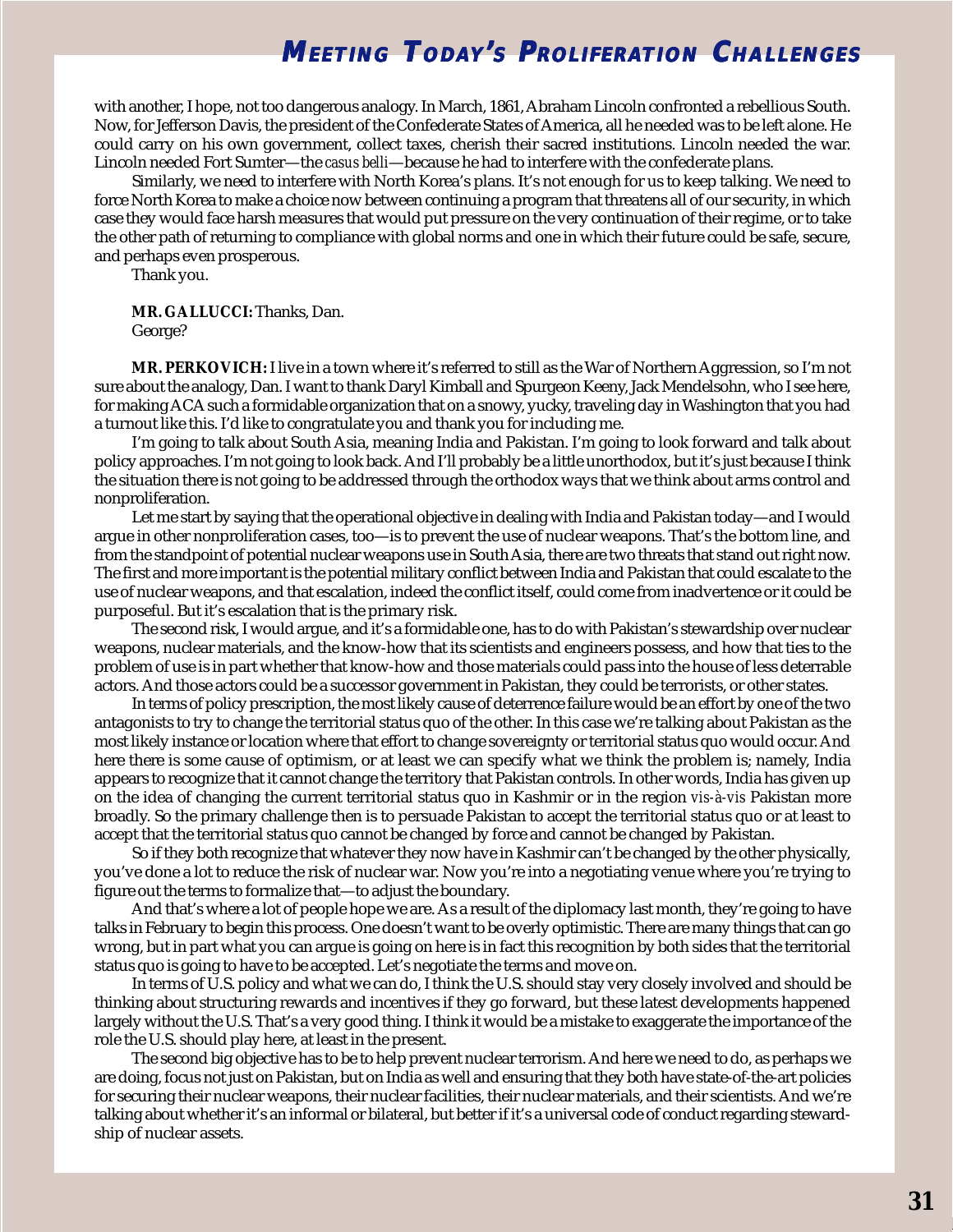This becomes an acute problem given the news out of Pakistan in the last few weeks, and so I should comment a little bit more directly there. The reports that Pakistani engineers and scientists have been involved in commerce and the spread of their know-how and equipment to Libya, Iran, North Korea, and probably elsewhere—IAEA Director General Mohamed ElBaradei described it as a Wal-Mart of proliferation. Obviously it's a serious problem, and I think it poses policy issues to the U.S. and others. And the first order policy objective, it seems to me, should be to gather intelligence. In other words, there's a tension: do you focus on crime and punishment—catch the bad guys, make an example of them? Or do you focus on finding out where all of the threads of this network extend to and modeling it and getting a full idea of who is involved?

The tendency, I believe, in Pakistan is going to be to advocate the crime and punishment approach and you can see this so far, so that the military which runs Pakistan says, yes, it was these bad scientists and engineers. We're shocked. Shocked! And now we've brought them in for questioning and we will punish them—or not. But in any case, that's the focus. I think rather the focus should be on making sure that the government of Pakistan, including the military, exerts every bit of its leverage to get the full story.

Now the problem in that is going to be so far the full story seems to focus on scientists and engineers. The problem is that there must have been, I would argue, military officers and the intelligence community, which again is part of the army in Pakistan. They had to have been involved in this network. The problem there is the country is run by the military. They're very unlikely to turn on their own, especially if you've got people who are of relatively similar rank who may have been classmates of yours. This is a structural problem that I think we should be mindful of, but shouldn't allow to prevent this kind of further intelligence acquisition that we need. And this is a very difficult issue, but the key should be finding out whose cousins, whose uncles were part of the Malaysian plant that evidently is producing a centrifuge? Where the ties go into Dubai. Who all was involved in this? Because if we're trying to prevent further proliferation, we need to know the nature of this enterprise.

More broadly, then, if you can correct what's going on in Pakistan, you want to help them make sure this doesn't happen again. That may require cooperation in facility safeguard and security: cameras, vaults, best practices, lots of different things that experts can cooperate on and work on. And here, there's an argument that this bumps up against nonproliferation norms and rules about not cooperating with states who aren't full parties to the NPT and don't have full scope safeguards. And you also bump up against U.S. national legislation in many cases. Without going into the details of it here, I would argue that at this point preventing nuclear terrorism, establishing a common state-of-the-art practice and requirement for all states who have nuclear weapons and nuclear material is more important than punishing a country like Pakistan or India for having never signed the NPT. We ought to at the highest level of government—take it out of the middle level—conduct a lawyerly investigation and look at this as an international problem that requires high-level leadership to say, all right, how do we establish the state-ofthe-art? What reforms have to be made in the supplier cartels and our own legislation? And let's get on with doing that.

The third set of policies that I would suggest, or elements of a strategy, are more traditional to the nonproliferation community, and Bob Einhorn is doing work on nuclear risk reduction centers in Pakistan and India and working with counterparts in both countries. This makes eminent sense. It ought to be pursued. People in India and Pakistan understand what Bob's talking about. There's a basis for doing this; it's a question of political will. We can hope that through the diplomacy now that political will will be generated. Obviously, it would be desirable to reaffirm their test moratoria in both countries.

The more difficult and important issue, I would argue, has to do with fissile material production, and here there's a tension. The conventional thing to say would be that we should negotiate the fissile material cutoff treaty—we should revive that enterprise. I think there are lots of questions about that because we're now in a situation where I would argue, reasonably, we don't feel comfortable with fissile material facilities period. In other words, it's not so much an issue of trying to make sure everybody that's producing fissile materials is doing it under safeguards. We're saying to Iran and I think we should say it to other places, no, no. We don't want you engaged in this activity, period, whether it's safeguarded or not.

That calls into question, then, the value of emphasizing the fissile material cutoff treaty because its premise may not be sufficient to solving the problem we're trying to address. I would look more toward exploring moving toward a new system—maybe it would take 10 years—where you phase out operation of fissile material production facilities, or transit them to international operation and control. So approach the problem of capping weapons potential through a different modality than a cutoff treaty, which even if you got, wouldn't solve our problem.

Probably the most important way, in my view, to deal with the risk of nuclear use in South Asia is the fourth point, which is that we've got to deal with the governance of Pakistan. As long as the army is the dominant institution in Pakistan—in the economy, in politics, in security, in foreign policy—we've got structural problems. I already talked about the difficulty of getting them to unravel this proliferation network in which their members may be implicated.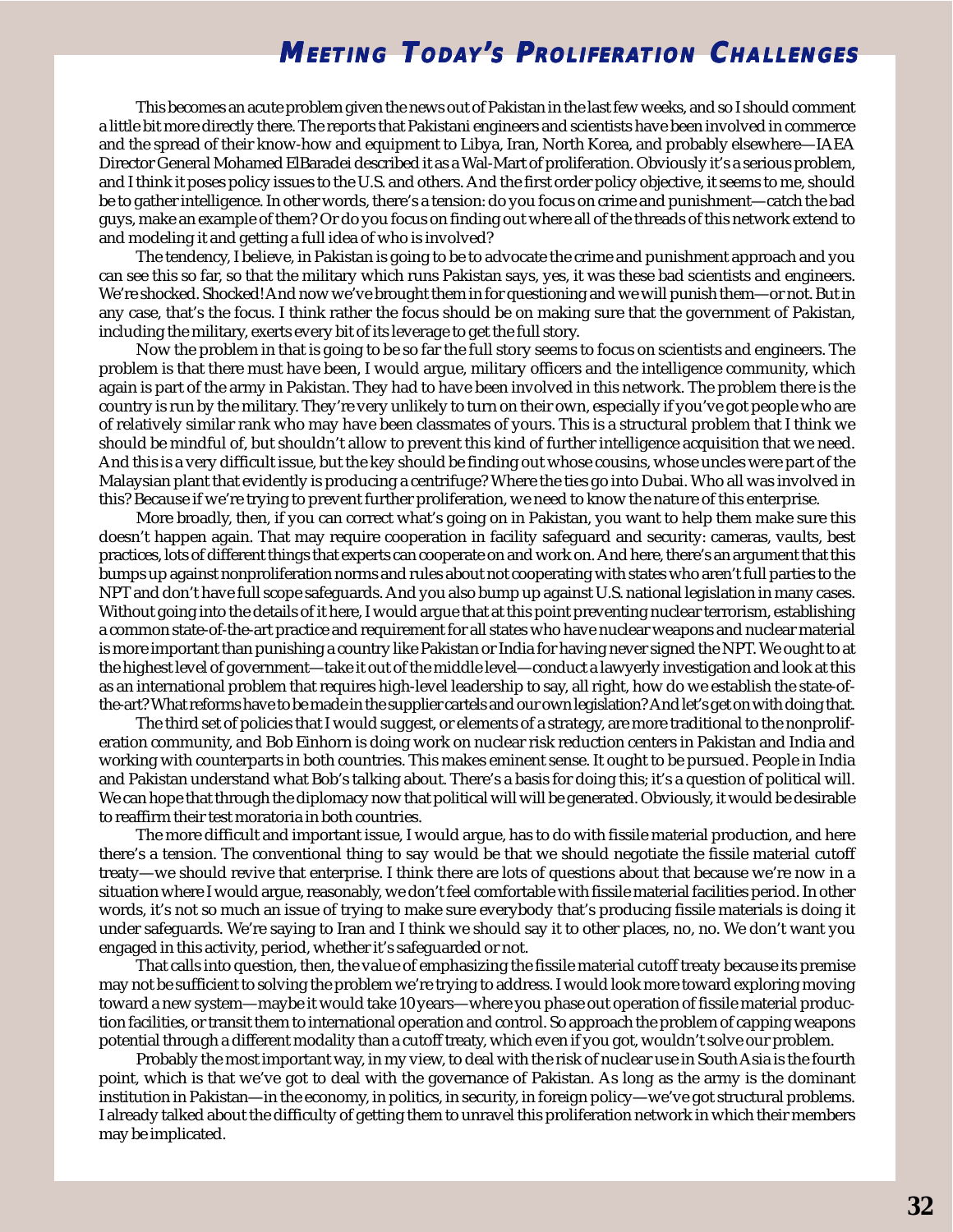<span id="page-32-0"></span>You also have an army whose whole *raison d'être*—it's whole spiritual motivation—has been to contest India over Kashmir and to contest India more broadly. So again, if you have to settle that conflict, the people who are involved in setting the policy of settling it are the ones whose whole life has been spent fighting the battle. You have an institution that's consumed for its entire history a disproportionate amount of the resources of the country in terms of budget and other resources. They're used to that. If you resolve the conflicts that we're talking about, their claim on the national treasury would be greatly diminished, and you're asking them to kind of voluntarily lead a process that would lead to cuts in their own budget—not so likely. There are other structural problems that suggest that as long as the army is dominant, it will be difficult to redress these issues that we want to.

This is not an easy problem to address, but it's one that the U.S. and the rest of the international community have avoided historically. And there are lots of reasons why you avoid it. We're driving the Soviets out of Afghanistan, so you work with these guys. Now we're hunting al Qaeda and Musharraf's in charge of the army and he can maybe deliver more help in hunting al Qaeda. These are very good reasons, but as long as you don't deal with the fundamental challenge of helping to strengthen civil institutions and civil leadership so that it becomes plausible at some point that you could hand off power to civilians, which is not plausible right now, we're going to have this structural problem. To me that is fundamental to addressing these issues.

And, indeed, my fifth and last point is that if even I'm half right about these priorities that I've talked about, what you notice is that the formal nonproliferation regime and the NPT have very little to do with solving the problem that we face in South Asia. Preventing nuclear use in South Asia is primarily a problem of regional conflict resolution and domestic political reform. It isn't constructive or informative to really think about this anymore as a nonproliferation problem. To think about South Asia primarily in terms of nonproliferation and the nonproliferation regime kind of focuses you on the wrong set of instruments to actually deal with the real problem there. And so part of what we need to do is put more onus on the highest level political leadership in this and other countries to deal with questions of conflict resolution and domestic reform in Pakistan and how you facilitate that, and put a lot less focus on what people in the nonproliferation bureau are doing to solve the India and Pakistan problem.

I'll stop there. Thanks.

**MR. GALLUCCI:** Thanks, George. I want to invite people to come to the microphones.

**Q:** Thank you very much, Dean Gallucci. I'm Joe Cirincione with the Carnegie Endowment. I thank you. Also, I don't have a question; I have a short comment. Bob Einhorn, as usual, I learned a great deal from your presentation and I appreciate your insights and comments, and I really just have to take issue with one small comment you made right at the beginning. It was really kind of a throw away line. You just said that all the intelligence experts were convinced that Iraq possessed chemical and biological weapons and had reconstituted its nuclear program.

I don't believe that's true. It certainly isn't true inside the United States. Not all the intelligence experts believed that Iraq, for example, had reconstituted its nuclear program. There was strong dissent in the intelligence agency over that. One entire agency, the State Department, explicitly rebutted that in the national intelligence estimate. Found no evidence that they had reconstituted. It certainly wasn't true internationally. The agency with the most authority in this, the IAEA, went to all the sites in Iraq, found no evidence that Iraq had reconstituted, told the world this before the war. These were knowable pieces of information. Not all experts thought that. The Arms Control Association, for example, didn't think that Iraq had reconstituted its nuclear program. Many people had concerns, but there was grave doubt about this.

I'm sorry to just pick on that one point, but I think it's now become an important point in the debate as many administration officials get caught in their misstatements about Iraq are falling back on this 10-year old's excuse: Ma, everybody was saying it.

**MR. EINHORN:** No, I didn't say experts. And I agree with you, there's was a lot of dissent in various intelligence communities. What I said was it was the prevailing view of the U.S. intelligence community and other intelligence communities around the world. It happened to have been wrong, but that was –

**MR. GALLUCCI:** Excuse me, Bob, could you – I've got a problem here. What's the "it" in this thing? What is it that you think the "it" is in terms reconstituted? I mean, are you saying that it was the prevailing view in the American intelligence community that the nuclear program of Iraq was reconstituted?

**MR. EINHORN:** Was that Iraq was actively engaged in reconstituting its nuclear program.

**MR. GALLUCCI:** This is tricky. (Laughter.) That's something of an understatement. I was reading the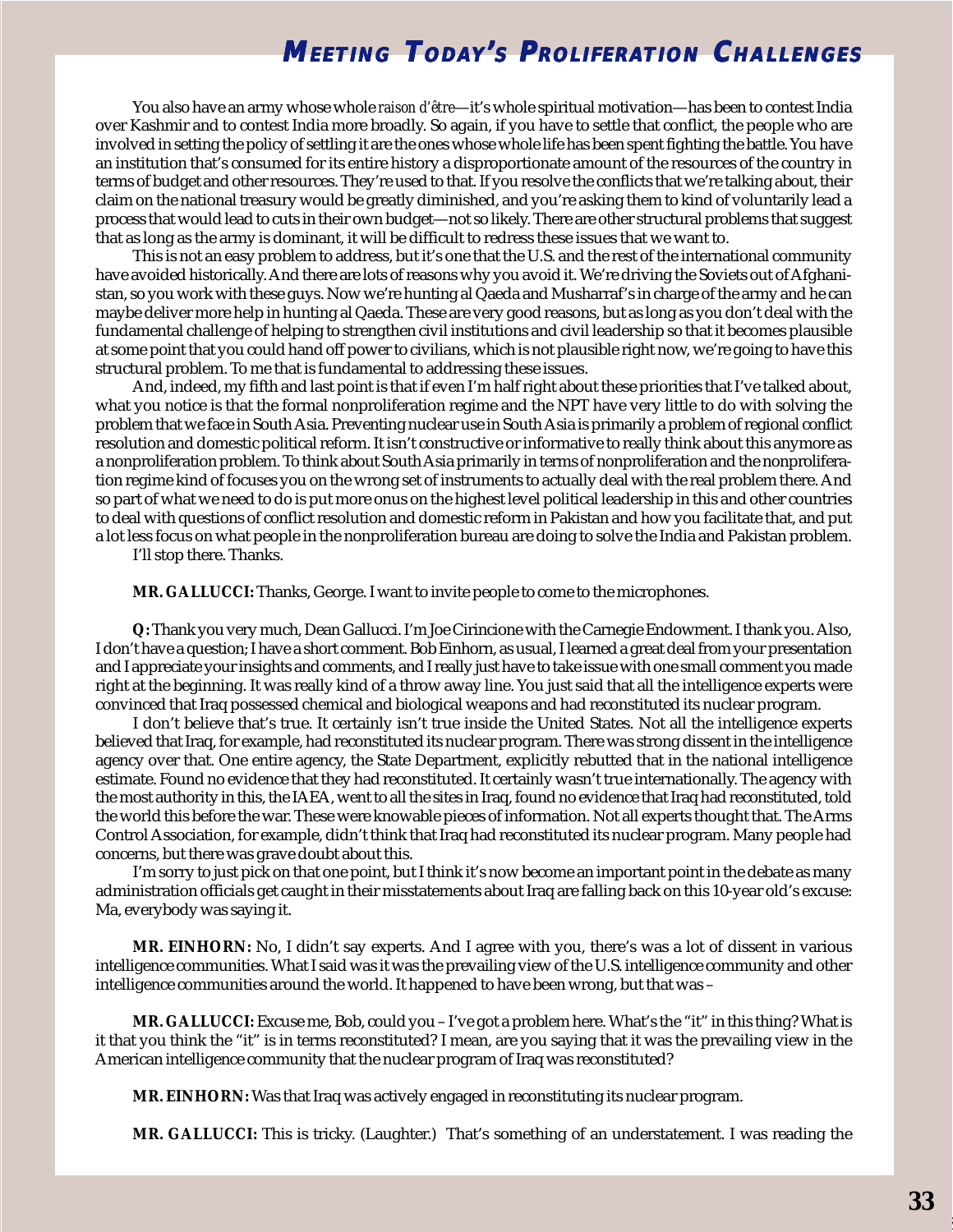estimates at that time, and my appreciation was that this was a desire of the Iraqis, but I don't think the intelligence community had evidence of reconstitution; in other words, of facilities, of material, of groups, but it was almost a deduction that this was something that Iraq would like to do if it could, and this was in sharp contrast with the chem-bio, in which they really thought they did have evidence. That's how I read it at the time; not that the intelligence community—either in the unclassified or classified version—thought that there was real reconstitution going on, but that that was an objective of them.

**MR. EINHORN:** They had evidence—pieces of information that were pointed to. Some of them turned out to be quite flawed as valid indications of reconstitution, but it wasn't, you know, just simply a question of intention. Greg Thielmann can point this out. They did point to pieces of intelligence which to them were interpreted as reconstitution activities.

Greg wants a quick intervention. (Laughter.)

### **MR. GALLUCCI:** Please.

**Q:** [Greg Thielmann, former state department intelligence officer] I'm just going to state what's in the declassified national intelligence estimate of October 2002. The intelligence community did say that Iraq was reconstituting its nuclear weapons program. The Bureau of Intelligence Research at the State Department said there is no evidence of that and dissented formally and in a very deliberate and high-level way from that judgment, but it is true that the intelligence community put its majority position in favor of the interpretation that reconstitution had occurred. It was based on three things: the [alleged attempts by Iraq to procure] uranium from Niger, the aluminum tubes, and the nuclear mafia getting awarded by Saddam Hussein in Baghdad on public television.

**Q:** [Mr. Cirincione] I think we've kicked this horse enough. Maybe we should move on to another issue. I didn't mean to start something here.

**MR. GALLUCCI:** That would be the high road. (Laughter.) Please.

**Q:** Bill Jones from *Executive Intelligence Review*. This is regarding Dan Poneman's statements about North Korea. The usual stuff about the North Korean economy collapsing, and obviously it is and everybody knows it. However, statements made by Ambassador [Charles] Pritchard and by [Stanford University professor emeritus] John Lewis in his discussion on *Washington Post.com* yesterday had the surprising information that one should not think that the economy is going to collapse, making the same point, of course, that you made, but pointing to the fact that certain things are going on in Pyongyang in the direction of some kind of economic reform where things seem to be getting better.

And I was just wondering if you have any clarification on that because it's an important indication that if indeed it is the case, that the North Korean leadership is moving, at least to some extent, in the direction of these economic reforms, I think this would be an important signal in showing that they see another trajectory rather than that of confrontation, which may give us certain possibilities of resolving this through economic aid and economic cooperation along these levels.

**MR. PONEMAN:** Thank you. It's a good question and it's not a new subject. When, in the early 1990s, Kim Il Sung was approaching his final years, there was a debate as we interpreted it within Pyongyang over the possibility of economic reforms and there have been periodic openings of free trade zones. But I guess—and I'm not familiar with the direct report from the recent mission by Lewis and Pritchard—it's consistent with that.

I'd make two points. Number one, it has been more of a Gorbachev-like approach at best of trying to restructure things at the margins that really can't be fixed at the margins, and therefore even if they are sincere, I think they tend to be somewhat limited in their net effect in terms of genuine reform. Secondly, and a related point, I think that there has been—as much as I try to avoid trying to psyche out what the North Koreans think about anything—genuine ambivalence when it comes to measures that would actually open their economy in a direction that would bring market reforms and things that might put them on that different trajectory. I think that there are some in that system who view that as a Trojan horse and who are still haunted by the vision of [Romanian Dictator Nicolae] Ceausescu and what happened there. I agree that there are promising trends that should be encouraged, but I don't put too much weight on any particular trip report as showing a secular change of direction.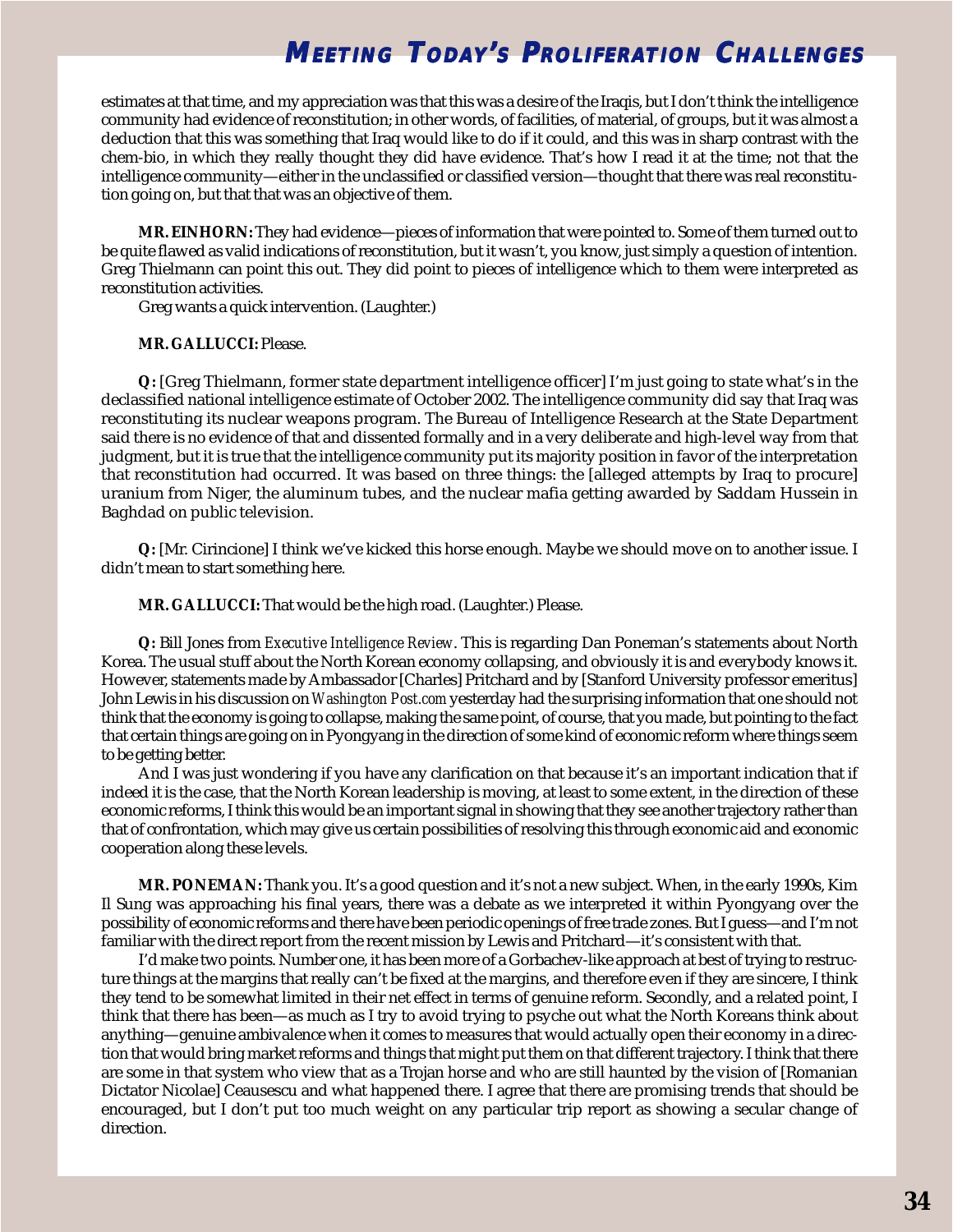**Q:** Dorle Hellmuth with the Catholic University of America. I have a question for the whole panel. I was wondering if you could comment on the recent decision by the Bush administration to research new low-yield nuclear weapons and its implications for these regional nonproliferation initiatives. Also, what are the chances that these new systems—new mini-nukes—are actually going to be developed and deployed?

**MR. EINHORN:** I don't think these programs are going to have a big impact on the world of proliferation, frankly. CSIS [Center for Strategic and International Studies], the think tank I work in, recently did a study of eight different cases, eight countries that long ago renounced nuclear weapons, and under what circumstances might they reconsider in the future. And we're going to publish it in a few months, and our finding was that none of these countries are really focused on this issue of how many nuclear weapons the United States has, whether they're old designs or new designs, and so forth. And to the extent that U.S. capabilities are relevant to their situations, it's not a question of the specific quality or number of U.S. forces.

Much more relevant to their immediate concerns is U.S. conventional capability and whether those capabilities will be brought to bear for them or against them. But I don't think the impact on proliferation is very great.

But if you ask whether it's sensible for the U.S. to pursue these options, I don't think it's very sensible. I mean we're the country with the most sophisticated conventional capabilities in the world, unambiguous superiority in that realm. It's not clear to me whether it makes sense to pursue improvement in our nuclear capabilities that would provide marginal benefits at best.

**MR. PERKOVICH:** That was a great answer. Especially if your definition of the proliferation problem is in terms of military security and if states made their decisions about both seeking nuclear weapons, but also giving them up and complying with nonproliferation regimes—if they made their decisions based purely on the level of military threat they face. I agree with Bob in the sense that the new threat potential that would give to the U.S. to apply to very different states. I don't think it would affect them very much. But the nonproliferation problem is much larger than that so if the U.S. were to move forward and develop this new generation of nuclear weapons, it would have a profoundly destructive effect on our efforts to achieve nonproliferation.

Let me just say briefly why. Leaving aside whether these new weapons are necessary or you could ever get sufficiently accurate intelligence to be able to target them in a way where the president would or should say, "Yes, let's go ahead and use nuclear weapons for the first time in 50 odd years. I have absolute confidence that the target is in that bunker you just told me it was in." Given our experience with Sudan and the chemical weapons, given our experience in Iraq and so on there's a practical issue.

Developing a new generation of nuclear weapons is a clear and obvious form of noncompliance with the nonproliferation regime. We have established a norm and it's enshrined. It happens to be enshrined in a treaty beyond being a norm, which is a cessation of a nuclear arms race. Most of the world will define a new generation of nuclear weapons as a form of continuing the arms race. There's a violation either of a treaty or of the norm. You're also trying to, for very good reasons, devalue the role of nuclear weapons in national security policies to lower the currency and attractiveness of these things, partly because we don't want to get targeted by them.

So now you would be developing a generation whose advertised value is that in fact you can use the thing. So there again it's noncompliance with a norm and also something that was agreed in 2000 at the NPT review conference. You could go on, but I can't think of anything that would be more grossly noncompliant with the regime that we've tried to create than moving in this direction. That's not a security argument, it's about legitimacy and it's about building political coalitions to support enforcement of nonproliferation, which is what we're trying to do.

**Q:** Thank you. I am from the mission of Indonesia to the United Nations in New York.

I have a question to Robert Einhorn and maybe Dr. Perkovich. We have been discussing the issue of noncompliance under the NPT regimes, but the other core issue of the NPT is regarding universality. Do you foresee that in the near future, let's say before the review conference in 2005, Israel, India, and Pakistan could become statesparties of the NPT? If the answer is no, how do you think the NPT regime should deal with these three outsider countries?

**MR. EINHORN:** The answer is no. I think it's clear that the answer is no. None of those three is going to join the NPT in the foreseeable future. Probably never, although I think the Israel case is different. It's conceivable that in this context of a comprehensive peace that Israel might reconsider its options, but what does the nonproliferation regime do in the meantime? I think it encourages all three countries to be responsible members of a broader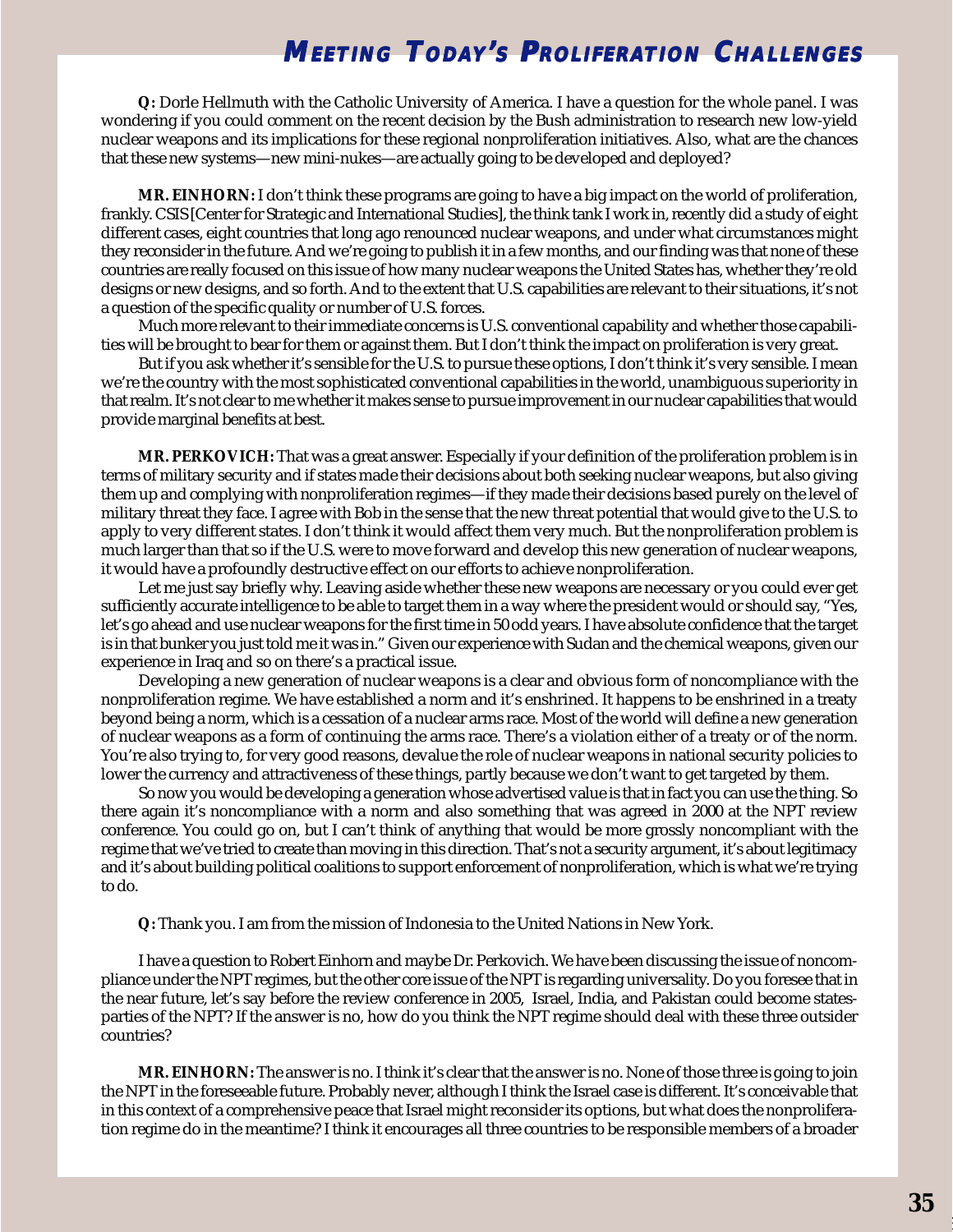nonproliferation regime if not the NPT itself, and to take a variety of steps— George has identified a number of steps that India and Pakistan could take—in terms of strategic restraint and securing their nuclear materials and keeping track of irresponsible scientists and so forth.

Israel, too, could play a role in terms of its own export control policies, not being provocative by declaring its nuclear capability, perhaps at some point shutting down the Dimona reactor, and so forth. There are things it can do to bolster the regime, but one of them, unfortunately, is not joining the treaty.

**MR. PERKOVICH:** I'll be brief. I think one of the most powerful critiques that opponents of arms control, neocons, or whatever you want to call them in the administration, is exactly on the focus that we tend to put on having people sign treaties. In other words, universality of signature of the NPT is desirable clearly. I agree with Bob; it's not going to happen. But the point should be universal compliance. The focus at this point in time should be on compliance, and it can be compliance with the treaty. That would be most desirable. There are these other norms and terms and codes of conduct that we clearly can identify as vital to protecting all of us against proliferation and we ought to be pressing for universal compliance, which is a lot more important than cynical signatures on treaties. And then you have a bunch of noncompliant actors and nobody's willing to enforce it. So I would focus on compliance.

**Q:** I'm Phil Coyle with the Center for Defense Information. I have a question for Mr. Poneman in relation to his recommendation that we need to do something analogous to Abraham Lincoln in the South to force North Korea to rethink its nuclear ambitions.

Last year, Secretary of Defense Donald Rumsfeld, when asked why the administration's policy of regime change wouldn't be carried out with North Korea the way it had been with Iraq, said it was because North Korea already had nuclear weapons and Iraq didn't. And this seemed to me to suggest to countries that didn't have nuclear weapons that they better get them while they still can, and if they have them to keep them. So considering what the secretary said, how would you force the change that you recommend?

**MR. PONEMAN:** We might just note here that what we know and what we say we know and what we think we know about North Korea is a very tricky proposition, so I guess I would say the following. Number one, I would not stipulate that they possess nuclear weapons. I don't know that to be a fact. Number two, since we can define the end state, we should define that end state beginning with what we do know about the 8,000 rods that were quite recently monitored. We should then come up with a position and coordinate it first with our trilateral regional allies and then the Chinese and the Russians. Then go in with a unified position in the next round that says to a first order we need to put a lid on that plutonium out of the 8,000 rods. Find it, account for it, safeguard it.

We need to do that now. And if you do that now, we will do this now. And we should play around with what this is. So rather than holding the whole problem hostage to a universal, lasting, and irreversible solution, I would be willing to break it into that which is truly, intrinsically urgent and settle that piece as a first step to a broader solution.

And I have to make one other comment to sort of head off the blackmail concern. If you are a debtor and you owe a bank money and you default on the debt, the bank generally does not just forgive the debt. Often what happens is you'll roll the debt into a larger obligation. I think we should think in those kinds of terms. Even to get this kind of freeze that I'm talking about I would want to get a greater level of intrusiveness. I'd want to at least take a run at getting the material out of the country, so I would try to frame our position going into the six-party talks as one that expands the North Korean obligations beyond even what they had accepted on paper in the Agreed Framework, and in exchange for that I'd be willing to do perhaps a bit more than we did under the Agreed Framework.

**Q:** Adam Miles with the Friends Committee on National Legislation. More on North Korea and the path of the negotiations. Members of the Senate Foreign Relations Committee are looking to raise awareness of the ongoing human rights violations in the North, and legislation has been introduced that looks to address this question by bringing about democratic government in the North, which is an implicit call for regime change. Senator Brownback actually showed up at Dr. Hecker's testimony last week and pleaded with the committee to not move forward with negotiations unless this human rights situation was coupled with negotiations.

Is this potentially destructive to the negotiations about the nuclear weapons? Is it going to take hold in Congress, this coupling of the issues? And will it have any resonance with the administration? And especially, will this be a part of the six-party talks, if they have them, in February?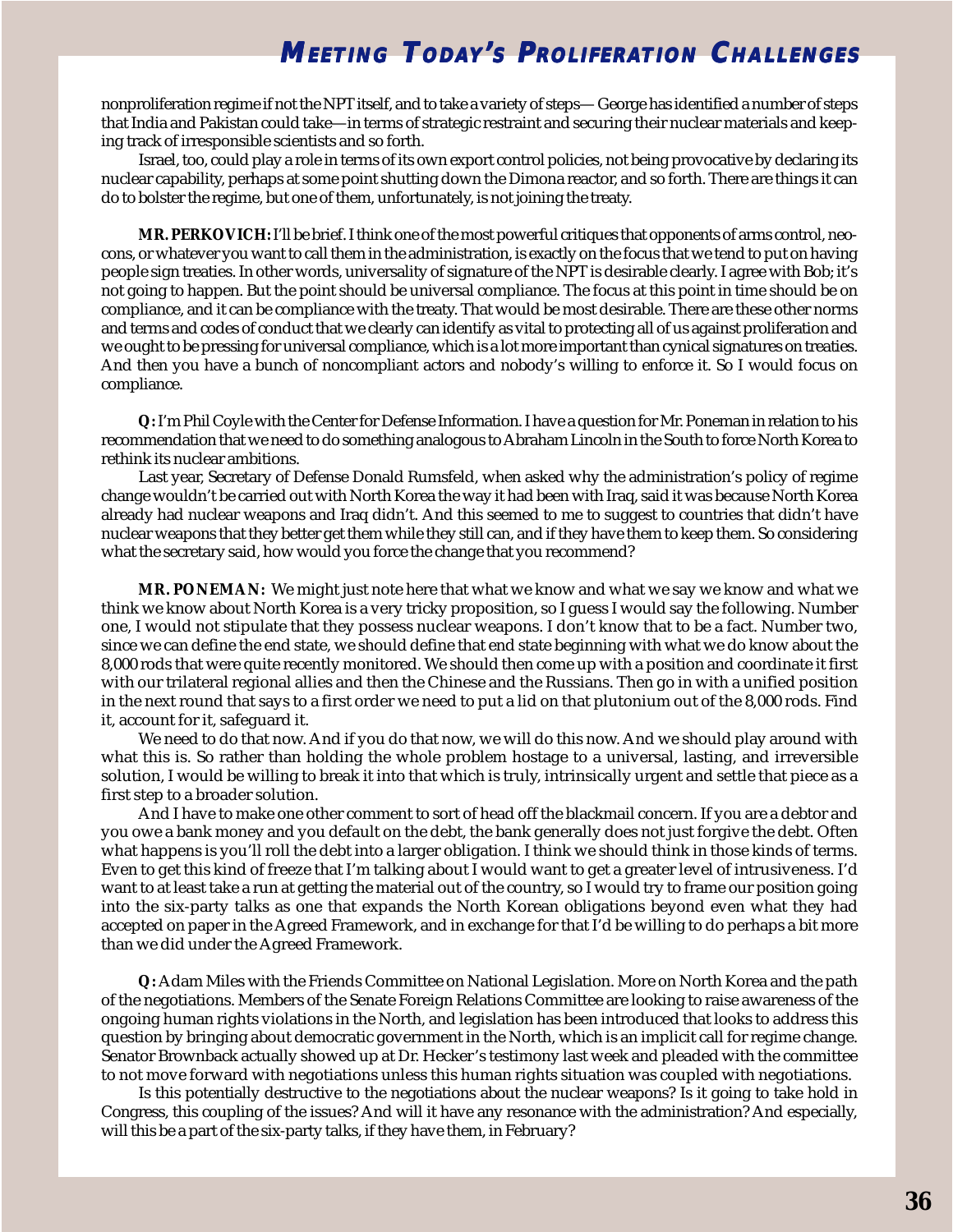### **MEETING TODAY'S PROLIFERATION CHALLENGES**

**MR. PONEMAN:** Okay, well, the last two parts I can't handle because I'm not working on developing the position for the six-party talks, and maybe some who are want to comment. Nor can I comment on behalf of the administration.

On the first part of your comment, my view would be to the extent that there is success in tying the North Korean human rights problem to the North Korean nuclear proliferation problem, it's bad, and it's going to make the nuclear problem that much harder to solve. It will encumber it with baggage, a) that it cannot sustain and b) that is, in terms of threatening our very existence on this planet, far less consequential. Part of the problem that we have is in segregating the important from the important that is critically urgent. And in my view, while I deplore the terrible human rights conditions in North Korea and would like to see it change, I think we need to address the nuclear on a separate, faster track.

**Q:** Larry Weiler. I'm an ancient mariner in this field. (Laughter.) Two questions. First is, one of the problems with proliferation has always been that proliferation begets proliferation, and that's been what we've seen by and large. But the question would be that if you could solve the North Korean question and the Iranian question and hopefully begin to work something on Israel in connection with overall settlement, are we likely to be in a situation where we have some sort of natural dams now against further proliferation other than the leakage problem? Would that be a unique situation or are there other areas that we might see real pressures on?

The second has to do with our nuclear weapons use policy. This has been touched on briefly in talking about new weapons development, but I'm struck by the fact that there is very little discussion outside of government of the weapons policy of the United States and its effect on proliferation, on the legitimacy of our efforts. I mean, we're basically in a situation where we're saying, we have a right to have nuclear weapons; no one else other than the people who have already got them have a right, and we don't give up the right to hit you with them.

That's a crude way of putting it, but my question is, what do you feel would be the likely benefits of [adopting] a no-first-use policy?

**MR. EINHORN:** I'd like to address the first part of Larry's question. In this study that I referred to a few moments ago, we looked at what are possible drivers, why might countries reconsider, and so forth, and the single factor that was most important was whether Iran and North Korea could be stopped. That was the single most important thing. If Iran could be stopped and North Korea could be rolled back—which unfortunately is required today I think—then that would take away much of the incentive that exists in Northeast Asia and in the Middle East to go forward. Now, there are other factors, domestic and other drivers, but that was the single most important thing.

I think if North Korea and Iran could be stopped, we can imagine building the dam; calling a halt to proliferation altogether and conceivably rolling it back a little bit. So I think those are the most important things and we should really be concentrating on that.

And I agree with Dan that if the policy is simply to pressure and contain and hope for the collapse of North Korea, what's going to happen is I think we're going to see the gradual accumulation of a fairly sizable stockpile of nuclear weapons by North Korea, and that's going to make it impossible to put those brakes in place.

**MR. PERKOVICH:** I agree entirely with Bob about the seminal importance of Iran and North Korea, and if you can get those right I think you can manage kind of containing the proliferation problem there.

We don't have time to get into the question of nuclear weapons use policy, but I do think it actually is much more important than we have attended to. There are a variety of reasons for it, but the shorthand that I would apply to it is that there is a question of legitimacy. Theory and history would say if you've got a dominant power in the world that's a hegemon trying to make rules and impose them on everybody. If it doesn't do it in certain ways you're going to cause defection and counterbalancing power.

I think the way that we kind of wield nuclear weapons and talk about it in our doctrine—if people just generally don't look at that and say, that seems right and basically fair and legitimate, we will pay a price ultimately in people's willingness to cooperate with us when we go out to whack the bad guys; when we go out to enforce things that really matter to us.

So it is a little ethereal, but it is real. And it requires more than that but that would be my first answer.

**Q:** Chris Turner, Georgetown University. This is a question for the entire panel. You have enlightened us all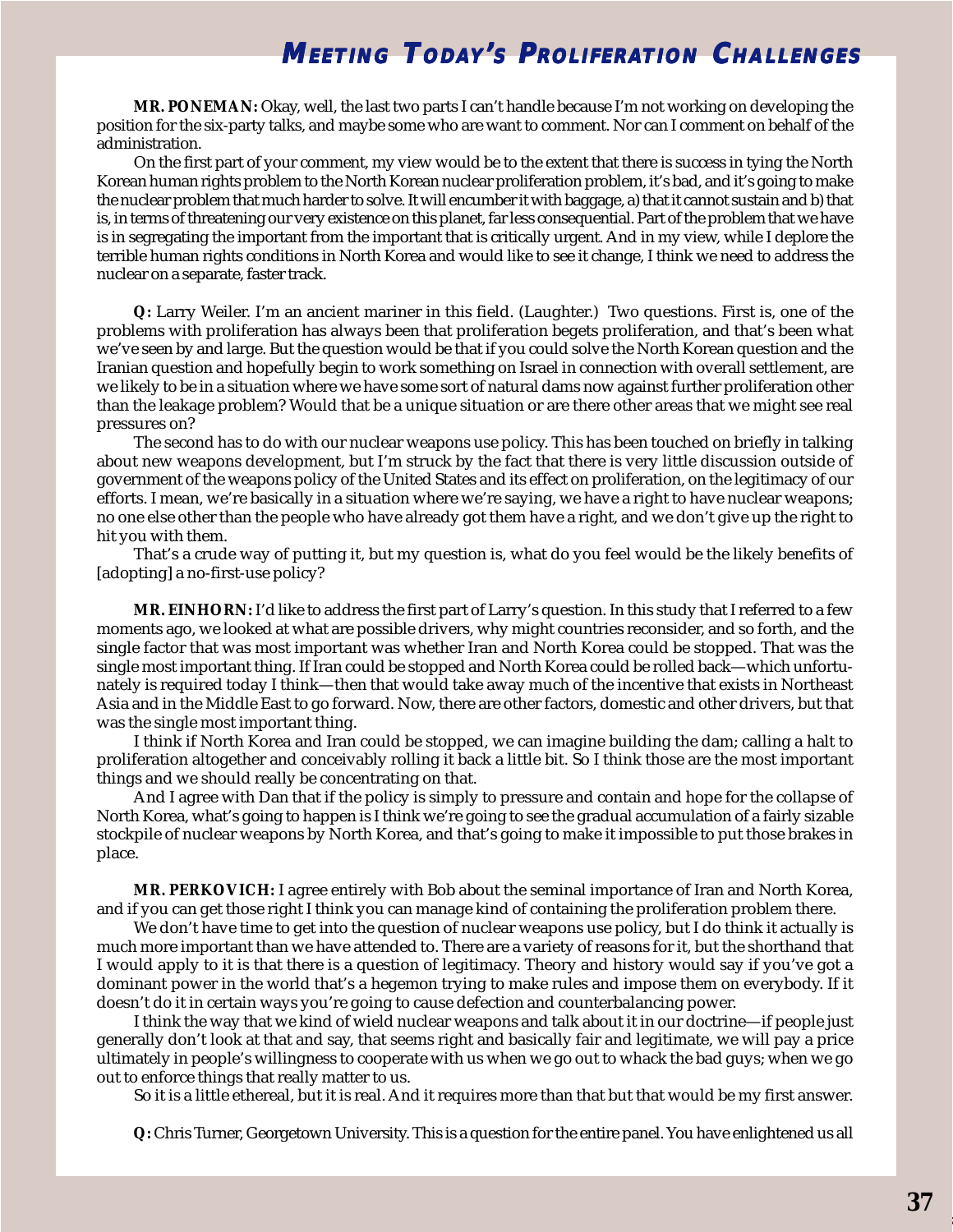## **MEETING TODAY'S PROLIFERATION CHALLENGES**

on the spread of fissile materials and their production, but we haven't heard as much about delivery vehicles. I'm interested to see what your perspective is on the role of cruise missiles and ballistic missiles in future arms control regimes.

**MR. GALLUCCI:** Okay, I'm going to take all three of these questions and then we'll come back and have the panel respond.

**Q:** Benjamin Hu, reporter with *The Washington Times* newspaper. Further to that gentleman's question, an item appeared on our wires this morning saying that North Korea negotiated a deal with Nigeria for the transfer of ballistic missiles. So I wanted to know what U.S. policy is or should be on that transfer. Thank you.

**MR. GALLUCCI:** They're going to Nigeria, right?

**Q:** That's correct.

**Q:** My name is Courtney Raj. I'm a student here. I intern at Carnegie for Joseph Cirincione. I write for the *Daily Star* in Beirut. And my question is for Bob Einhorn.

You mentioned something that sounded like you were proposing a sort of Nunn-Lugar program for Iraq, and if you could maybe expand on that, if that's what you were talking about.

**MR. GALLUCCI:** Okay, spread of fissile material, North Korea, Nigeria, and Nunn-Lugar for Iraq, starting with fissile material.

Want to take a shot at that?

**MR. PERKOVICH:** I'm going to try to say nothing because I interpret his question to say let's talk about missiles instead of fissile materials.

**MR. GALLUCCI:** Right, you did. You did.

**MR. PERKOVICH:** So I'm done.

**MR. GALLUCCI:** I should note here that we have a presentation in the afternoon on ballistic missile proliferation. But does anybody want to say anything about that at this point? You're not required to.

**MR. PERKOVICH:** Well, actually I would just put a plug in for the Proliferation Security Initiative and the idea of building coalitions to interdict these kinds of transfers.

**MR. GALLUCCI:** This is PSI.

**MR. PERKOVICH:** PSI. I think it's a great idea.

**MR. PONEMAN:** This is an easy one on North Korea.

**MR. GALLUCCI:** North Korea. Nigeria

**MR. PONEMAN:** We should stop it.

**MR. GALLUCCI:** We should stop it. (Laughter.)

**MR. PONEMAN:** It ties into the PSI.

**MR. GALLUCCI:** With the use of force?

**MR. PONEMAN:** Yeah.

**MR. GALLUCCI:** That was a yes?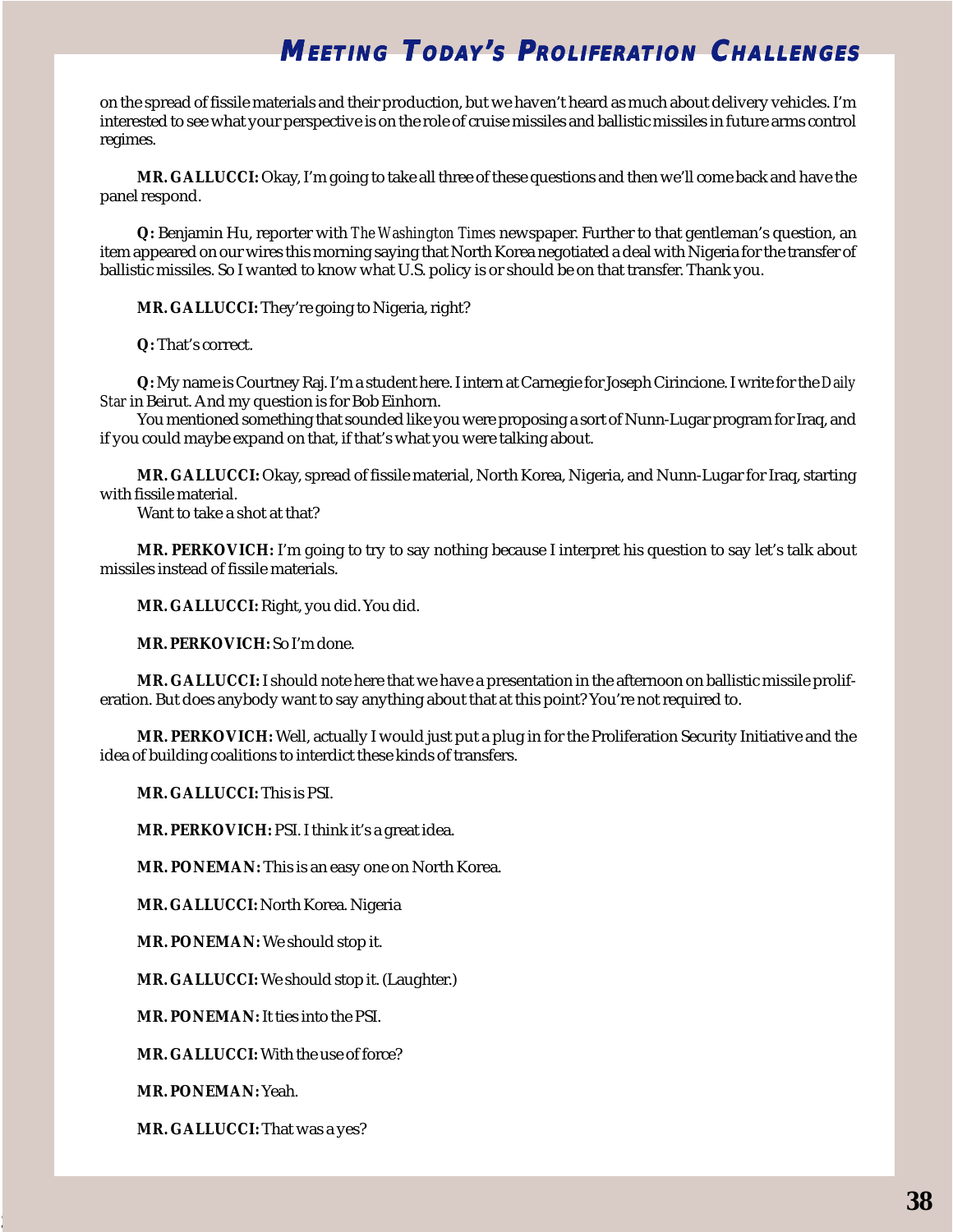## **MEETING TODAY'S PROLIFERATION CHALLENGES**

**MR. PONEMAN:** This is exactly the kind of thing we need to get a grip on. I always thought that the ballistic missile threat from North Korea was genuine. I didn't think it was as urgent, and we believed it was not one that should prevent us from solving the nuclear problem first.

That having been said, we were very clear at the time on the serious consequences of ballistic missile proliferation from North Korea. I think we should be equally serious with them about it now. It's harder because we have this other very large agenda that's in front of it, and Bob Einhorn could speak authoritatively to how close we came to a more effective and perhaps verifiable kind of missile proliferation resolution with North Korea.

**MR. GALLUCCI:** Did we not have the Spanish interdict a shipment of North Korean SCUD-like missiles?

**MR. PONEMAN:** Right.

**MR. GALLUCCI:** And we let them go. So do you have a cut off here? If it's extended range MRBM [mediumrange ballistic missiles] we stop them with force, otherwise we let them go, or…

**MR. PONEMAN:** No. I would use the MTCR [Missile Technology Control Regime] parameters as a critical parameter. I would try to get the kind of international cooperation that the PSI is proposing. If I could get that kind of support and if I could interdict the ship, I would.

**MR. GALLUCCI:** All right. And last and not least, we have the Nunn-Lugar question and whether that is what you had in mind for Iraq. That is actually how I heard you.

**MR. EINHORN:** Actually it's a program that's underway. The State Department is putting in place a program in Iraq. It's analogous to the International Science and Technology Center in Moscow and the one in Kiev. It's designed to find out who these scientists are and put them to gainful employment in civilian projects and try to make sure they're not peddling their expertise elsewhere.

Let me, if I can come back on the missile question. There's no way you're going to get a universal agreement to ban all missiles above a certain range. That's not going to happen. You're also not going to be able to get a kind of missile NPT where some countries can keep long-range missiles and others have to give them up. That's not going to happen either. You have to go at the missile problem in different ways. Part of it the U.S. does through dealing with each country in turn. We negotiated an arrangement with South Korea on the range of its missiles. We tried to negotiate an agreement with North Korea. We came pretty far, but we had other issues to work on.

This arrangement in Libya is going to bring down their missile capability to below the so-called MTCR threshold, so ad hoc, country-by-country, is one element of it. Regionally is another. Various regions have considered constraints on missiles. You're not going to have a universal agreement on missiles.

**MR. GALLUCCI:** Let me thank the panel and thank you, audience.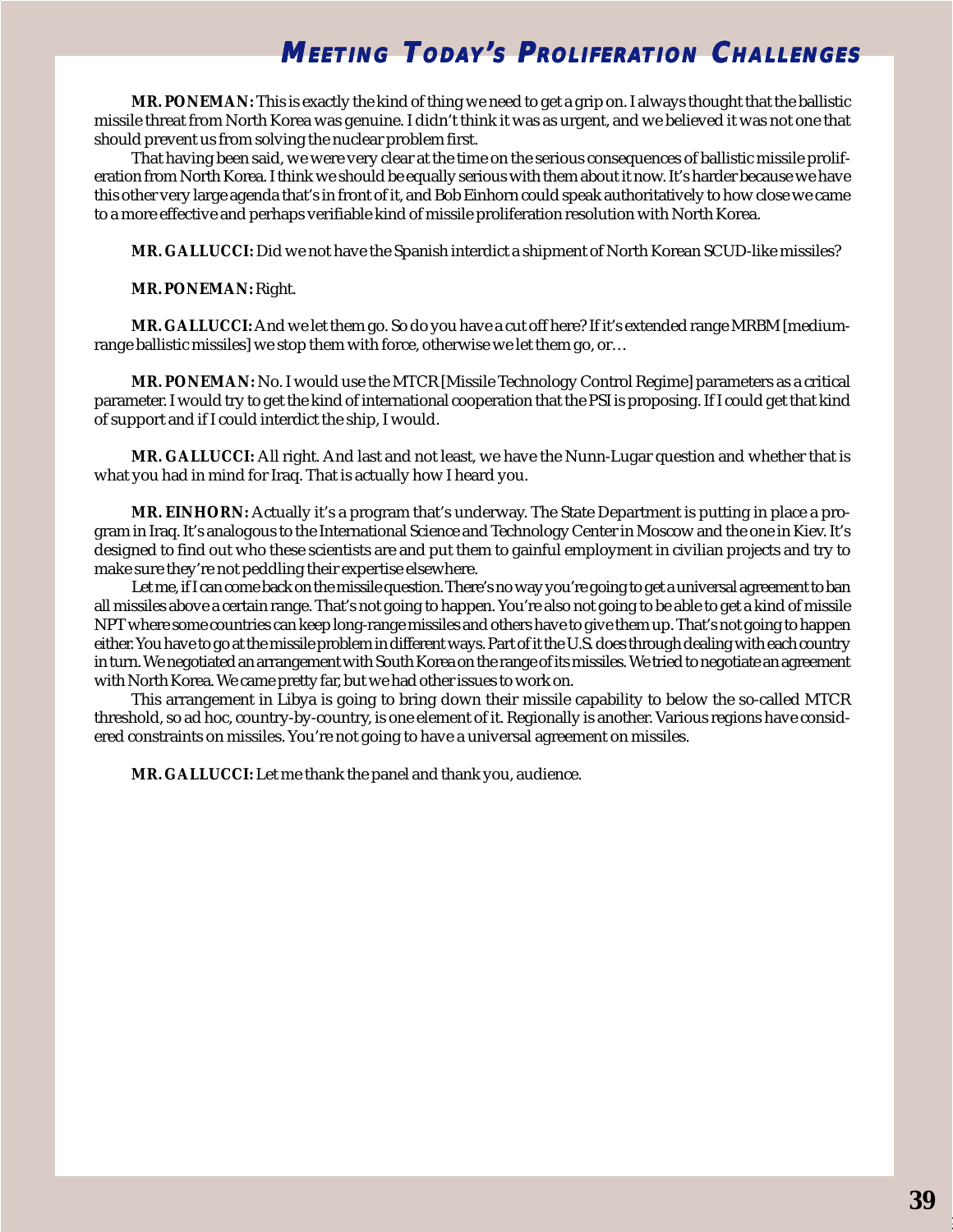# **PANEL BIOGRAPHIES IOGRAPHIES**

#### *CHAIR • Robert Gallucci*

Ambassador Robert Gallucci is Dean of Georgetown University's Edmund A. Walsh School of Foreign Service. An ACA Board Member, Ambassador Gallucci worked extensively on national security issues over a 21-year career in the U.S. government, which began at the Arms Control and Disarmament Agency. In addition to serving as the Assistant Secretary of State for Political-Military Affairs and heading the State Department's Bureau of Intelligence and Research, Ambassador Gallucci also helped oversee the disarmament of Iraq after the 1991 Persian Gulf War as the Deputy Executive Chairman of the UN Special Commission. He subsequently helped negotiate the 1994 Agreed Framework to freeze North Korea's nuclear weapons program. From 1998-2001, Ambassador Gallucci held the position of Special Envoy to deal with the threat posed by the proliferation of ballistic missiles and weapons of mass destruction.

#### *THE MIDDLE EAST • Robert Einhorn*

After working nearly three decades for the U.S. government, Robert J. Einhorn is currently a Senior Adviser at the Center for Strategic and International Studies. In his last position in government as Assistant Secretary of State for Nonproliferation, Mr. Einhorn oversaw U.S. participation in multilateral nonproliferation regimes and was responsible for helping control the spread of nuclear, chemical, biological, and advanced conventional weapons. Earlier in his career, Mr. Einhorn represented the Arms Control and Disarmament Agency at the Strategic Arms Reduction Treaty Talks with the Soviet Union. In Aug. 2001, Secretary of State Colin Powell awarded Mr. Einhorn the Secretary of State's Distinguished Service Award.

#### *NORTH KOREA • Daniel Poneman*

A former senior National Security Council (NSC) staff director, Daniel Poneman is now a principal at The Scowcroft Group. Mr. Poneman first joined the NSC in 1990 as Director of Defense Policy and Arms Control and was then promoted to Special Assistant to the President and Senior Director for Nonproliferation and Export Controls from 1993 through 1996. Mr. Poneman worked at the Department of Energy before joining the NSC and is the author or co-author of several books, including the forthcoming *Going Critical: The First North Korean Nuclear Crisis* with Ambassador Robert Gallucci and Joel Wit.

#### *SOUTH ASIA • George Perkovich*

Dr. George Perkovich is the Vice President for Studies at the Carnegie Endowment for International Peace. He previously served at the W. Alton Jones Foundation as Deputy Director for Programs and Director of the Secure World Program, where has oversaw grants to arms control organizations. Dr. Perkovich, who also worked as a speechwriter and foreign policy adviser to Senator Joseph Biden, has published extensively on security-related issues, including *India's Nuclear Bomb*, which won the Herbert Feis Award from the American Historical Association and the A.K. Coomaraswamy Prize from the Association for Asian Studies.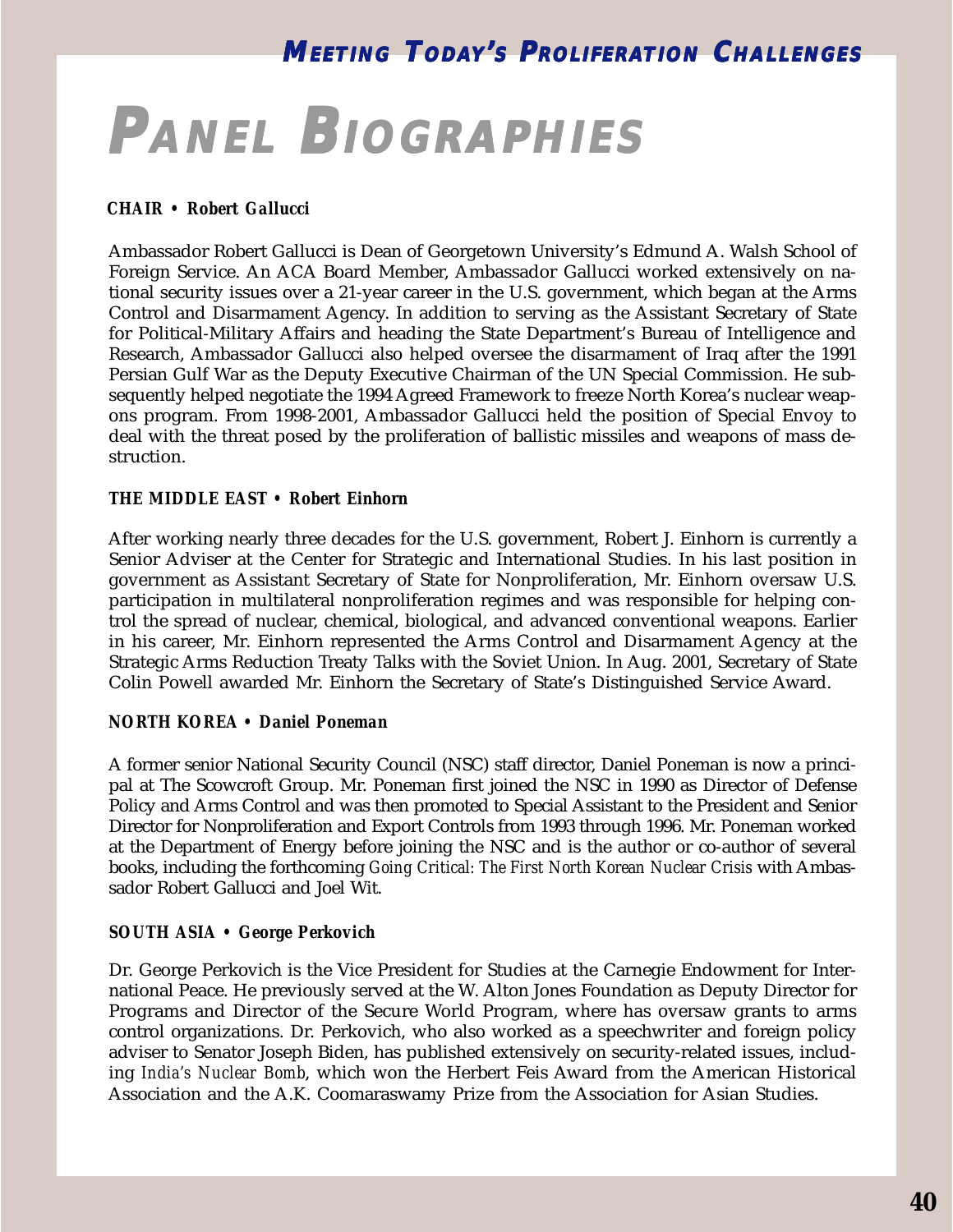## **KEYNOTE SPEAKER Senator Joseph Biden Senator Joseph Biden**

#### **JOHN ISAACS [President of the Council for a Livable World and ACA Board Mem-**

**ber]:** Today I'm fortunate to introduce to you someone who is a U.S. senator but is not running for president of the United States. (Laughter.) Fortunately, because today he'd be running off to Missouri or Arizona, or South Carolina, or perhaps even Delaware—there are some activities going on the next week there. And fortunate, also, because no matter who is elected president in November—and this university and this organization are non-partisan, and I'm sure you have no views on who should be president—Senator Joseph Biden will be in a key position in the U.S. Senate to provide critical leadership on arms control, nonproliferation, and other national security issues being discussed today, and of course, issues so dear to the heart of Paul Warnke.

One thing we can all be sure of is that no matter who is president in 2005, Senator Biden will not be bashful about putting forward his views on national security issues, and indeed, he should not be bashful. This country needs advocates like Senator Joseph Biden pushing, prodding, educating, and even lobbying the president and his national security team.

Now not many of you will remember, but Senator Biden has been in Washington for quite a while. He was elected at the very young age of 29 to the U.S. Senate from the New Castle County Council, Delaware. That's an early start. He has risen in the last 30 years to be both the top Democrat on the Senate Foreign Relations Committee as well as on the Judiciary Subcommittee on Crime, which mean Senator Biden is a key player in Washington, not just on national security issues, but many issues facing the Judiciary Committee, including Supreme Court nominations, constitutional law, and many other subjects.

Senator Biden has been centrally involved in so many of the issues that the people in this room have been working on over the last years—the SALT treaties, START, the Chemical Weapons Convention, the Comprehensive Test Ban Treaty—and he has been a very effective advocate on all these issues.

I will end this introduction where I began. We are very fortunate to have Senator Biden here today and to have him here in Washington in January to continue working effectively on all our issues. Thank you.

(Applause.)

**SENATOR JOSEPH BIDEN (D-DE):** Thank you all very much. I'm honored to be here. By the way, the way you rise in Washington is survive. It has nothing to do with merit, as I'm sure you all know. And secondly, with regard to the candidates, both parties running for president of the United States, I'm authorized to speak for all of them, so if you have any questions…(laughter).

When I got to the United States Senate, if you wished to play a role in American foreign policy, there was only one avenue. You had to master arms control issues. Whether you were for or against—I've been for—you had to master it. There was no other way for a young senator to even get in the game.

I want to thank John again for the introduction. I would not be a United States senator were it not for John and an outfit called the Council for a Livable World. There was a guy named Al Gore, Sr., and his wife, who back in those days helped start this organization. I was a 28-year-old kid, announced for the United States Senate, met with former Senator and Mrs. Gore, and of the \$287,000 I raised in my campaign, the Council for a Livable World, by individual checks, raised \$89,000 of those dollars, which I was very proud to accept then and [now] one of the "interest groups" that I've been most proud to be associated with. I apologize for ruining your reputation. (Laughter.)

And I also want to thank Daryl Kimball and the Arms Control Association for allowing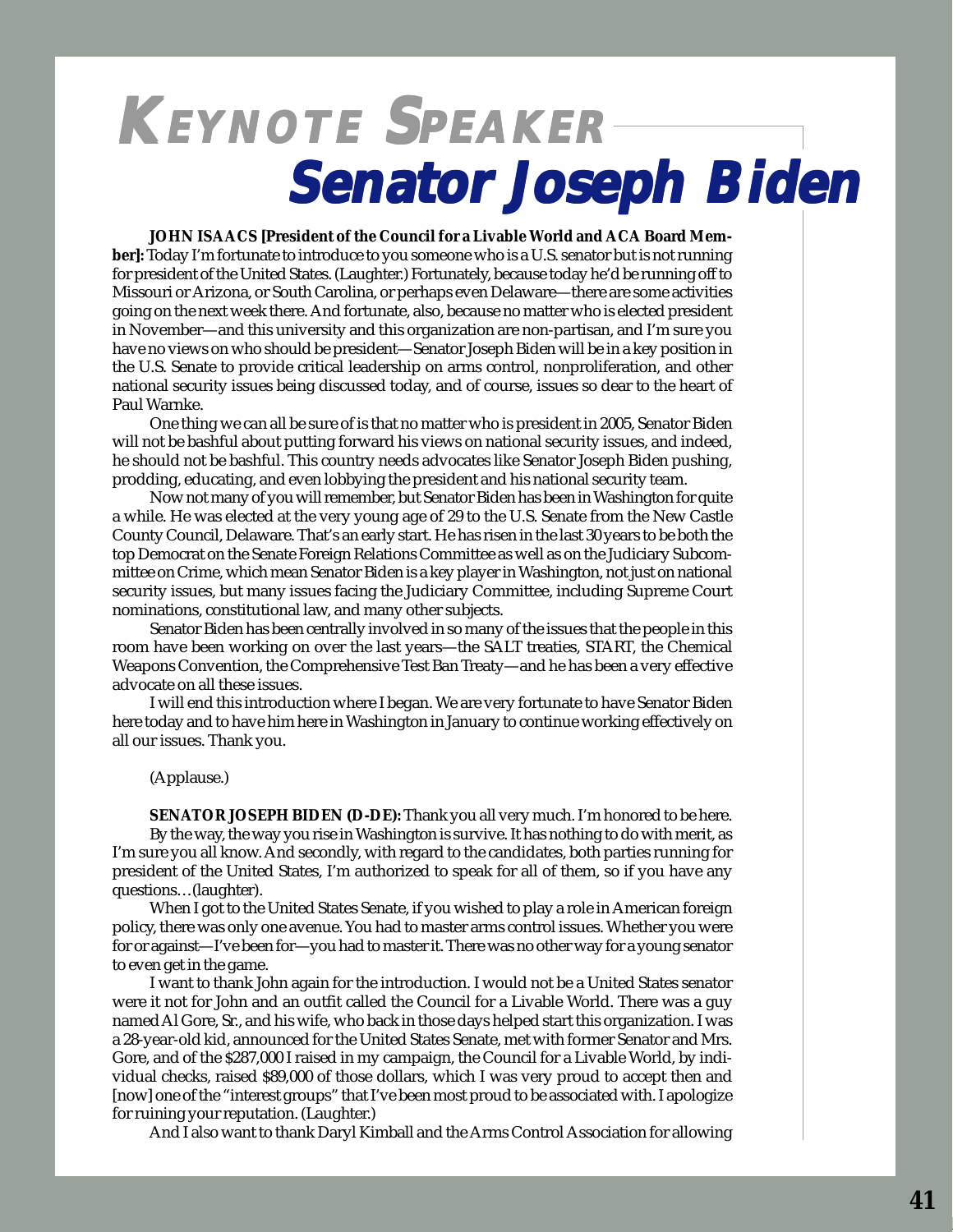me to address all of you today and for being such effective advocates for sensible policies to stem the proliferation of weapons of mass destruction, and most importantly, reduce the risk of nuclear war.

We are gathered today at the Paul C. Warnke Conference on the Past, Present, and Future of Arms Control. One thing I'd say at the outset is the past was more promising than the present, and the future, hopefully, will be more like the past when it comes to arms control. (Laughter.)

Paul may be known best for his image of the arms race as two apes "jogging in tandem on a treadmill to nowhere." But he also got the nub of the arms control debate in 1986 when he wrote, "Until we recognize that no one can win a nuclear war, that no one can fight one rationally and successfully, we aren't going to be able to take steps that are necessary to bring about strategic arms control." It was as true today as it was when he wrote that paragraph in 1986.

Controlling the arms race between the United States and the U.S.S.R. was the issue that galvanized us during the Cold War. Today, though the Cold War is over, the issue of controlling the threat of nuclear explosion has become much more complicated, and the result is that not one, but three nuclear challenges must be met and conquered.

First are other nuclear powers, some of which are new and lack our experience with nuclear restraint that existed between us and the U.S.S.R. The second is nuclear proliferation to states with unstable leaders. The third is the risk of nuclear terrorism. In each of these areas, this administration is pursuing policies—and this is the nub of my thesis here—more likely to lead us into, not away from, the nuclear abyss. Policies more likely to encourage, not stem the spread of nuclear weapons. I hope this administration changes course, but more realistically, I believe it will be up to a new administration to put us back on the path of real security. Let me talk about each of the challenges that I believe we face, about the fallacies of the administration's approach thus far, and about the policies I believe we should be pursuing.

The first challenge is dealing with the major nuclear-weapon states. Some are longstanding—Russia and China. Others are more recent entrants into that position—India and Pakistan—and much less experienced in securing their systems and showing the restraint that developed over 40 or 50 years with the Soviet Union.

The administration seems unconcerned about the question of stability with Russia, arguing that our countries no longer contemplate attacking each other, and although that may be true, I think it begs the question. The risk of a nuclear exchange stems not from our intentions, but rather from the fact that armies defend against worst-case scenarios, and so long as we and the Russians keep thousands of nuclear warheads prepared to respond within minutes of receiving a warning of attack, the risk of nuclear war remains.

We still need to ensure that Russia will not fear a U.S. attack, even in a crisis, and even if one of its radars reports an ambiguous signal. We must also combat the tendency of some Russian officers and officials who still view us as the enemy, and we should take steps now to minimize the risks of war or an arms race with China. None of which we are doing. If we allow simplistic assumptions—the U.S.-Russian accord or U.S.-Chinese competition—to govern our realities with the world's two largest nuclear powers other than ourselves, we'll squander, in my view, an opportunity to truly regularize those relations and to promote peace, and maybe most importantly, predictability.

So the question for me is what specifically has to be done? With Russia, we should get off the dime and get the Joint Data Exchange Center up and running. We also need to finally begin reducing our own nuclear stockpile as this administration has promised. Both of these steps, in my view, will lower the risk of aberrant Russian reactions during a crisis or due to false warning attack.

We also need more attention to China's strategic weapons and its space program. China recently orbited its first astronaut and announced that it intends "to explore outer space and make a good use of the rich resources of space." Some people even foresee a military space race with China.

Now is the time to head that off, as remote as the possibility may be, by making China a full partner in space exploration rather than a frustrated new entrant that has to catch up with the United States. The challenge here, as with so many challenges we face across the globe, is to seize the opportunity and see an opportunity where others see only potential confrontation.

The same is true regarding India and Pakistan. As we reach out to India and Pakistan, the first rule should be do no harm. Friendship with Pakistan must not include allowing that country, or its scientists, to proliferate nuclear weapons technology or equipment. Friendship with India must not include selling it weapons that could trigger a nuclear crisis, like the special operations equipment "to attack terrorist troops operating behind enemy lines inside Pakistan," that India wants us to sell them now.

The second rule is to never give up. As India and Pakistan explore ways to reduce tensions and address the difficult issues that divide them, we must do more to help them avoid that conflict—a conflict that could easily spiral out of control into a nuclear exchange. This might include assisting them to control their borders—a project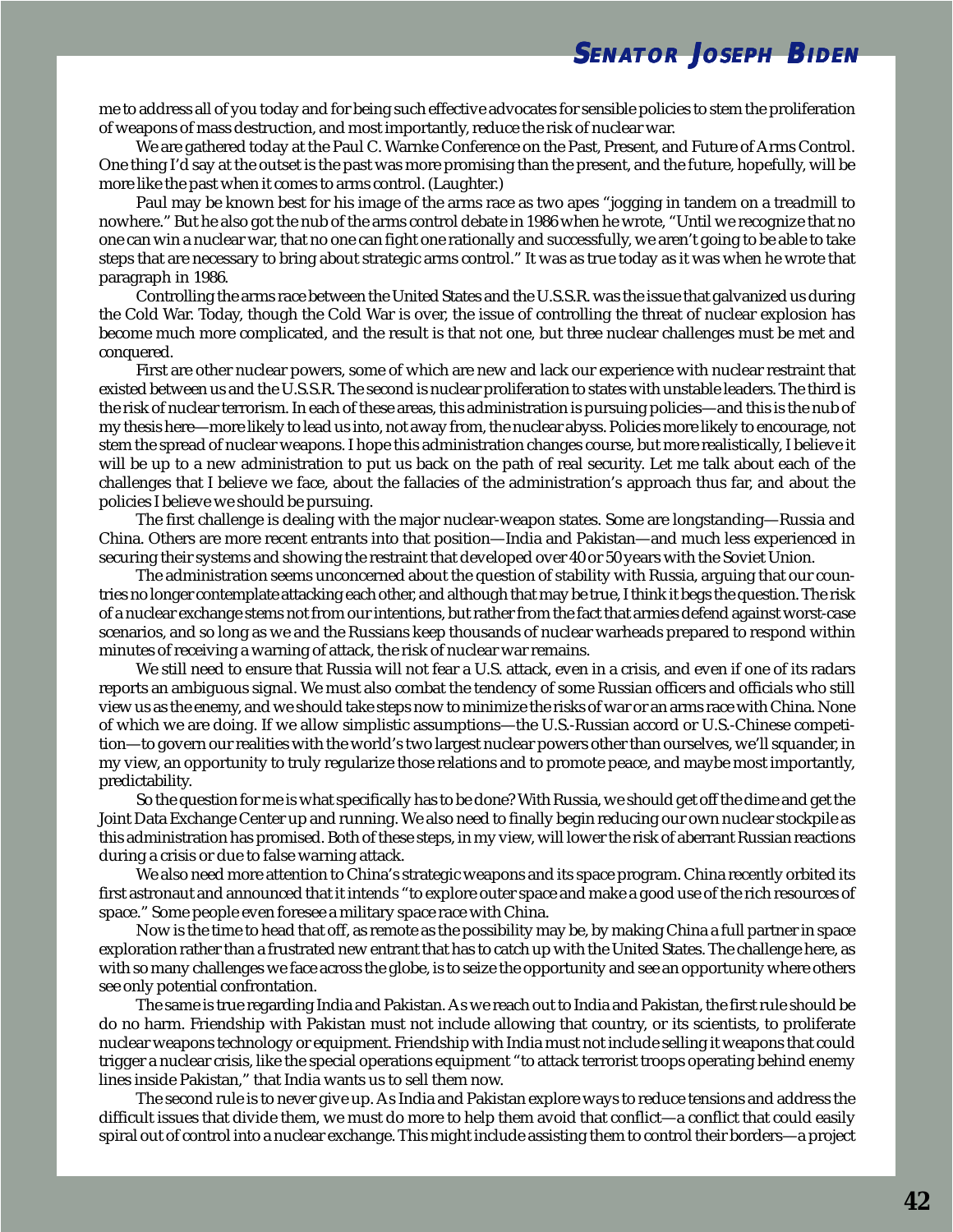that Sandia National Laboratories has been working on for years. It could also include working with other major powers to offer security assurances to both India and Pakistan if they were to give up their nuclear weapons.

A second great challenge is to stop the spread of the world's most dangerous weapons to the most dangerous states. Here the problem starts with the administration's security and nuclear strategies—pre-emption, the development of a new nuclear weapon, the disdain this administration shows for the interests of other countries, and the illusion of missile defense. Taken together, in my view, the doctrine of preventative war amounts to a proliferation policy instead of a nonproliferation policy.

Consider the administration's strategy of preventative war, including the possible use of nuclear weapons against countries that may not even have weapons of mass destruction, let alone be threatening us with their use. This strategy runs the risk of prompting countries to develop nuclear weapons rather than refrain from promoting them since they risk a U.S. nuclear attack even if they do not go nuclear. They will see the acquisition of nuclear weapons as their insurance policy against regime change, which we are not loath to talk about.

Then consider the administration's effort to develop new nuclear weapons such as low-yield warheads and bunker busters. In 1994 Paul Warnke warned especially, that if we were to develop low-yield nuclear weapons for use against third-world countries, "the only logical response would be for small countries to develop nuclear weapons and threaten the United States with a few primitive atomic bombs that could be delivered in comparatively primitive ways." Warnke's warning certainly fits North Korea today and might describe Iran in the future. Further, it doesn't help when the new weapons the administration seeks are largely useless. New bunker busters would cause tremendous civilian casualties due to radioactive fallout, as well as blasts, because they are highyield. If biological weapons were stored in those bunkers, a nuclear attack would more likely spread the pathogens then destroy them. New low-yield weapons would add little to the stockpile that already has low-yield options and would lower the barrier between conventional and nuclear war—which is exactly the opposite direction we should be moving.

Our search for new nuclear weapons has an aura of mindless devotion to nuclear war. As an old friend of mine who introduced me to this issue, Frank Church, used to say, "Joe, listen to these nuclear theologians and you will much more easily appreciate the debate about how many angels can be placed on the head of a pin." None of them make sense. Truth of the matter is I think this administration is still tied to that nuclear theology.

Our search for new nuclear weapons is one that I still do not quite understand. This undermines the central bargain in the nuclear Nonproliferation Treaty (NPT) that we signed on to—that nuclear-weapon states would gradually move away from nuclear weapons while non-nuclear-weapon states refrained from acquiring them. That was the essence of the bargain. Consider how the administration has alienated the very countries we need to promote and enforce nonproliferation. We undermined international solidarity when we withdrew from the ABM [Anti-Ballistic Missile] Treaty. We make other countries less willing to obey and enforce the nuclear Nonproliferation Treaty when we failed to ratify the Comprehensive Nuclear Test Ban Treaty, give up on START II, and badger our scientists to come up with new ideas for new nuclear weapons.

The administration is especially feckless on a fissile material cutoff treaty. This has been a U.S. objective for eight years because we have more than enough fissile material while countries of concern continue to seek them. For over two years, the administration has castigated other countries for preventing negotiations from starting and now there is a chance for success. However, the administration announced we may refuse to negotiate. As my granddaughters might say, what's up with that? (Laughter.) Will this promote solidarity with our allies who worked for years to help us convince other countries to negotiate? Will this help maintain the support for a firm stand on the need for Iran and North Korea to dismantle their nuclear weapons programs? I think it will have the exact opposite impact.

And finally consider the delusion that the premature deployment of a national missile defense will in any way solve our proliferation problem. Never mind that an ICBM [inter-continental ballistic missile] with a return address is the least likely delivery vehicle a rogue state would use against us. By the way, that is the assessment of the Defense Department as well. We all know that our missile defense will be untested when it is deployed. Several critical components of the system won't even be ready when the president declares it deployed. Its ability to defeat even simple counter measures will be uncertain at best. Thomas Christie, the Pentagon's chief of [operational] test and evaluation, selected by this administration, just made that painfully clear when he wrote "it is not clear what mission capability will be [demonstrated]." He's referring to deployment.

So why is the Pentagon rushing to deploy this system? Will it meet the only test that matters in this area—and that is making America more secure? Or will it give people a false sense of security? Missile defense is no substitute for the hard work of nonproliferation.

So how do we counter proliferation to rogue states? The apparently successful recent agreement with Libya, not withstanding what is argued, is a product of international isolation, sanctions, and hardheaded diplomacy,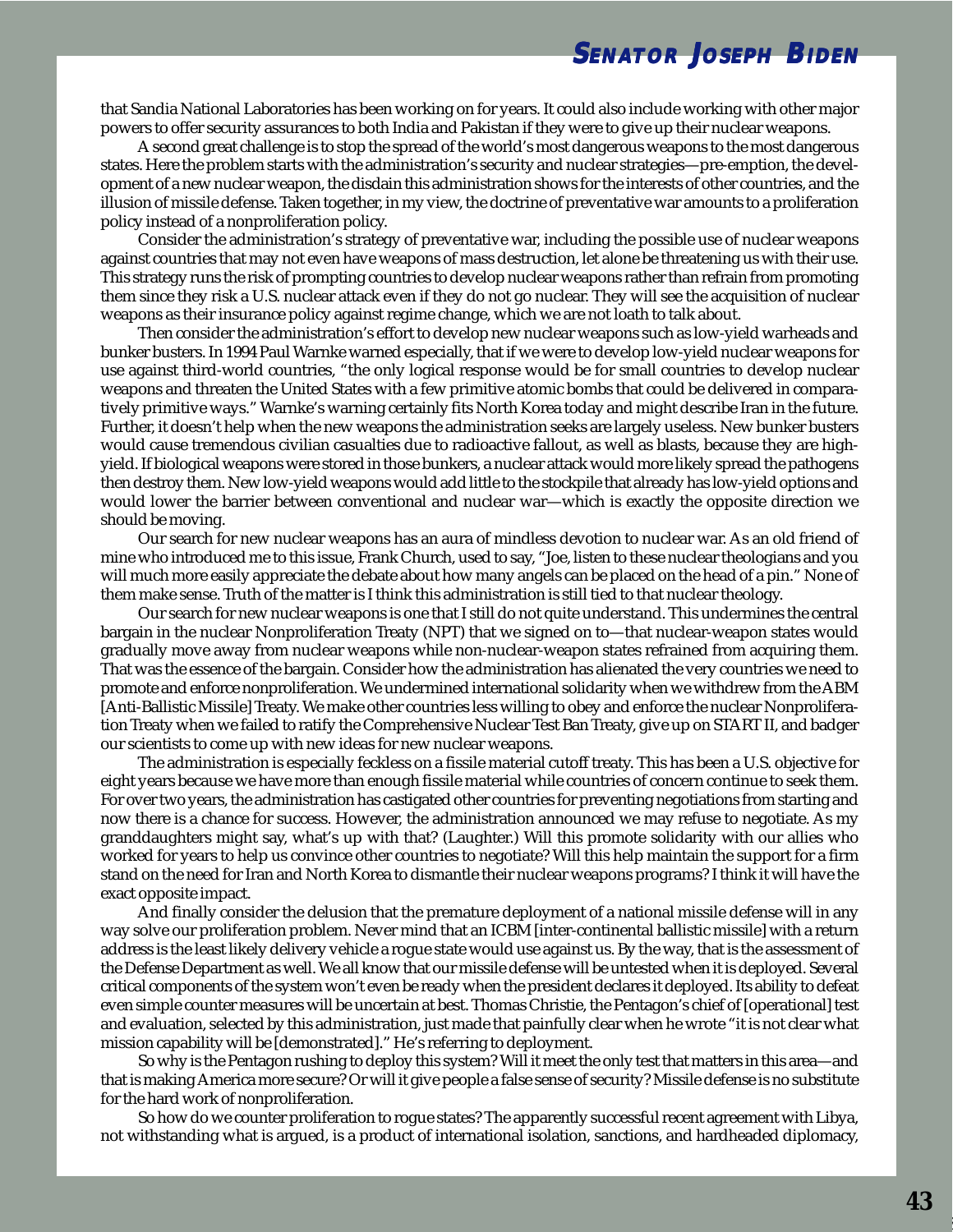and arguably our demonstrable willingness to use force. Libya must let us see everything and cart it away. As a matter of fact, as we speak or maybe as early as yesterday, a C-130 landed at Oak Ridge chock full of material that has been carted away.

It seems to me what this shows is that negotiations and agreements are indeed possible with countries of concern—even ones with mercurial leaders who have supported terrorism and terrorists in the past. Iran recently signed the additional protocol letting the IAEA conduct more inspections, which is a very vital step. But the IAEA and the developed countries must now be firm with Iran on the terms of its suspension of all uranium enrichment and reprocessing activities. The United States, it seems to me, should be working with our allies rather than picking fights with the IAEA, or our allies for that matter.

We must also address the long-term concern that the nonproliferation regime currently permits countries to manufacture fissile material in their supposedly peaceful nuclear reactor program—a concern that Dr. ElBaradei, the IAEA director general, has raised. [He has] proposed production and management of nuclear reactor fuel be limited to multinational, transparent entities rather than the individual nation-states, an idea, I believe, whose time has come. That idea is worth exploring at a minimum. It will also bolster our demand that countries like Iran and North Korea renounce sensitive fuel cycle activities.

Which brings us to North Korea. Here the administration has largely dithered and delayed. It bungled the issue of their illegal uranium enrichment program and now North Korea has reprocessed, or at least has removed—we know for certain—8,000 spent fuel rods that had previously been stored under international safeguards. As my staff, who recently visited the facility, and leading scientists indicated there is no other rational means that they would have taken these rods to store them somewhere else. So we have to assume they have been reprocessed although we do not have absolute, irrefutable proof that they have. If reprocessed, those 8,000 fuel rods could provide plutonium for six to eight more nuclear weapons. If North Korea has made those weapons, added to the one or two our intelligence community has assumed they had from previous efforts, then it has enough weapons to think about actually using them—or, although unlikely, giving or selling one of those weapons.

The administration's inattention and ideological rigidity has left America less secure today, in my view, than we were three years ago. It is time to get serious about negotiations but that does not mean that you have to yield to blackmail. North Korea must dismantle its nuclear program and stop selling missile technology. But we won't achieve that unless the president instructs his officials to negotiate in good faith—and gives them the leeway to do so. Perhaps, he could keep his ideologues out of the loop as apparently was done with regard to Libya.

One good thing could come out of the North Korea fiasco and that is the Proliferation Security Initiative (PSI). To be sure, PSI cannot prevent North Korea from exporting a bomb. But better coordination and intelligence sharing with like-minded countries can help stem proliferation of the bulky equipment needed to produce such a bomb or long-range missiles to deliver it. For the PSI to achieve its full potential, however, it seems to me we have to get the whole world involved rather than just the 15 or so of our best friends. We must also go to the United Nations if we want to stop shipments in international waters and in international air space.

Our third great challenge is to counter the new threat of nuclear terrorism. The terrorists are not there yet, to the best of our knowledge. Acquiring a nuclear weapon is clearly desirable in the minds of some of these groups but not yet a reality. But scientists tell us if educated terrorists got fissile material, especially highly enriched uranium, they could make a workable nuclear device.

And lest you think I'm exaggerating. When I was chairman of the Foreign Relations Committee—that brief, shining moment after [Senator Jim Jeffords] of Vermont had an epiphany and before the last election—I gathered the heads of all the national laboratories and some of their subordinates in [the Capitol]. I asked them a simple question. I said I would like you to go back to your laboratory and try to assume for a moment you are a relatively informed terrorist group with access to some nuclear scientists. Could you build, off-the-shelf, a nuclear device? Not a dirty bomb, but something that would start a nuclear reaction—an atomic bomb. Could you build one? They came back several months later and said, "we built one." I got together all of my colleagues and only a few showed up. Then I figured, well, they weren't paying much attention so I literally asked the laboratories to physically take this device into the Senate. Not a joke. As we used to say when I was a kid, it was bigger than a breadbox and smaller than a dump truck but they were able to get it in. They literally put it in a room and showed and explained how—literally off-the-shelf, without doing anything illegal—they actually constructed this device.

Now lest you think I am crazy. You may remember when we went into Afghanistan and we went to Kandahar, I think it was a *U.S. News and World Report* reporter who came out of a safe house with a diagram of a bomb, or a device purporting to be a nuclear weapon. And there was evidence that there had been meetings between Pakistani nuclear scientists and al Qaeda; in fact, specifically, in all probability, with Osama bin Laden. So this is not some fanciful notion of a person concerned about arms control exaggerating the potential problem.

And they went on to show me that if in fact I had a glass in my hand, hold up the bottom of your glass there.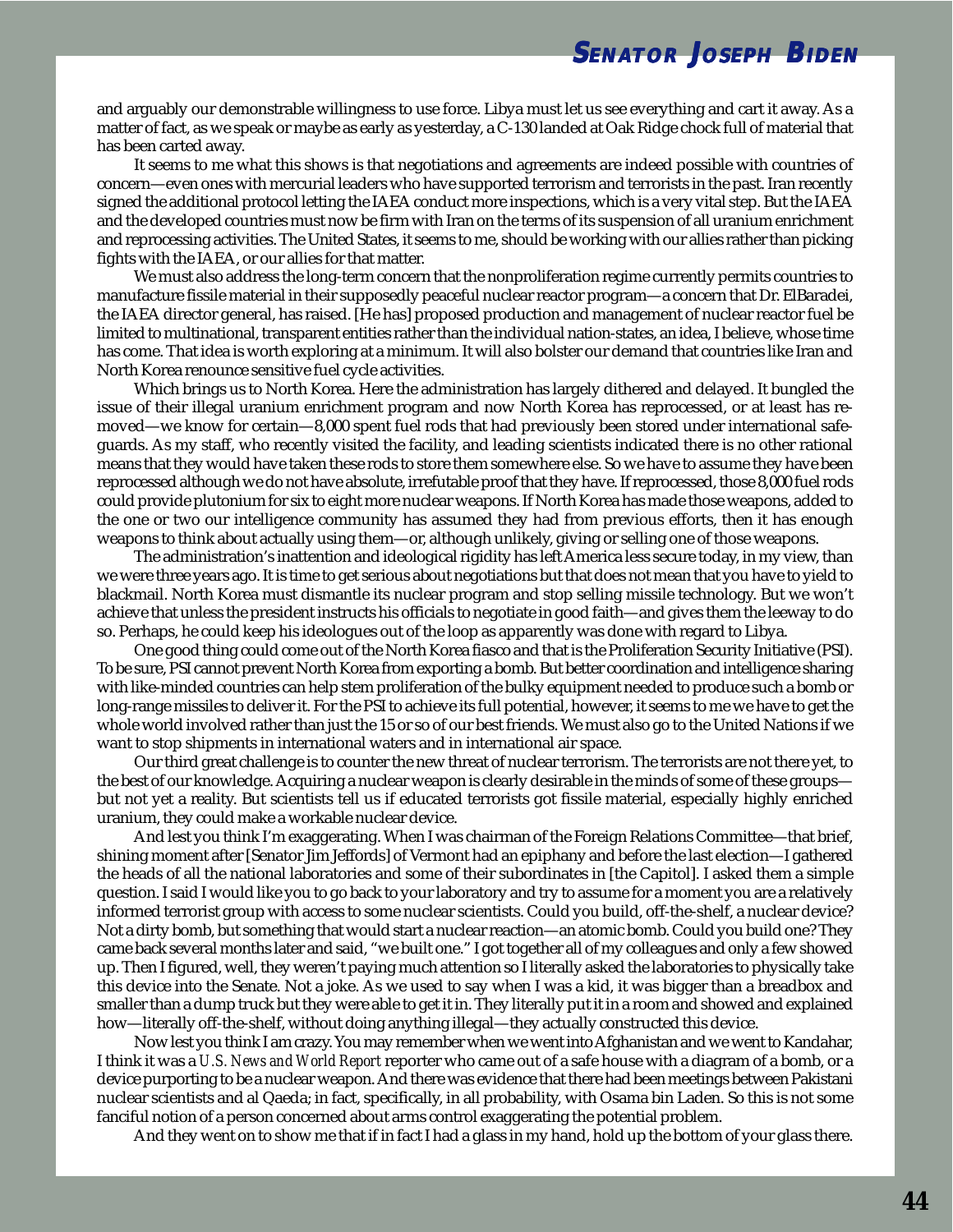If you had two spheres of highly enriched uranium about the composition of the base of the glasses you have on your table and were able, at high speeds, push them together in a rifle device—which they had just constructed for our edification—you would have a minimum one kiloton nuclear explosion that had it been at the base of the World Trade towers, it would have brought them down, I believe, within eight seconds and killed over 100,000 people because of the blast and the radiation that would flow from that.

This is not a concern that is exaggerated. But it is hard getting that fissile material. That is the real tough part. But we know it is a desire. So if an educated terrorist got fissile material, especially highly enriched uranium, it has been proven to me beyond a reasonable doubt that it is within the possibility, of the realm of reality, that they could in fact construct a homemade nuclear device. Similarly, if they were to steal or be given a nuclear weapon, they could probably use it or take it apart to build their own device.

If we are to avoid nuclear terrorism in the future there is no more critical effort today than securing the world's fissile materials. Most of the poorly secured materials are in Russia, and arguably Pakistan, but there is so much highly enriched uranium and research reactors scattered around the world that we should be concerned. Three years ago Howard Baker and Lloyd Cutler called upon us to spend at least \$3 billion a year on a Nunn-Lugar type crash program to secure Russia's fissile material. Today the world spends only \$1 to \$2 billion on this. Several U.S. programs are stalled by longstanding liability disputes and not promoted because of the ideologues within this administration who view Nunn-Lugar monies as being fungible monies. In other words, if we pay to destroy their weapons, or this material, or to corral it—they are going to take the money they would have spent anyway and do something very bad with it. I find that logic fascinating.

U.S. and Russian bureaucrats are worrying too much about turf and too little about our shared need to ensure that fissile material is kept out of the hands of rogues and terrorists. The U.S. and Russian presidents need to take a hands-on approach, end the bureaucratic battles, which will not end unless they intervene, and restore a spirit of cooperative problem solving. It is long overdue and dangerous for us not to pursue that.

Similarly, our efforts to repatriate fissile material from other countries' nuclear reactors are laudable, but it is hardly sufficient. At the rate we are going it will take over a decade to finish the task. And that exposes us for much, much too long to the risk of true catastrophe. We need a major increase in our efforts to safeguard the world's enriched uranium and in funding and in the urgency with which we pursue this program. We need greater efforts to secure radioactive sources that could be used in a so-called dirty bomb. I just came from a hearing that Senator Lugar and I conducted on the Council of Foreign Relations' report on Pakistan and India. There is an overwhelming concern about the production of a dirty bomb because of the lack of safeguards that exist within Pakistan particularly—and the environment in which it exists.

So we need a crash program to replace nuclear generators in Russia's remote lighthouses, which are already being vandalized by thieves and could sometime, someday be stolen by terrorists.

We need to maintain nuclear deterrence—even in a world of international terrorism. One useful step would be an international compact in which nations agreed to wipe out any group that dared set off a nuclear device.

A step we can take now would be to improve our ability to collect and analyze nuclear debris so that we can identify, and if appropriate, retaliate against any country supplying fissile material used in such an attack. At least if they know we have that capacity, it may be—although small—a deterrent. My amendment on this passed the Senate last year but it died in conference and I plan to keep pressing this issue.

There is so much more to say about what we should be doing. But let me conclude by saying to suspend nuclear proliferation and avert nuclear terrorism we must loose the bonds of ideology. We must invent new approaches and foster new international cooperation to meet the changing threats.

In the nuclear age, a Hobbesian world can be nasty, brutish and very short-lived indeed. Our military might is a vital force for good in this world but we must also seek the Lockean alternative of agreed restraints and responsibilities. For if we give up on that, I believe we are lost. If we are as clear headed as Paul Warnke was, we even may succeed.

Thank you, very, very much.

(Applause.)

**MR. ISAACS:** We have time for a few questions. If you would like to speak, raise your hand and then go to the microphone. We will start in the back.

**Q:** Senator Biden, my name is Benjamin Hu and I am a reporter with *The Washington Times* newspaper. This morning the wire services carried an item that North Korea has signed a compact of some sort with Nigeria to shift ballistic missiles to Nigeria. What effects does this have on the focus of nonproliferation and what do you feel the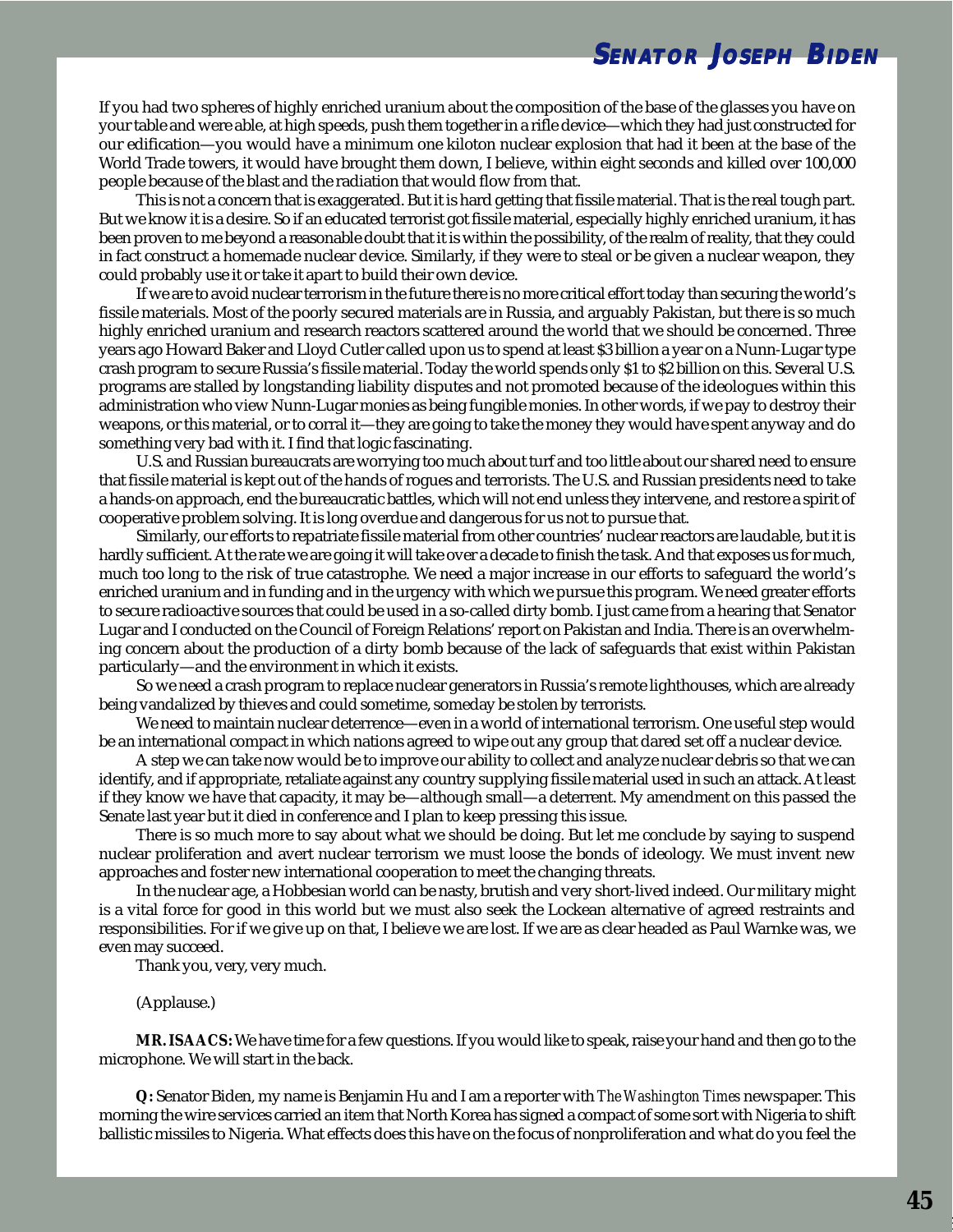nation should do about it?

**MR. BIDEN:** I have not been briefed on that. I do not know that to be true. I am not saying that it is not; I just do not know.

The effect—if it is true—is all bad. What we should do about it is move as rapidly as we can to make a determination whether or not there is any circumstance under which North Korea would see that there is a path to integration in the world that benefits them more than the continued proliferation and or acquisition of nuclear weapons. They are distinct issues; that is, delivery systems and the acquisition of nuclear weapons. But there is only one way to find that out and that is to engage them.

I am not Pollyannaish enough to suggest to you that I am certain that there is any set of conditions or circumstances under which they would determine that renouncing the shipment of, the production of, and or the acquisition of, nuclear or missile capability would be in their interest. But we do not know. We have, as I said earlier, dithered enough that we have wasted the opportunity to find that out. And I would argue that one of the reasons for that is it is very, very difficult. It is understandable for this very divided administration—I have been here for seven presidents now. I am not being partisan. I have been here for seven presidents. I do not think any of you in this room, no matter how much you like or dislike, or are concerned or are not concerned about the administration's policies. I challenge you to tell me an administration that was more significantly divided on matters of strategic doctrine and on foreign policy as this administration is.

One very important piece of this administration knows that any possible verifiable agreement with North Korea—if that is possible, and I am not predicting it is—would be an incredibly painful process and may yield nothing in the end. But if it did yield anything, one element of that agreement would have to be a non-aggression pact, and that is very difficult, understandably, for the neo-conservatives. It is a little bit like me as a Roman Catholic denying the existence of a trinity. I would not be a Roman Catholic. It is a little bit difficult for the neoconservatives to conclude that they were going to forbear the continued existence of a regime in North Korea that is evil in order to get an agreement that related to—assuming it were verifiable—the disposition of nuclear and/or missile technology, or the continued acquisition.

So it is a very tough call but I think there is only one way to find out. And I am not alone in this. Senator Lugar, a leading Republican in the United States Senate, and many others share my view. The only way to find out is talk. Talk seriously and relatively soon.

**MR. ISAACS:** I see people are well-trained. They have launched a pre-emptive strike and are right in the middle. Ask the question, please identify yourself first.

**Q:** David Culp with the Friends Committee on National Legislation. This year, is going to be a short year. Do you see any arms control opportunities in Congress? What would you be focusing on in 2004?

**MR. BIDEN:** In the interest of time, no. (Laughter.) I am not being facetious. The answer is no. I see virtually zero possibility of anything happening in the Congress on promoting arms control unless—I have already said it once—as Catholics say, there is an epiphany on the part of the administration which I do not anticipate. I do not believe that much in miracles. (Laughter.)

**Q:** Senator, Bill Jones from *Executive Intelligence Review*. It is becoming more and more evident now that there was misinformation that has been spread, prior to the Iraq war, utilizing faulty intelligence, perhaps consciously, in order to create a pretext for war. It has also become very clear that much of this was coming out of the office of the vice president where the material was probably massaged and worked over so as to create the argument they wanted. My question is—and I know there are investigations going on in Congress, but it has dragged on for quite some time and the American public still is not fully clear about the culpability of the office of the vice president. Is it not time to get some motion in terms of the investigations on these subjects since 500 American soldiers —more than that—have died in this Iraq war?

**MR. BIDEN:** The answer is yes. But it is not going to happen. I unfortunately have a reputation of being not always right, but blunt. And you are all very well educated and you are a very sophisticated audience. And I would be kidding you if I suggested that I thought there was any possibility of there being a real investigation. Look at what the Congress has decided to do under the leadership—he's a fine fellow—under the leadership of the Republican co-chairman of the Intelligence Committee. They will investigate only one thing: whether or not the information that the intelligence community gathered was accurate. They explicitly will not investigate whether or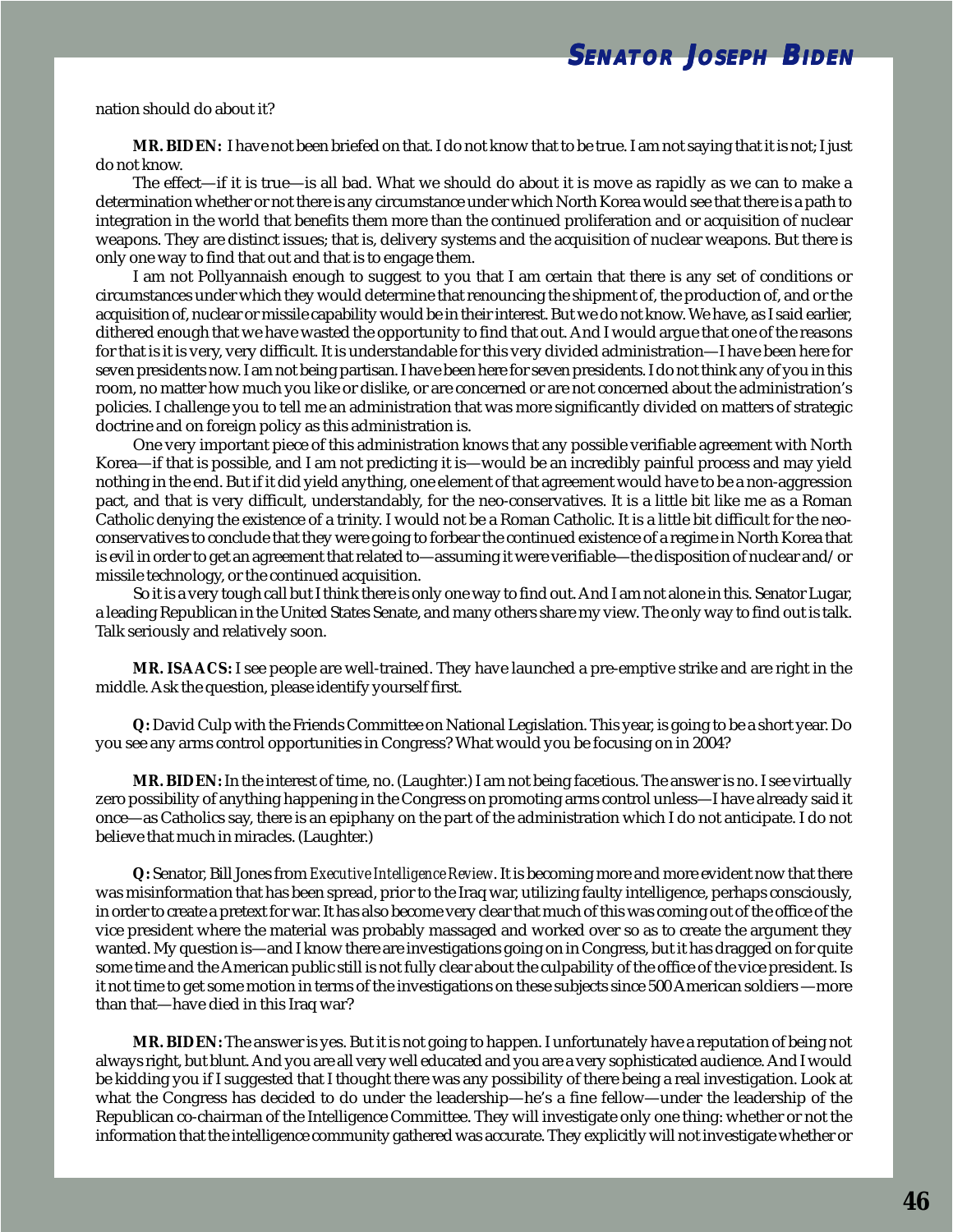**SENATOR J OSEPH BIDEN**

not it was used properly or misused.

I will say only one other thing. I have been around long enough to know that in very important issues of consequence to our security, our economy, our nation's well-being and health, that it is best to build a record. And during the entire run up to the war in Iraq—and I actually put it together so the press would not have any doubt about it—I put together a compilation of all the things I said about what I believed or did not believe about the information we were being given by the intelligence community relative to the nature and the immediacy of the threat, and the capacity.

I never believed and so stated contemporaneously back as far as July of last year, that they had any ability to have reconstituted their nuclear capability. I never believed there was any evidence of them having weaponized the stockpiles—which I did believe, because the UN had indicated it—that they still had, in their possession. And I never believed that there was any reason for this being moved by the vice president and others for any other reason than to create the sense of urgency that did not exist. There was no imminence to the threat if there was not the probability that he was reconstituting—or close to reconstituting—nuclear capability or he had weaponized his anthrax, VX, and other stockpiles. I did believe he had stockpiles. Whether he had weaponized those in a way that he could, in fact, disseminate those materials in a way to kill tens, hundreds, thousands, or as indicated by the administration, millions of people—I never believed any of that and I still do not believe that.

Will we get to the bottom of this? The answer is not before this next election is over. Even the 9/11 commission, headed by a very well respected former Republican governor, has been stonewalled in terms of access to information on this score. My guess is you will see between now and November of this year, the CIA and in particular the director, take the full brunt of this. The president and the cabinet will be hopeful that that will satisfy everyone that a dead dog has been delivered to the door, and that we have found the culpable party and we will move on. But I believe that there must be, even if it has to wait until after the next election, there must be for our own safety's sake in the future a thorough, serious investigation of this matter.

You all remember—and in the interest of time I will not take you through it —that famous exchange when John F. Kennedy sent the Secretary of State over to meet with Charles DeGaulle during the Cuban missile crisis. I will paraphrase in the interest of time. [The secretary] said, by the way, Mr. President, the president of the United States has authorized me to show you all this evidence. [DeGaulle replied,]I do not need to know, I do not need to see it. I trust the president of the United States. He would not make this assertion without it being absolutely true.

The single goal I have for a Republican or Democratic president next time around, is to reassert our credibility to the degree that a foreign leader would be willing to say that to an envoy of whomever the next president is.

#### (Applause.)

It is in our national interest that that be the case. And I do not think you would find a single world leader, including Tony Blair, who would buy it without proof. Very damaging, very damaging to our war on terror. Yes, sir?

**Q:** Senator, Hermann Hagena, retired German Air Force. I am now working for European security, the military mostly. First let me express my appreciation for the concern you have shown for the sensitivity of your friends and allies in Europe in questions of arms control. I really appreciate it. You brought up the possibility of a space race, a military space race between China and the United States—a subject that I am dealing with too. My question is: China maintains that both Russia and China have for at least 10 years tried to reach agreement in Geneva, at the [Conference on Disarmament], about extension of the 1967 Outer Space Treaty, interpreting this treaty in such a way, officially, that it would prohibit deployment of any weapon, not just nuclear, but also conventional weapons in space. At the time the treaty was concluded it was not considered likely or possible to deploy conventional weapons, but the preamble says outer space should be for the benefit of all mankind.

How likely do you think it is that a future U.S. government would change the attitude towards a new interpretation of the Outer Space Treaty? Thank you.

**MR. BIDEN:** I really am on thin ice here. I would argue that it warrants more than reinterpretation. I would argue that only through U.S. leadership should we be able to negotiate a clearly articulated position relative to the weaponization of outer space. Now I suspect the reason why neither China nor Russia has been able to reach agreement on this, is that you have, not an official policy, but you have clearly articulated positions coming out of this administration that suggests we should weaponize space. For peaceful purposes (audio break, tape change)… but there is open discussion, hardly anything is being discussed about arms control or arms buildup now because of the overwhelming predominance of the issues relating to terrorism, the war in Iraq, and the war in Afghanistan.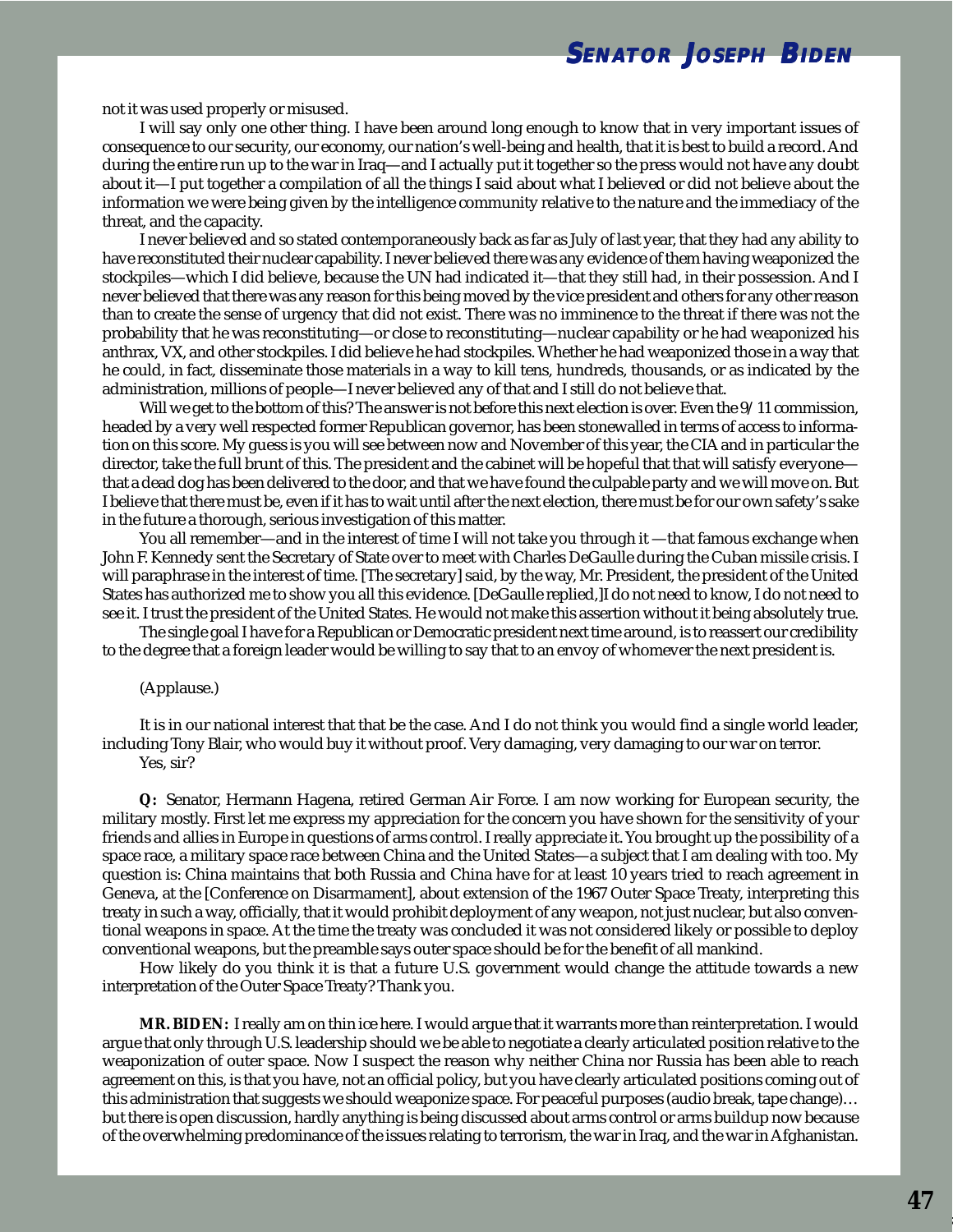Not much has made the front page of the paper. But I take you back to just prior to Iraq, prior to 9/11 to be more precise. The almost total fixation of this administration was on moving a national missile defense program as rapidly and robustly as could possibly be done. That fixation got preempted on 9/11 by another fixation—more justified in my view—dealing with international terror and the prospect of terrorist groups acquiring weapons of mass destruction.

But that does not lead me to believe that all of those energies within the administration that were pushing very hard relative to various national missile defense schemes, including using outer space, have gone away. They certainly have not receded in the minds of my European friends. They certainly have not. The concern about what we may be thinking has not receded in the minds of my European friends, as you know better than I, and in terms of our Russian friends, our Chinese friends, or anyone else in the world.

But these are the unattended-to concerns that are the ones that are the most likely to jeopardize my grandchildren more than almost anything else that can happen in the near term. But it is going unattended. You hardly hear any discussion about the desire to acquire new nuclear weapons. Imagine if that debate had ensued prior to 9/11. It would consume the bulk of the public interest. It would be on the front page of every paper running for the last six months to a year. But you hardly hear it, it is hardly mentioned, and it is underway.

The reason why it so important that you all continue to raise these issues is because there is almost no other fora in which it gets raised. What happens is, we in Congress, whether it is through ineptitude on my part and my colleagues or some other reason, but we tend to deal with that which is the most urgent thing staring us in the face. And today it is American soldiers being killed in Iraq. And it is very hard, it is very hard, especially when you are not in control of the mechanisms of the Senate. It makes a difference. It makes a gigantic difference who chairs the various committees.

The question the gentleman asked me about intelligence; can you imagine what it would be if there were 53 Democrats and 47 Republicans? I guarantee you the Intelligence Committee would be not only investigating the soundness of the intelligence generated, but the use of the intelligence that was generated. I guarantee you that there would be hearings in the Foreign Relations Committee laying out, from all sides, the rationale or the need for an additional nuclear weapon, a new nuclear weapon, and so on. So it matters. It matters a lot.

Now again, obviously I'm partisan, but I am trying to not reflect my partisan, that is, Democratic, point of view with a capital D. I am trying to reflect a point of view as a person who believes that the control of nuclear weapons, the prevention of the proliferation of that capability, is still the single most urgent requirement for all of mankind.

Thank God for Senator Lugar and his absolute commitment to nuclear threat reduction programs and his quiet and forceful way. He continues to persist with this administration and push it. But short of that, name me any of the issues you raised here today you think would find any airing, even a straight objective airing, in any committee or any forum in the United States Congress. Name me one of the issues you have raised that would lend themselves to a genuine congressional oversight and or investigation. It is not going to happen; not going to happen until there is a change, if there is a change. I am not predicting anything. I have no idea what the hell is going to happen in the next election. Another nine months is a lifetime in American politics. So I do not know but I think we should—as the kids say—get real here.

None of this is going to find the forum that is the only forum that ever has generated national interest, generating the front page of every newspaper and magazine, and the top of the broadcast of the network news and all the proliferation of television stations around. It is either generated by the president or the Congress. With all due respect to all of you, as hard as you work, you can't even get on page 12. I'm not joking. It is not a criticism. It is an observation. And therefore the American people think it is not that big of a problem because if it were a problem it would be on the front page. So I hope that we have a change of circumstance that allows to be able to get it on the front page because I have ultimate faith in the good judgment of the American people providing the backing required in order to get us to act more responsibly.

I thank you all very much.

(Applause.)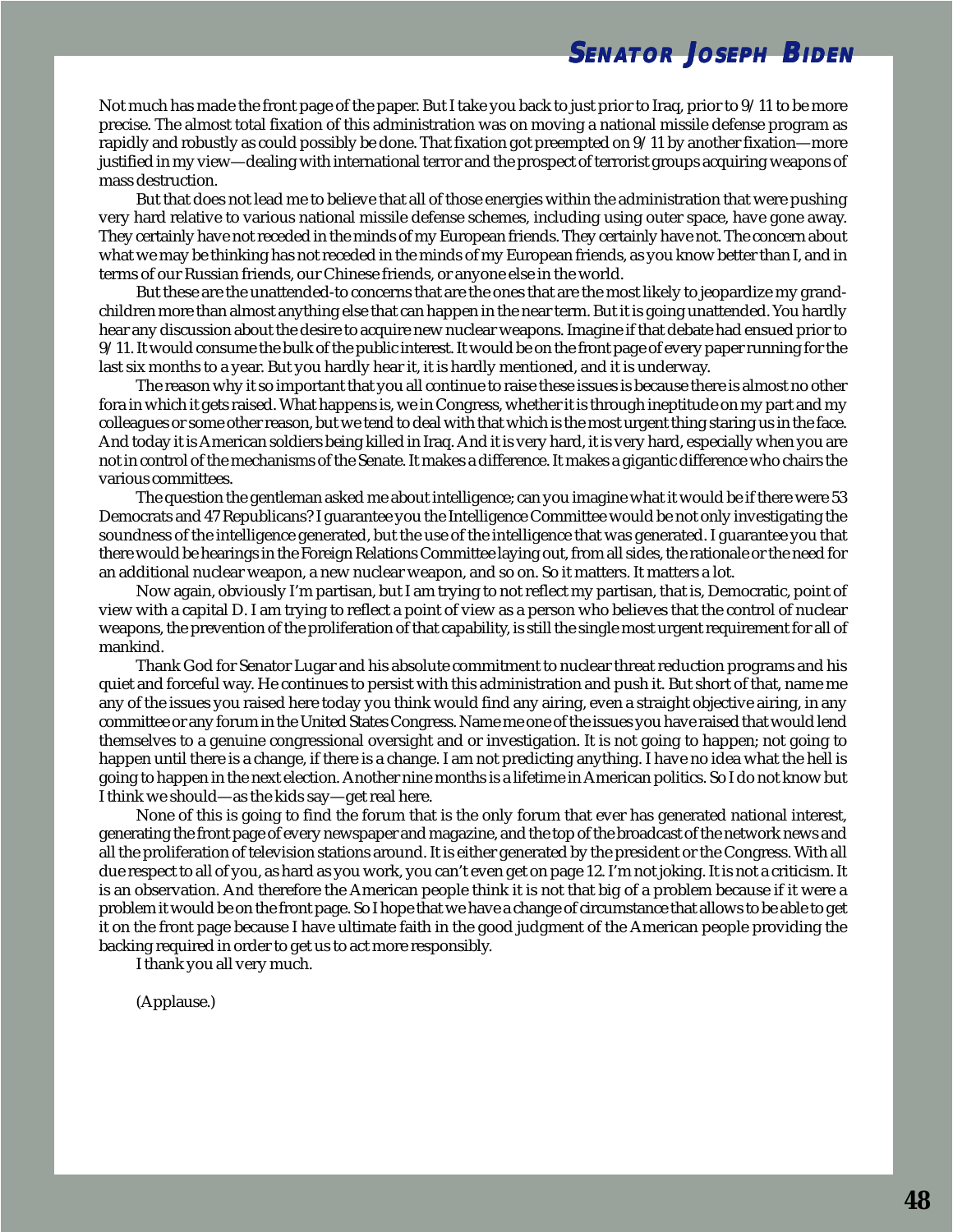## **SENATOR J OSEPH BIDEN**

enator Joseph Biden is the senior senator from Delaware<br>and Ranking Minority Member of the Senate Foreign<br>Relations Committee. First elected to the Senate in 1972,<br>Senator Biden is now serving his sixth term. In addition t and Ranking Minority Member of the Senate Foreign Relations Committee. First elected to the Senate in 1972, ership on foreign policy, Senator Biden is also active on legal and victims' rights issues as Ranking Minority Member of the Judiciary Committee's Crime and Drugs Subcommittee. He is a member of the Senate National Security Working Group, Senate NATO Observer Group, and co-chairman of the Senate Delegation to the NATO Parliamentary Assembly.

During his three decades in the Senate, Senator Biden has dedicated himself to improving U.S. security and championed arms control as crucial to achieving that goal. For Biden, a top security priority today is stopping proliferation. He recently wrote, "In the war on terrorism, our foremost long-term objective must be to prevent the spread of weapons of mass destruction and the



means to make them." He holds that there is not a single approach to addressing this danger, and promotes a combination of policies, including deterrence, security assurances, nonproliferation, diplomacy, and the use of force if necessary.

Senator Biden backed military action against Iraq last March to enforce UN demands that Saddam Hussein disarm. Although he was supportive of President George W. Bush's decision to invade Iraq, Biden has publicly questioned the administration's prewar planning and its failure to get the international community more involved. He warned last September that, "losing the peace in Iraq would mark a major victory for the forces of tyranny and terrorism and a significant setback for the forces of progress and modernization…If we fail, the impact on our national security would be grave."

Senator Biden advocates hardheaded engagement in dealing with Iran and North Korea, the other two members of President Bush's "axis of evil." He supports working closely with our allies to end Iran's support for terrorism and its weapons of mass destruction programs. He also favors direct dialogue with the Iranian government. Biden calls for putting more details on the table about what the United States would offer North Korea in return for a verifiable dismantlement of Pyongyang's nuclear weapons efforts and ending North Korea's exports of ballistic missiles and missile technology.

Senator Biden is sharply critical of two Bush administration proposals for addressing proliferation threats: building strategic missile defenses and potentially using new nuclear weapons to deter adversaries or destroy their arms stockpiles. Arguing in May 2003 that nuclear weapons are of a "wholly different order and magnitude" from all other arms, he said any benefits derived from developing new types of atomic arms would be "far outweighed by both the risk that they will actually be used and the dangerous signal that they send to other countries—intentionally or not—that we intend to fight nuclear wars." He also views the Bush administration's strategic missile defense deployment plan this fall as counterproductive, stating: "The push to deploy that system has been at the expense of making an effective defense." In general, Biden rejects unilateral U.S. approaches to dealing with proliferation, and believes, "We cannot close down proliferation traffic by ourselves."

Before his election to the Senate, Senator Biden worked as an attorney in Wilmington, Delaware, and served on the New Castle County Council. He was elected to the Senate before his 30<sup>th</sup> birthday, and is viewed by many congressional experts as the only current lawmaker capable of surpassing the late Senator Strom Thurmond's 48 years of Senate service. A constitutional law expert and former Judiciary Committee chairman, Senator Biden has been an adjunct professor at the Widener University School of Law since 1991.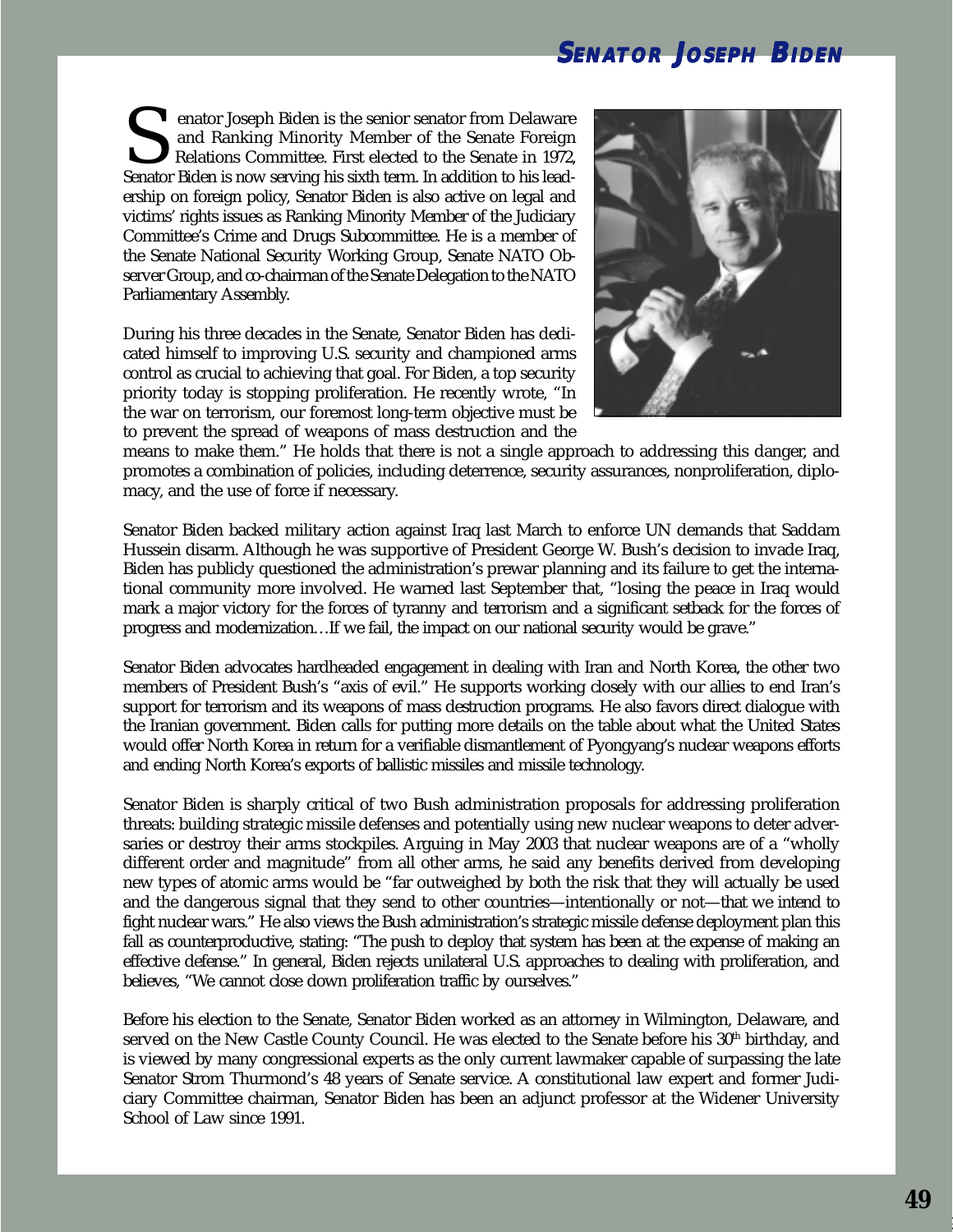## *Addressing Future Arms Control and Security Problems* **OVERVIEW**



Onceptually, tomorrow's arms control challenges will be much like those of today:<br>
preventing terrorists from acquiring unconventional weapons and reducing the dangers<br>
posed by the spread, possession, and use of nuclear, preventing terrorists from acquiring unconventional weapons and reducing the dangers posed by the spread, possession, and use of nuclear, chemical, biological, and conventional weapons possible. Therefore, effective long-term strategies to protect against the most deadly weapons and new forms of weaponry must be comprehensive in nature; policies and principles cannot be applied selectively on the basis of current relationships between governments. Moreover, good relations between capitals provide little solace or security if a country's arsenals or weapons knowhow are open to theft, sale, or misuse.

Over the past four decades, the United States has helped create and enforce international norms against nuclear, chemical, and biological proliferation through a web of mutually reinforcing regimes and arms control agreements. To preserve the viability of these norms, the United States must demonstrate through its own actions that it supports their universal application. Otherwise, U.S. led efforts to persuade other countries to give up or forgo these weapons of mass destruction will be unconvincing. Bush administration initiatives to explore new, more usable types of nuclear weapons and plans to indefinitely deploy some 2,000 strategic warheads with thousands more in reserve against no comparable threat wrongly suggest that nuclear weapons have viable military uses. If the country with the most powerful conventional forces in the world today claims to need nuclear weapons to protect its security, other countries will likely draw the same conclusion. U.S. nuclear policy should reinforce, not undercut, its nonproliferation goals.

Preventing terrorists from obtaining nuclear weapons or material has to be the foremost U.S. and global nonproliferation objective. Unlike states, terrorists would be certain to use a nuclear weapon if they acquired it. Although the United States has been funding efforts to secure and destroy nuclear weapons and material in the former Soviet Union for more than a dozen years, much more remains to be done. Russia possesses roughly 1,150 metric tons of bomb-making material in its vast and not fully secure nuclear complex. However, the potential sources of a terrorist bomb are not confined to Russia. Some 40 countries have research reactors that use fissile material that could be turned into nuclear weapons. Successful operations to remove such material from Bulgaria, Romania, and Serbia should be quickly copied elsewhere.

During the late 1990s, speculation mounted that a biological, chemical, or nuclear attack against the United States could be carried out via a ballistic missile, reviving support in Washington for building missile defenses. This change in political sentiment occurred even though the U.S. intelligence community judged that long-range ballistic missiles were not the most likely delivery means for an attack on U.S. territory. In December 2001, President George W. Bush announced the U.S. withdrawal from the 1972 Anti-Ballistic Missile Treaty in order to pursue nationwide missile defenses. Defenses, particularly those against short- and medium-range ballistic missiles, may be part of the solution to the proliferation problem, but they can also be trumped. Moreover, proposals to jointly build or share anti-missile interceptors with foreign countries may only fuel missile proliferation further because the technology in both is essentially interchangeable. The surest safeguard against ballistic missile attack is to deny their spread.

*—Arms Control Association*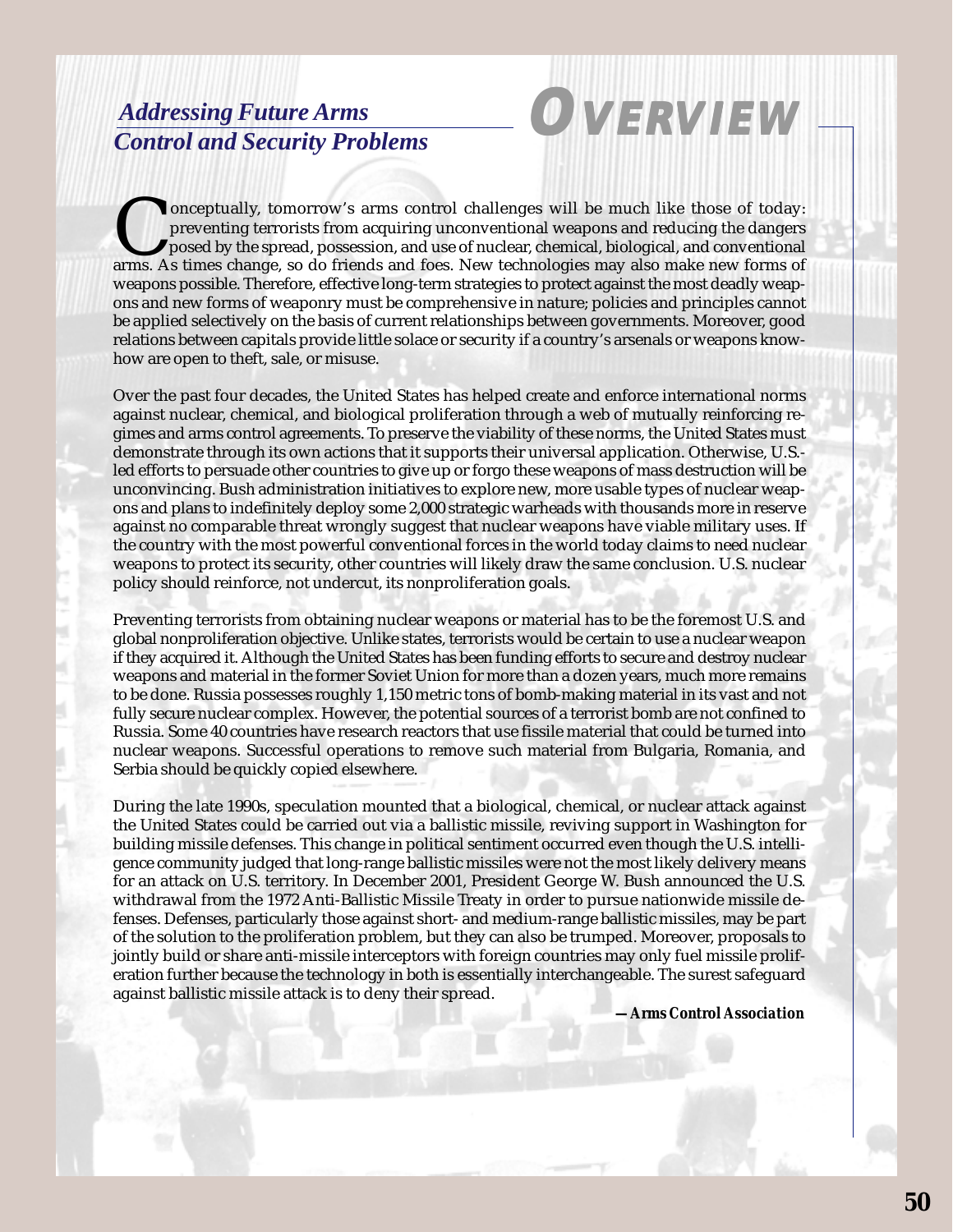# **PANEL THREE** *Addressing Future Arms*

## *Control and Security Problems*

**CATHERINE KELLEHER:** Hello. I'm Catherine Kelleher, and I'm very pleased and honored to have the chance to introduce this panel. I think it's been a splendid morning, and certainly with an agenda of topics that make this panel about assessing future directions in arms control and in security even more important as we bring this wonderful day to fruition.

I'd like to start, if I could—it's a cheap trick but I'll do it anyway with arguing with the last speaker, Senator Biden, in what otherwise I think was a very stimulating address and certainly one that called on us to meet certain challenges in our future. He made an argument that perhaps it would be a good idea if the future would be like the past. I would at least like to challenge my fellow panelists to say, is the future really going to be like the past? Now are the forms, the techniques, the tool kit of arms control really going to be the same, or are there challenges about the evolving international system, about the ways in which we have found to cooperate in finding answers to meeting the challenges of proliferation, or even the restraint and constraint of arms development and spread really going to be the same as those tools and instruments and tool kits from the golden age of arms control, if it ever existed?

You have the biographies of what is truly a distinguished panel in your pamphlets, so without further ado from me I'll start with Matt Bunn, who will be our first speaker, followed by Richard Speier, and then by General Habiger.

**MATTHEW BUNN:** Thank you, Catherine. In terms of the tool boxes of the future versus the past, it's interesting that I don't think the word "treaty" appears anywhere in my particular presentation. While the present is in some respects worse in the subject area I'm going to talk about than the past, we can hope, if we take effective policy action, for the future to be better than the past. But the actions that need to be taken are largely in the way of national actions or international cooperation in various formal and informal fora, rather than negotiation of formal treaty regimes in this particular area.

It's an interesting point because very often, certainly when I was in the government, there were different views as to how to move forward. The traditional response in some quarters of the State Department was "we've got to go meet with the Foreign Ministry people and negotiate a text about what we're going to do." The response at the labs was "let's go to talk to their technical guys and see if we can get something going." That in fact often worked a lot better. There were things you can do over a couple of vodkas at a site that you would never manage to get going at headquarters in Moscow.

I'm in the fortunate position that while there's a time constraint, I will be more easily able to meet it because Senator Biden covered approximately half of what I was going to say. The basic points being that there remains a serious threat that terrorists might get nuclear materials and that they might be able to make a nuclear weapon if they did. And then I'm going to go on from there to talk about what programs we have in place to deal with that and what more ought to be done.

First of all, there are a number of myths, some of which Senator Biden already debunked. In particular, the notion that it would be almost impossible to make a nuclear bomb even if you got the nuclear material; that it

**CHAIR:** Catherine Kelleher, *Editor, Naval War College Review*

**DENYING NUCLEAR WEAPONS TO TERRORISTS:** Matthew Bunn, *Senior Research Associate, Project on Managing the Atom*

**STEMMING MISSILE PROLIFERATION:** Richard Speier, *Nonproliferation Consultant*

**THE ROLE OF NUCLEAR WEAPONS IN U.S. SECURITY POLICY:** Gen. Eugene Habiger, *former Commander in Chief of the U.S. Strategic Command*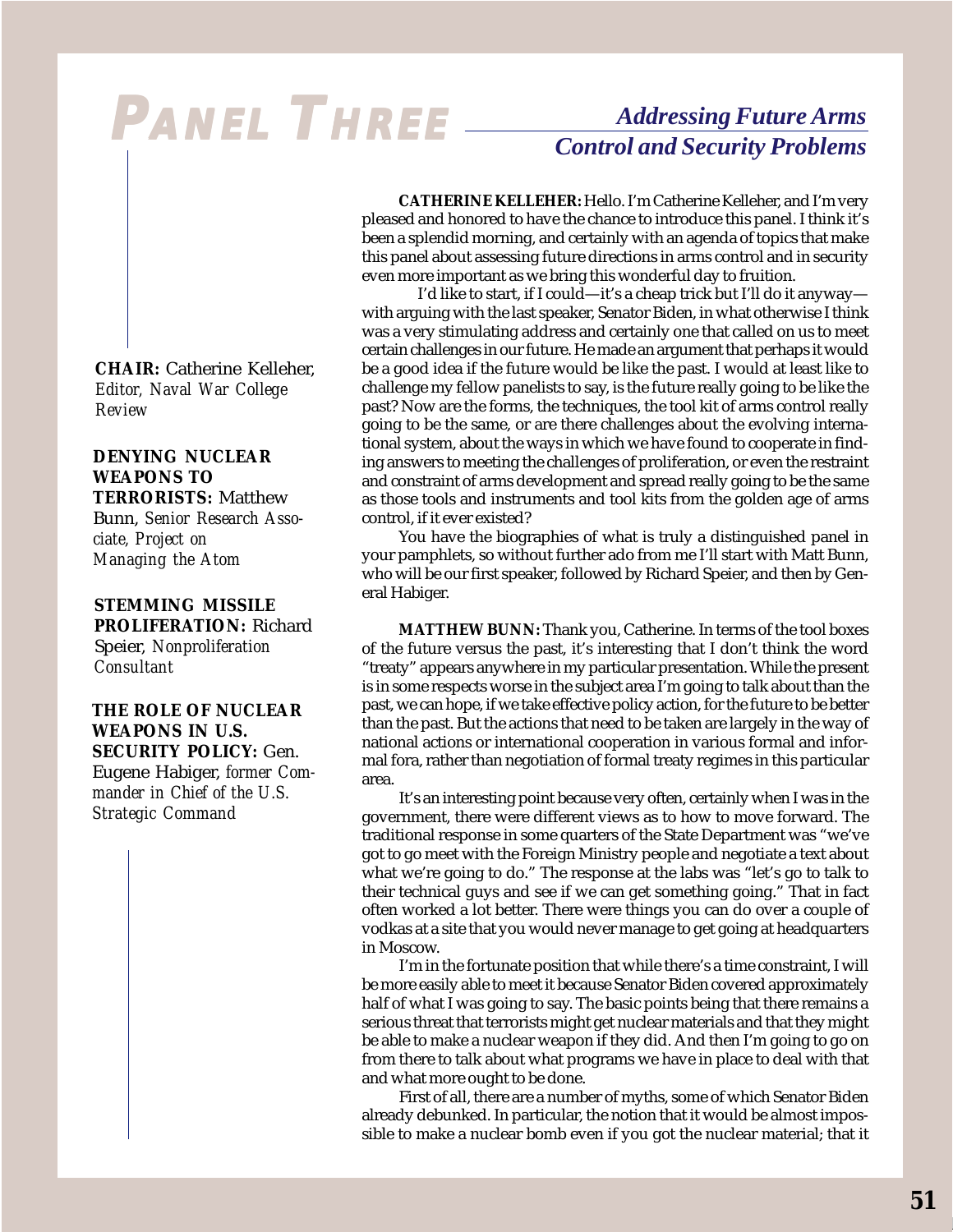would take some kind of Manhattan Project. Unfortunately, the laws of physics aren't set up that way. I wish that were true. It turns out, in fact, particularly with highly enriched uranium, from which you can make a simple guntype bomb, that making a nuclear explosive is little more than getting two pieces of highly enriched uranium together fast enough. It's potentially well within the capabilities of a sophisticated terrorist group like al Qaeda. Unfortunately also, it's not as hard as it once was to get the nuclear material. I'll talk about that more in a minute. It's not only the former Soviet Union but also many countries around the world this material is inadequately secure.

One of the reasons that we haven't seen more action coming out of this administration on this agenda, even though we do in fact have a president who seems to be quite alarmed about the possibility of terrorists getting weapons of mass destruction, is that there's a belief that it would really take a hostile state to provide them these kinds of weapons. Therefore, the answer, the policy prescription is to take on the hostile states. It's certainly conceivable a hostile state might provide weapons of mass destruction to terrorists, though I personally believe it's extremely unlikely. But there are other routes. Those routes have to be closed down. We can't rely on offensive action against hostile states to do that. Nor can we rely on our ability to stop things coming into our country. After all, thousands of illegal aliens and tens or hundreds of tons of illegal drugs come into our country every year despite our efforts to stop them.

I'm going to skip over some of this material because Biden covered it. This is just a photo of Hiroshima, just to remind ourselves. That was a gun-type, very simple gun-type bomb.

Now a lot of people say, well, this was a big deal in the 1990's when highly enriched uranium was showing up in cars in Prague and so on, but that hasn't been on the front pages of the papers lately. Surely that's pretty much taken care of by now. Unfortunately, that's not the case. Russia is a very different place today than it was five or ten years ago. The economy is growing. The government actually has a budget surplus. The government is in significantly firmer control of a variety of things than it was a few years ago, and in particular nuclear workers are getting paid a living wage on time. So we no longer have, as we did in 1998, for example, guards at nuclear facilities leaving their posts to forage for food, electricity that ran the alarm systems at nuclear sites being cut off because the site hadn't paid its electricity bill, and so on.

Nonetheless, the people who actually go to these sites on a regular basis continue to report that when you get there the fence is often broken down, has holes in it, the intrusion controls are no longer working. These are kinds of systems that need to be maintained regularly, particularly in the harsh weather in northern parts of Russia, and that level of maintenance is not happening. So we continue to have serious weaknesses in the security systems—and also in the accounting systems, by the way. The accounting systems in Russia were really designed to make sure that production was within a couple of percent of input at a given facility—so that you were meeting quota—rather than designed to detect theft. And the reality is that no one will ever know how much material has already been stolen because the accounting system isn't good enough for anyone to ever be able to determine that.

But in addition to the vulnerabilities being high, the threats remain high. The Russian officials have acknowledged four cases, very recent cases, 2001 and 2002, of terrorists carrying out reconnaissance at Russian nuclear warhead storage facilities or Russian nuclear warhead transport trains. The locations and schedules of those trains and storage sites are secret. That secrecy is a very, very important part—I would say the largest part of the security regime for those facilities. So it's really quite scary that the terrorists were able to penetrate those secrets.

Now we know that in October 2002, 41 heavily armed and suicidal and well-trained terrorists struck without warning and seized a Moscow theater. Russian officials have indicated that those terrorists considered seizing the Kurchatov Institute before they decided on seizing the theater. At the Kurchatov Institute there's hundreds of kilograms of highly enriched uranium, enough for dozens of nuclear weapons. And I have to say that most nuclear facilities' security arrangements in the world, including most in our country—certainly for civilian facilities but even for some military facilities—would not be able to reliably defend against 41 heavily armed suicidal guys arriving with absolutely no warning and with a decent plan of attack.

This is not just a Russia problem. There is weapons-usable nuclear material in hundreds of buildings in more than 40 countries worldwide. Some of the security for that material is excellent, but some of it is very, very bad. There are no binding global standards in place. There are more than 130 operational research reactors fueled with highly enriched uranium, the easiest material in the world for terrorists to make nuclear bombs from, in more than 40 countries. Most of those have no more than a night watchman and a chain link fence for their security. The one down the street from me in nuclear-free Cambridge at MIT, which operates on 93 percent highly enriched uranium, after September 11, added a guard. There's a Cambridge police officer who literally stands on the street outside the reactor, and obviously would be dead within seconds if anybody ever actually attempted to attack that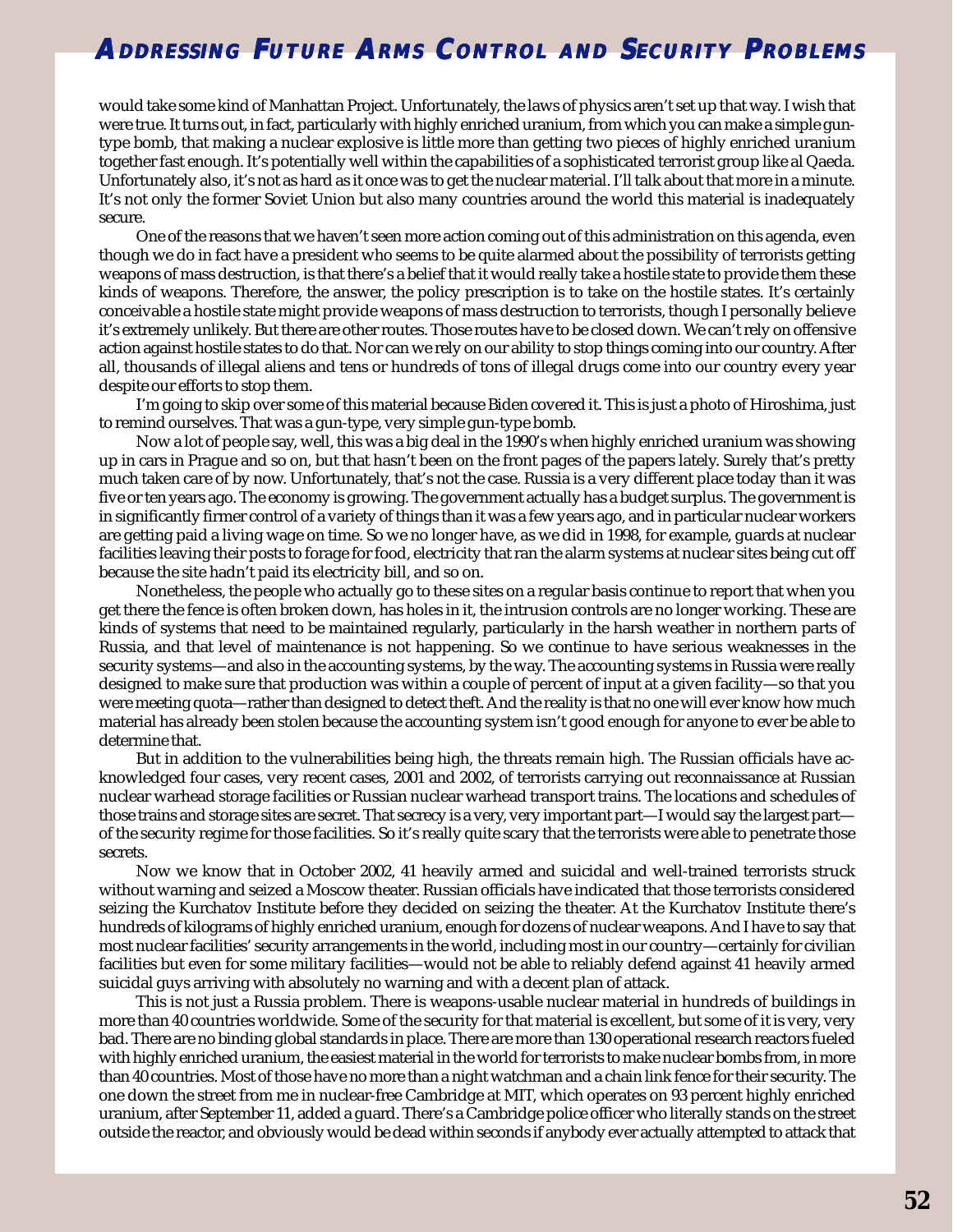facility. There's not, by the way, very much highly enriched uranium there so let's not get too excited about that particular reactor. But at a lot of others there are. In Libya, there is a Soviet-supplied research reactor with enough essentially fresh highly enriched uranium for a bomb sitting at their facility. It's my understanding that material is going to be removed as part of the deal with Libya.

There are issues around the world. Pakistan remains a very high concern from my perspective, not because security is low. We believe that there is pretty heavy guards for that stockpile, but because the threat is extraordinarily high. Both the insider threat, as is now unfolding in our newspapers on an essentially daily basis, the degree to which insiders in their nuclear establishment have been, either for personal gain or for Islamic fervor, or the combination, spreading this kind of technology. But also the outsider threat, since you have heavily armed remnants of al Qaeda. If you're going to have 41 heavily armed guys attacking the middle of Moscow, imagine how many people might attack without warning at a Pakistani nuclear weapons storage facility.

So do terrorists want nuclear weapons? Yes. Bin Laden has said so. The Chechens are carrying out these reconnaissance at nuclear warhead storage sites. Is it conceivable they could make a crude bomb? Yes, as Senator Biden said. Is there material that might be vulnerable to them? Yes. Is it likely that if they had a crude device they could smuggle it into Moscow or into Washington or into New York? Yes, unfortunately so.

We did a study that came out a year ago, which was available out on the table. I gather all of them are gone now. It's available on the Worldwide Web at the Nuclear Threat Initiative's Web site—it's *Controlling Nuclear Warheads and Materials: A Report Card and Action Plan*. We looked at the terrorist pathway to the bomb. We tried to lay out the steps terrorists would have to take to get from first deciding to pursue nuclear violence to actually detonating a weapon in the United States, and then the various things the government might be able to do to address those, ranging from threat reduction to the global war on terrorism to homeland security.

The bottom line is that the weak point for the terrorists, the hard point for the terrorists, and the most costeffective place for us to act is in securing this material in the first place. Once it gets out of wherever it's supposed to be, finding it and getting it back again, or stopping it from coming into our country becomes a very, very difficult problem. So as Senator Biden was saying, the fundamental issue is we've got to lock down every nuclear weapon, every kilogram of nuclear material that could be used to make a nuclear weapon wherever it is. Much has been done to do that over the last decade or so. The Russians were taking quite a number of steps themselves, although generally in their case it's been add more guards. Add more guards is good if the outsider threat is the main threat. If the insider threat, somebody carrying something out in their briefcase, is the main threat than whether there is one guy saying, "have a good weekend" to Ivan as he's walking out, or whether there's five guys saying that, it really doesn't make any difference.

U.S.-Russian cooperation has improved security for hundreds of tons of nuclear material and thousands of nuclear warheads at dozens of sites. Enough bomb material for thousands of nuclear weapons has been permanently destroyed. Many of you may not know that half of all the fuel we use in our nuclear reactors in this country today comes from dismantled Russian nuclear weapons. They dismantled the weapons, they take the highly enriched uranium from the weapon, they blend it to low enriched uranium that can never be used in a nuclear bomb again. They ship it over here and we use it as fuel in our nuclear reactors, and it's all done on a more or less commercial basis so it basically doesn't cost the taxpayer anything. It's quite an amazing accomplishment, but we ought to be doing it faster.

We've also removed, with the Russians, and with the IAEA some nuclear material from some particularly vulnerable sites. A lot of people have worked hard. But the reality is that much more remains to be done than has been done so far. As of the end of last fiscal year, only 23 percent of the potentially vulnerable nuclear weapons that had had comprehensive security and accounting upgrades installed with U.S. assistance. Less than half had even had the first round of what are called rapid upgrades, things like bricking over windows that you could pass material out through, or piling a big block in front of the door, that kind of thing, completed.

Now if you look at the number of sites where those have been completed, the numbers look better because a lot of the sort of little sites with small amounts of material were done first, and that was probably a good thing because I think those were some of the most vulnerable places. But the pace simply doesn't match the threat. Secretary Abraham announced with great fanfare last year that they had secured 35 tons of nuclear material that year. Well, that's six percent of the material. If you kept going at that rate, it would be 13 years to get done.

There are impediments that run across departments, and as Senator Biden said, you really need sustained presidential action. We know how to do this. The technology is very straightforward. The issue is the politics and the bureaucracy. In part, because these issues are very sensitive. Convincing the Pakistanis to let anybody, let alone us, come to their nuclear sites and help improve security at those sites is a very difficult sell. Convincing the Russians has been a very difficult sell over the last decade because the threat those security systems at Russian sites were designed to deal with was not a terrorist threat originally. They didn't expect terrorists running around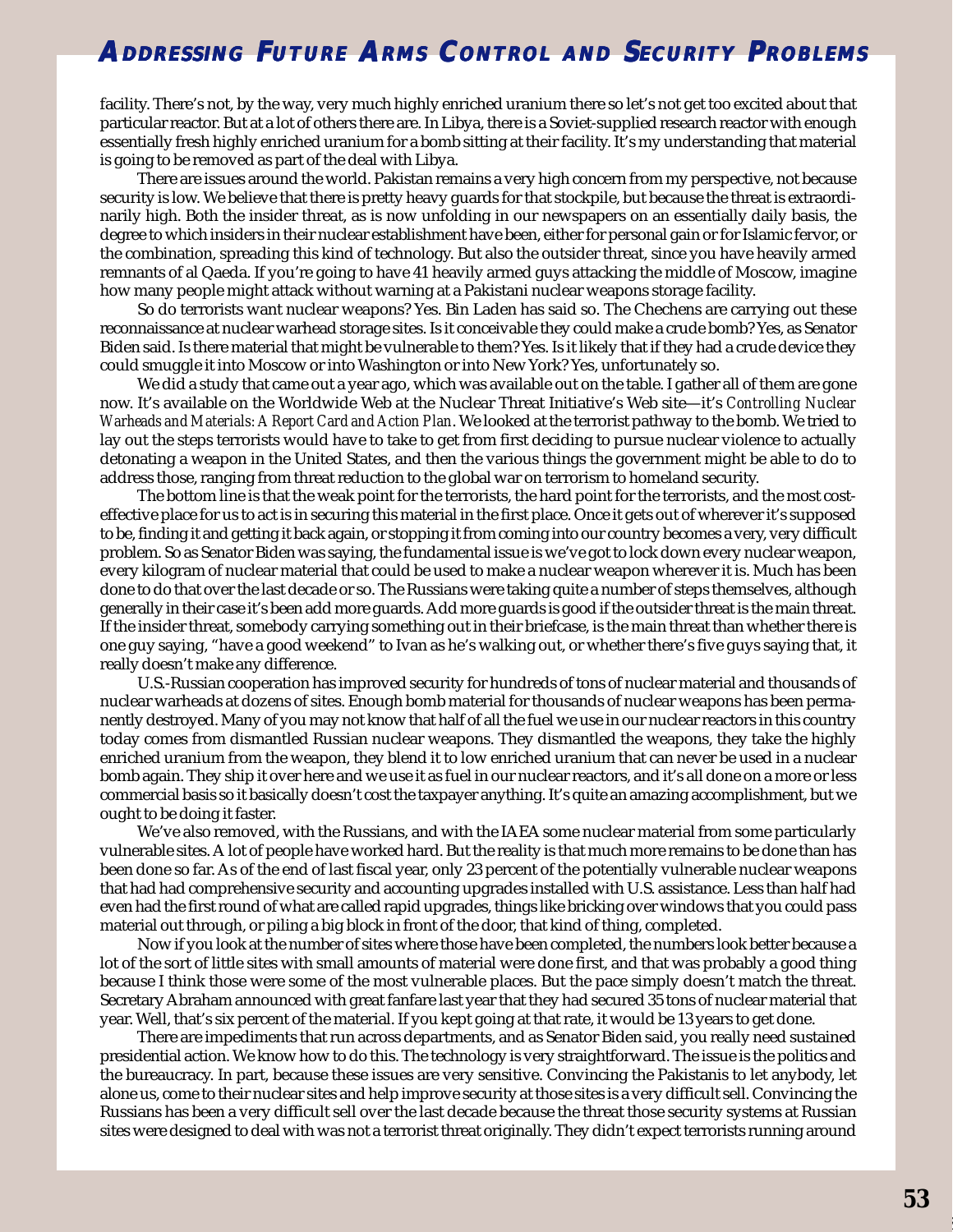on the territory of the Soviet Union. It wasn't really an insider threat. It was mainly American spies. So convincing them that having American spies crawling all over their facilities is part of the answer and not part of the problem has been a huge effort.

But if there was real commitment from the top, the technical people who do these kinds of upgrades say, we could get this done really fast. If President Bush and President Putin said to their respective governments, "I want every kilogram of this material secured. I want every nuclear weapon secured. I want it done now. And I want it done as fast as it possibly can be, and certainly in no more than four years. I'm going to give someone the job of making sure that happens, of identifying the obstacles and of telling me every time there's one that I personally need to resolve." This would happen, and it would happen relatively quickly. My estimate is that you could get all of the security upgrades in the former Soviet Union completed in four years, with the kind of leadership on both sides that's required.

So what does the president need to do? He needs to make this a top priority, set firm goals as to when he wants it done, appoint somebody to make sure those goals are met, and to follow up. He needs to make nuclear security a key focus of the relationship with Russia and with others—something that needs to be addressed at every opportunity, at every level, until the job was done. If we had even a half, or probably even a quarter of the level of sustained political engagement that was devoted to Iraq, this job would get done and it would get done very quickly. I believe given the scale of the threat that I believe is out there in terms of terrorists wanting to do this, terrorists potentially having the ability to do this if we don't do something about it, that it deserves that level of sustained political engagement.

There are several particular initiatives that [the president] ought to launch. I'm hoping legislation will be introduced very shortly on what I call global clean-out, which is basically creating a single mission-oriented office with all of the authority, expertise, resources, and flexibility to go out there and negotiate to get vulnerable nuclear material out of the world's most vulnerable sites as rapidly as that can possibly be done. Currently, we have a number of stove pipe different programs addressing pieces of that problem, with some gaps between them, not enough incentive authority for them.

Another thing, another particular initiative that I've been advocating is a new round of unilateral initiatives like the 1991-92 presidential nuclear initiatives, but this time with monitoring. The United States and Russia would each agree to take thousands of warheads, including any warheads that remain that don't have some kind of modern electronic system to prevent unauthorized use, whether it's an electronic sensing device that only sets it off after the cannon shell has been fired, something like that, or whether it's a permissive action link, and put them in secure storage open to monitoring by the other side. And then commit that these warheads will be verifiably dismantled when the sides have agreed on procedures to do that without unduly revealing classified information, and commit that the material from them, once they are dismantled, will be similarly secured and monitored.

If you did that, within a matter of months those warheads that pose the biggest threat, largely tactical warheads on the Russian side, could be under jointly monitored lock and key, and that would be a huge improvement from the point of view of U.S. security. As I mentioned, half of the fuel we use in our nuclear reactors is from Russia. But we're buying about 30 tons a year and they have over 1,000 tons remaining. So at that rate it's going to be a long, long time before that threat goes away.

It turns out [that Russian] facilities, with the equipment they already have in place, possibly with a couple of extra machines installed, could blend twice as fast, but they're not doing that because nobody's paying them to do that. The commercial market at the moment wouldn't absorb more than the 30 tons a year. So why not pay them to blend the stuff down twice as fast and store it until the market is ready for it? There have been some small motions in that direction. Congress unfortunately denied the money for the first step that the administration was asking for last year. The administration is going to come back again in the budget that will come back on Monday, knock on wood, and I hope that Congress will in fact fund it.

The Nuclear Threat Initiative and MINATOM are now engaged in a really remarkable way in a joint study of exactly what would it cost for Russia to do this accelerated blend-down. The Russians have already provided a report to us, about this thick, on exactly how the blending is done at these various facilities, and they're taking it very seriously. The people who monitor that blending for the United States said, gee, we thought that was how they did it but they never let us in to that particular building, and here they have photos and they're telling us all about it. So that is going quite well.

Senator Lugar not long ago defined what he called the Lugar doctrine. And one of the elements of the Lugar doctrine was that you could not call the war on terrorism won until every nuclear bomb and every cache of potential bomb material everywhere in the world was secured and accounted for in a way that was demonstrable enough that we would be confident that that was true. That is demonstrably not the case today, and it's not going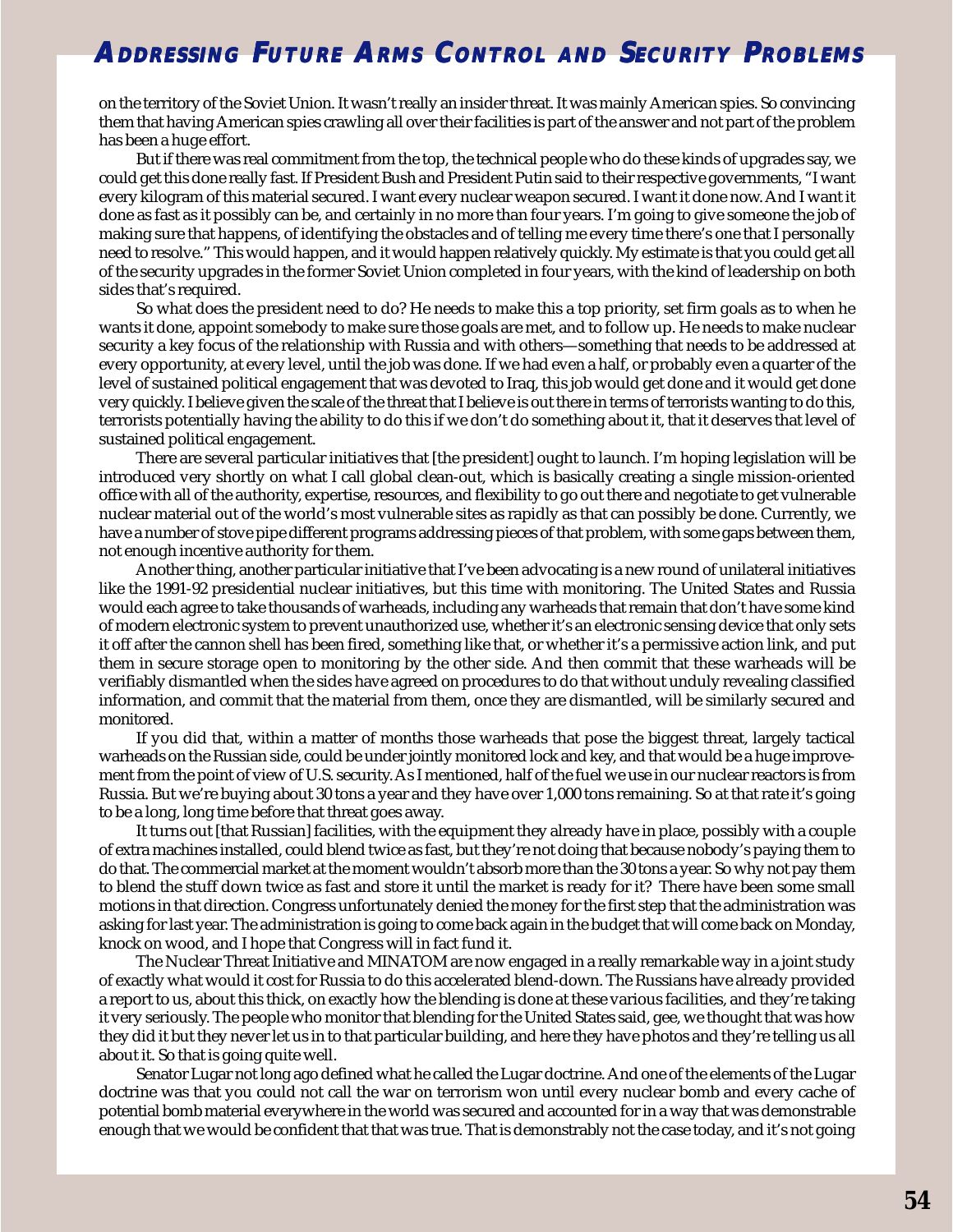to be the case any time soon on the track we're on. We need a sea change in the level of sustained presidential leadership to get this job done.

Key questions that Nuclear Threat Initiative always asks, and that I think may have been first posed by Graham Allison, is on the day after a nuclear terrorist act, what would we wish we had done to prevent it, and why aren't we doing that now. Thanks very much.

**RICHARD SPEIER:** My duty is to talk to you about missiles. I'm the only one of the nine speakers talking about something other than nuclear, chemical, or biological weapons.

Why are we concerned with missiles, especially when we hear about the ease of delivering nuclear, chemical, or biological weapons through infiltration, through terrorist delivery? Well, take a look at it from the point of view of a dictator who always has to worry about the reliability of the people working for him, and the confidence he can have that his weapons and the family jewels of his reign, such as nuclear weapons, will not be turned against him.

It's very risky to turn these over to individual cells for delivery, as opposed to using what was called by science fiction writers in the 1930's and the 1940's, push-button war. It is so seductive for a dictator to contemplate in effect pushing a button and reliably causing great destruction at great distances. That's the glamour of missiles for the people we're worried about.

Now it's very important at the outset to understand the distinction between two kinds of missiles. First are ballistic missiles, the kinds of missiles that people usually talk about, especially arms controllers. Ballistic missiles are rockets. They are powered just for the first part of their flight and then they coast ballistically, like artillery shells, all the rest of the way to their targets.

The other kind of missile is a cruise missile. It is generally like a small airplane, although it can be like a small rocket. Its characteristic is that it is powered not for the first part of its travel but all the way along to its target. It's very important to remember cruise missiles when you are talking about delivery systems and not to stop with ballistic missiles. In fact, when I was in the Defense Department, we tried to train everyone to talk about ballistic and cruise missiles, ballistic and cruise missiles. The reason is that cruise missiles are less expensive than ballistic missiles, simpler to make, quicker to make, easier to obtain in large numbers, more accurate, and potentially much more attractive to terrorists.

It's difficult to think of simple ways to get a ballistic missile to go from the Middle East to the United States, but it is much easier to have a cruise missile that can be launched off a ship, perhaps a container ship, that could reach the United States from a few hundred miles offshore. Cruise missiles are a threat that can appear very quickly. The experience in World War II showed-where—when the Germans were using both ballistic and cruise missiles—those simple cruise missiles, even though two-thirds of them were intercepted by the British Royal Air Force, caused seven times as many fatalities as the ballistic missiles.

With that technical background, I'd like to talk about six different directions that missile controls could go in the future. I'll briefly go over each of the six and then focus on comparing and contrasting two of the directions. The first direction is the long-standing policy—it's now 17 years old—against the proliferation of missiles capable of delivering mass destruction weapons. This is the Missile Technology Control Regime, or MTCR for short. It is a supplier-controlled regime. That is, it controls exports. It does not represent any kind of consensus among the have-nots that they will not obtain missiles. But the MTCR takes advantage of a fact about missiles that makes them unusually controllable, and that is that missiles of whatever kind require a very large number of bits and pieces, and all of these have to work reliably the first time, under very difficult conditions. Especially for ballistic missiles, the temperatures, the vibrations, the pressure and de-pressurization, the need to keep missiles in storage in the field for long periods, all this makes it very difficult to get these, in some cases hundreds of thousands of components that need to work together in a missile, to work reliably. You don't need to block every bit and piece that goes into a missile in order to block or slow down the missile program. You just need to block enough of them, and that's what export controls can do. That's what the MTCR has done with some success over the years.

The MTCR as a policy has one major element, and that is to draw a very strong line between items that you can export on a case-by-case basis, and items for which there is a strong presumption to deny export approvals. That strong line separates a lot of bits and pieces from entire systems—rocket systems or unmanned air vehicle systems—that are capable of delivering a 500-kilogram payload to a range of 300 kilometers. When we designed the MTCR, we came up with the number 500 kilograms because that's the weight of a relatively unsophisticated nuclear warhead. We came up with the range 300 kilometers because, considering the way in which you use missiles in the field, that is the range of a nuclear capable missile in a relatively compact theater.

We use these numbers in order to have a clear engineering definition to support this line between what you can make case-by-case judgments about and what is strongly presumed to be denied. The rocket systems that are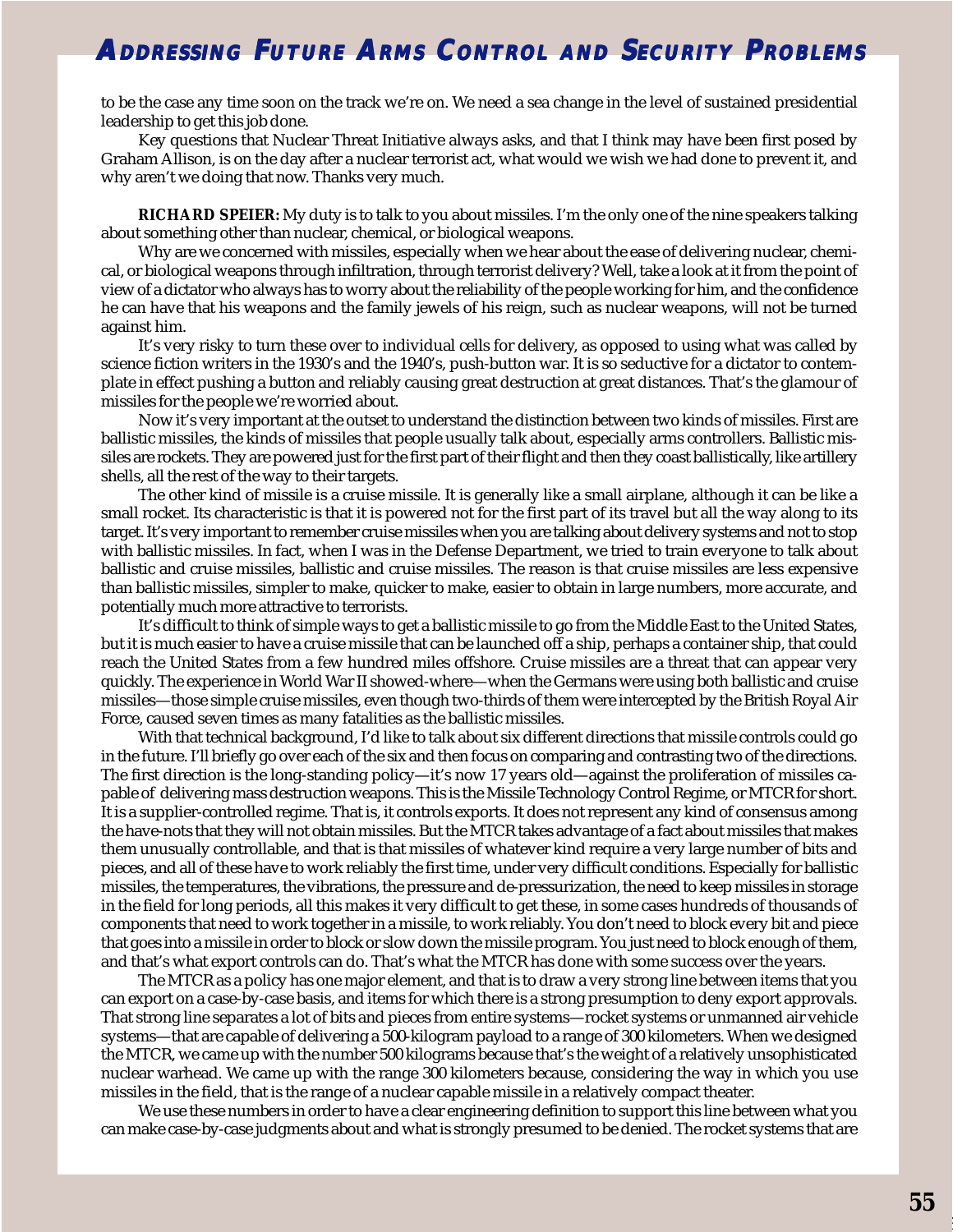over this line, over the MTCR threshold, are not just ballistic missiles. They are rockets of any kind that can deliver 500 kilograms to 300 kilometers, including space-launch vehicles and scientific sounding rockets. This was very difficult to get the seven nations, the United States and the rest of the Western economic summit nations, to accept when we negotiated this regime in the mid-1980s—the idea that you put identical controls on military ballistic missiles and on civilian space-launch vehicles and scientific sounding rockets. But it was absolutely necessary in order to have a strong, unambiguous line.

The other items controlled are entire unmanned air vehicles, whatever they are called, if they have that range and payload capability I described. Cruise missiles, unmanned air vehicles, reconnaissance drones, target drones. If they have that capability, they are subject to a strong presumption of export denial.

Now there are good missiles and bad missiles in the world. Some defensive missiles are very good, and so we needed some way of defining what it was that the regime was going to target with its export controls. That line is the essence of the MTCR. To begin to fuzz that line is to begin to weaken our ability to control the spread of missiles.

Let me mention the second policy that could be the basis for future activities. I'll go back to the MTCR in a bit. The second policy is something that came up a little over a year ago, came to fruition a little over a year ago, that was put together by the 33 governments that are now members of the MTCR. This new policy is called the International Code of Conduct, or the ICOC. Its purpose was to bring the have-nots in on nonproliferation of missiles, not just to have it be a supplier export control regime. The idea of an international code of conduct was developed in the late years of the Clinton administration and then implemented in the Bush administration. So it is a bipartisan concept. It has succeeded in more than tripling the number of governments subscribing to a missile nonproliferation policy. Compared to the 33 members of the MTCR, there are over 100 members of the ICOC now. The latest countries to subscribe of which I am aware are Eritrea, Liechtenstein, and Tonga.

The ICOC is very loosely written compared to the MTCR, and therein lies the problem. Unlike the MTCR, the ICOC creates a distinction between space-launch vehicles and ballistic missiles. It has much weaker restraints on space-launch vehicles, even though they are interchangeable with ballistic missiles. That was necessary to make this a policy that a large number of nations such as Eritrea, Liechtenstein, and Tonga could accept. Unlike the MTCR, the ICOC prescribes no restraints whatsoever on cruise missiles. It is dedicated entirely to ballistic missiles, which is something that political people seem to think of when they think of missiles. Unlike the MTCR, the ICOC vaguely endorses "cooperative programs" that could actually lead to using ballistic missile programs as bargaining chips to secure other advantages.

Unlike the MTCR, the ICOC finds various ways to work with ballistic missile programs by having "programs of transparency." There is some fear that these looser rules in the ICOC will lead some countries to venueshop and say, well, maybe we haven't restrained ourselves according to the guidelines of the MTCR, but we have acted within the guidelines of the ICOC, so what's the problem?

The ICOC took something like four years to negotiate, about the same as the MTCR, and it diverted staff resources in countries where sometimes only one person works on missile, nuclear, chemical and biological nonproliferation. It diverted these resources from the business of export control.

In short, there is a question whether an approach like the ICOC has sacrificed nonproliferation policy in the name of cosmetic advantages. Now this question about cosmetics versus real nonproliferation becomes even more compelling when we look at the third alternative for moving along in the future, and that's a proposal that was promoted by Iran in the United Nations and is now taken up by some other governments and the United Nations staff to see if it's possible to negotiate a binding international treaty against missile proliferation, a sort of missile NPT.

I think we've already seen from the ICOC experience that bringing the haves and the have-nots together in some missile nonproliferation policy is going to result in some serious compromises. In fact, the history of these kinds of negotiations is that you almost invariably need a sweetener in order to bring the have-nots along, and most people who have proposed ballistic missile nonproliferation treaties have the identical idea about what the sweetener should be. The sweetener in their view should be the sharing of space-launch vehicle technology with countries that agree to forgo ballistic missiles. Not much of a nonproliferation policy. You are actually offering the rocket technology to the countries, the capability in return for a statement about intentions. Maybe not a good way to go, but one that is definitely in the hopper for the future.

The fourth approach has already been mentioned this morning, and that's the Proliferation Security Initiative, which was announced by the president less than a year ago. Under Secretary of State John Bolton will be in Russia this week, seeing if he can get the Russians to join this policy. It complements export controls very strongly by creating an environment in which, if you can somehow evade controls of exports and get the item you want on the high seas or in the air going toward you, it might just be intercepted anyway. So there's another barrier to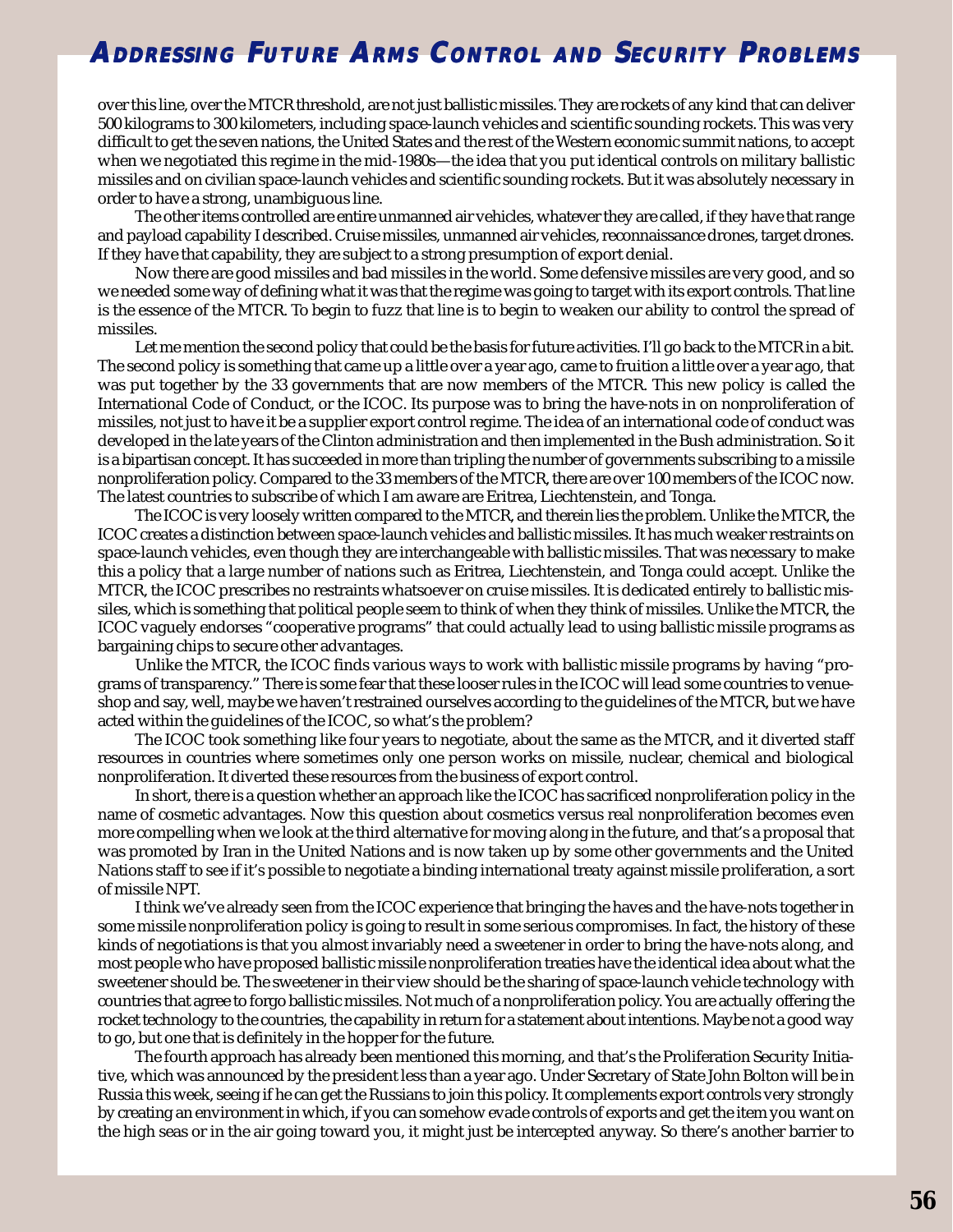acquiring missiles. Missiles, because of the large number of items they require, as we've already mentioned, do not require that every item be intercepted, just enough of them. Entire missile systems are of course so bulky that they are relatively easy to spot when they are in transit. So the Proliferation Security Initiative looks like a winner that is supported by all parts of the political spectrum and that very much complements our nonproliferation policy.

The fifth approach is the use of military forces to destroy missiles before they have been launched, so-called counter-force operations. Now this will always be a necessary part of our military planning, but it is difficult. General Habiger could talk about it with more knowledge than perhaps anyone else in this room, but just finding mobile missile systems is difficult enough. In a growing number of nations, such systems are not only difficult to find but they are deeply buried in tunnels and very difficult to destroy. The combination of deep burial and concealment is a daunting military problem and one that we will continue to work at, but not necessarily one that is guaranteed to be satisfactorily solved any time soon.

And the sixth and last alternative for dealing with the problem of missile proliferation is missile defense. What I'd like to do is contrast and compare the first and the sixth of these alternatives—missile nonproliferation, the MTCR on the one hand, and missile defense on the other hand. As Senator Biden said, missile defense is not a substitute for the difficult work of nonproliferation. But it may be—and he didn't say this, but I am—a complement to missile nonproliferation. In fact, many people from all parts of the political spectrum are coming to the point of view that missile defense and the MTCR may indeed be complementary. The president's NSPD—that's National Security Presidential Directive 23, issued last year—in fact said that missile defense and the MTCR are complementary.

Why are they complementary? Well, missile defense attempts to shoot at a missile in its boost, mid-course, and re-entry phase, while missile nonproliferation attempts to shoot at a missile in its research, development and production phase. They're all trying to stop the same thing. It's just that they're shooting at different points in the trajectory. This is indeed complementary.

There are other ways in which the two complement each other. If missile defense is likely to work—and that's always been a question—but if it is likely to be effective, it makes it less attractive to get in the business of developing missiles in the first place, very much complementing the efforts of the MTCR to stop development. On the other hand, if the MTCR is effective in slowing down or stopping the proliferation of missiles, it reduces the stress that missile defense systems face. So they really can complement each other.

The problem is that they can also compete with each other. Some missile defense systems are over that line that I talked about—the ability to deliver 500 kilograms to 300 kilometers—not the systems that are in use or in major development right now in most of the countries: the Patriot, the Medium Extended Air Defense (MEAD) system, which is being developed by the U.S. and Europe, most of the versions of the Russian S-300 system, or the Theater High Altitude Area Defense (THAAD) system. These are not over the line. But the Israeli Arrow system is over the line, and in fact has been originally demonstrated as a target missile simulating an offensive missile to be intercepted by another Arrow. The United States sea-launch system, the SM-3, is slightly over the line. The Ground-Based Interceptor, the large missile defense rockets that are to be based in Alaska and the Vandenberg Air Force Base are way over the line. The Kinetic Energy Interceptor, which is now in the design phase as lategeneration United States missile defense system, has been described as a small ICBM.

So by sharing missile defense systems, we may be sharing very large rockets. These large rockets can be used offensively. For example, the SA-2, a large Soviet air defense missile, was adapted as an offensive missile by India, China, Iran, Iraq, and Serbia. In fact, one of the plans that was discovered to be the next step in Iraq's clandestine missile development program was to take the SA-2 engines, which were supposed to be limited to being used on missiles compliant with the United Nations' resolutions, and to adapt them to missiles along the Indian design or bigger, to enable them to reach ranges of up to 500 kilometers.

So missile defense rockets can pose problems. At the same time, the desire to share missile defense technology can pose problems for missile nonproliferation. NSPD-23 states that the United States should administer the MTCR so it does not impede missile defense cooperation. Well, what does this mean? Does this mean we should begin to fuzz that line in order to spread missile defense interceptors? If we do, would we be able to construct another line, or will we just go to missile defense as an alternative to missile nonproliferation? This is an issue that the policymakers are going to have to grapple with in the very near future.

My suggestion is that there are many effective missile defense systems below the line that can be shared, and that in the future the major role of missile defense will be to defend very large areas. The Ground-Based Interceptor, from one site, could defend all of Europe. So many of the nations being defended will not have access to the rockets themselves. And in fact, there's no reason for the United States to even give up control of those rockets. We can operate the defensive system and unify the control of it with all the other missile defense systems in the world. It's militarily attractive, and it's certainly attractive from the point of view of nonproliferation.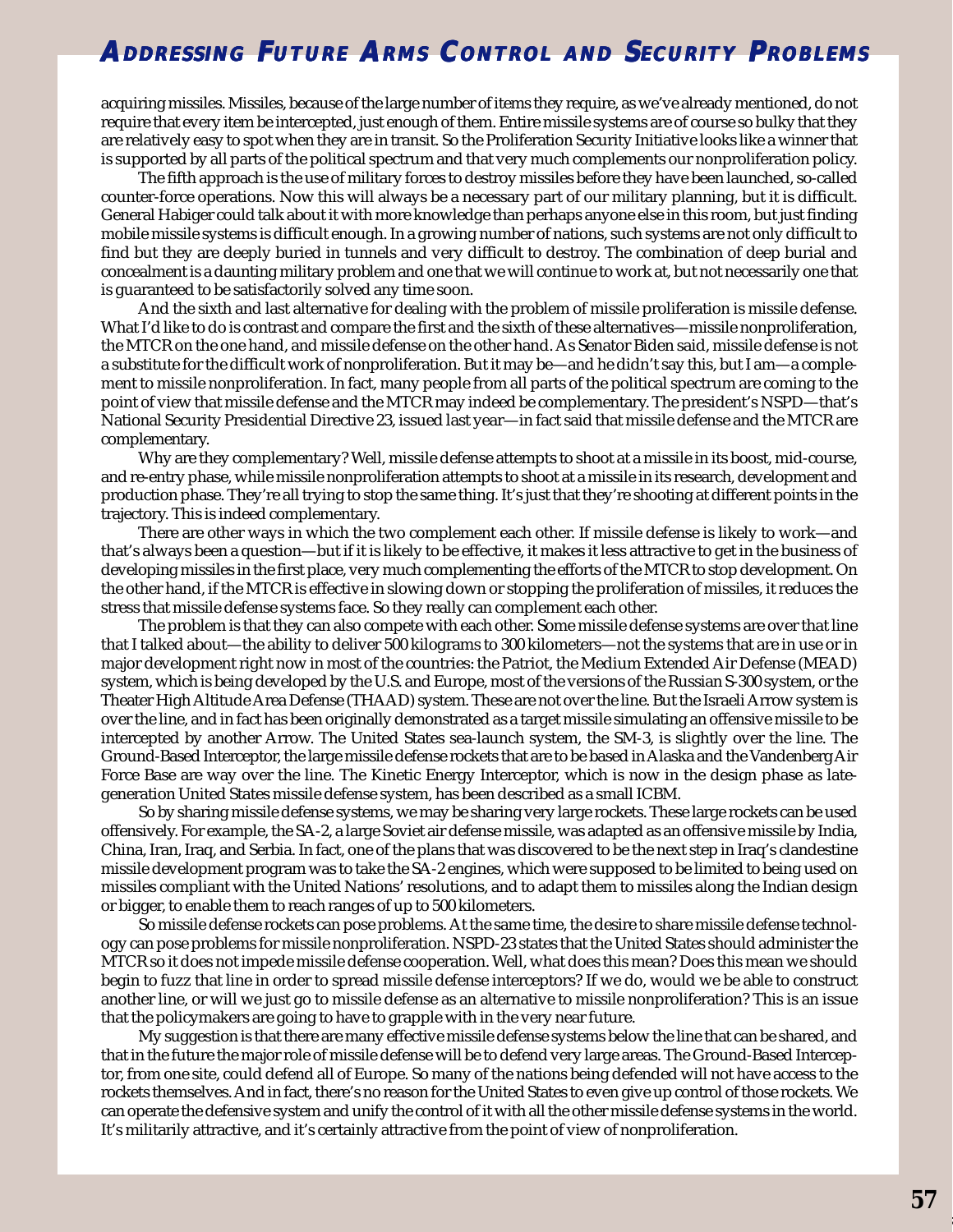A last point about missile nonproliferation. I talked at the beginning about cruise missiles versus ballistic missiles. There is a serious terrorist threat that is emerging in the area of cruise missiles, and that is taking relatively small, cheap airplane kits, some of which you can buy over the Internet, and converting them by other kits to an unmanned air vehicle, or a remotely piloted vehicle, and using them to dispense such weapon agents as anthrax.

Cruise missiles are 10 times as efficient as ballistic missiles in delivering chemical or biological agents because they can pattern the delivery of them. This is a very serious threat, and to my mind it is the most serious threat combining the dangers of both terrorism and missile proliferation.

#### **GENERAL EUGENE HABIGER:** Catherine, did Richard go over his time?

#### **MS. KELLEHER:** Just a bit.

**GEN. HABIGER:** Well, that does not surprise me. Richard and I were classmates at the National War College and he used to do the same thing, and that was 20 years ago. Some things never change, right, Richard?

It's daunting to be up here with Richard and Matt. Richard and I and another Air Force colonel published a paper as a part of our end of year project at National War College; a classified paper on nuclear proliferation in the Middle East. Two things. We won an award and our names are imprinted forever in the rotunda on one of the pillars on a brass plate saying we wrote this awesome paper. And we were prophetic in that we predicted the evolution of nuclear weapons in Pakistan and India. The whole premise of our paper was what would happen to that region if nuclear weapons were introduced. That was the only time I've been clairvoyant. I hope to never do that again.

I want to talk about three things: the abolition of nuclear weapons, the current state of our war-fighting capabilities in nuclear weapons, and nuclear weapons strategy in the future.

My wise mother used to tell me, never say never. But in the case of the total elimination of nuclear weapons, in [my] view it's never going to happen. And that's unfortunate. We signed the [nuclear Nonproliferation Treaty (NPT)] in 1968. Article VI of that treaty is very, very clear: under certain conditions nuclear weapons will go away. Well, I don't think that's going to happen.

I think the window of opportunity we had as a world, as a universe, occurred in June, 1946, when President Truman sent Bernard Baruch to the United Nations with a proposal to the newly created United Nations Atomic Commission to do away with nuclear weapons, and then to put the enriched uranium and plutonium under international control. Unfortunately that was voted down by the Soviet Union, and I think that was the primary window of opportunity we had. The NPT is a good treaty. I think it's a good thing that we have it out there. But in my view we're not going to see the end of nuclear weapons, and that's unfortunate.

When I was a commander-in-chief, I had Paul Robinson, who was the former U.S. ambassador in the arms control arena and now runs the Sandia National Laboratories at Albuquerque, New Mexico, with a group of fellows and gals that advised me as the commander-in-chief in a group called the Strategic Advisory Group. It's been around for many years. I said, Paul, go out and look at the world from a war-fighting capability, where we have—and this was back in 1996—6,000 nuclear weapons and going down to some very low number. What are the things, what are the pitfalls, what are the stop lights, what are the green lights we have to consider?

And the bottom line that he came up with was that things change dramatically as you get to lower and lower levels of nuclear weapons in terms of their utility and the way they'd be used. We went away from the concept of wiping out each other's societies. Mutually assured destruction went away, fortunately. But as you get down to lower and lower levels of nuclear weapons, and again, I'm going to use the Soviet-Russia case, and I'll talk about that more in a minute—as you get down to a level, say, of around 1,000 or so you've got to go back to city-busting because you don't have enough weapons to have any military utility.

But the bottom line that came out of that study was the concept that a sudden appearance of a few nuclear weapons will cause only a minor blip on the radar screen in a world with several thousand nuclear weapons. But their appearance in a world without nuclear weapons would have profound effects. That's the bottom line. As you get down to lower and lower levels of nuclear weapons, the appearance—the sudden appearance, the sudden, unexpected appearance, whether through cheating or whatever, would have a profound effect.

As we get down to lower and lower levels of nuclear weapons, I would submit that we need to get into the multilateral mode. Virtually all of the discussions so far have been bilateral, the United States and the Russians. It's now time for us to get other nations involved as we get down to lower and lower levels. So I see a world at some point in the future to be at a few hundred nuclear weapons for the United States, for Russia, for China, and hopefully far less for other countries.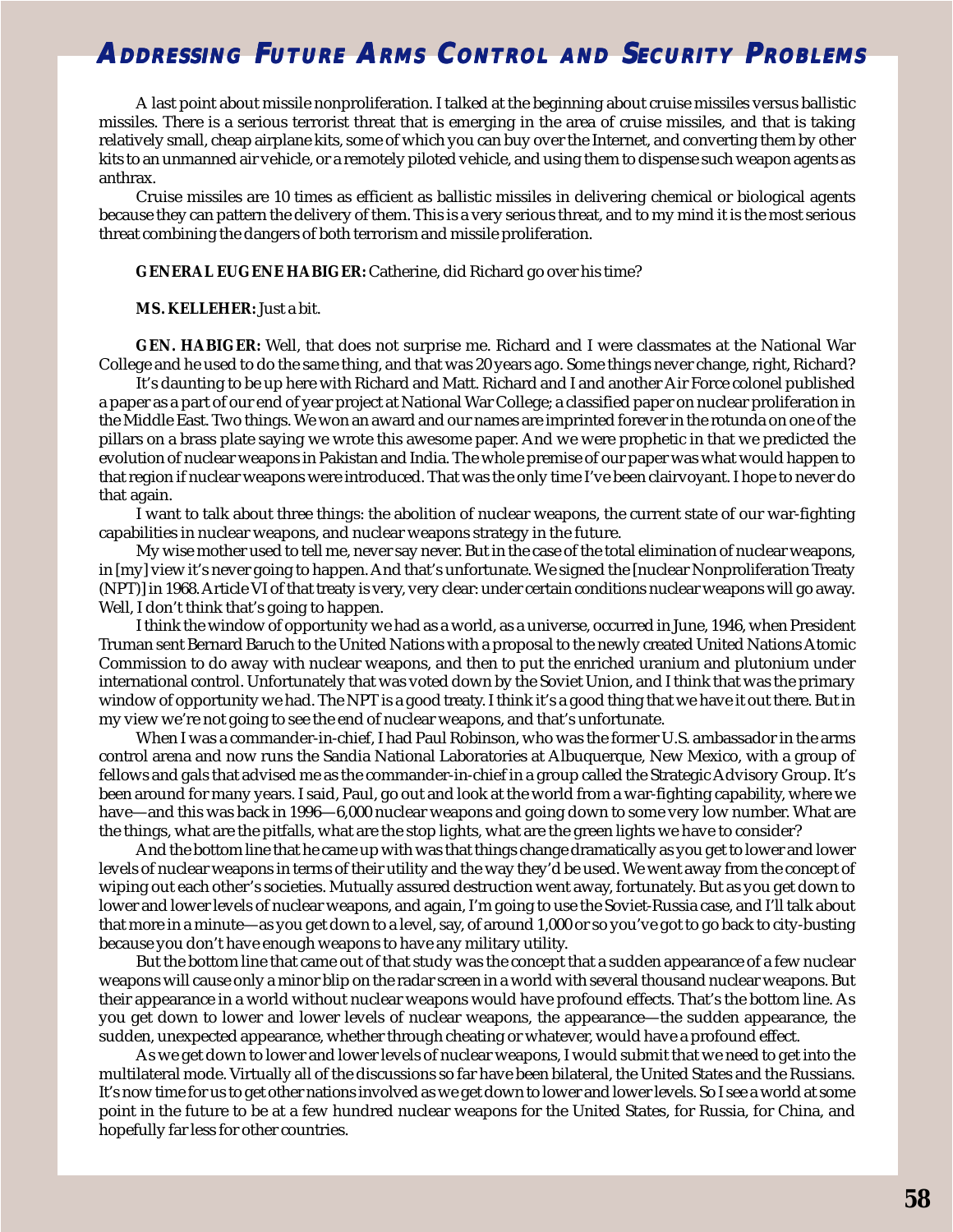Let's talk a little bit about the Cold War and our current status today. This is a rhetorical question. The question is, when did the Cold War start and when did it end? Well, it took the Department of Defense until the spring of 1999 to define that Cold War in terms of dates. And ladies and gentlemen, the official beginning of the Cold War was on September 2, 1945, and the official ending of the Cold War was December 26, 1991, when the Soviet Union finally began to crumble.

Now think about that, do the math, it's 46 years. That is the longest war we have ever fought. Now most of you would agree that World War I ended pretty much on a big happy note, 11<sup>th</sup> hour, 11<sup>th</sup> day, 11<sup>th</sup> month. You can picture in most of your minds pictures of those in Times Square as World War II ended. But how did the Cold War end? Was there a great celebration in the streets? Were the troops marching down Wall Street? None of that. It ended with a fizzle. And to put it in perspective, General Marshall, 18 months after Pearl Harbor, gathered a group of his smart folks in the Pentagon, at the War Department, and began planning for the post-World War II world. That's incredible.

Now here's a quote. "We didn't see the end of the Cold War coming. We saw the end of World War II coming and had prior planning. This time there was no planning. The problems we are now experiencing are a result of this lack of planning." This was stated by General Major Vladimir Dvorkin, the chief of the Scientific Research Institute, Ministry of Defense, in Russia, in 1994. And I would submit the United States hadn't done much planning about the end of the Cold War.

So when the Cold War ended, the loser really didn't lose. Think about that. Did we say, we won? Heck, no. Did we say, it is now time for you to disarm like we told the losers in World War I, World War II? No, we did not do that. And I would submit, this is part of the problem, the legacy that we're facing today in still having large numbers of nuclear weapons in U.S. and Russian stockpiles.

And I've been very critical publicly, and let me just put it in perspective for you. When I get up and speak publicly, I am apolitical. There's only one person in the universe knows my true political bent and that's my wife, Barbara, and we cancel each other's vote out every time we vote. But the point I would make to you is, both sides of the aisle have screwed this one up big time. Both sides of the aisle. As civilians you need to understand that the nuclear commander-in-chief doesn't operate in a vacuum, in spite of what you may have read. The nuclear commander-in-chief is given guidance, and that guidance starts at the White House, with presidential guidance, and the document is top secret. It's not very long. In a very macro sense it lays out what ought to be done with our nuclear weapons.

Then the civilians in the office of the Secretary of Defense publish something called the Nuclear Weapons Employment Plan and that further opens up the aperture in terms of more detail in the guidance. The military gets involved with the Joint Chiefs of Staff in the Pentagon, and that guidance is further elaborated and expanded upon, and then finally at Strategic Command that guidance is put into a nuclear war plan called the Single Integrated Operational Plan. But the first two layers are civilian.

Ladies and gentlemen, during my tenure as commander-in-chief of Strategic Command—this was a very, very frustrating experience for me—the guidance that I had for developing the Single Integrated Operational Plan as I arrived in 1996 was a document, a presidential decision directive signed by President Reagan in 1981. And the Cold War had been over since 1991. What's wrong with that picture? Now it took—and again, I'm beating up on everybody. It took the Clinton administration until 1997 to put out the next round of guidance. That is incredible.

I will also tell you that Congress needs to take a few, as I call them, face shots in this area, too. Now I was astounded when I assumed command of Strategic Command to discover that the United States Congress had mandated that I had to stay at artificially elevated START I nuclear weapons level until the Russians signed START II. Even though I didn't need them. I mean, it was terrible.

The Moscow Treaty that was signed is a good treaty. It's nothing new. It took the numbers that we had developed in STRATCOM [the U.S. Strategic Command] in late 1996, and I personally went over to the White House and briefed President Clinton on the numbers. So we went down from START II with just the 3,000-3,500 [deployed strategic warheads] proposal, and START III was to get us down to 2,000-2,500 [deployed strategic warheads]. The Moscow Treaty is basically the same numbers except under the counting rules, the weapons on submarines that were in longer-term rebuild—at any given time there are two of those submarines in rehab, and that lasts up to two years—those weapons were counted. And B-2 bombers and B-52 bombers were in long-range, long-term rehabilitation were also counted, and basically they changed the accounting rules [to not count the submarines and bombers in rehab] and that's how they got [down] to the 1,700-2,200 [warhead level]. And those are good numbers. But it's time for us to get down to lower levels.

I just want to make very, very clear the issue of the date on the Moscow Treaty—the fact that the new level, 1,700-2,200 weapons is not to be achieved until 2012. Ladies and gentlemen, that's 21 years after the end of the Cold War. What's wrong with that picture?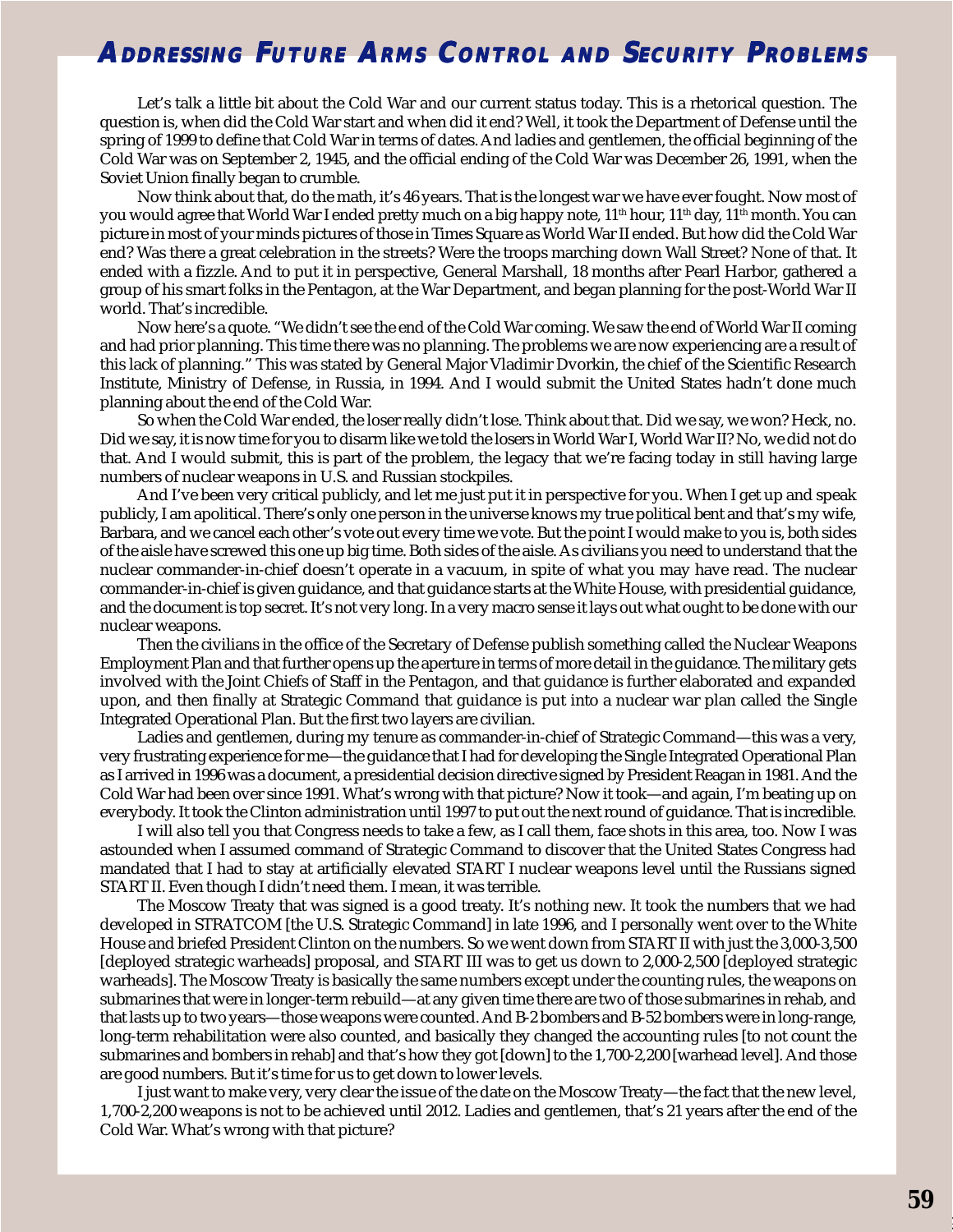Verification is one area that I'm concerned about. But the pendulum—as I looked at verification in the 1980's and 1990's, which was an onerous task, an onerous chore with lots of stupid rules—has swung completely to the other side, where there are no rules. And that needs to be looked at, but we have time to do that.

And I'll also tell you that one of the things that I'm most disappointed in both sides of the aisle is the fact that we have not stepped up to the control of tactical nuclear weapons. If you talk to the folks at CIA, they will tell you—they probably won't tell you —the range estimates for tactical nuclear weapons of the former Soviet Union and Russia range anywhere from 12,000 to 18,000. Tactical nuclear weapons. And no one has stepped up to account for the inventory of tactical nuclear weapons, both in Russia and the United States. That is unacceptable, in my view.

Let's talk a little bit about the role of nuclear weapons today and the strategy. Well, why do we have nuclear weapons today? Well, because the Cold War really didn't end, and both the United States and Russia have relatively large numbers of nuclear weapons. They're like two boxers ready to go after each other and neither of them wants to back away. Yet we're coming down, postures are easing. We need to do some things, and I'll talk a little bit about a RAND study here in a few minutes, to get away from the risk of accidental war with nuclear weapons. But because we started out at the end of the Cold War without disarming the Russians from a nuclear perspective, it's going to take us a long, long time, 21 years, to get down to lower and lower levels of nuclear weapons.

The nuclear weapons also serve as a deterrent against weapons of mass destruction. Not against transnational terrorist groups. You don't deter them with inventories of nuclear weapons. But because you have nation states out there with chemical and biological weapons, and Richard talked about the ability to deliver these weapons with systems that I call asymmetrical—relatively cheap, relatively without fingerprints on them if you want to make them that way. That's one of the reasons why we're going to require nuclear weapons. At the levels we have now? No. But we're going to require some.

And obviously we live in an entirely different world, and that's a simplistic statement. Things have changed, but we're in what I call a target-rich environment. One nuclear device can kill several millions of people because people live in small areas. I'm sure the South Koreans are concerned of the fact that 40 percent, over 14 million of South Korea's population, lives within 60 miles of the center of Seoul. That's what I call a target-rich environment. Whether you're talking about a nuclear device, nuclear weapon, or an anthrax attack.

An excellent study by RAND is *Beyond the Nuclear Shadow*. It talks about how we can defuse the accidental war issue with Russia. The question was asked earlier about new weapons. I think that's a terrible waste of money. To go out and spend upwards of \$10 billion for a weapon which has very, very little military utility does not make a lot of sense. In 1997 I accepted on behalf of the Department of Defense the first weapon to reach deeply buried targets. It was called the B-61, model 11. It was a B-61 bomb put in a case steel hardened container. It would go several meters under earth. It would not be a rock-buster, but in my view that's all we need. To go out and spend big bucks for a weapon that has very little utility doesn't make much sense.

I'd like to end on a positive note. I think we all ought to be pleased that in June of 2002 the G-8 global partnership pledged up to \$20 billion over the next 10 years for nonproliferation, disarmament, counter-terrorism and nuclear safety. If I would offer you up one request, it would be continue pressuring our government, both on the executive side and legislative side, to keep the pressure up so we make that program work because it makes sense and it's the right thing to do. Thanks very much.

**MS. KELLEHER:** We have about 25 minutes for questions now. If you would please come to the microphone and identify yourself, and the member of the panel to whom you'd like to address the question. Daryl.

**Q:** I'm Daryl Kimball. My question is for General Habiger. I wonder if you could clarify something you said which sounds somewhat contradictory. You argue that nuclear weapons are necessary to deter WMD, but you also say that new nuclear weapons—designed for deep bunkers or chem-bio targets—are unnecessary. Also, given your experience, can you describe any reasonable circumstance under which an American president might actually use a nuclear weapon?

**GEN. HABIGER:** We are spending billions of dollars a year for something called a science-based stockpile stewardship. An outside commission looks at it every year. Department of Energy and Department of Defense look at it every year to make sure that our nuclear stockpile that we have on board today is safe, reliable, and functional. This is part of the overall strategy for getting away from nuclear testing, which the current administration has walked away from.

We have nuclear weapons that can do very low-yield. I spent most of my career as a junior officer, lieutenant,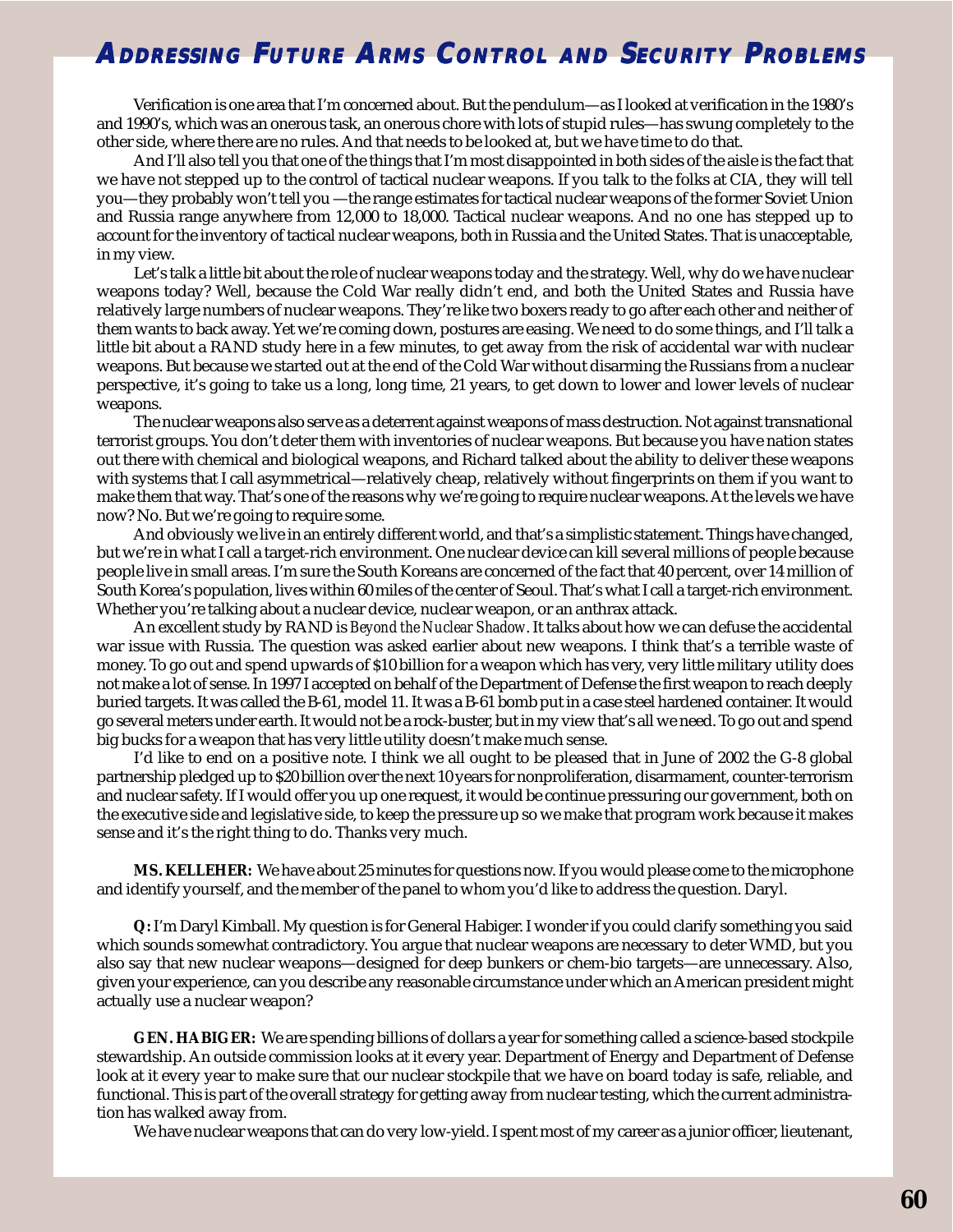captain, major, sitting on alert seven days at a time in an underground bunker with a B-52 loaded with four to six nuclear weapons. Unless you've done that and sat and thought about the klaxon going off—oh, by the way, the klaxon went off at least twice a week; you didn't know if it was the real thing or an exercise. You ran out to your plane. You think a lot about killing millions of people. You worry about your family that are left behind. So I've thought a lot about this. My point is God help us if we ever develop a nuclear weapon that looks attractive to use. That's the path we're going with this initiative to build a nuclear weapon that perhaps would be attractive to use.

And the second part of your question, having to do with could I think of any circumstances. I could probably come up with a circumstance but I think it would be very unrealistic. I'll give you one circumstance. The North Koreans launch an ICBM that strikes Los Angeles with a nuclear warhead on board, and kills millions of people. That might be a circumstance. But that would be the most incredibly stupid thing for the North Koreans to do. If I was Kim Jong Il's advisor, I'd say, "why are you going to do that?" Senator Biden said there's going to be a postage stamp because we have systems in space today that can show within tens of seconds and tens of meters where a missile is coming from. Tens of seconds, tens of meters. That doesn't make any sense, but that's one scenario. Kim Jong Il, you just bought the farm.

I like Richard's scenario much better. We're using systems that don't have postage stamps where you can do lots of damage.

**Q:** Greg Thielmann, former State Department. My question is for Richard Speier. I was surprised to hear you say that you thought the MTCR and ballistic missile defense were complementary.

#### **MS. KELLEHER:** I think he said, "could be."

**Q:** Could be. If one thinks back to the Cold War, we know how the U.S. reacted to the Moscow ABM system, or how the Soviets reacted to the prospect the U.S. might pursue SDI in terms of making sure that their offensive systems could counter that system. When I looked at Pakistani reactions to Russian help for Indian ATBM efforts, or Chinese reaction to Taiwan ballistic missile defense improvements, I don't see that dynamic you're talking about that could happen. Could you give me two or three examples of opponents where you think when one side sees the other developing ballistic missile defenses, they'll decide, well, let's get out of the ballistic missile business?

**MR. SPEIER:** Let's talk about the objectives of missile nonproliferation. They are to increase the cost, schedule, and unreliability of missile development programs. If on top of that you can increase the unreliability that a missile successfully launched will successfully destroy its target, you are adding to the dubious quality of a missile program, and that's complementary.

The missile technology control regime has had some major successes. It's had some well-publicized failures. I mean, certainly India, Pakistan, Iran, North Korea had some spectacular missile tests, but other missile programs were stopped—Argentina, Brazil, South Africa, and missile programs were rolled back in Eastern Europe. Quiet successes were made in preventing sophistication from getting into some of the missile programs that we saw. By preventing sophistication from getting into these missile programs, we make them much more vulnerable to missile defenses. So missile defenses help missile nonproliferation. Missile nonproliferation helps missile defenses.

#### **MS. KELLEHER:** Next question, please.

**Q:** I'm Howard Hallman of Methodists United for Peace and Justice. This morning your rules allowed comments from the floor and I'd like to make a brief comment. It's been a very interesting discussion today about the technicalities of arms control, nuclear weapons, politics, strategies, and military strategy. There's a dimension that's been missing, however, and that's the moral dimension. Nuclear weapons are inherently immoral. They kill innocent people, they ruin the environment, they're the ultimate evil. Even deterrence is immoral because you're holding hostage innocent people for military and foreign policy.

Therefore, I would urge all of you folks in the Arms Control Association to add the moral dimension to your discussion because it's a very important one which should not be overlooked.

#### **MS. KELLEHER:** Next question, please.

**Q:** I'm Kathy Crandall with the Union of Concerned Scientists and my question is for Matt Bunn. You mentioned on tactical nuclear weapons something like a presidential nuclear initiative with monitoring, and I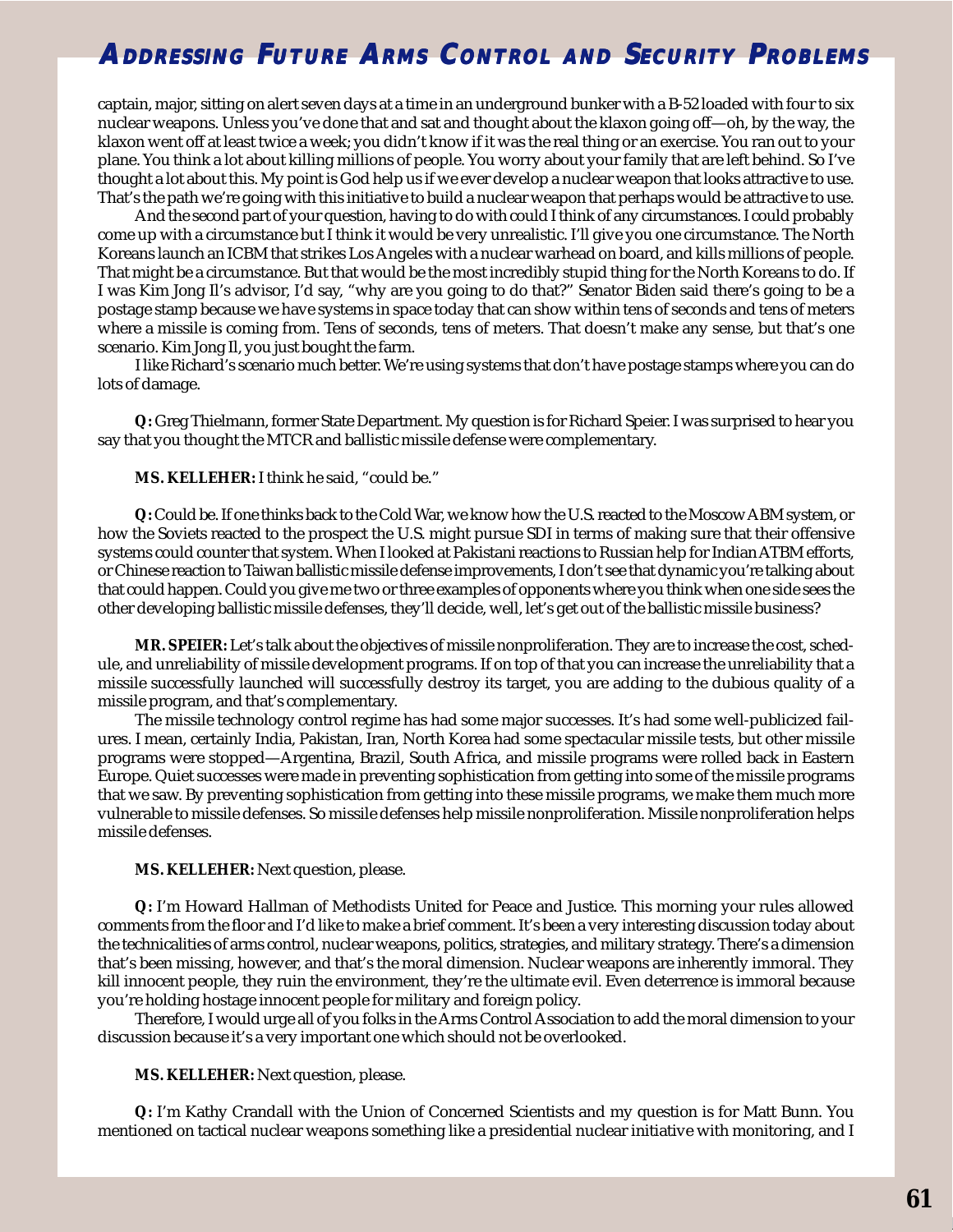wonder if you could say a bit more about that. And what would work particularly if we continue to retain nuclear weapons deployed in Europe as part of NATO.

**MS. KELLEHER:** I wonder if I could use the privilege of the chair also to include General Habiger also, since he also made a point of this in his comments.

**MR. BUNN:** Well, first on the tactical nuclear weapons. First of all, we ought to focus on the most dangerous weapons. To my mind, the big distinction is not between tactical and strategic. The big distinction is, is it equipped with something that's going to make it extremely, extremely difficult for somebody who doesn't have help from within that weapons program to figure out how to set that sucker up, or is it not? So all the ones that still exist, where the answer to that is, you know, no, we only have an old cruddy lock on this that would be relatively easily bypassed if they had intelligent people working on it. Those, in my judgment, are basically too dangerous to be allowed to exist.

If you allowed each side essentially to choose which weapons were going to be put in these monitored stocks, the U.S. would probably [choose] subtacticals but a good chunk of strategics that we don't really need any more. On the Russian side it might be mainly tacticals. But you want to have each side make at least an unverified commitment that all the weapons that raise this concern would be in this category. So you put them in the storage sites that already exist, but you have areas of those storage sites that would then be open to monitors from the other side so people could come, look, see that they're there, count how many are there, observe the security arrangements as Gen. Habiger did at one site in Russia years ago—actually a couple, if memory serves.

That would be a very immense improvement in our security; just getting them under essentially jointly monitored lock and key. Then the next step would be committing that they be verifiably dismantled. If we had then eliminated this problem of those weapons that are too dangerous to be allowed to exist, we could then go to other states and say, "if you have anything like that, you ought to dismantle it as well." Or many countries, like Pakistan for example, are believed to store the individual components separately. I would argue that's just as good as the kinds of electronic locks that we do. So it seems to me a relatively simple and fairly compelling initiative.

There is an amazing place about an hour and a half drive out of Moscow called the Institute of Physics and Power Engineering, in a town called Obninsk. They have 75,000 disks made of either weapon-grade highly-enriched uranium or plutonium, and if it were plutonium, about 80 or 100 of them would be enough for a bomb. You can put about 20 of them at a shot in your pocket.

When we first started the cooperative effort with Russia, none of these had any labels on them. There was no detector at the door of the building where they were stored to set off an alarm if somebody were carrying them out in their briefcase or in their pocket or what-have-you. There wasn't much of a fence around the overall facility. Now every single one of them has a bar code, although technology being what it is and people messing things up the way they do, now all the bar codes are rubbing off and now we're having a big problem with trying to figure out what kind of new bar codes should be put on them.

They're all stored in a big vault. I don't recommend visiting that particular vault. It's hot as a pistol in there. I remember when I visited it, they said, we really ought to give you the briefing while we're still standing outside the vault door because as soon as they opened the vault door, their little radiation meter just pegged right over into the red zone.

But let me just tell you a distressing story about that, which to me sort of sums up safety culture at Russian facilities, security culture, and also the amazing degree of sexism in the Russian nuclear establishment. I was visiting this particular facility and getting a tour of the new security arrangements that we helped install and I noticed as we were going in toward the vault that we had to pass through not one but two of these nuclear material detectors in the hallway. I said, get out of here. What's the story? Why do you need two nuclear detectors? One of them had American company markings on it, the other had the Cyrillic markings from a Russian company.

They said the building next door makes medical isotopes. Every Thursday they do the chemical separations to separate out the isotopes they actually want from all the radioactive junk that they end up making in the reactor when they irradiate the stuff to make the isotope. So much radioactivity goes right up the stack that the American-made monitor goes up in this building next door. He said, it shrieks like a woman every Thursday. So they turn off the American monitor on Thursdays and rely on the less sensitive Russian monitor.

Of course, every insider at that facility knows which day of the week the American monitor is turned off.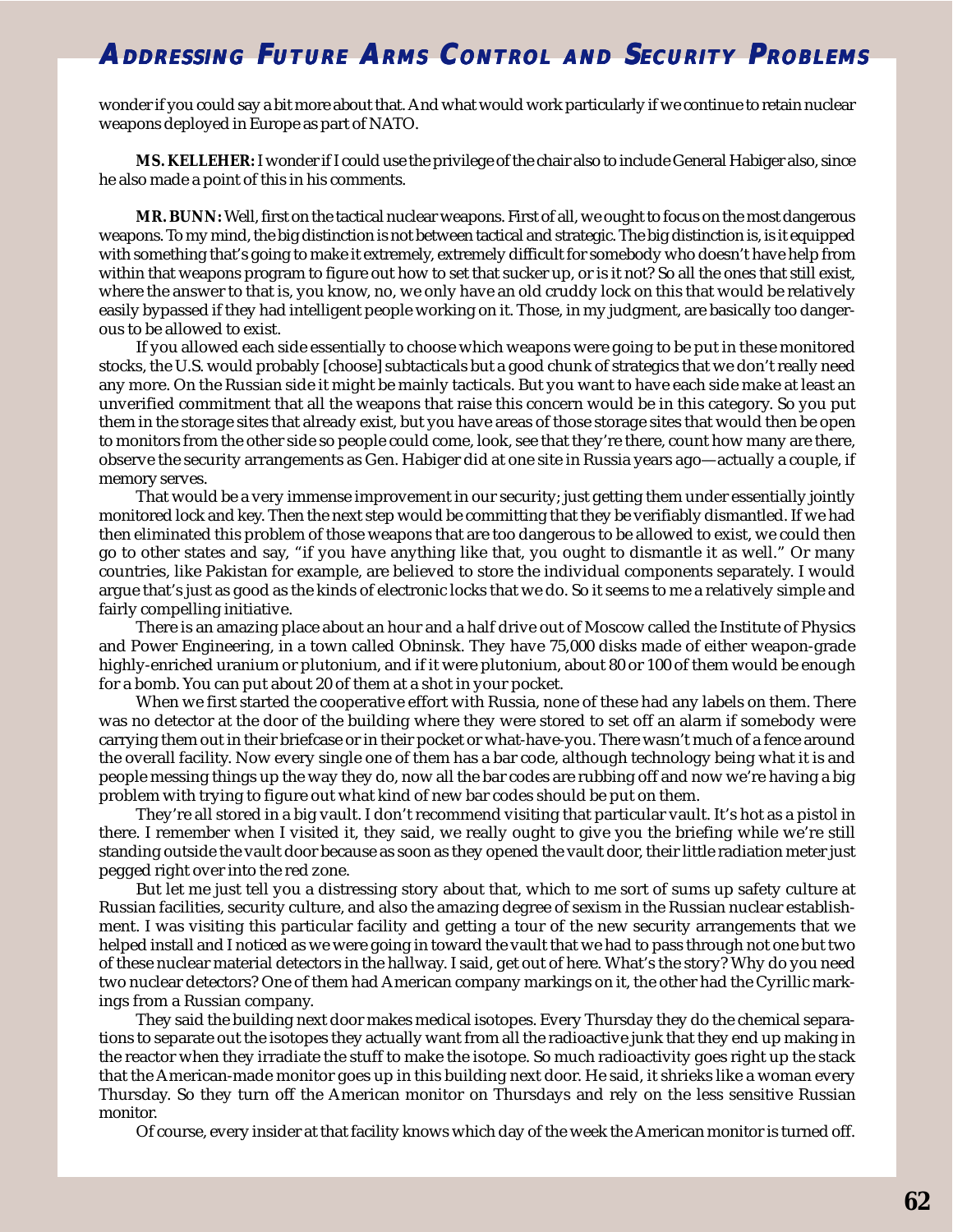This kind of thing is endemic in Russia and it's a serious problem. So it's not just a matter of getting good technology installed. It's also a matter of changing the way people think and the way people sort of do their business day in and day out.

There's really three things that we have to do. We have to get good security equipment put in place. We've got to ensure that that security will be sustained over the long haul, both in terms of maintaining the equipment and in terms of the security culture. And we've got to make sure that the kinds of things we put in place are sufficient to deal with the threat that exists today. If you have a country where 40 heavily armed terrorists seize a theater then putting in place a defensive system against three heavily armed terrorists is not good enough. Getting it done fast, getting it done sustainably, and getting it done to a high enough standard are the three goals that I think we need to achieve.

#### **MS. KELLEHER:** Gene, do you want to add a postscript?

**GEN. HABIGER:** Very quickly to add a comment about tactical nuclear weapons. That's one area that's been a success story on the operational side. On the inventory side, still flunk. But on the operational side— Bush and Gorbachev made a very profound agreement to take tactical nuclear weapons off surface ships and submarines. That was a big step forward. Surface tactical nuclear missiles are for all practical purposes not operational any more.

And let me just say that the Russians are as serious about their people who deal with nuclear weapons—military people who do nuclear weapons—as we are in terms of their training.

**MS. KELLEHER:** I'm going to take the last two questions and fold them together so the panel can answer them. Phil?

**Q:** I'm Phil Coyle, Center for Defense Information. My question is really for General Habiger. There are those who say that the nature of the current U.S. nuclear stockpile is such that it's becoming harder and harder to believe that a U.S. president would actually use it, and to the extent that that's true, we don't have a deterrent. Therefore, we need specialized nuclear weapons, perhaps much smaller nuclear weapons —the Defense Science Board has been looking at this—so that we will have a credible deterrent. I'd just like you to comment about that.

**MS. KELLEHER:** Thank you. Next question, please.

**Q:** Thank you. Mary Beth Nikitin from CSIS. I just wanted to ask you the rhetorical sort of question, refrain, why aren't we doing it now as far as preventing a terrorist attack. And also in terms of actually coming to agreement on tactical and nuclear arms control. In particular, if Professor Bunn and General Habiger could talk about whether you think these obstacles are at a nuts and bolts level—the bureaucratic obstacles or getting legal agreements—or it is sort of an ideological mistrust level question as Senator Biden implied at the lunch address. Do you think anything can happen in an election year? Thank you.

**MS. KELLEHER:** A lot to answer and not much time.

**GEN. HABIGER:** First, I would, with all due respect, disagree with your basic assumption that it's no longer a credible deterrent. Any time you have the capability to deliver a nuclear weapon of relatively small yield anywhere in the world in a relatively short period of time that should be a deterrent because that's a pretty big baseball bat you've got. And it gets back to my earlier point that God help us if we ever develop nuclear weapons that are attractive to use. That's the wrong way we ought to be going.

In the tactical nuclear arena, let me just say this. If you talk to people in the White House who are involved in why we can't get the inventory [accounting] going, why we can't get any progress here, they will put the ball in the Russians' court. My criticism of the current administration and previous administration was, let's start playing hardball and getting serious and telling them that it's time to get on with the tactical nuclear weapons side of the equation.

**MR. BUNN:** And offering some incentives, both positive and negative. On transparency and stockpiles we've basically said "do this because American arms controllers kind of think it's neat." And that's not been a very convincing argument for overcoming decades of Communist secrecy and centuries of czarist secrecy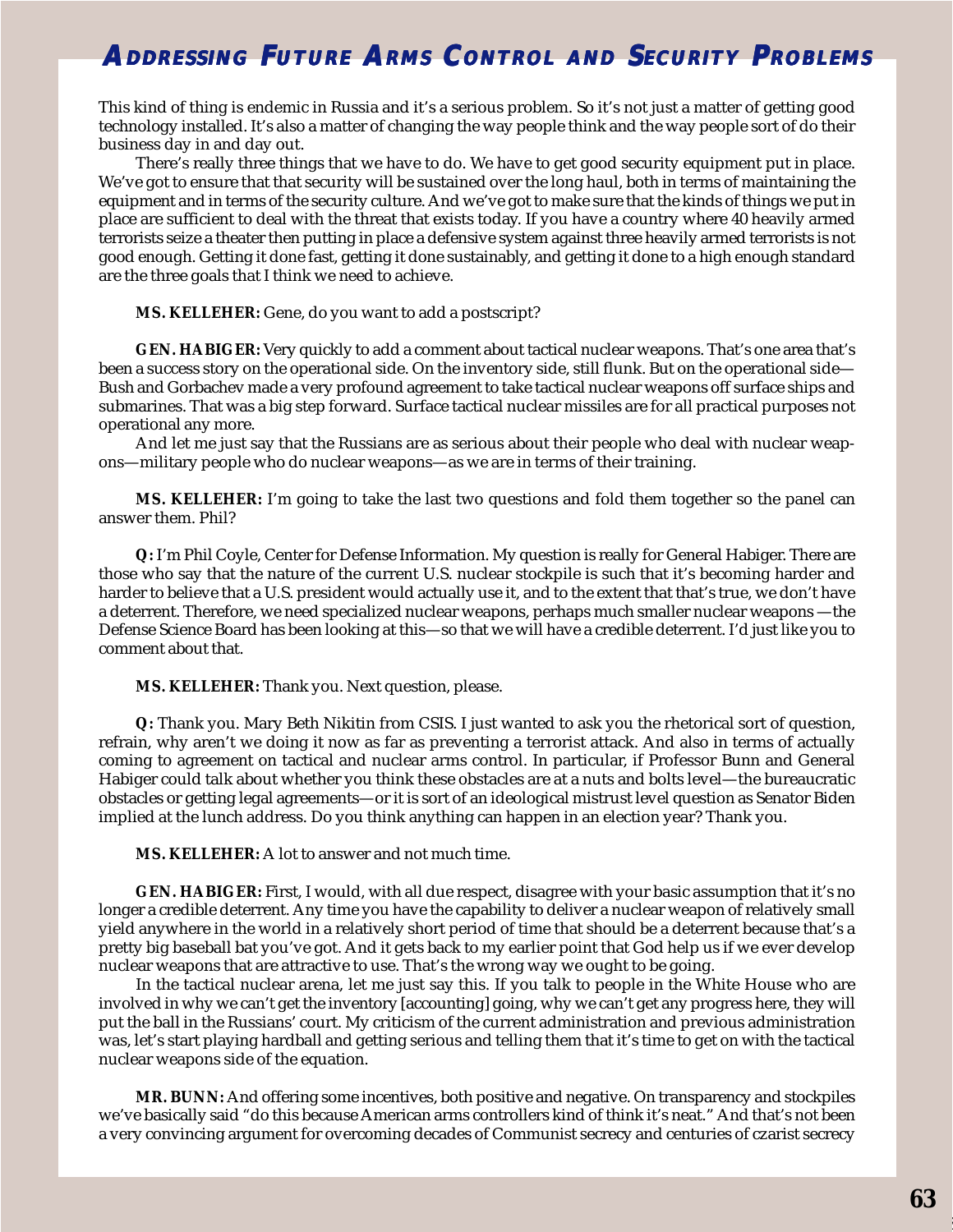before that, which would be a lot of hard political heavy lifting in Russia. So we need to make it enough in Russia's interest to motivate people to do that kind of hard political heavy lifting.

On what's stopping things from going faster, I wish I knew. At the moment we appear to have presidents in both countries who are genuinely concerned about terrorists getting weapons of mass destruction. I believe that in both cases we have presidents who think that that's probably only likely to happen if a hostile state actually gives it to them. Therefore, the policy prescription is, take on the hostile state. Take on Iraq as being a leading example for Bush.

That is the less likely of the possible ways that terrorists could get weapons of mass destruction. I think the much more likely way, in the case of nuclear weapons at least, is this nuclear material that's inadequately secured. I think if President Bush and President Putin, (a), understood (audio break, tape change)….are operating in good faith and they wouldn't take the actions if they saw the opportunities available to them and saw the urgency of the need. The agenda for us is trying to convince those two individuals or whoever ends up in those slots in the future that this is a big threat and there's a lot they can do about it.

**MS. KELLEHER:** I know there are many more questions. Richard, just a very small comment, please.

**MR. SPEIER:** I think your question about why not now is a very good one, and as someone who worked for over a decade on nuclear nonproliferation before getting into missiles, the fact is that all the plans now for getting rid of excess nuclear materials will take many, many decades—50, 70, 90 years. It's very frustrating. In the mid-1990s some RAND colleagues and I proposed an approach where we would take excess nuclear material out of the U.S. and Russia and put it under international physical security custody in a third country.

This was similar to an approach that was of interest to the Joint Staff in the early 1990s. It was written about very favorably by Jessica Mathews in the *Washington Post*. She mentioned a country that we had suggested as the repository for this material. The country suggested that they'd be interested in negotiating it, but it never went anywhere. There are many reasons, but one is that we are now so fully committed to this path of 50, 70, or 90 years to really get rid of this material. It's a shame that we can't step back and look at much quicker ways to take this material out of harm's way.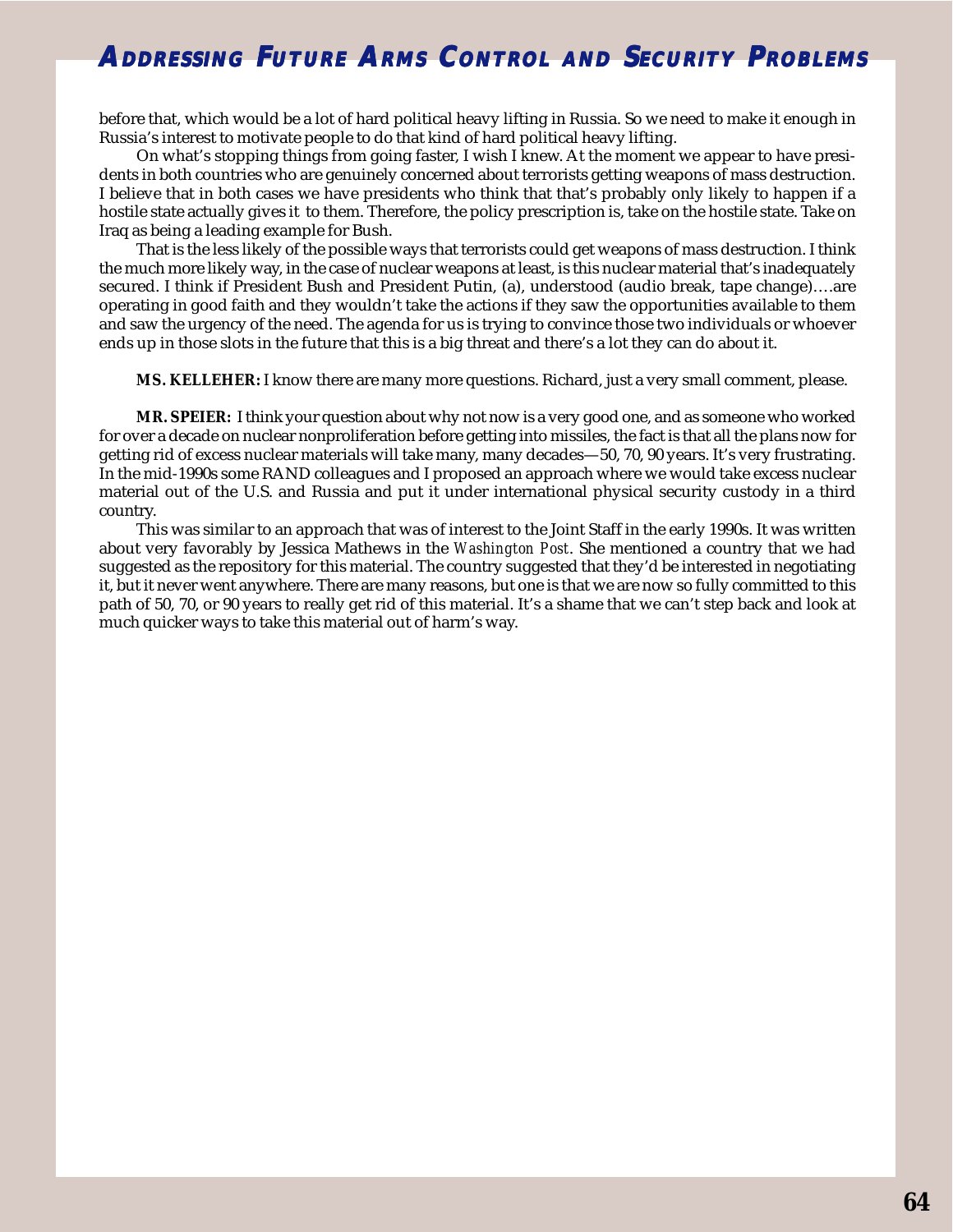# **PANEL BIOGRAPHIES IOGRAPHIES**

#### *CHAIR • Catherine Kelleher*

Dr. Catherine Kelleher is a Research Professor at the U.S. Naval War College and Acting Editor of the *Naval War College Review*. An ACA Board Member, Dr. Kelleher has served as the Personal Representative of the Secretary of Defense in Europe and Deputy Assistant Secretary of Defense for Russia, Ukraine, and Eurasia. She also worked on the National Security Council staff during the Carter administration and consulted for the Department of the Army, the Arms Control and Disarmament Agency, and the Office of the Assistant Secretary of Defense for International Affairs. In the private sector, Dr. Kelleher directed the Aspen Institute and founded the non-government Women in International Security.

#### *THE ROLE OF NUCLEAR WEAPONS IN U.S. SECURITY POLICY • General Eugene Habiger*

Currently the President and Executive Officer of the San Antonio Water System, General Eugene Habiger formerly served as Commander in Chief of the U.S. Strategic Command, where he was responsible for U.S. strategic nuclear forces. A former pilot who flew 150 combat missions during the Vietnam War, General Habiger spent 35 years in military and government service. Among other positions, he was the Director of Security and Emergency Operations at the Department of Energy. In that capacity, General Habiger oversaw safeguards and security policy for the U.S. nuclear weapons complex.

#### *DENYING NUCLEAR WEAPONS TO TERRORISTS • Matthew Bunn*

Author of *Preventing Nuclear Terrorism*, Matthew Bunn is a Senior Research Associate in the Project on Managing the Atom in the Belfer Center for Science and International Affairs at Harvard University's John F. Kennedy School of Government. An ACA Board Member, Mr. Bunn has held several positions pertaining to controlling the threats posed by stockpiles of nuclear materials and warheads. He is a consultant to the Nuclear Threat Initiative, has served as an adviser to the president's Office of Science and Technology Policy, and directed a twovolume study on controlling excess weapons plutonium for the National Academy of Sciences. A prolific writer on nuclear security issues, Mr. Bunn most recently co-authored *The Economics of Reprocessing vs. Direct Disposal of Spent Nuclear Fuel.*

#### *STEMMING MISSILE PROLIFERATION • Richard Speier*

Currently a private consultant on nonproliferation and counter-proliferation issues, Dr. Richard Speier spent more than 20 years in government at the Office of Management and Budget, the Arms Control and Disarmament Agency, and the Office of the Secretary of Defense. While in government, he helped negotiate the Missile Technology Control Regime (MTCR) and draft the terms for Iraq's eventual disarmament. Awarded the Defense Department's Meritorious Civilian Service Medal, Dr. Speier is now preparing a full history of the MTCR.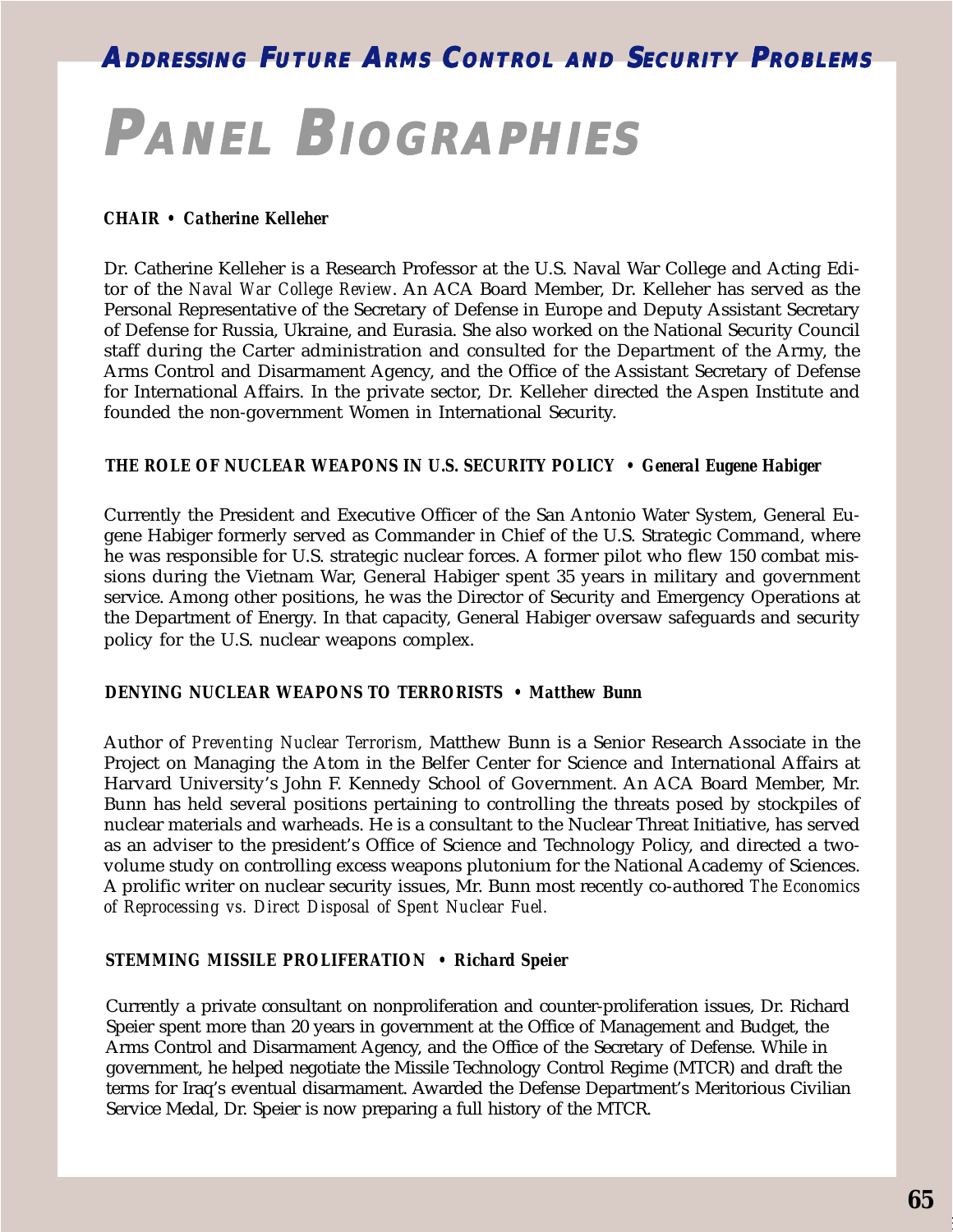## **CLOSING ADDRESS Senator Jack Reed Senator Jack Reed Senator Jack Reed**

**DARYL KIMBALL:** I am pleased to introduce to you Senator Jack Reed of Rhode Island. He is the ranking Democrat on the Armed Services Committee's Strategic Forces Subcommittee, among other key posts. He is one of the key leaders on the issues that we've been discussing today. As a member of that committee he is in the rough-and-tumble on the policy debates—the defense authorization bill really debates on these issues. He's agreed to share with us his perspectives on the role of arms control in building U.S. national security in the future.

He is, in my view, one of the most informed and active members in the Senate on these issues. He has been a stalwart defender of our first line of defense, proven preventative arms control strategies, at a time when there are those, as we've heard earlier today, in the administration who are not so enamored of these approaches, and at a time when we're seeing these approaches being undercut in various ways.

I just want to note in particular something that he did last year, which is particularly important and will continue to be an issue in the years ahead. He was pivotal in the debate concerning the future research on U.S. nuclear weapons. He introduced a very important amendment on the floor of the Senate that I think would have been approved if it was allowed to be voted on directly, but it was second-degreed by the chairman of the Armed Services Committee, Senator [John] Warner. And his amendment would have essentially preserved the 1994 ban on research leading to the development of low-yield nuclear weapons. And though that vote was narrowly lost, I know from hearing him, his speeches, and talking to his staff that he's going to remain a dedicated and outspoken proponent of rational policies on this particular topic.

And I just want to quote for you something that you said, Senator Reed, after that debate. I don't know if you remember, but I thought it was a very important statement at that stage and a very relevant statement for our conference today. You said on the floor on September 16<sup>th</sup> that "After 50 years of being the leading nation in the world arguing for arms control, arguing for sensible constraints on the development of nuclear weapons and the limits on nuclear weapons, we have become a nation that is casual about our commitment to arms control, that denigrates it too often, and that course has left us with other options which I think are less appropriate. If there is no arms control, then there is a higher probability of arms usage with nuclear weapons. This is a thought that no one wants to contemplate."

I think these are very important words as we go into the 21<sup>st</sup> century, and I'm pleased to introduce Senator Jack Reed.

**SENATOR JACK REED (D-RI):** Thank you very much, Daryl, for those very kind words of introduction. I'd like to recognize of course Daryl but also John Steinbruner of the Arms Control Association. Professor Steinbruner was a young professor when I was a young but very unprecocious student at the Kennedy School of Government, so it's nice to join him again. I'd also recognize Robert Gallucci, the dean of Georgetown University's Edmund A. Walsh School of Foreign Service, and Michael Brown, the director of the Center for Peace and Security Studies. And a special word about Paul Warnke, who devoted his life to diplomacy, who was a tireless advocate and practitioner of arms control, and in whose honor and memory this conference is being held.

In 1946, in a speech to the governing board of the Pan-American Union, President Harry Truman, the only person ever to authorize the use of nuclear weapons, said, "Before us now lies a new era in which the power of atomic energy has been released. That age will either be one of complete devastation or one in which new sources of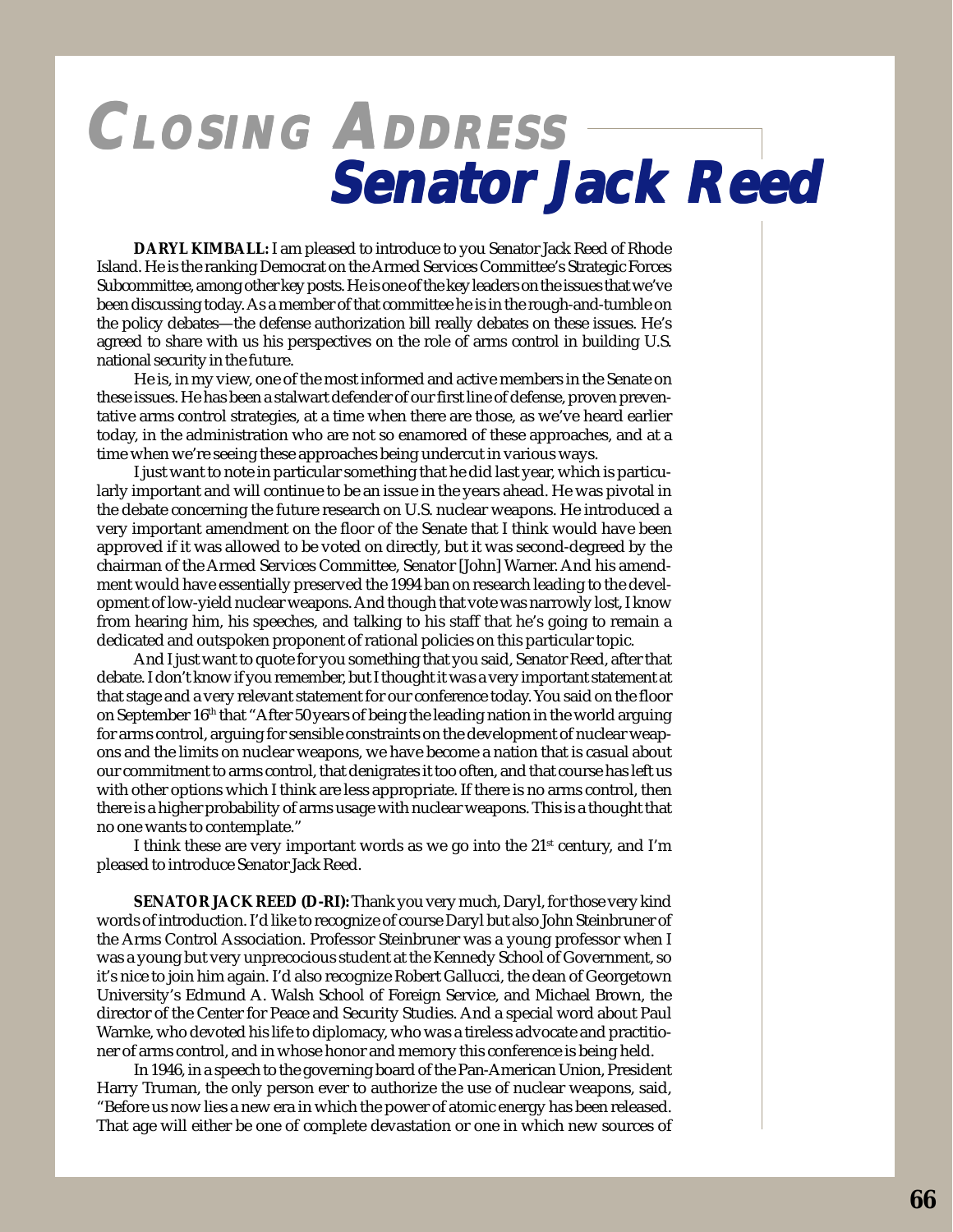### **SENATOR JACK REED**

power will lighten the labors of mankind and increase the standards of living all over the world."

For more than 50 years, the United States has been in the vanguard in ensuring that President Truman's first alternative never becomes a reality. The United States has both urged and acted to de-legitimize the use of nuclear weapons and other weapons of mass destruction through the earliest Strategic Arms Limitation Talks, the Intermediate Nuclear Forces Treaty, the nuclear Nonproliferation Treaty, presidential nuclear reduction initiatives, the Strategic Arms Reduction Talks, various nuclear weapons testing limitation treaties, and bilateral diplomatic efforts to encourage other states to forswear nuclear weapons. The United States, under both Democratic and Republican administrations, has worked to reduce the possibility of devastation.

Today, however, the Bush administration is implementing a departure from this decades-long bipartisan policy of arms control and risk reduction. President [George W.] Bush has neither reduced the size of the U.S. nuclear weapons arsenal, nor decreased the nation's reliance on nuclear weapons. Instead, he has pushed Congress to adopt measures that may actually lower the threshold for the use of nuclear weapons. These new nuclear weapons policies are being implemented as part of a broader national security strategy that increasingly relies on pre-emptive military action to compel states concerned not to pursue weapons of mass destruction. Moreover, the Bush administration has not substantially increased efforts to reduce the risk associated with the former Soviet Union's Cold War weapons and material. On the contrary, the Bush administration initially cut these programs. Recognizing their importance, Congress restored the funding, but notwithstanding statements of support for these programs, the president has failed in his budget to fund these programs at levels commensurate with their importance.

The administration is pursuing an agenda which promotes nuclear weapons during a time when the need to de-legitimize and stop the proliferation of nuclear weapons and weapons-related technologies is as important as ever. Revelations about the capabilities of the Iraqi nuclear program prior to the 1991 Gulf War, the North Korean, Iranian, and Libyan nuclear programs, as well as the Indian and Pakistani nuclear tests of 1998, have demonstrated that nuclear weapons remain highly sought after.

In practical terms, however, North Korean and other tough WMD proliferation cases defy quick military solutions. Military pre-emption alone cannot replace a comprehensive and preventive arms control and nonproliferation strategy. Nonproliferation rules and standards of behavior establish the legal, political, and moral basis for organizing U.S. and international pressure to prevent the spread of nuclear weapons and nuclear materials to states or to terrorist groups. New proliferation dangers and changing threats to our national security continue to require nonproliferation strategies. These strategies must change as the threats change to remain effective.

Changing, strengthening, and adapting, not abandoning, preventive diplomacy in arms control should remain at the heart of U.S. national security policy. The Bush administration, however, has set a different course. It has clearly shown its distaste for treaties. Administration officials may argue that it did conclude the Moscow Treaty with Russia. Unfortunately, this treaty is arms control in name only. It does not actually require the elimination of any nuclear weapon. There is not timetable for compliance, no definition of deployment, and it does not provide for additional verification mechanisms. Under the Moscow Treaty, the reductions in deployed nuclear weapons do not have to be achieved until December 31, 2012, and can be fully reversed on January 1, 2013. The Moscow treaty is not an effective adaptation of arms control. The trend toward abandoning, not adapting, arms control is evident in the administration's passive neglect of treaties and in its aggressive actions to revitalize the role of nuclear weapons.

In December of 2001, the Bush administration completed its Nuclear Posture Review [NPR]. The NPR supported budget requests to fund the production of hundreds of new plutonium pits per year—a necessary component of a nuclear weapon—to support the design of new weapons, and to shorten the time necessary to plan and conduct a nuclear test. These initiatives strongly suggest that the resumption of nuclear weapons testing is the desired goal, not as the last resort to maintain the existing stockpile—as contemplated under the Comprehensive Test Ban Treaty—but to support the development of new, smaller, or otherwise more usable nuclear weapons.

The NPR also indicates for the first time that the United States is prepared to use nuclear weapons against non-nuclear nations that are not aligned with a nuclear power, including the possibility of first-use and a preemptive strike. The Bush nuclear posture review combines and thus blurs the traditional distinction between nuclear and non-nuclear offensive strikes. Instead of deterring an attack by a nuclear power—the Cold War deterrence approach—the Bush NPR makes nuclear weapons just one more tool in our toolkit, one more option to exercise.

The president's intentions became clearer in September 2002 when the president issued his national security strategy and in December 2002 when he issued his strategy to combat weapons of mass destruction. Each document lays out a clear strategy of preemption as an option regardless of the immediacy of the threat. These documents, coupled with the administration's budget request, set forth the administration's desire to have a nuclear weapon that could be used in a first-strike preemptive fashion against a non-nuclear or a nuclear state.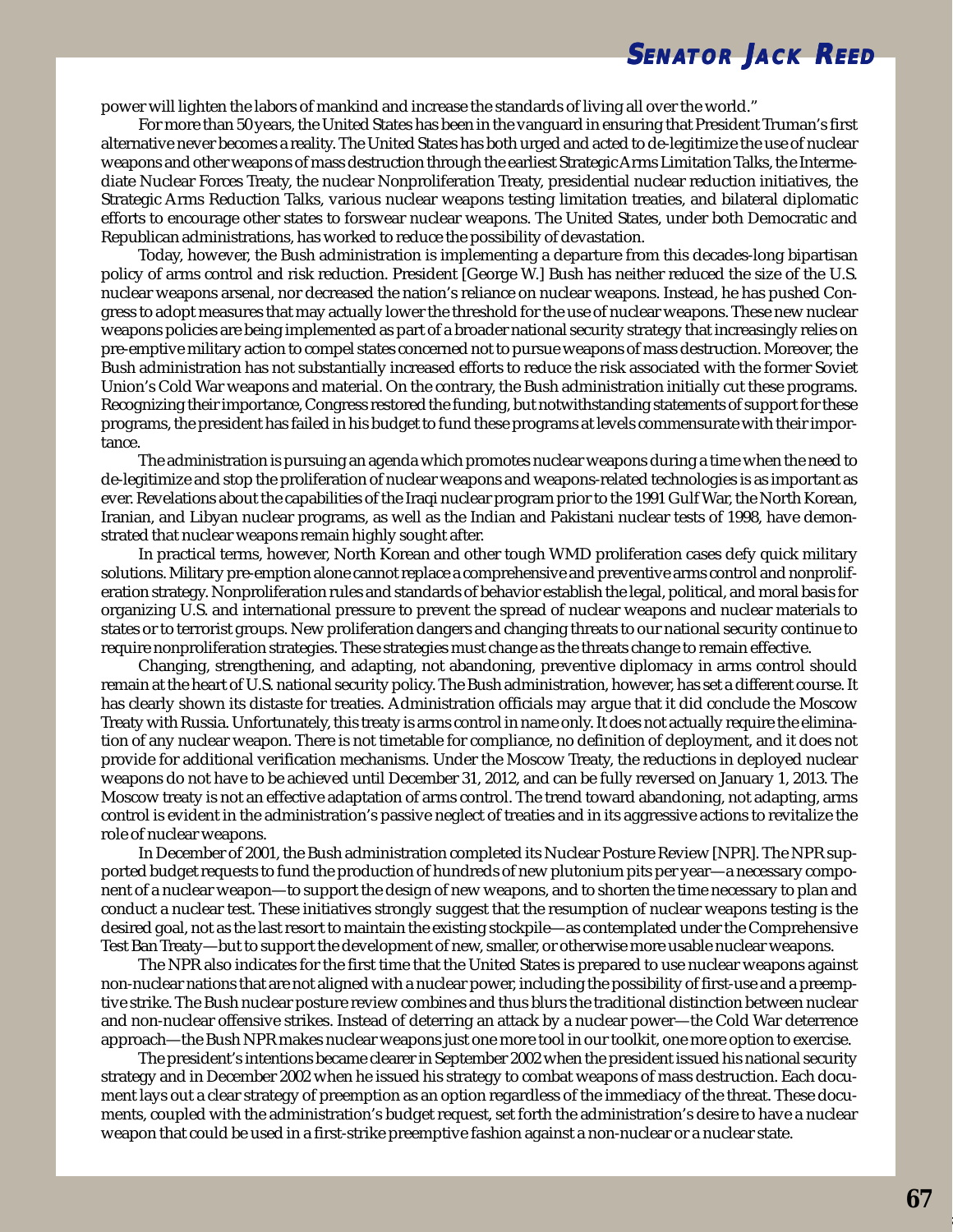In the fiscal year 2003 budget request, the administration proposed to begin a three-year effort design a robust nuclear earth penetrator, RNEP, to use against hard and deeply buried targets. The RNEP would modify an existing large-yield nuclear device to penetrate a hard surface, such as rock, survive, and then detonate. Senate Democrats were able to delay spending money on the RNEP for six months by requiring a report identifying the types of targets that this weapon is designed to hold at risk and the employment policy for such an RNEP. Notwithstanding the fact that there is no clear military requirement for an RNEP, the administration is forging ahead. In its fiscal year 2004 budget request, the administration proposed a second year of funding for the RNEP.

Also integral to the administration's strategy of preemption is the desire for new precision small nuclear weapons with yields of less than five kilotons. The administration's first step towards this goal was to propose the repeal of Section 3136 of the National Defense Authorization Act for fiscal year 1994, which prohibits the secretary of Energy from conducting any research and development which could lead to the production by the United States of new low-yield nuclear weapons including a precision low-yield warhead.

In 2003 testimony before the Senate Armed Services Committee, Ambassador Linton Brooks, acting director of the National Nuclear Security Administration, did not suggest that the new nuclear weapons work is needed to meet a new military requirement. Instead, he argued that, in his words, "We are seeking to free ourselves from intellectual prohibitions against exploring a full range of technical options." Pressed further, Brooks provided a more telling explanation of the administration's motives, saying, "I have a bias in favor of something that is the minimum destruction. That means I have a bias in favor of things that might be usable." Despite strong Democratic opposition, the ban was repealed and \$6 million was authorized for this research. Proponents of this new nuclear policy, with its bias in favor of things that are usable, argue that arms control and nonproliferation have failed and therefore new nuclear weapons, concepts, and weapons are needed. They cite a litany of states that have acquired nuclear weapons since the adoption of the [nuclear Nonproliferation Treaty] NPT in 1968: India, Israel, Pakistan, South Africa, and apparently North Korea.

Arms control and nonproliferation strategies, however, succeeded in ensuring that far fewer states acquired nuclear weapons and established a global norm against the possession and use of nuclear weapons. Forty years ago, when the original nuclear powers—the United States, the Soviet Union, Britain, France, and China—had a monopoly on nuclear weapons, it was routinely assumed that proliferation would be rapid and irreversible. President Kennedy predicted in the early 1960s that an additional 25 countries might develop nuclear weapons within 10 years. This dire prediction did not come true because of efforts at arm control exemplified by the NPT. Moreover, of the five states that have acquired nuclear weapons since 1968, three—Israel, India, and Pakistan never signed onto the NPT. South Africa gave up its nuclear weapons and joined the regime as a non-possessor state. That leaves the very special case of North Korea, which joined the NPT in 1985 and has been caught on at least two occasions violating its obligations before its announced repudiation of the treaty.

Critics of the nonproliferation regime frequently fail also to acknowledge that Argentina, Brazil, South Korea, and Taiwan cease their suspected nuclear programs in part because of the international norms represented by the NPT. Similarly, with the demise of the Soviet Union, the newly independent states of Belarus, Kazakhstan, and Ukraine, found themselves in possession of nuclear weapons. All of them voluntarily relinquished their weapons in favor of joining the NPT. Their decision, at the urging of the United States and others, reaffirmed the norm of nonproliferation. At the time, Ukraine and Kazakhstan were respectively the third and fourth largest nuclear powers in the world.

Despite its successes, however, the arms control regime is under stress. Today, nonproliferation is being advocated by the United States as do what I say, not do what I do. Unfortunately, the United States is more often imitated rather than obeyed. The goals of the nuclear posture review, the national security strategy, and the national strategy to combat weapons of mass destruction are reflected in congressional action authorizing new nuclear weapons research and repealing the ban on low-yield nuclear weapons research.

Unfortunately, these policies and actions will begin to take the United States in a dangerous new direction that marks a major shift in American policy, which is inconsistent with our long-standing commitment under the nuclear Nonproliferation Treaty to end the nuclear arms race, and which makes a mockery of our argument to other countries around the world that they should not develop or test nuclear weapons.

The Bush administration, through a series of actions taken over the past three years, is quietly moving to change the longstanding bipartisan consensus on nuclear weapons to make nuclear weapons more usable and to see them as just another option, or as a May 2003 article by Bill Keller in the *New York Times Magazine* suggests to make the unthinkable thinkable.

The United States must reverse the course we now seem to be taking. Our nation must pursue comprehensive and practical efforts to deal with the shortcomings and unfinished parts of the global nuclear, chemical, and biological weapons arms control regime in order to adapt to the new threats and the new technologies of the post-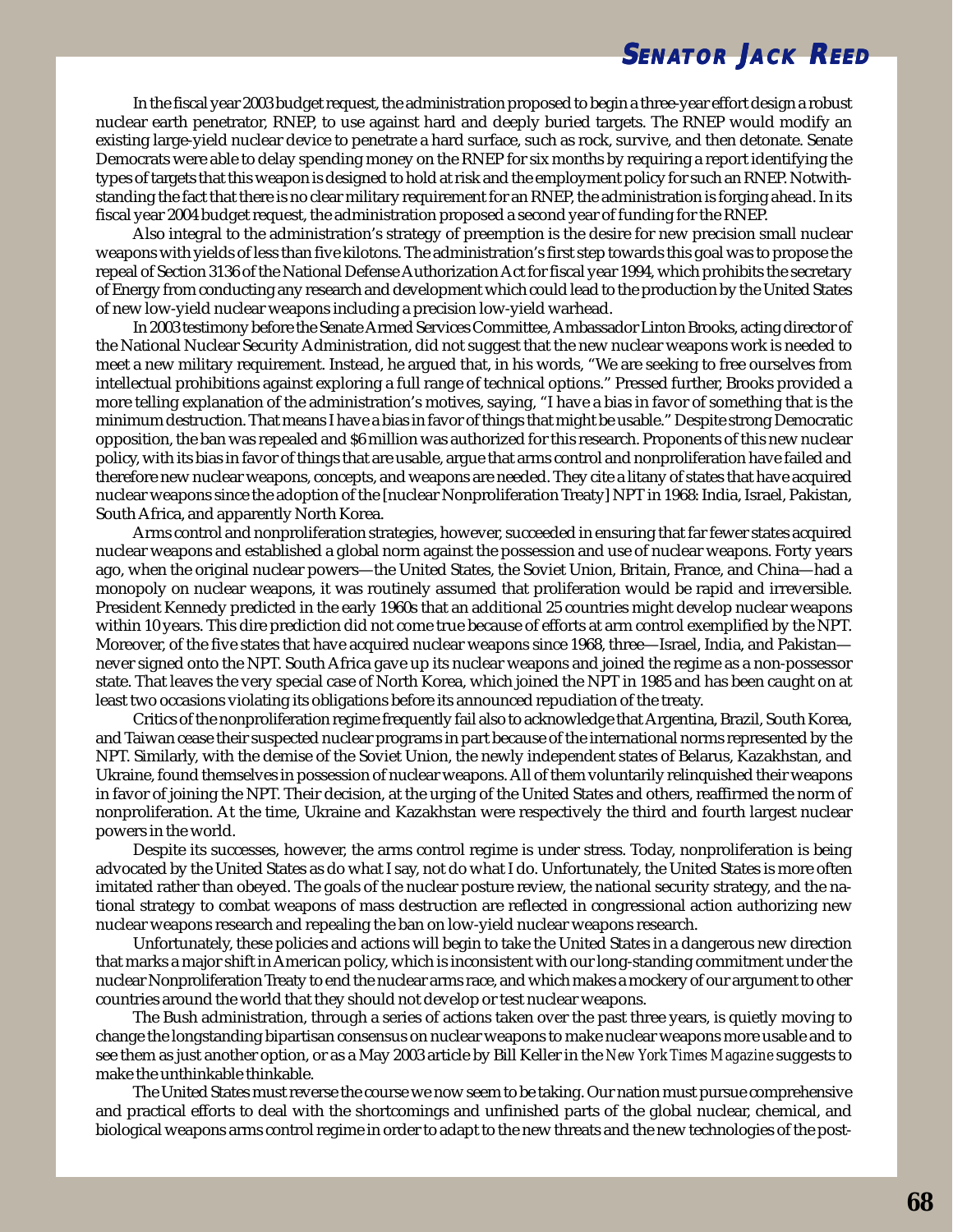### **SENATOR JACK REED**

Cold War world. Let us expand and improve arms control, not condemn it.

In the coming years, the president and the Congress should work to build a more comprehensive approach to the evolving problem of nuclear, chemical, and biological weapons proliferation. These efforts should draw from existing programs and activities, reinforce and expand bilateral and global arms control measures, and be pursued in collaboration with the United States' allies and friends through the United Nations and other bilateral and multilateral mechanisms.

We must improve international weapons monitoring and inspection capabilities which would aid U.S. intelligence and can help detect and deter cheaters, encourage compliance, and galvanize support for U.S.-led collective acts to deal with violators that pose a threat to international security. International actions are effective. Evidence of North Korea's illicit nuclear weapons work was discovered in 1992 as a result of that country joining the nuclear Nonproliferation Treaty and agreeing to International Atomic Energy Agency (IAEA) inspections.

The dangerous extent of Iran's nuclear program has recently been revealed through a new round of international inspections. Special IAEA inspections in Iraq following the first Gulf war effectively ended that nation's illicit nuclear weapons program by 1998. The IAEA Additional Protocol recently submitted to the Senate for consideration would allow for more extensive inspections and is an important next step to strengthen international capabilities. I commend the administration for supporting this Additional Protocol. The Senate will begin considering it with a hearing before the Foreign Relations Committee tomorrow. I look forward to working with my colleagues to ratify this important protocol.

We must expand and accelerate Nunn-Lugar threat reduction programs. In place for just over 10 years, the Nunn-Lugar initiatives have helped make the United States and the world safer by improving security and dismantling much of the Soviet-era nuclear, chemical, and biological weapons arsenals and infrastructure. More still needs to be done. We can and should accelerate and expand, wherever possible, this vital effort to keep these weapons, materials, and technologies out of the hands of terrorists and criminals.

While construction has started on the facility to eliminate the 40,000 metric-ton stockpile of Russian chemical weapons, assistance will be needed until this project is finished and all chemical weapons are destroyed. Russian and other former Soviet Union biological weapons research facilities and personnel must be converted into nondefense programs. Russia's sprawling nuclear infrastructure remains vulnerable with only half of the facilities fully equipped with modern security systems to prevent theft or diversion of weapons and materials.

As the ranking member of the Emerging Threat Subcommittee of the Armed Services Committee, I plan to work with the administration and my colleagues to increase our current investment of roughly \$1 billion per year in these programs and to eliminate unnecessary congressional restrictions that threaten the continuation of contracts on important projects.

We must achieve a global halt to the production and proliferation of weapons usable fissile materials. For years, progress on multilateral negotiations to end the supply of new material for nuclear bombs through a fissile material cutoff treaty has been stalled. Now, a shift in China's position opens the way for progress. Unfortunately, the Bush administration has decided to reevaluate its support for such an agreement. Instead, it should take the initiative and move forward to conclude such a treaty. In addition, the administration should move forward on its idea of creating an inventory of the world's fissile materials in assessing the risk of proliferation. I plan on working with my colleagues on a similar initiative in the Congress.

We must pursue new restrictions on access to nuclear weapons' applicable fuel cycle technologies to make it more difficult for new states to obtain nuclear material for weapons. The NPT guarantee of access to peaceful nuclear technology and the broad diffusion of that technology has allowed states such as Iran to acquire uranium enrichment or plutonium production facilities useful for weapons. Through more robust international export control agreements, the availability of the most weapons-relevant technologies can be limited without denying access to basic and legitimate nuclear power technology. I do commend the administration for establishing the Proliferation Security Initiative, which will seek to detect and control the export and import of weapons, weapons material, and weapons technology while respecting international and domestic law.

We must engage in discussions with states that seek nuclear weapons to look for ways to bring such states into the community of responsible nations. The Bush administration's refusal to resume bilateral talks with North Korea in 2001 and its tough talk and hesitancy to resume discussions after North Korea took deplorable and dangerous actions to revive its plutonium production program have allowed a dangerous situation to fester. The administration has made some progress toward reengaging the North Korean regime through six-party talks, but it is not clear whether it has developed an effective or clear negotiation strategy.

Finally, the United States and other nuclear-weapon states must reduce the role of nuclear weapons in our own security policies. The United States in particular must lead by example and not engage in a "do as I say, not as I do" philosophy. Toward this end, the United States should maintain its nuclear test moratorium and reconsider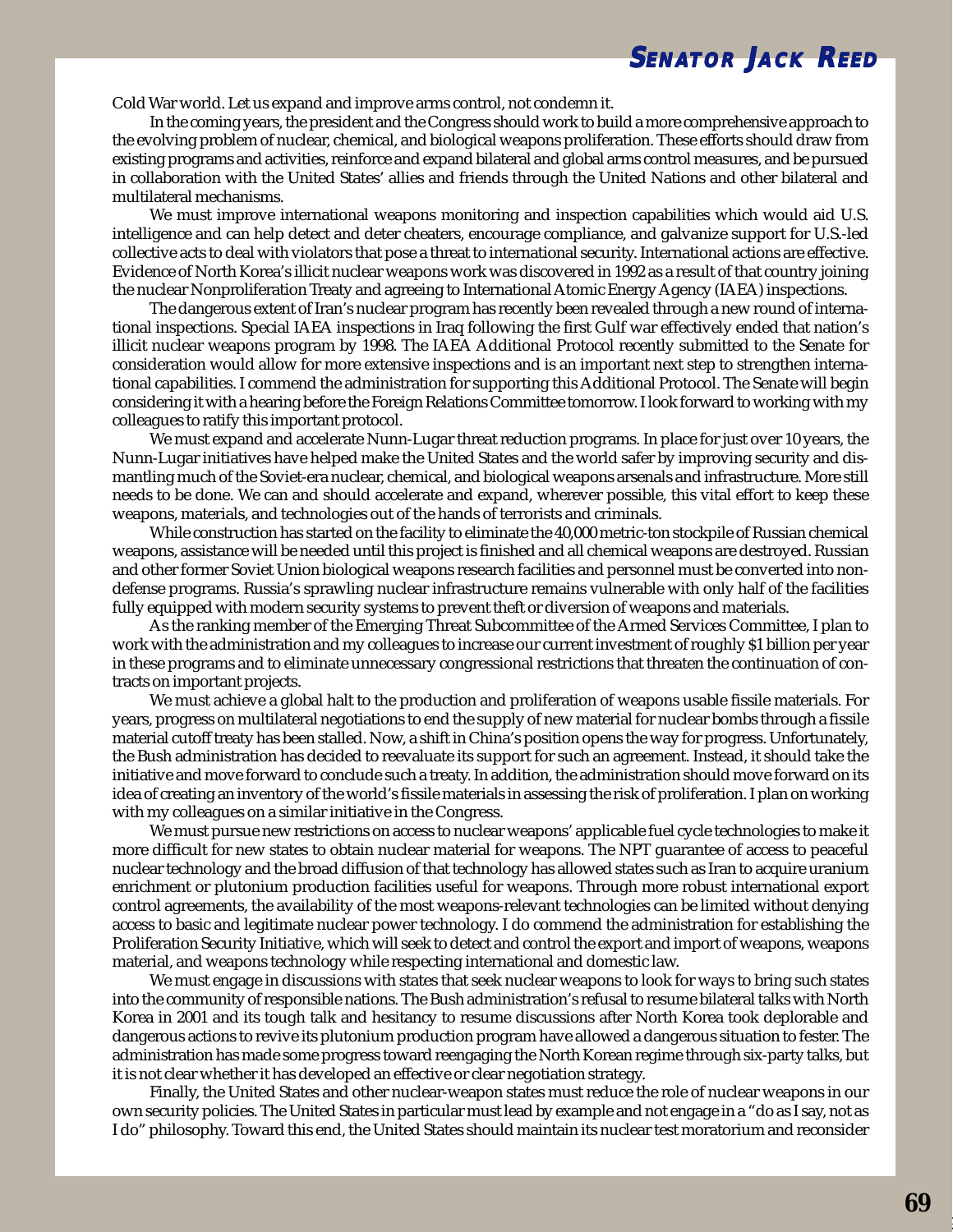ratification of the 1996 Comprehensive Test Ban Treaty. It should engage Russia in further talks to accelerate strategic nuclear reductions and verifiably dismantle excess nuclear weapons stockpiles, as well as pursue talks that lead to the verifiable dismantlement of the thousands of tactical nuclear weapons remaining in Russia.

**SENATOR JACK REED** 

Today's threats require a strong and nimble conventional military capability and not the development of new or modified types of nuclear weapons designed to be used preemptively. The consequences of the detonation of a nuclear weapon, or other weapons of mass destruction, are so devastating that reliance on military means alone to deter or preempt such an event is shortsighted. Abandoning serious efforts at arms control will weaken, not strengthen, our efforts to protect the nation and our allies from the development of nuclear weapons by others. Only commitment and leadership to advance a comprehensive arms control regime can provide the security which we all seek.

Thanks very much.

**MR. KIMBALL:** Senator Reed has agreed to take a few questions. He has time for maybe two or three, perhaps more—we'll see. If you could line up as we have all day, and beginning on the right.

**Q:** Yes. Senator, Senator Biden was telling us at lunch how very difficult it is these days to get the Senate to focus on issues that it thinks important, or at least he thinks important. One he mentioned in particular was getting the Senate to look seriously at whether it was the administration's failure to look at the intelligence or the intelligence itself that was faulty before the war in Iraq. You've laid out a broad agenda which Senator Biden said is no longer on the front pages and only senators and representatives or the president can get it on the front pages. It seems very difficult in the minority to get the hearings or the GAO reports that you usually use to advance this agenda.

If that continues to be the case, would you consider taking it out on the road and having fora other than formal hearing structures to put these issues back on the agenda again.

**SEN. REED:** Well, I agree with Joe's analysis that these issues are not getting the attention they need because we are preoccupied with some immediate problems, Iraq being the principle international security problem. And frankly, I think we have to get these issues back in play, back in the forefront, and whether we can do it in Washington or do it on the road, we should do it everywhere. In many cases it's not that we're not speaking up and debating, it's that we're not catching the attention of the media and then consequently the community at large. We have to be a little more effective doing that.

It certainly would help us if we were in the majority to get our program across. It would help in many ways too if we were in the majority but, you know, I'm not averse to going out and speaking. And I'm struck sometimes by our focus and preoccupation in Washington. I think among groups around the country there is discussion of these issues.

I think—and I don't want to do an instant analysis of the primary election, but there seems to be a sizable group of individuals who are registering their displeasure about policies. I'm struck by the fact that New Hampshire was the state the president carried. New Hampshire is also a state in which independents vote in Democratic primaries. In fact, exit polls actually identified Republicans, self-declared Republicans, saying they voted in the primary. So I think this is beginning to build up. But you're right; it's not getting the kind of attention we need.

This question might be segue to in terms of the issue of Iraq intelligence because Dr. [David] Kay was before the Armed Services Committee today and I had a chance to ask him a few questions, and my colleagues had a chance to ask him a few questions. His testimony today was consistent with his service to the country. He's a very dedicated, patriotic individual of great integrity and he was, I think, trying to be as candid and forthright as anyone could be there. He clearly indicated that from his perspective there are no weapons of mass destruction, no large stockpiles. There were none before the war. The supposed vans that Vice President Cheney talks about were likely used for the production of hydrogen, not for biological weapons. But on the other side, he indicated that he probably would likely have made the same judgments given the information he saw.

But what comes out of that testimony today is, if not a direct, certainly an indirect —an indictment might not be too strong a word—of our intelligence operations and the ability of our national leaders to successfully integrate intelligence. So that is the issue of the moment, and that is getting some footing on Capitol Hill.

**Q:** I'm Bob Barry, once an arms control negotiator. This is really a related question because I've been in New Hampshire; I've been to a lot of campaign rallies. The issues you bring up have not been discussed in any detail there, and I sense that this is not an issue that congressional candidates are going to want to bring up much in the campaigns this year because it's an issue that's an issue of the past. What's your sense of this? Is this an issue that people can gain traction with, or is it sort of yesterday's politics?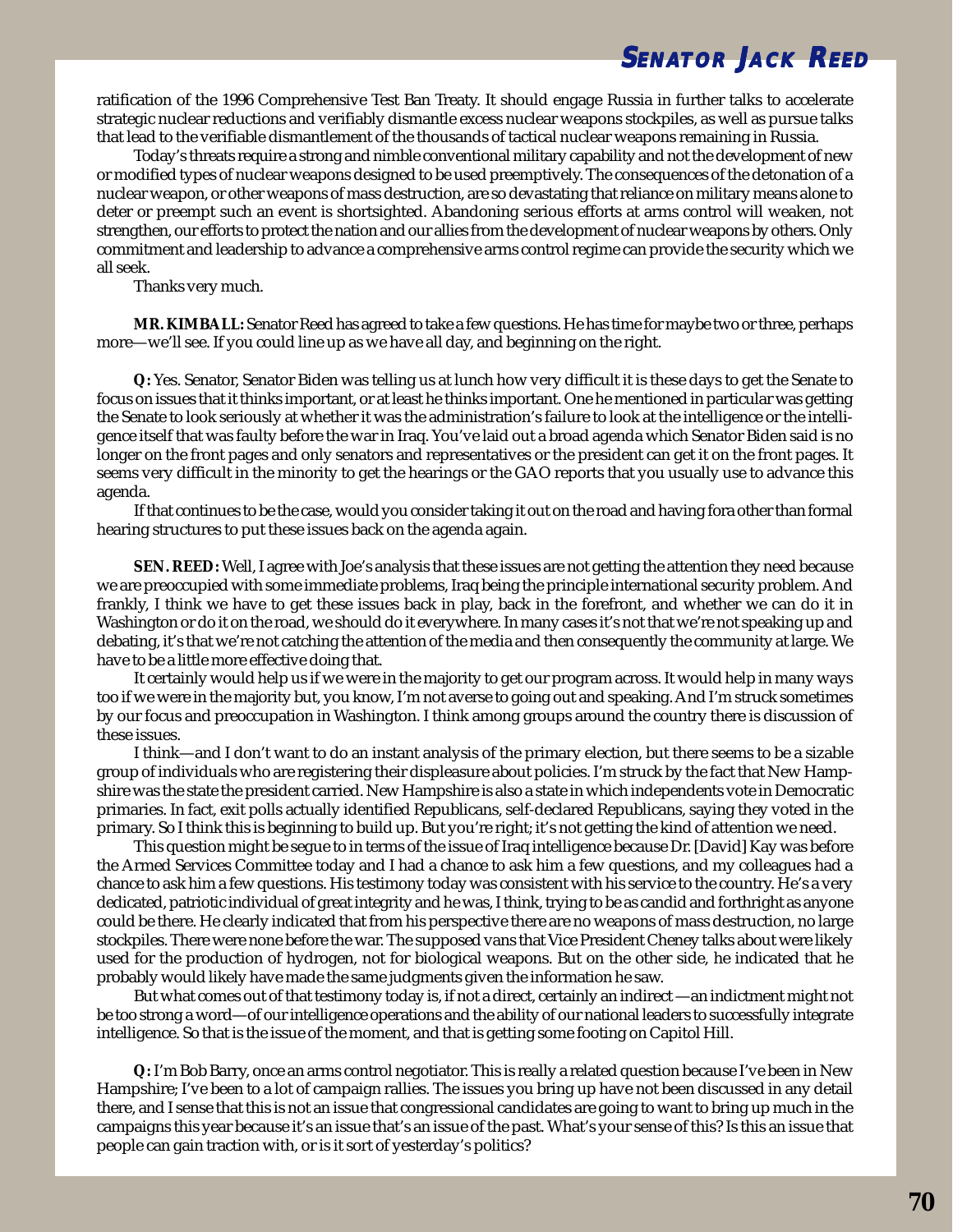

**SEN. REED:** It's not yesterday's politics. It's today's politics but it's not an issue of salience to most voters. Most folks worry about: Do I have a job? Is my healthcare there or have I lost it? Are my kids going to college and how can I pay for it? They worry in general about the national security issues that are taking center stage. Iraq, they worry a lot about that. There's a lot of concern about that. But as far as the details of arms control, I don't think you'd ever see that as a 30-second commercial on television in any campaign. But that doesn't obligate leaders to pay attention, to work at it, to be cognizant of it, and it certainly doesn't eliminate the need, as an elected official, to pay attention to it, and particularly in the context of the president, to assemble around you people and policies that are supportive of arms control, not that undermine arms control.

So you'll never see a commercial, I think, in terms of my position on the nuclear Nonproliferation Treaty. But any serious person here in Washington, any serious person in the White House has to have such a policy and has to work every day to make sure they have some traction in the world.

**MR. KIMBALL:** One final question before we conclude. We heard General Habiger in the previous session talk about how the U.S. nuclear posture has not appreciably changed over the last 15 to 20 years in terms of certain assumptions regarding the Russian stockpile and arsenal. The Department of Defense is due to deliver a new stockpile memorandum to Capitol Hill yet many of your colleagues have had a difficult time encouraging a debate about this because this is a classified document. Former Senator Bob Kerrey has talked about this.

I'm wondering if you foresee an opportunity on the Armed Services Committee this year to discuss what the stockpile memorandum might suggest about the weapons complex, U.S. policy, and how might you work with your fellow Republicans to forge a process by which there can be a better dialogue about this very secret and opaque document.

**SEN. REED:** Well, Daryl, you put your finger on one of the difficulties, which is it is secret. So there is a natural, not only reluctance, but a natural legal tendency not to be discussing these things in open sessions. But that, again, does not relieve us of the obligation to look carefully, not just in private but to discuss those aspects we can discuss and debate it.

I wasn't here for General Habiger's speech but if you took a snapshot in the 1980s and took a snapshot today of our stockpile, it wouldn't look much different. We might have moved some of the cards that designate whether it's active or inactive, but that's all we've done. And certainly it would seem to me to be a situation where we have the opportunity, particularly with the improved relationship with Russia, as evidenced by discussions this week between Secretary Powell and President Putin, to take real steps in terms of reducing significantly our stockpiles. I hope we do.

We're going to try to discuss these issues, both in committee and also on the floor, and I hope we are able to break through and get a good debate going.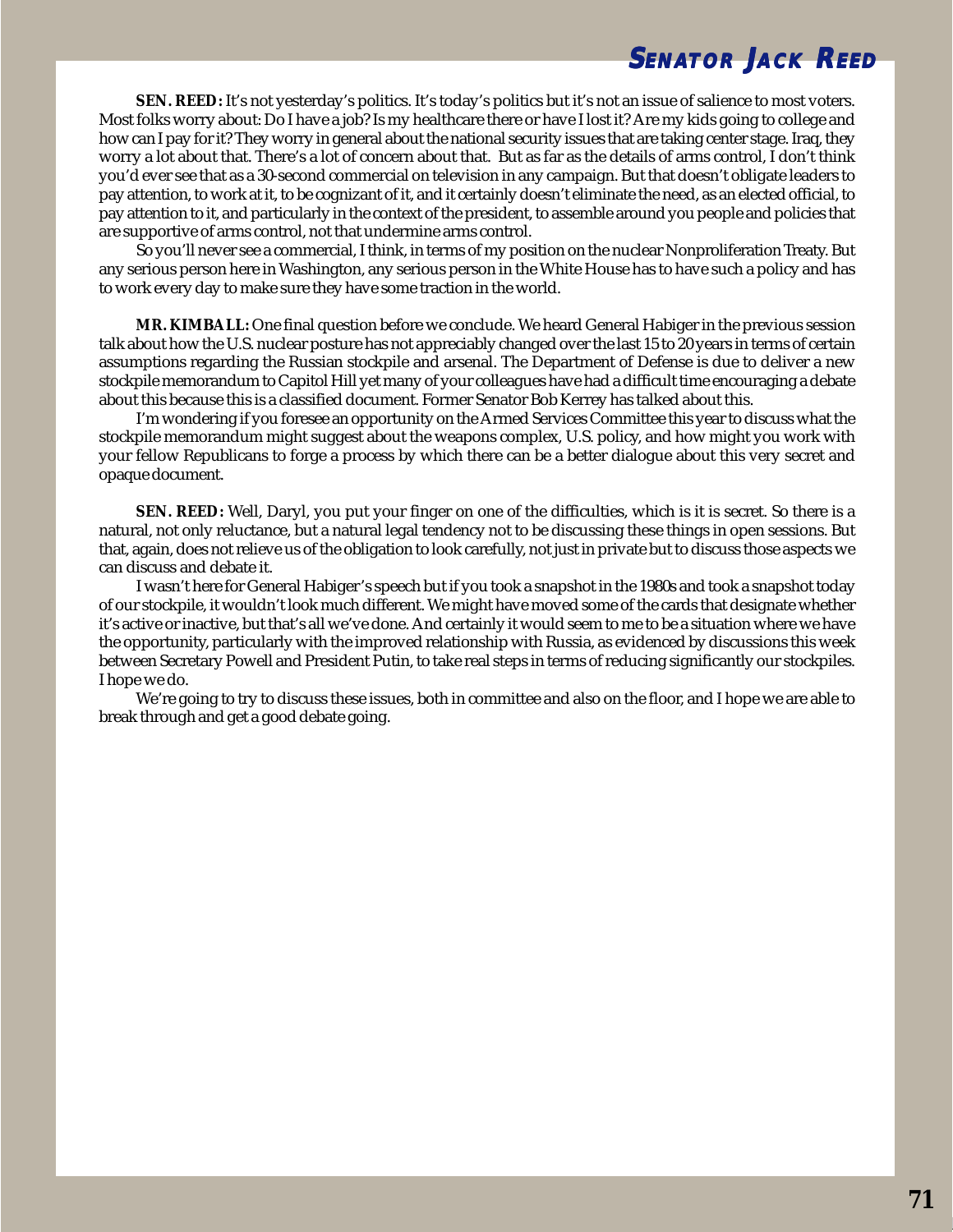## **SENATOR JACK REED**

enator Jack Reed is the senior senator from Rhode Island<br>and a congressional leader of the Democratic Party<br>as Deputy Minority Whip. First elected in 1996, Senator<br>Reed is currently the Ranking Minority Member of the Emerg and a congressional leader of the Democratic Party as Deputy Minority Whip. First elected in 1996, Senator Reed is currently the Ranking Minority Member of the Emerging Threats and Capabilities Subcommittee of the Senate Armed Services Committee, where he has responsibility for such issues as global terrorism, weapons of mass destruction proliferation, illegal drugs, and special operations programs. Previously, he developed expertise on U.S. nuclear weapons policies as chair of the Senate Armed Services' Subcommittee on Strategic Forces.

A former Army Ranger and paratrooper, Senator Reed is an outspoken proponent of addressing potential threats to U.S. security through diplomacy and negotiations before resorting to military force. He voted against granting President George W. Bush the authority to take unilateral military action to disarm Iraq, arguing that the United States should not act alone.



While voicing unconditional support for U.S. troops throughout the invasion and the continuing occupation of Iraq, Reed has seriously challenged the Bush administration's reasons for going to war, its efforts to rally public support for the invasion, and its post-conflict planning and implementation. In a July 31, 2003 speech, Reed said, "The intelligence used by the administration to justify the war was selectively shaped to support their preconceived views of the threat posed by Saddam." He added, "These distortions were deliberate and calculated to sway opinion rather than to properly inform it." Reed described post-conflict planning as "woefully lacking."

Senator Reed has also staked out positions at odds with other Bush administration national security policies. He helped lead opposition last year to administration proposals to research new types of nuclear weapons and has sharply criticized Pentagon plans to deploy the initial elements of a missile defense system this fall. Reed warned that U.S. research into new nuclear weapons, which he claims are not needed, would send the wrong message to the rest of the world about the utility of nuclear weapons. Per the administration's missile defense deployment plan, the senator has stated, "The President's decision to deploy an untested national missile defense system has more to do with politics than effective military strategy." Reed supports continued research into missile defenses, particularly those designed to counter short- and medium-range ballistic missiles, but contends that all systems should be thoroughly tested before fielded.

Meanwhile, Senator Reed has argued that the United States should do more to reduce potential threats to U.S. security by expanding efforts with Russia to secure its nuclear material and engaging rogue states. Although acknowledging the frustrations of dealing with countries that are "difficult and erratic," Reed claimed in May 2001, "engagement over the longer run makes some sense."

Senator Reed recently wrote on the role of arms control in a January/February 2004 *Arms Control Today* article with Senator Carl Levin (D-MI).

Before becoming a senator, Reed first served three terms in the U.S. House of Representatives. Earlier, he won three terms to the Rhode Island State Senate, worked as a lawyer in private practice, and attained the rank of Captain in the U.S. Army during eight years of service following graduation from West Point.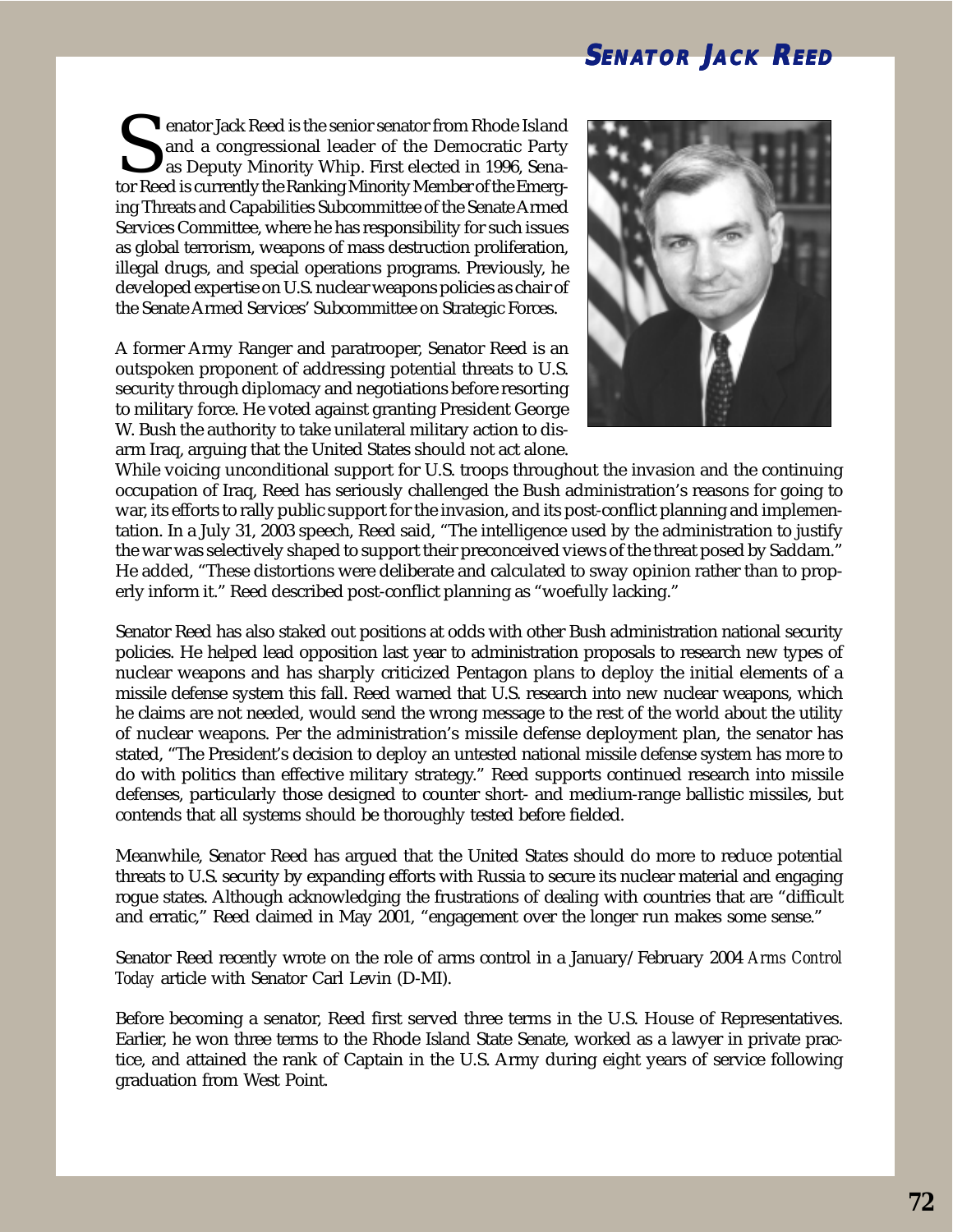

## **Georgetown University' Georgetown University's Edmund A. Walsh School of Foreign Service**

Founded in 1919 to educate students and prepare them for leadership roles in international affairs, the School of Foreign Service remains committed to intercultural understanding and service in the global arena, ideals held by its founder and first dean, Rev. Edmund A. Walsh, S.J. Today, the School conducts an undergraduate program for over 1,400 students and graduate programs to the Master's level for some 500 students.

For the upcoming year, the student body of the School represents over 70 nationalities. Located in the heart of Washington, D.C., students at the School of Foreign Service benefit from opportunities in a unique environment which is not only the seat of the nation's government but also the headquarters of major international organizations and nonprofit institutions, trade and consulting groups, and high technology firms.

The School's liberal arts undergraduate program includes a two-year required core curriculum followed by two years of multidisciplinary electives. Major fields of study include history, international politics, international economics, comparative and regional studies, culture and politics, and science and technology. Six interdisciplinary graduate programs—four regional studies programs as well as the Master of Science in Forest Service and the National Security Studies Program—are designed to teach students to think about, analyze, and act in the world of the twenty-first century with imagination, good judgment, and compassion.

## **Georgetown University's Center For Peace and Security Studies**

Georgetown University's Center for Peace and Security Studies (CPASS) is committed to examining the full range of military and non-military factors—political, economic, historical, cultural, environmental, demographic, and technological—that influence peace and security issues around the world.

CPASS has a four-part mission: to bring together people from every relevant discipline who study international peace and security issues; to create a dynamic hub of activity that bridges the academic and policy communities; to produce a new generation of scholars, analysts, and policymakers that is fully aware of the complexities of international peace and security problems; and to sponsor projects that will lead to the development of sophisticated strategies and practical policies for enhancing international peace and security in the 21st Century.

CPASS research projects focus primarily on the international peace and security challenges of the 21st Century. CPASS research currently concentrates on several important sets of issues: arms and arms control, technology and security, the use of force, conflict and conflict resolution, terrorism and counter-terrorism, and the United States and international security.

CPASS seeks to bridge the growing gap between the academic and policy worlds, thereby generating better conceptual frameworks that in turn will lead to the development of practical strategies and policies for enhancing international peace and security.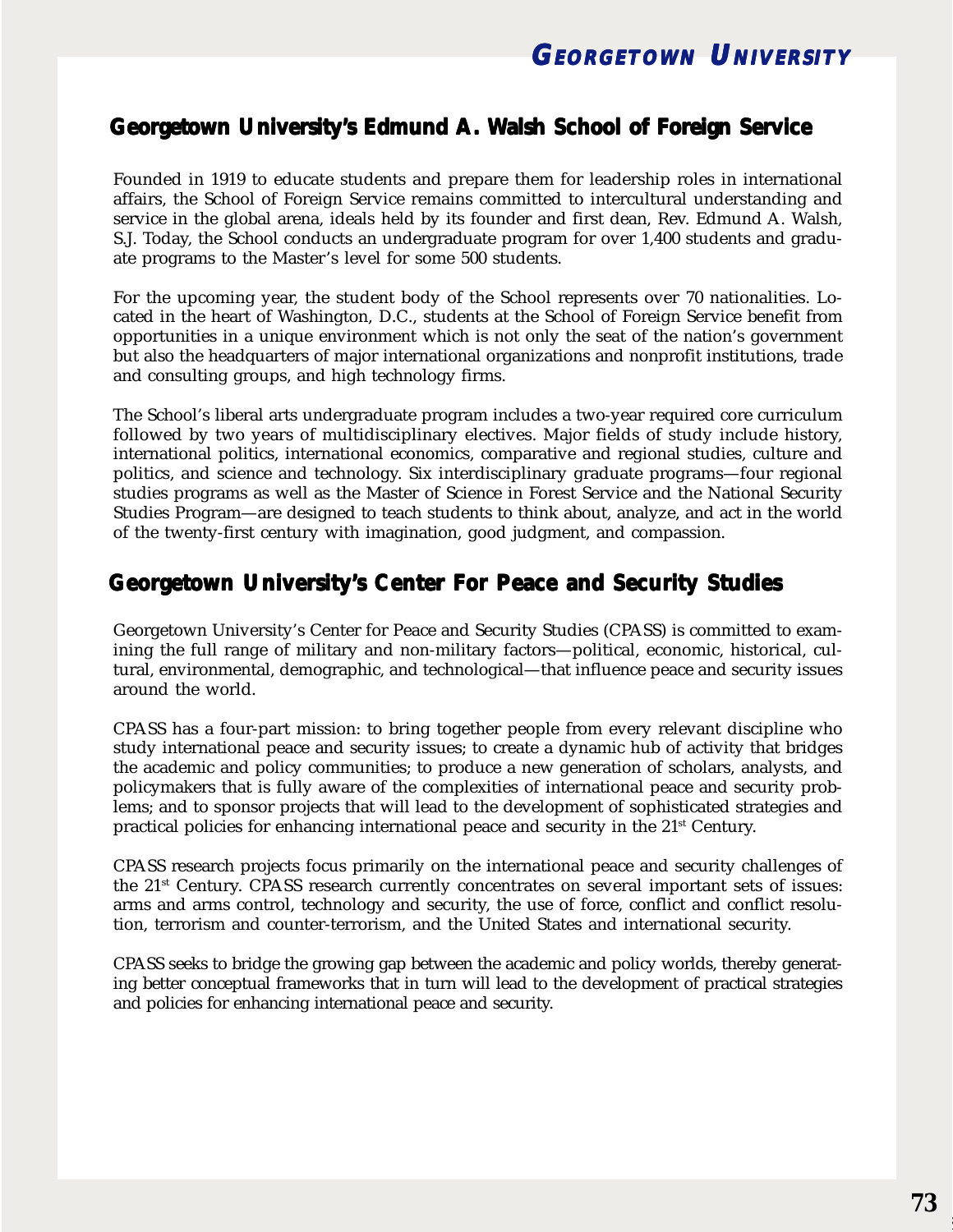The Arms Control Association (ACA) is dedicated to the idea that arms control is a vital part of U.S. and global efforts to prevent war and increase security. For more than 30 years, ACA and its journal, *Arms Control Today*, have been a leading source for authoritative information and analysis on weapons dangers and strategies to control, reduce, and eliminate them.

ACA's well-respected research and analysis combined with our strong presence in the national news media translates into a sophisticated capacity to advocate for effective arms control policies now and in the future. As General John Shalikashvili, the former chairman of the Joint Chiefs of Staff, has stated, *"The Arms Control Association is very successful at framing the important nuclear security issues for both general and expert audiences. In addition, the Arms Control Association's work is an important resource to legislators and policymakers when contemplating a new policy direction or decision."*

In addition, through its publication of groundbreaking articles in *Arms Control Today,* ACA helps stimulate thoughtful debate on arms control issues in Washington and abroad. Senator Richard Lugar, Chairman of the Senate Foreign Relations Committee, has said that *"Arms Control Today is a vital analytical journal on nonproliferation and controlling weapons of mass destruction."*

## **Stay Involved and Support ACA**

As a nonpartisan, nonprofit resource center, ACA depends on the generous contributions from individuals who share our vision of a world in which effective arms control policies and international agreements limit the amount, types, and potential destructiveness of the world's weaponry.

We appreciate your support for and participation in the Paul C. Warnke Conference, which is but one part of our work to provide citizens, decision-makers, scholars, and the press with accurate and timely information on nuclear, chemical, biological, and conventional weapons and the best methods to halt their spread and prevent their use.

You can stay involved in and informed about these important issues through:

- *Arms Control Today*, ACA's monthly magazine, which publishes original reporting and groundbreaking analysis;
- ACA's Website, www.armscontrol.org, which provides timely facts and in-depth explorations of all aspects of arms control;
- An electronic list-serve that brings the latest information, news advisories, and our  $\bullet$ new *ACT News Update* to your e-mail inbox;
- Authoritative ACA press briefings that inform and pinpoint breaking issues for the national and international news media.

For more information, contact: Arms Control Association • 1150 Connecticut Ave. NW, Suite 605 Washington D.C. 20036 • Telephone: (202) 463-8270 • Fax: (202) 463-8273 • E-mail: aca@armscontrol.org